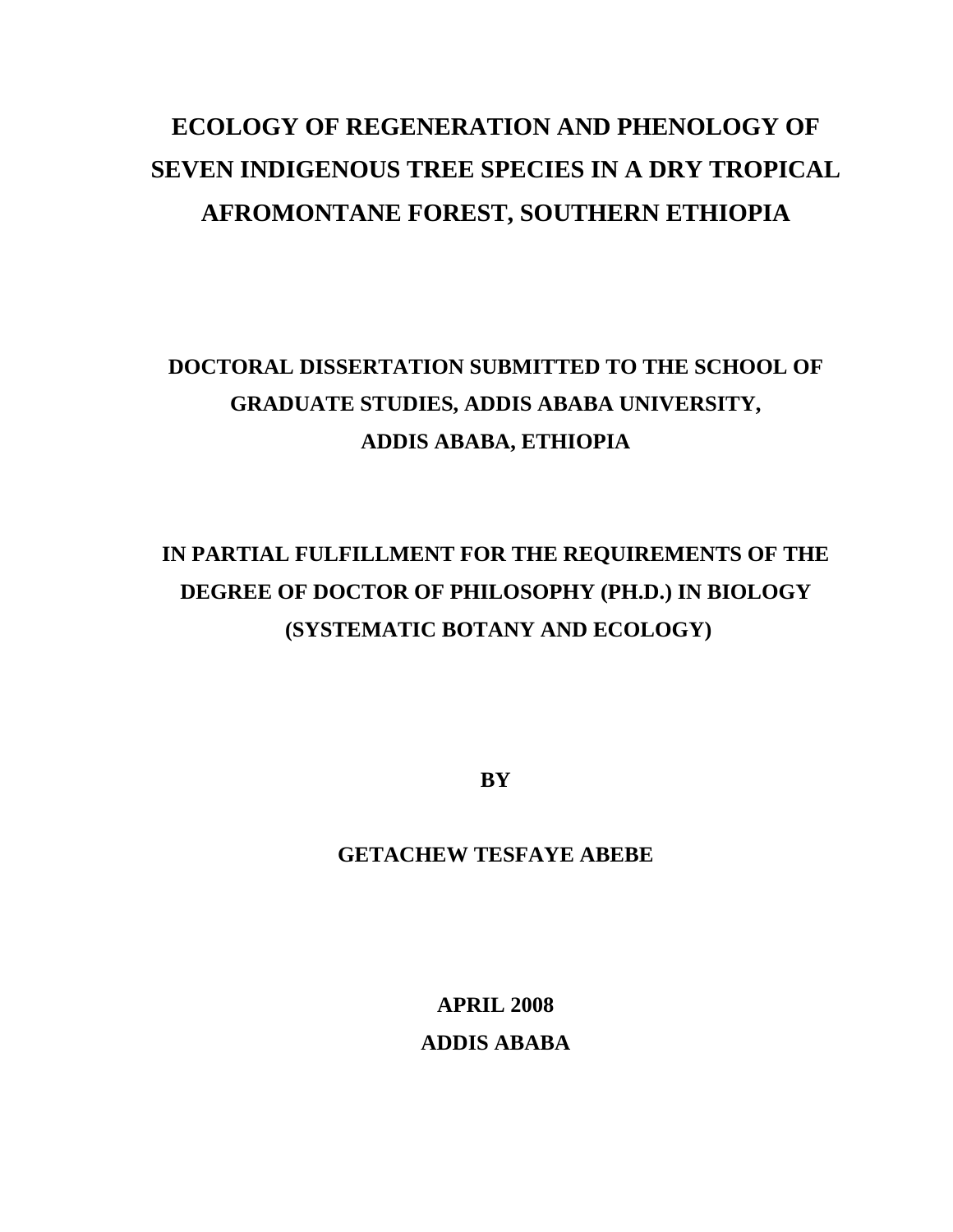#### <span id="page-1-0"></span>**ACKNOWLEDGMENTS**

This Ph.D. thesis is a product of many people. I am very grateful to my supervisors Prof. Masresha Fetene, Prof. Dr. Erwin Beck and Dr. Demel Teketay. Most of all I thank for their stimulating advice and continuous interest through out the research period. I am deeply indebted to Prof. Masresha Fetene, my principal supervisor, for his unfailing support, efficient planning and follows up. I also wish to express my sincere gratitude to Prof. Masresha and Dr. Demel for their patience, guidance and energetic supervision from M.Sc. level to the present Doctoral dissertation. I thank Dr. Demel for directing me to the field of regeneration ecology, critical comments on the manuscripts and sharing his wealth of experience in forestry research. His endless source of ideas and optimistic approach was astounding. I am deeply indebted to Prof. Erwin Beck for his prompt and critical comments on the manuscripts as well as the lively discussions.

I thank Dr. Girma Balcha, Dr. Abebe Demisse, Dr. Kassahun Embaye and Dereje Tefera for their willingness to lend a helping hand during the study period. I would like to thank Prof. Sebsebe Demessew, Prof. Zerihun Woldu, Dr. Ensermu Kelbessa, Dr. Sileshi Nemomisa, Dr. Zemede Asfaw, Dr. Mulugeta Limenih, Dr. Tadesse Woldemariam and Dr. Teshome Soromesa for the nice discussions on the different chapters of the thesis and material provision. I am grateful to Dr. Tesfaye Bekele, Dr. Tamrat Bekele and Dr. Alemu Gezahegn for the talks on the issues of forest regeneration ecology. I would like to thank also Prof. H. Poorter, Prof. S. Saki and Dr. L. Poorter for providing invaluable literatures. All scientific staffs of the project- Functional Ecology and Sustainable Utilization of the Munessa Forest- including Prof. George Guggenburger, Dr. Asferachew Abate, Dr. Florian Fritzsche, Dr. Tesfaye Wubet, Simone Strobl and Andreas Nenninger are highly acknowledged. Field and laboratory technicians Feyisso Meko, Deksiso Bulcha, Gemedo Isha, Shonta Hayato, Ephrem Bulcha, Tadele Mulatu, Getu Kere, Awol Assefa and Hiwot Abeje are gratefully acknowledged. Feyisso and Deksiso, I express my sincere gratitude for the excellent fieldwork and data collection on phenology. Thank you!

I want to thank Ayele Tesfaye, Tigistu Mulat and his family, Christina, Hizkel Belayi and Bisrat for their hospitality during my stay in Germany for the final writing phase of the Ph.D. thesis. I was lucky to have Dessalegn Wana, Shewaye Kibret, Tibebu Nigatu, Ali Muhaba, Bizuwerk Alemu and Tigist, who livened up my stay in Bayreuth. Shewaye, Dessalegn and Tibebu thanks a lot for your willingness to lend a helping hand. I also wish to thank Sebastien, Mark, Alfredo,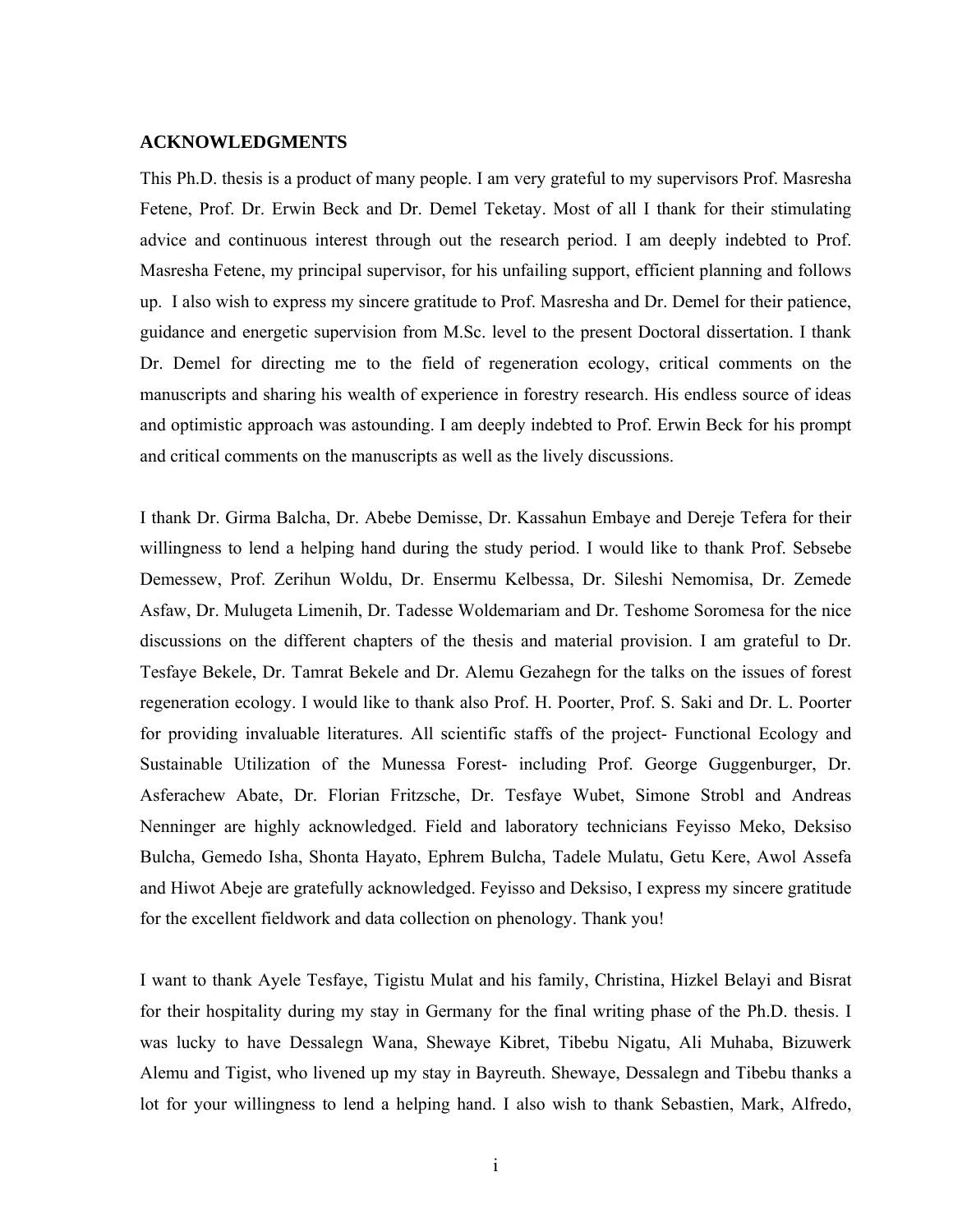Christine, Ushi and Oscar with whom I shared and enjoyed the academic and administrative issues at the Department of Plant Physiology, University of Bayreuth.

To all my colleagues and friends, I would like to say thank you for the discussions about my Ph.D. work and other interesting topics, namely, Dr. Fassil Kibebew, Dr. Kassahun Awugichew, Dr. Tesfaye Awas, Dr. Fassil Assefa, Dr. Misikir Tessema, Ato Alemayehu Mengistu, Yisheak Leta, Abebe Shiferaw, Yoseph Asefa, Eshetu Janka, Medhane Asmelash, Girma Mengesha, Melaku Wondafrash, Solomon Zewede, Anteneh Shimelis, Anteneh Belayineh, Adefris Worku, Abiyot Berhanu, Berihun Gebremedhin, Taye Bekele, Kumilachew Yeshitila, Mesfin Bayou, Kebu Balemi, Belayhun Nigussie, Girma Woldu, Kedir and Didha.

Girma Afrasa and his family thank you very much for your kindness and genuine support to my family. Beakal Teka thank you for all you have done. Oluma, your lasting optimism was always a source of encouragement. To my wife Mulusew and my son Tewodros I am very grateful for the patience, support and love you have shown me over the years. My sister Tiruwerk thanks a lot for always connecting me to my mother and relatives at home town. I am very much grateful to Dr. Yonas Yemishaw, Dr. Ebby Chagala-Odera, Olivia and Anne Opiyo for the nice coordination at the AFORNET office.

The German Research Foundation (DFG- project BE 473/35) and The African Forest Research Network (AFORNET- grant no. 10/2004) have financially supported the studies reported in this thesis. The Institute of Biodiversity Conservation has sponsored my study. Department of Biology (Addis Ababa University), Department of Plant Physiology (University of Bayreuth, Germany), The Ethiopian Institute of Agricultural Research and The Munsessa-Shashemene Forest Enterprise provided logistics and administrative support. The Oromia Regional State has permitted to carry out the research in the Munessa-Shashemene Forest. I am very grateful to all these Institutions.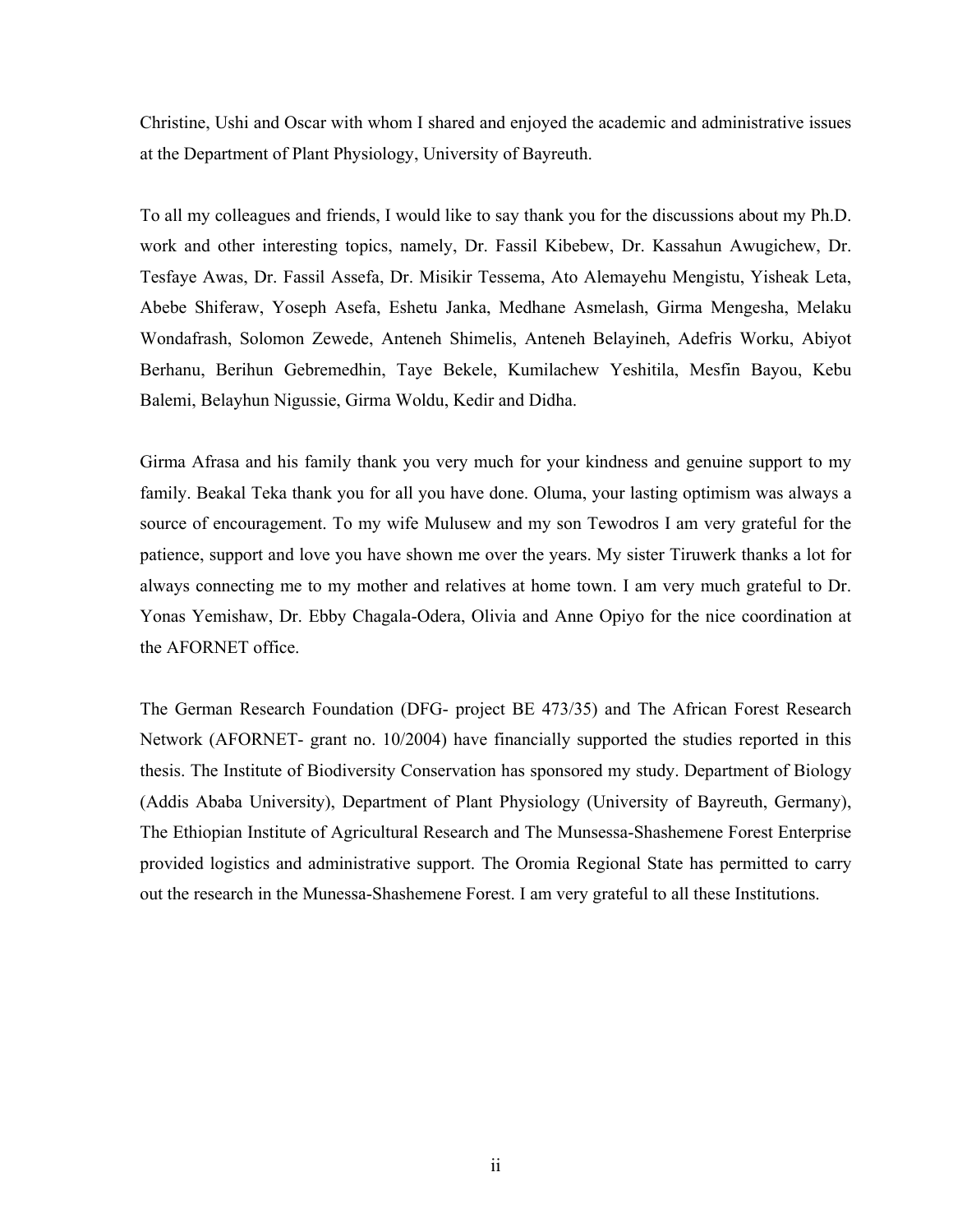| 2.3. Plant Population Density, Size- class Distribution and Regeneration Pattern 9 |  |
|------------------------------------------------------------------------------------|--|
|                                                                                    |  |
|                                                                                    |  |
|                                                                                    |  |
|                                                                                    |  |
|                                                                                    |  |
|                                                                                    |  |
|                                                                                    |  |
|                                                                                    |  |
| 4.3.1. Growth and Survival Experiment of Planted Seedlings Under different Light   |  |
|                                                                                    |  |
| 4.3.2. Survival (or Mortality) of and Herbivore Damage on Naturally Regenerated    |  |
|                                                                                    |  |

## TABLE OF CONTENTS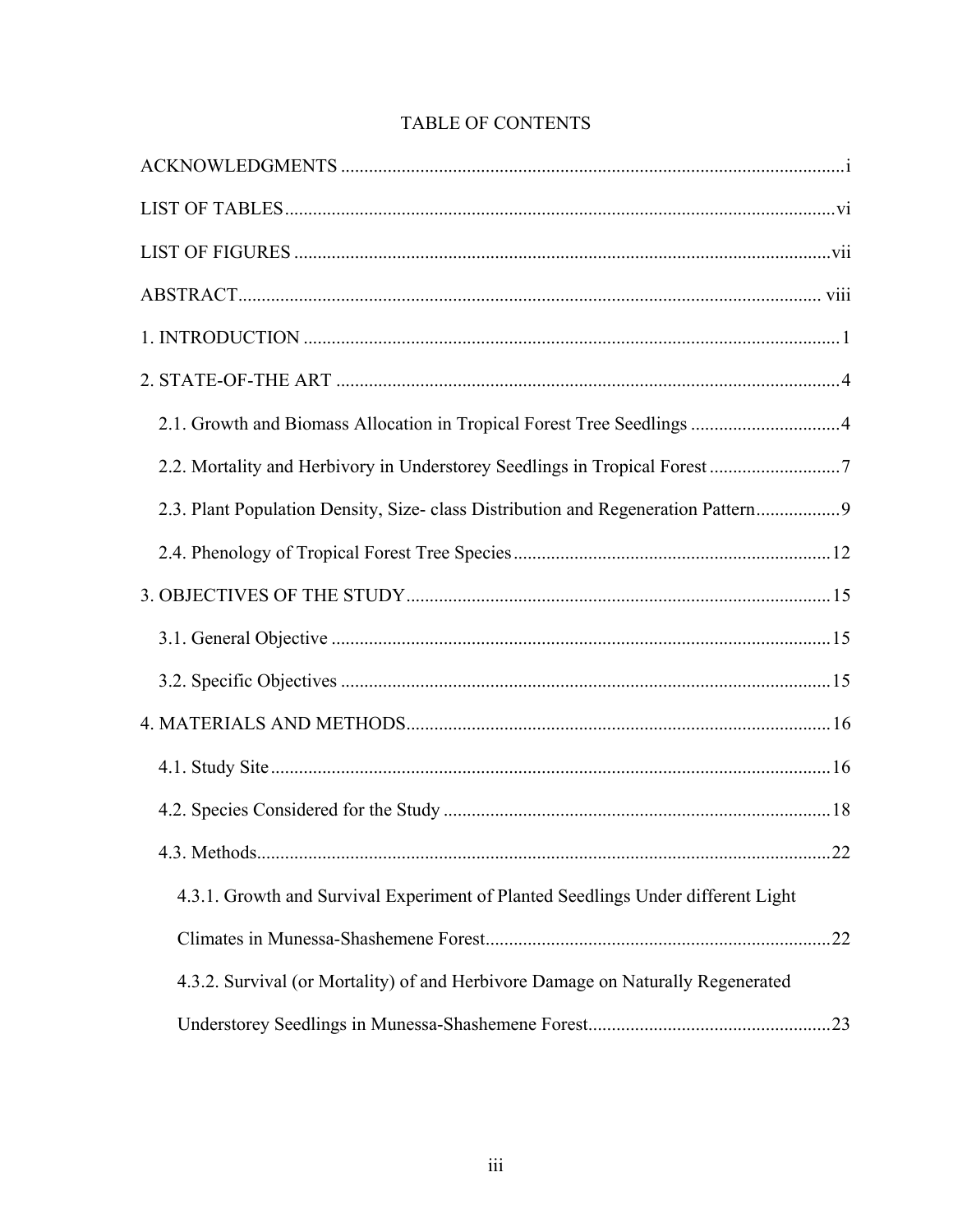| 4.3.3. Seedling, Tree and Sapling Densities, and Their Distributions Along the Altitudinal |  |
|--------------------------------------------------------------------------------------------|--|
|                                                                                            |  |
|                                                                                            |  |
|                                                                                            |  |
|                                                                                            |  |
|                                                                                            |  |
| 5.1. Survival and Growth of Planted Seedlings Along a Light Gradient in Munessa-           |  |
|                                                                                            |  |
|                                                                                            |  |
|                                                                                            |  |
| 5.2. Survival and Herbivory Damage on Naturally Regenerated Understorey Seedlings in       |  |
|                                                                                            |  |
|                                                                                            |  |
|                                                                                            |  |
|                                                                                            |  |
| 5.3.1. Seedling Density and Distribution Along the Altitudinal Gradient51                  |  |
| 5.3.2. Tree and Sapling Density, and Their Distribution Along the Altitudinal Gradient.58  |  |
|                                                                                            |  |
|                                                                                            |  |
|                                                                                            |  |
|                                                                                            |  |
|                                                                                            |  |
|                                                                                            |  |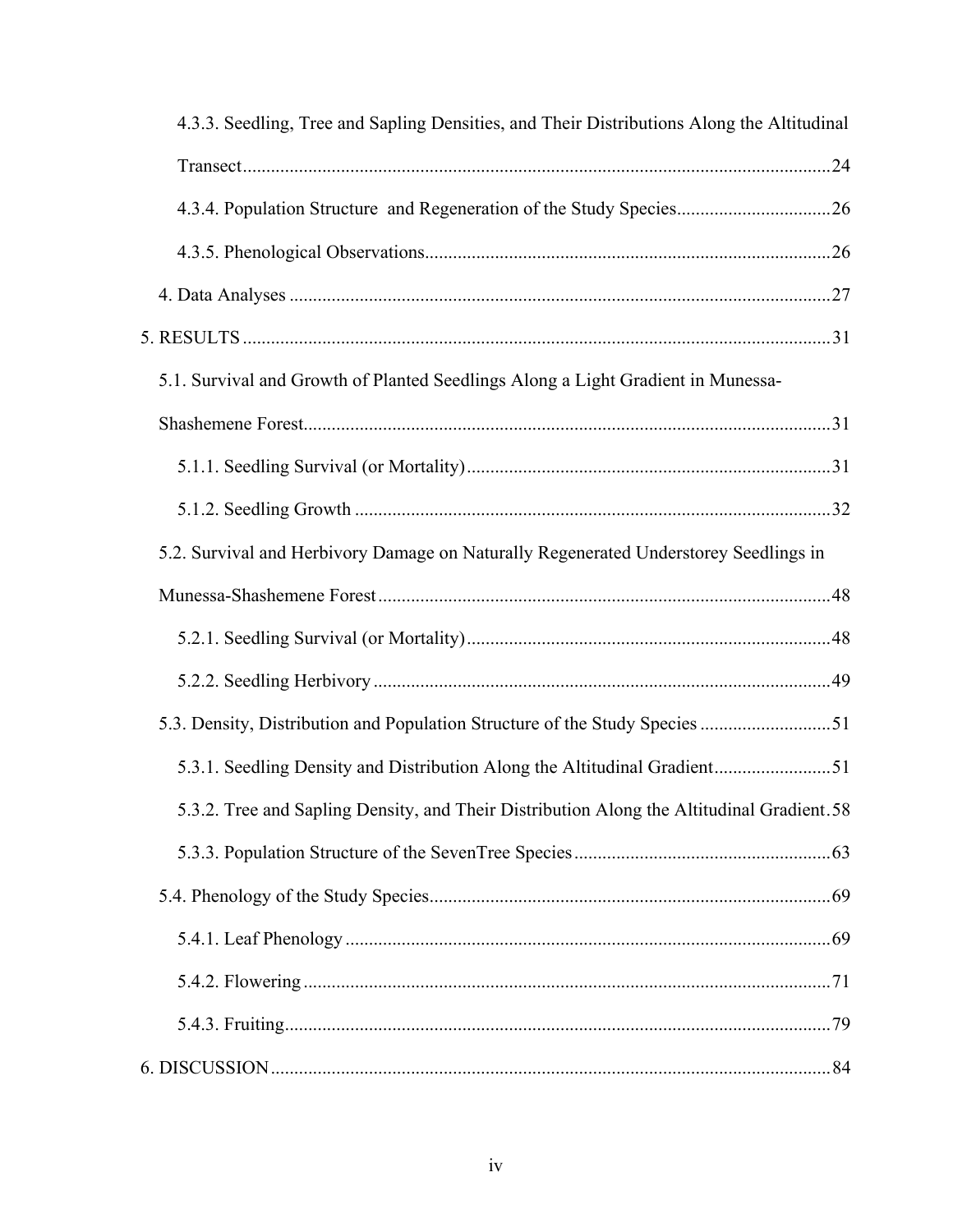| 6.2. Survival and Herbivory Damage on Naturally Regenerated Seedlings in Munessa-         |  |
|-------------------------------------------------------------------------------------------|--|
|                                                                                           |  |
|                                                                                           |  |
|                                                                                           |  |
|                                                                                           |  |
| 6.3.1. Seedling Density and Distribution Along the Altitudinal Gradient99                 |  |
| 6.3.2. Tree and Sapling Density, and Their Distribution Along the Altitudnal Gradient 101 |  |
|                                                                                           |  |
| 6.3.4. Comparison of Seedling Densities and Distributions between Munessa-Shashemene      |  |
|                                                                                           |  |
|                                                                                           |  |
|                                                                                           |  |
|                                                                                           |  |
|                                                                                           |  |
|                                                                                           |  |
|                                                                                           |  |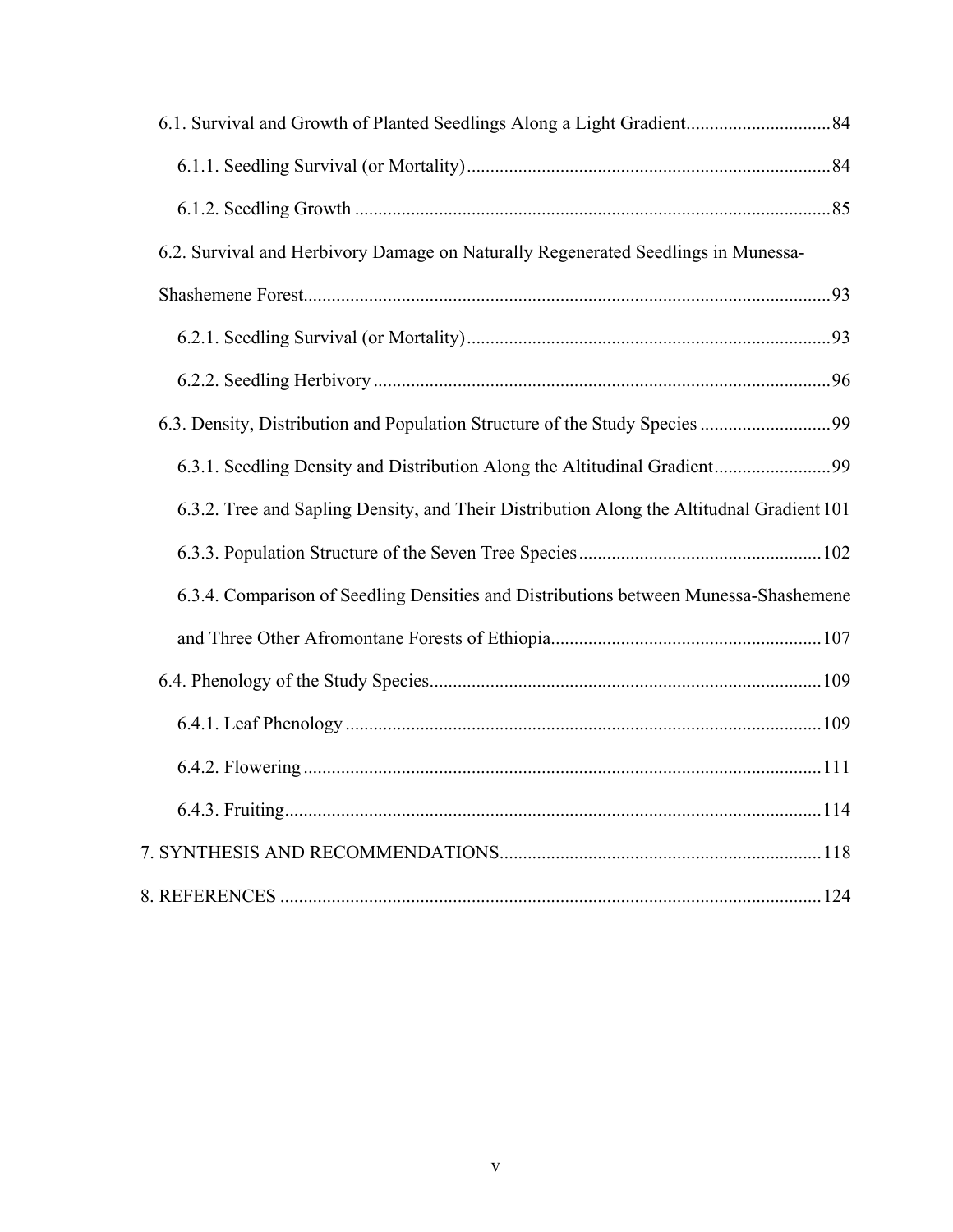## <span id="page-6-0"></span>**LIST OF TABLES**

| Table 1: List of study species with information of their habit, size of propagule, habitat or    |
|--------------------------------------------------------------------------------------------------|
|                                                                                                  |
| Table 2: Plant variables derived for growth and morphological analysis in this thesis30          |
| Table 3: Results of two-way ANCOVA with light and species as fixed effects and biomass as        |
|                                                                                                  |
| Table 4: Results of One-Way ANOVA with light and seedling growth variables of six tree           |
|                                                                                                  |
| Table 5: Relationships between seedlings light environment of six tree species and their         |
|                                                                                                  |
| Table 6: Correlation matrix for seedling traits of six tree species grown in low or high light   |
|                                                                                                  |
| Table 7: Correlation matrix for seedling traits of six tree species grown in medium light        |
|                                                                                                  |
| Table 8: Percentage seedling survival and herbivory of six indigenous tree species in the        |
|                                                                                                  |
| Table 9: Mean densities of seedlings, trees and saplings, and their frequency of distribution of |
|                                                                                                  |
| Table 10: Mean date of leaf fall and leaf flush, and peak leaf fall and leaf flush of Croton     |
|                                                                                                  |
| Table 11: Mean date of flowering and fruiting, concentration around the mean $(r)$ , and z-test  |
| for seasonality in flowering and fruiting patterns of seven tree species in the Munessa-         |
|                                                                                                  |
| Table 12: Onset, duration and peak of flowering and fruiting of seven tree species in the        |
|                                                                                                  |
| Table 13: Cross correlation and time-lag for the highest significant correlation coefficient     |
| between flowering, fruiting and climate factors in the Munessa-Shashemene                        |
|                                                                                                  |
| Table 14: Comparison of mean seedling densities in Afromontane forests of Ethiopia108            |
| Table 15: Comparison of the altitudinal distribution of seedlings in four Afromontane forests    |
|                                                                                                  |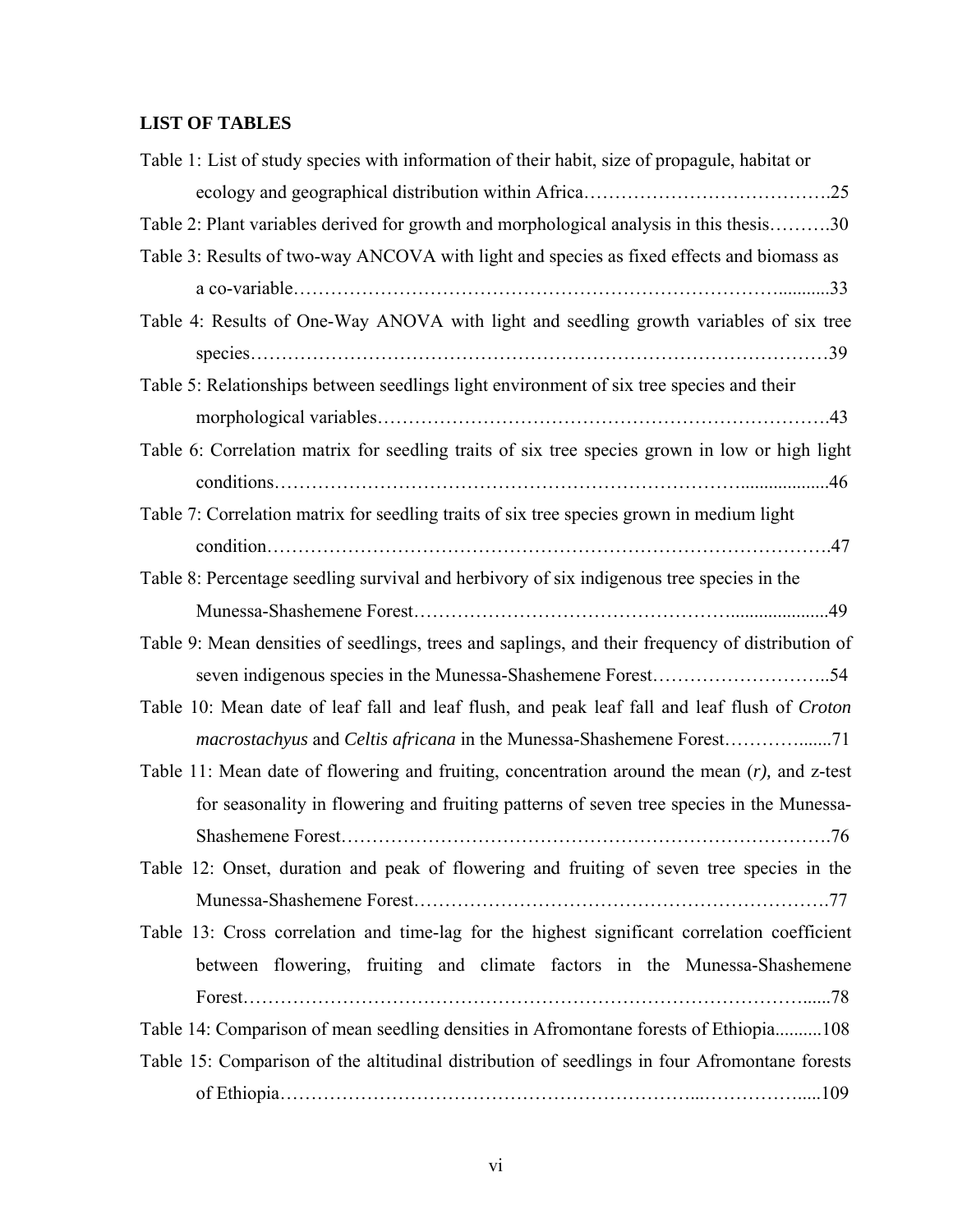### <span id="page-7-0"></span>**LIST OF FIGURES**

| Figure 1: Map of Ethiopia showing the study site, Munessa-Shashemene Forest18                                                                                                                                                                                       |
|---------------------------------------------------------------------------------------------------------------------------------------------------------------------------------------------------------------------------------------------------------------------|
| Figure 2: Climate diagram of the study site from 2001-2006 recorded by automatic microclimate                                                                                                                                                                       |
| Figure 3: Planted seedlings survivals under different light climate of six tree species at Munessa-                                                                                                                                                                 |
| Figures 4: a-h: Morphological and physiological responses of seedlings of six tree species to three light                                                                                                                                                           |
| Figures 5a-b: Seasonality in seedling (a) mortality and (b) herbivory rates of six indigenous tree species                                                                                                                                                          |
| Figures 6 a-f: Density and distribution of seedlings of the seven study species recorded along altitudinal                                                                                                                                                          |
| Figure 7: Mean total seedling density of the seven study species recorded along altitudinal gradient in                                                                                                                                                             |
| Figure 8: Canonical Correspondence Analysis (CCA) out put showing ordination of number of<br>seedlings of six tree species and their distribution in forty-two quadrats along gradients of<br>altitude, canopy light and disturbance at Munessa-Shashemene Forest57 |
| Figures 9 a-g: Mean tree and sapling densities and distribution along altitudinal gradient of seven                                                                                                                                                                 |
| Figure 10: Mean total sapling and tree densities of the seven study species along the altitudinal gradient                                                                                                                                                          |
| Figures 11 a-g: Population structure of seven tree species in height-class distribution and diameter-class                                                                                                                                                          |
| Figures 12 a -b: Leaf phenology of Croton macrostachyus and Celtis africana from June 2004 to May                                                                                                                                                                   |
| Figures 13 a-f: Percentage of flowering individuals of six tree species from June 2004 to May 2006 in                                                                                                                                                               |
| Figures 14 a -b: Cluster analyses showing flowering and fruiting similarities among tree species in the                                                                                                                                                             |
| Figures 15 a-g: Percentage of fruiting individuals of seven tree species from June 2004 to May 2006 in                                                                                                                                                              |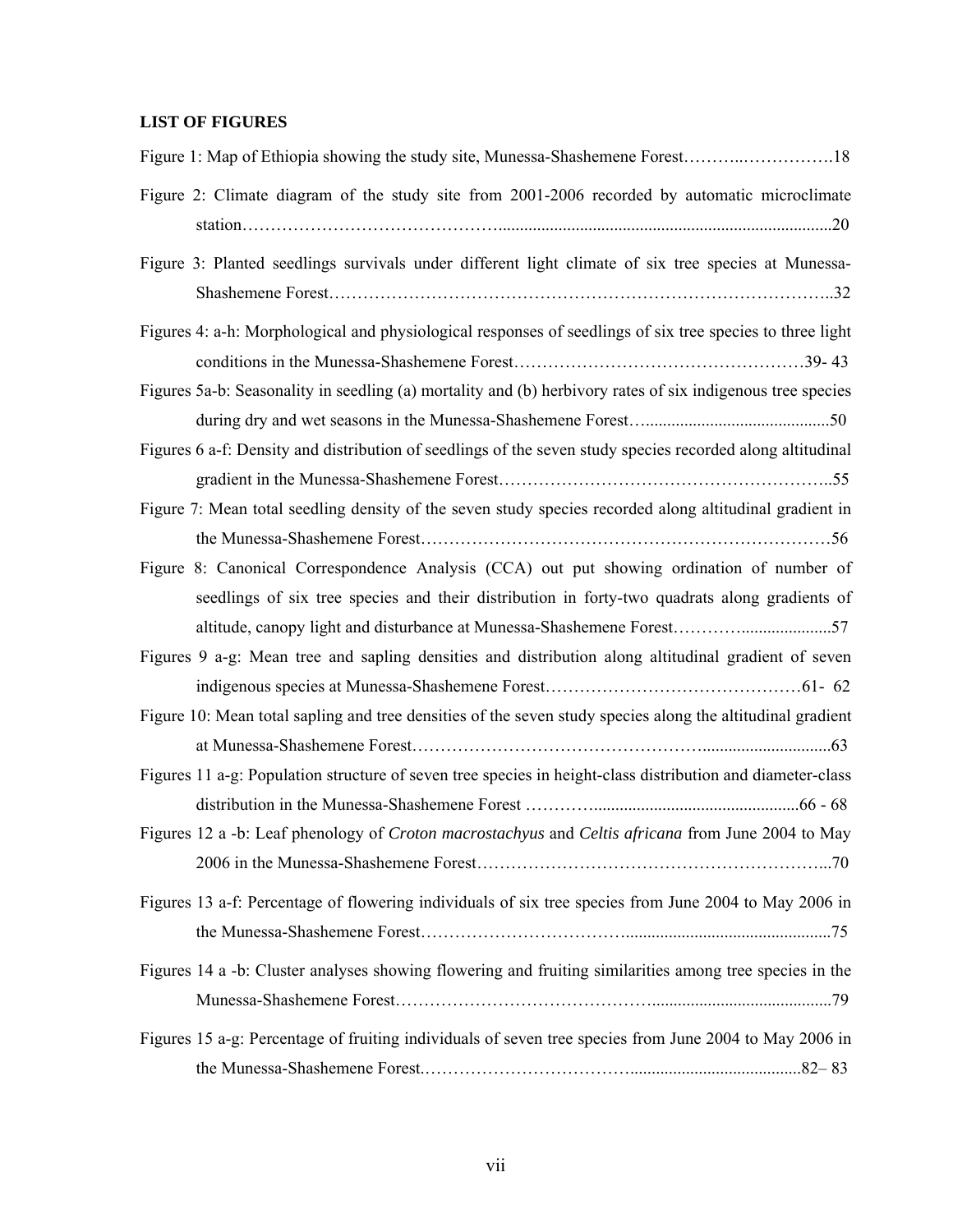#### <span id="page-8-0"></span>**ABSTRACT**

The Munessa-Shashemene Forest, a typical dry afromontane forest located on the eastern escarpment of the Rift Valley at about 250 km from Addis Ababa, is under severe pressure due to logging, cattle grazing and conversion of the forest to arable land. Ecology of regeneration and phenology of seven indigenous tree species known to have considerable socio-economic and ecological importance were investigated. Seedling growth experiment within the forest was carried out in three light environments for 136 days and their survival followed for 12 months in the permanent plots. About 1200 understorey seedlings located systematically at different sites within the forest were marked and monitored for their mortality and herbivory rates for a period of 2 years. Seedling densities and their spatial distribution along gradients of altitude, disturbance and canopy light were investigated in the forest using quadrats having sizes of 10 m x 5 m along line transects. Tree and sapling densities, their spatial distribution along altitudes, and size-class distribution were investigated using quadrats of 20 m X 20 m along line transects. About 210 focal mature trees have been monitored for their leaf, flower and fruit every month for a period of two years. Various statistical tools and ecological software were employed for the data analyses.

Seedling morphological and physiological traits showed significant variation among species and light levels. Seedling growths such as total plant biomass, height, total leaf area and root length were highly responsive to light levels while, specific leaf area, leaf area ratio, leaf, root and stem mass ratios were more of species-specific. Relative growth and net assimilation rates were highly influenced by the plant biomass. Understorey seedling mortality and herbivory rates year-1, respectively, ranged 11% (*Podocarpus*) – 67 % (*Syzygium*), and 0 (both *Croton* and *Podocarpus*) - 56 % (*Celtis*). They were significantly different between dry and wet seasons of the year. Mean densities of seedlings varied among species from 0 (*Polyscias*) to 5,334 (*Prunus*) individuals ha-1, while trees and saplings varied from 3 (*Polyscias*) to 102 (*Podocarpus*) plants ha-1. Size-class distributions of the species have shown three major groups:- (1) species with inverse J-shape curve, and thus having healthy regeneration status, (2) species with higher proportion of individuals in the lowest size-class, but missing individuals in the subsequent middle size-classes and thus hampered regeneration and; (3) species with no individuals in the lowest and middle height classes, but represented by large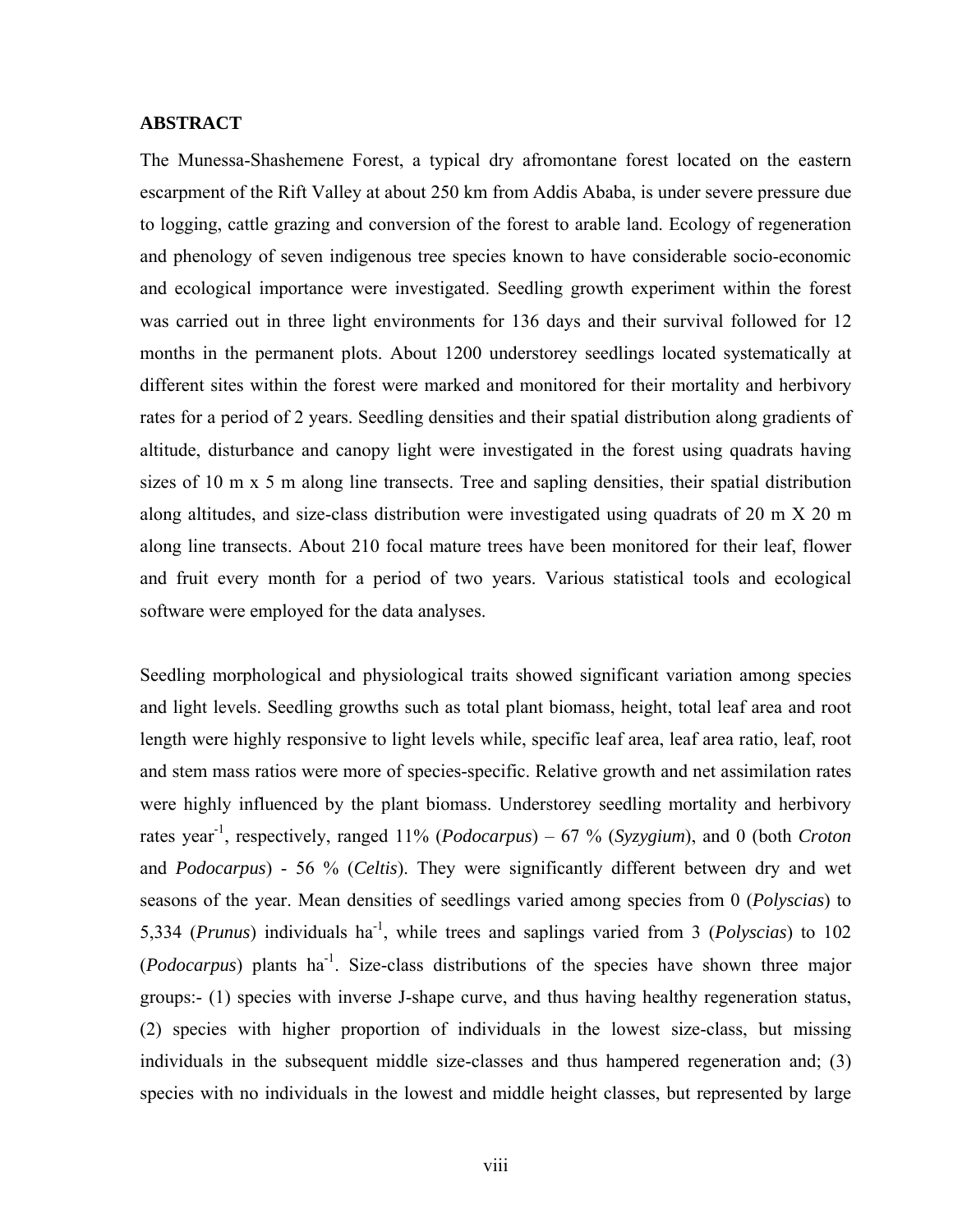sized individuals only and thus at risk of local extermination. Better reproductive performance evidenced by high seedling densities (e.g. *Celtis* and *Prunus*) or adaptive defenses to herbivory (e.g. *Croton* and *Podocarpus*) were common attributes of healthy regenerating species.

In deciduous species, the period of leaflessness/shedding lasted from January to March. Leaf flushing peaked in April coinciding with start of small rains. In most species, flowering pattern was strongly seasonal and annual. Unlike flowering, fruiting was non-seasonal and extended over several months of a year. The peak fruiting period was occured around mid to late of the long dry season. Rainfall and temperature triggered the phenological cycles in the tree species. In general, understorey light environment, drought (soil moisture stress), seedling herbivory damage, reproduction, and human disturbances were among the major factors affecting regeneration of tree species in the forest. Species of high conservation priority in the immediate future are *Polyscias* and *Pouteria*; while *Celtis*, *Croton* and *Prunus* are encouraged for sustainable utilization options. The implications of the results of seedling growth, survival, herbivory damage, plant population structure and phenology of the species are discussed in detail.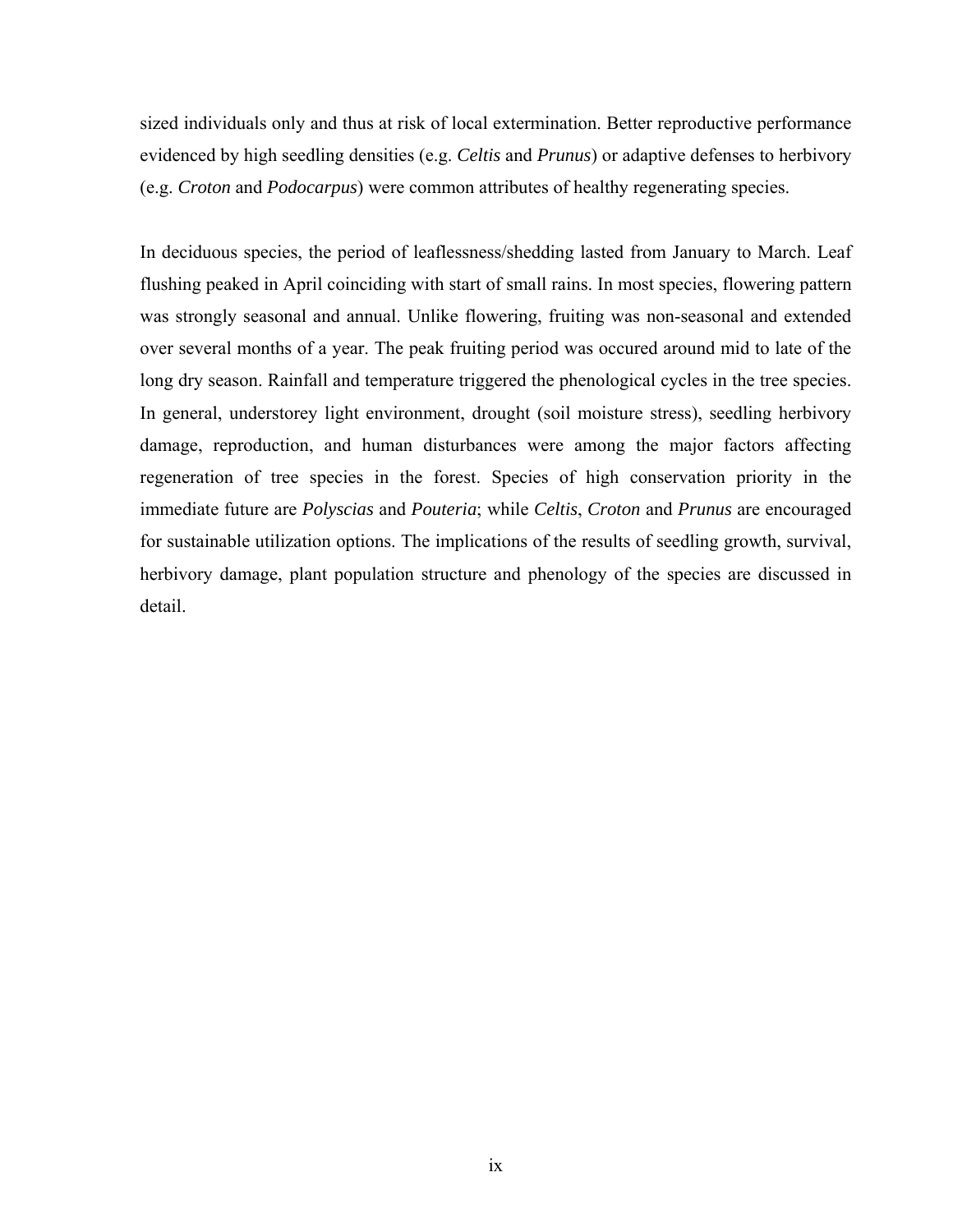#### <span id="page-10-0"></span>**1. INTRODUCTION**

Tropical dry forest ecosystems are the main repositories of biodiversity, sources of timber, medicinal and wild edible plants, fuel, fodder, and play a critical role in watershed protection. They also contribute substantially to the global carbon pool and net primary productivity of terrestrial ecosystems. Tropical dry forest zones have often been preferred for human settlement to wetter forest zones because of biological and ecological reasons. Due to their attractive environment, tropical dry forests have been under exploitation for thousands of years. The growing human populations during the last century have put increasing pressure on tropical dry forests, threatening to cause irreversible damage to these ecosystems.

Regeneration is a central component of tropical dry forest ecosystem dynamics and restoration. Sustainable forest utilization is only possible if adequate information on the regeneration dynamics and factors influencing the regeneration of important canopy tree species are available. The main reasons for studying regeneration in tropical dry forests are:- (1) the tropical dry forests, which originally represented 42 % of the tropical vegetation worldwide (Murphy and Lugo, 1986), are the most threatened tropical terrestrial ecosystem, due to the conversion of these areas into agricultural land (Janzen, 1988); (2) there have been insufficient studies of dry tropical forests and to date only 3 % of the literature on tropical forest focuses on dry forests (Sanchez-Azofeifa *et al*., 2005); (3) tree species in tropical dry forests have particular natural regeneration attributes that makes them distinct from other forest species (Daniel *et al*., 2006) and; (4) problems of natural regeneration have already been reported for some of the tree species in tropical dry forests (Poorter *et al*., 1996; Demel Teketay, 1997).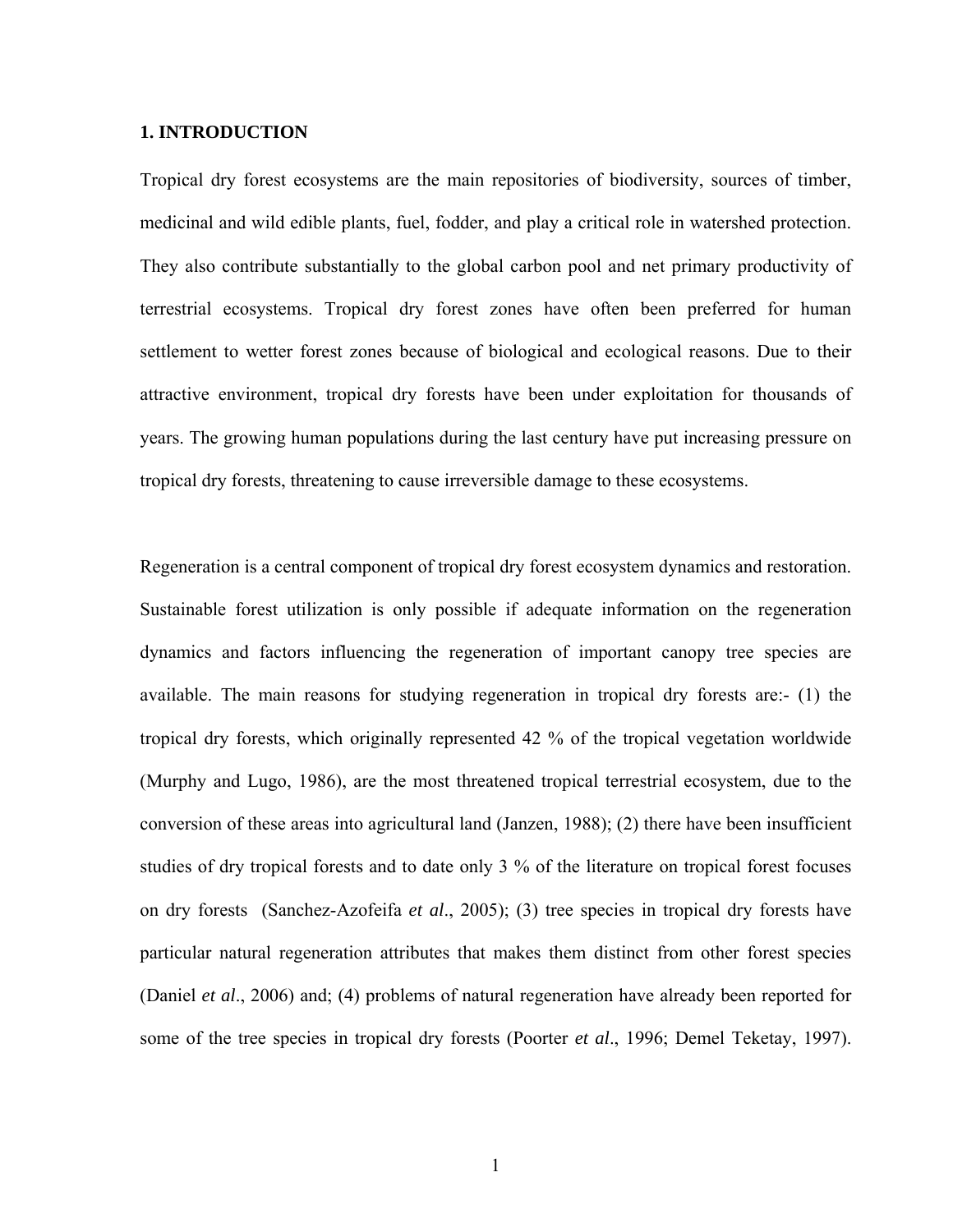Thus, scientific knowledge of the regeneration ecology of tropical dry forests is important for conservation and restoration of degraded forests.

The Ethiopian highlands contribute to more than 50 % of the land area in Africa with afromontane vegetation (Yalden, 1983), of which dry afromontane forests form the largest part. The dry Afromontane forests are either mixed *Juniperus-Podocarpus* forests or predominantly *Podocarpus* forests, both with an element of broad-leaved species. They occur in both northwestern and southeastern highlands, especially on the plateau of Oromia, Tigray, Amhara and Southern Nations, Nationalities and Peoples (SNNP) Regional States at altitudes from 1500- 2700 m (Friis, 1992).

As in most tropical countries where human populations are increasing rapidly, forest conservation is a critical issue in Ethiopia. Historical evidences indicate that forests used to cover large areas of the Ethiopian highlands than the present (von Breitenbach, 1963; Friis, 1992). By the late 1980s and 1990s only 2- 3 % of Ethiopia remained covered by natural forest (Anonymous, 1988; EFAP, 1994). At present, the natural forest cover of the country is about 4,798,000 hectares (4 % of the total landmasses) of which the dense forest covers 2,981,000 ha, while the remaining 1,817,000 ha are highly degraded forests (Mayaux *et al*., 2004). The rate of deforestation is estimated between 150,000 and 200,000 ha year<sup>-1</sup> (EFAP, 1994). In recent years, the afromontane forests are attracting the eyes of several investors that aim to convert the highly diverse ecosystem by monoculture or less diverse agriculture. This scenario has produced an ongoing conflict between the attempts to conserve or restore the few remaining natural forests together with the associated unique biodiversity resources and the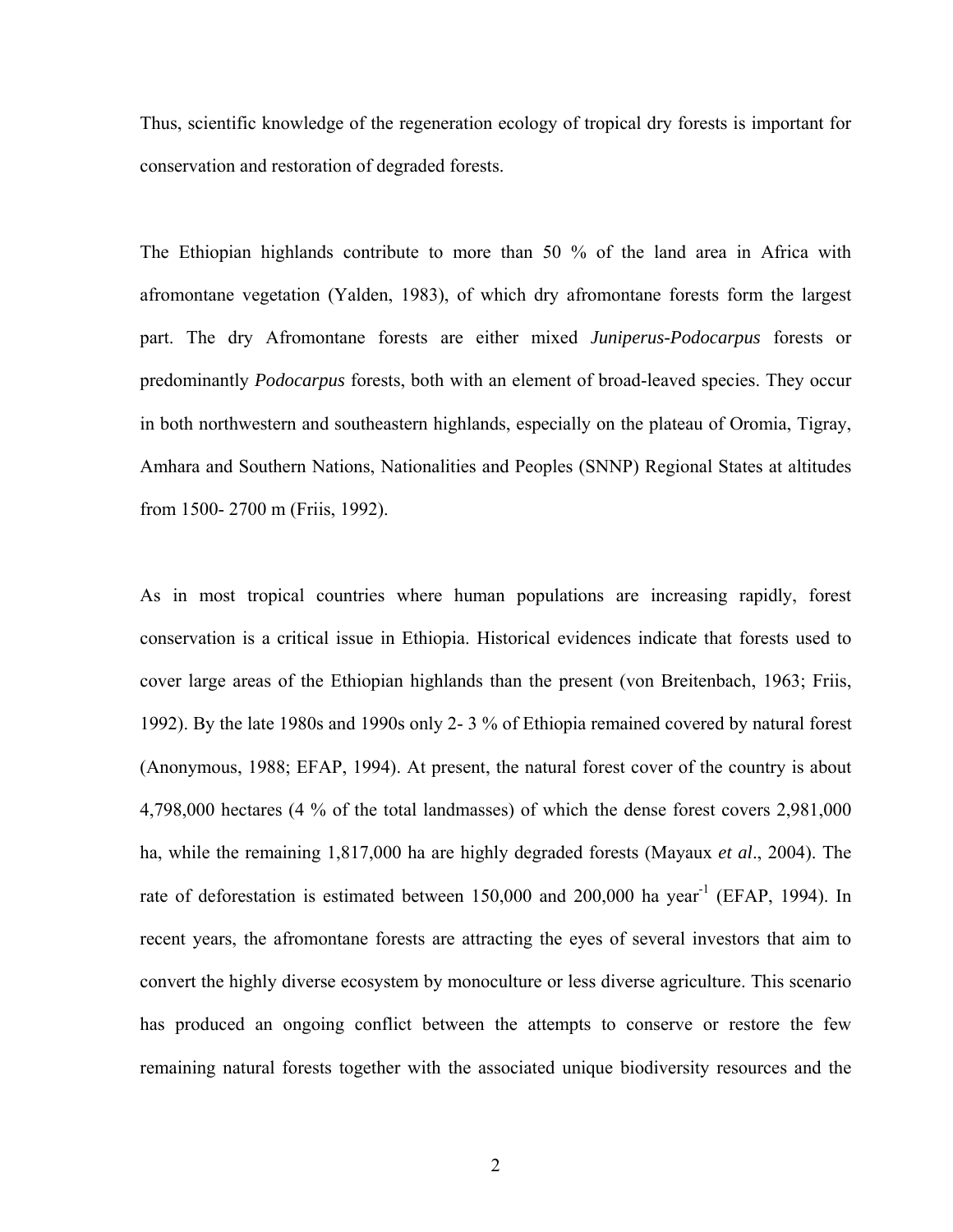land use needs of the country's increasing human population as well as large-scale investments.

Furthermore, the options available to slow or halt the decline in forest ecosystems and restore degraded forests as well as maintenance of diversity of the indigenous tree species are limited. Until recently, exotic species plantation forests have been the focus for restoration of indigenous species on degraded forestlands in the country. One of the factors contributing to the difficulties of maintaining remnant forests and restoring deforested areas is the lack of knowledge on regeneration ecology and propagation of the indigenous tree species (Legesse Negash, 1995; Getachew Tesfaye *et al.,* 2002). Scientific information on the dynamics of natural regeneration including seedling growth, survival, herbivory effect, tree population structure and reproductive ecology of even dominant trees of the dry afromontane forests in Ethiopia are very limited. Such knowledge would enhance conservation through sustainable management of the remaining forests and restoration through inclusion of the indigenous species in enrichment plantation and other tree planting programs thus, facilitating both in-situ and ex-situ conservation of threatened species. Knowledge of tree phenology patterns in tropical dry forests is basic to the understanding of biological processes and functioning of the ecosystem. The timing and duration of flowering and fruiting for instance, is crucial in understanding forest regeneration dynamics as the pronounced seasonality affects the reproductive output and performances such as seed production, germination, survival, and seedling growth (Augspurger, 1981; Daniel *et al*., 2006).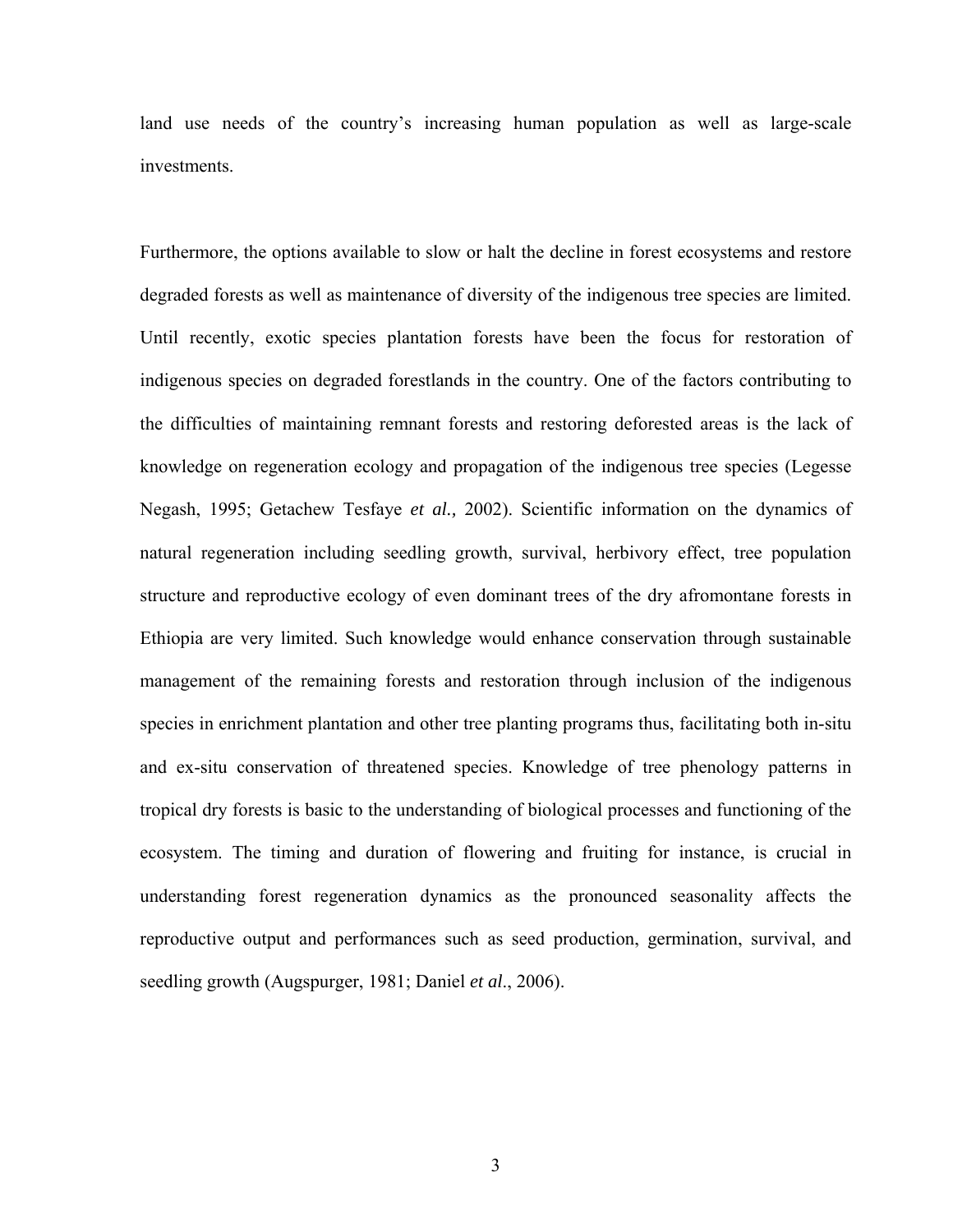<span id="page-13-0"></span>In the present study comprehensive examination of critical regeneration processes involved from seedling phase to mature tree including growth, survival, herbivory/grazing effect, population density, distribution and structure of seven indigenous tree species in the dry afromontane forest of Munessa-Shashemene, southern Ethiopia was undertaken. Reproductive phenology of the species was investigated to understand the links/relationships between regeneration dynamics and reproduction. Moreover, this study was the first to investigate the phenology of indigenous tree species in Ethiopia. The collective information from the multiple methodological approaches and the links among the different processes provided clear picture of the over all species natural regeneration dynamics, species response or adaptations to various ecological factors, and major bottlenecks that hamper their regeneration. The nature of disturbance in the Munessa-Shashemene Forest (e.g. selective tree cutting, grazing, logging) is typical of many natural forests in Ethiopia and therefore such study results can help inform management decisions in similar other afromontane forests of the country.

This study is part of a multidisciplinary research project 'Functional Ecology and Sustainable Utilization of the Munessa-Shashemene Forest' jointly executed by The University of Bayreuth, Martin Luther University Halle (Germany) and, Addis Ababa University and The Ethiopian Institute of Agricultural Research (Ethiopia).

#### **2. STATE-OF-THE ART**

#### **2.1. Growth and Biomass Allocation in Tropical Forest Tree Seedlings**

The complex natural processes which exist in a forest ecosystem and the environmental heterogeneity are critical in determining the pathways of tree regeneration and replacement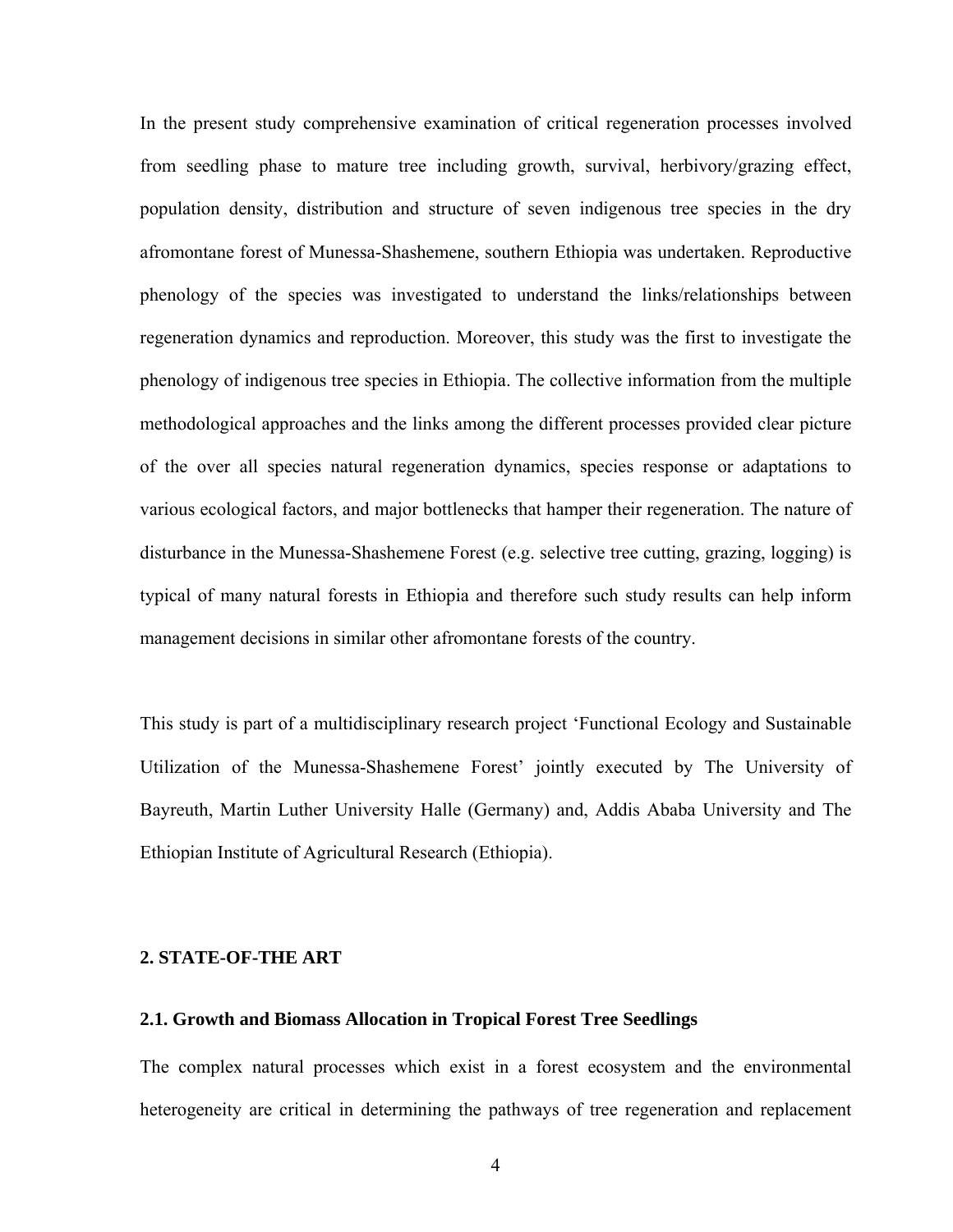patterns. Seedling growth in the understorey of tropical forests encounters a highly dynamic light environment, which varies both spatially and temporally (Chazdon *et al*., 1996). Tropical forest understories generally receives 1-2 % of the incident light. The ability of plant species to respond to changing understorey light environment determines the successional pathways and canopy replacement patterns (Pompa and Bongers, 1988; Osunkoya *et al*., 1994; Poorter, 1999). Based on their germination and growth requirements tropical tree species are classified into two functional groups- as pioneers and shade-tolerants (Whitmore, 1996). In the presence of disturbance that changes the light environment, already existing undergrowth seedlings (shade-tolerant species) are released and grow-up to succeed the canopy and successively maintain their population. In contrast, seedlings that are newly recruited from seeds in the soils or recently dispersed fill large gaps formed by clear feelings (Bazzaz, 1991; Whitmore, 1996). Seedlings of shade- tolerant species can survive prolonged periods of shade in forest understorey and show a narrower range of photosynthetic responses when grown under different irradiances than do pioneer species (Riddoch *et al*., 1991; Poorter, 1999). Their growth, however, is greater in gaps than in understorey shade. On the other hand, pioneer species exhibit higher growth rates than shade tolerant species, with less biomass allocation to root systems and larger to leaf fractions (Pompa and Bongers, 1988).

Growth rates in tropical tree seedlings have been variously measured as biomass accumulation, height increase, leaf production, relative growth, or allocation to leaf, root and stem (Pompa and Bongers, 1988; Kitajima, 1994). Seedling growth analyses mainly emphasize on inter- and intra-specific differences in relative growth rates (RGR) together with their causes (Poorter, 1990; Lambers and Poorter, 1992; Kitajima and Bolker, 2003). The inherent differences in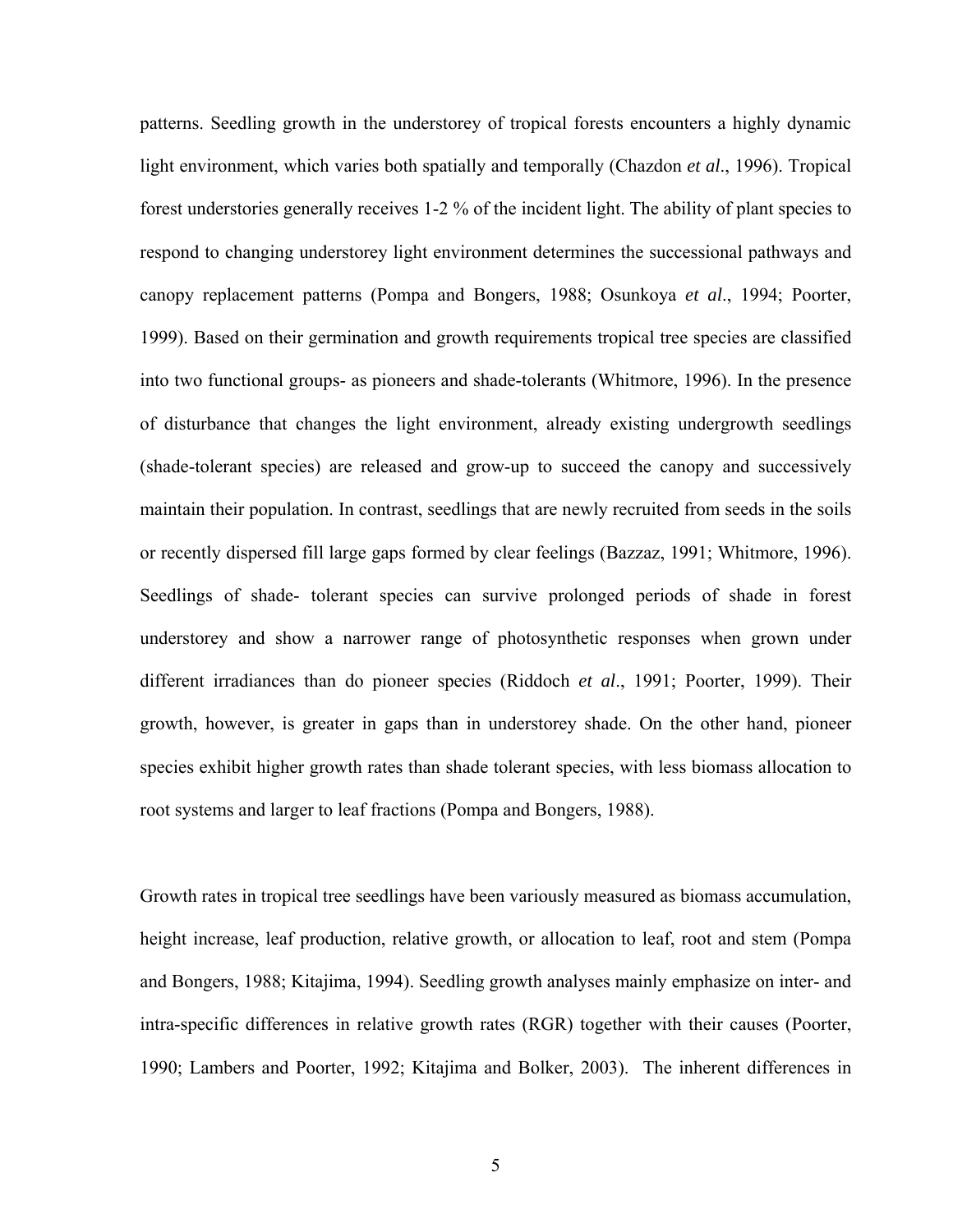RGR are ecologically important because RGR is one of the primary variables that determine the outcome of the competitive interaction between plants growing in natural condition (Grime, 1979, 1994). Recent studies also revealed that several species change their rank (crossover) growth rates when grown under different light conditions (Sack and Grubb, 2001). Some studies investigated whether the ranking in RGR reverse between pioneer and shade tolerant species when grown under low and high light environments (Kitajima, 1994; Kitajima and Bolker, 2003). Similarly, differences in leaf life span, leaf mass ratio (LMR), leaf area ratio (LAR) and specific leaf area (SLA) between species of the two functional groups were evaluated (Poorter *et al*., 1990; Reich *et al*., 1991). The variations in physiology and morphological traits among tree species have been related to their differences in growth habitat conditions (Pompa and Bongers, 1988; Kitajima, 1994).

In forest understorey, growth and survival of regenerating seedlings are closely linked to their capacity to intercept light efficiently under contrasting light environments. Morphological and physiological responses to light environment vary with position along the light gradient (Poorter, 1990, 1999). At low irradiance, shade grown plants enhance interception of light by large biomass fraction in leaves (LMR). In combination with a large leaf area per unit leaf biomass (SLA), this leads to a large interceptive leaf area per unit plant mass (LAR). Plants at high irradiance, on the other hand, are faced with high radiation loads and, therefore, nutrient and water availability may limit plant growth. Accordingly, sun plants invest relatively more biomass in roots (i.e. they have a large root mass ratio, RMR). Biomass production increased by the formation of thick leaves with a higher light-saturated photosynthetic rates, increasing biomass growth per unit leaf area (net assimilation rate, NAR) and RGR (Poorter and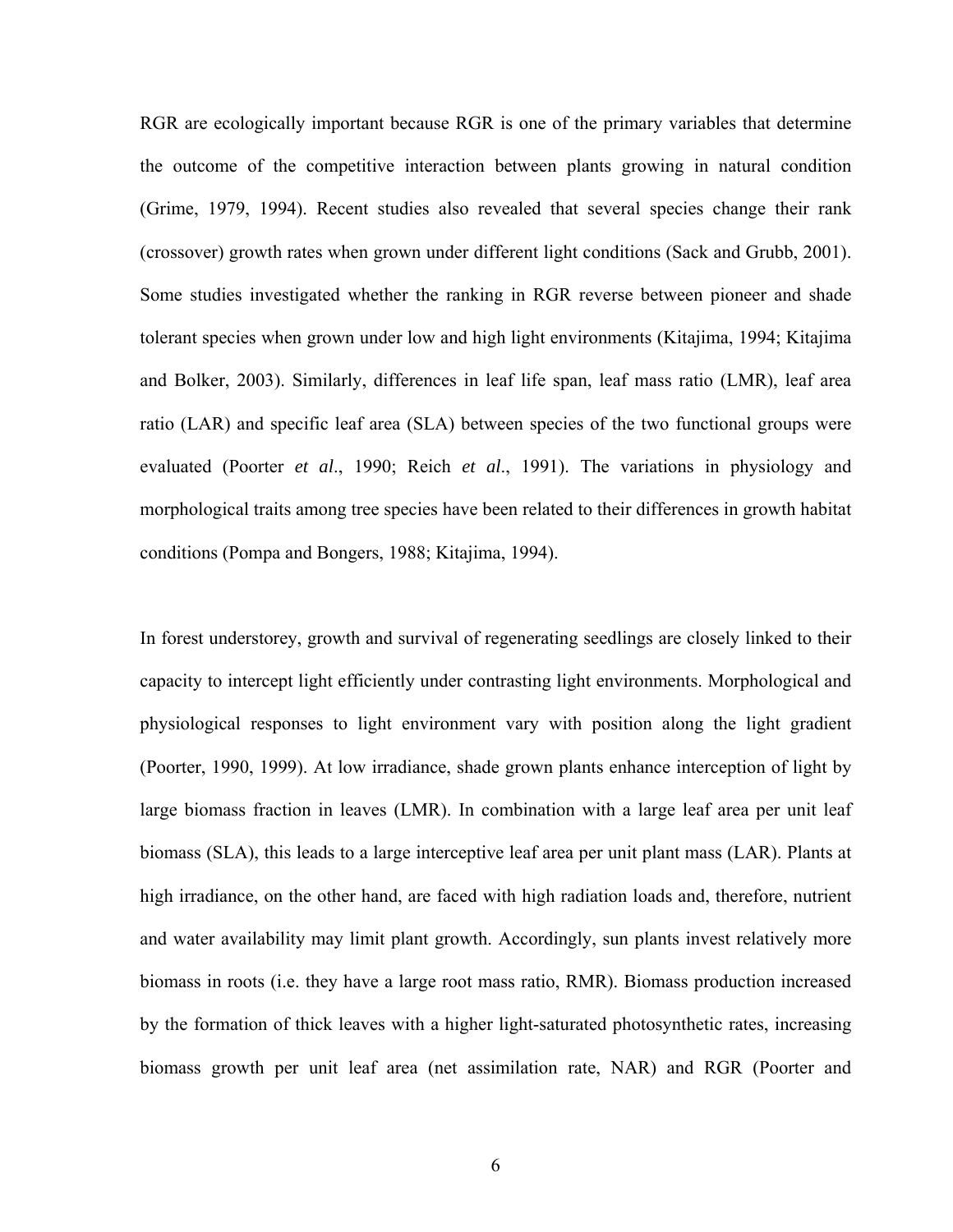<span id="page-16-0"></span>Oberbauer, 1993). Similarly sun-grown plants display greater morphological plasticity as they produce more leaves and root length per unit time compared with shade- grown plants.

Several studies have provided evidence relating light heterogeneity and plasticity in specific traits that may enhance carbon gain of tropical forest tree seedlings (Pompa and Bongers, 1988; Reich *et al*., 1998). Recent advances have been made in understanding the relationship between carbon- exchange physiology, morphology and growth (Poorter and Remkes, 1990; Poorter, 1990; Watling *et al*., 1997; Reich *et al*., 1998; Poorter, 1999; Souza and Valio, 2003). However, few studies have attempted to address ecophysiology and growth of seedlings of tropical montane forest tree species in Ethiopia (Masresha Fetene and Yonas Feleke, 2001). Information on responses of indigenous tree seedlings to changing light environment in the montane forests of Ethiopia is central to understand the regeneration ecology of species, to enhance the growth of desired species and promote indigenous tree planting programs.

#### **2.2. Mortality and Herbivory in Understorey Seedlings in Tropical Forest**

Several tropical forest regeneration studies have investigated mortality of tree seedlings in relation to understorey biotic and abiotic factors. Potential causes of seedling mortality include abiotic stress such as drought or soil moisture stress, disturbance, and biotic influences, such as herbivory, disease pathogen or competition (Augspurger, 1984; Louda *et al*., 1990). Information on factors that govern seedling dynamics in tropical forest understorey can have significant implications on sustainable management and conservation of forests.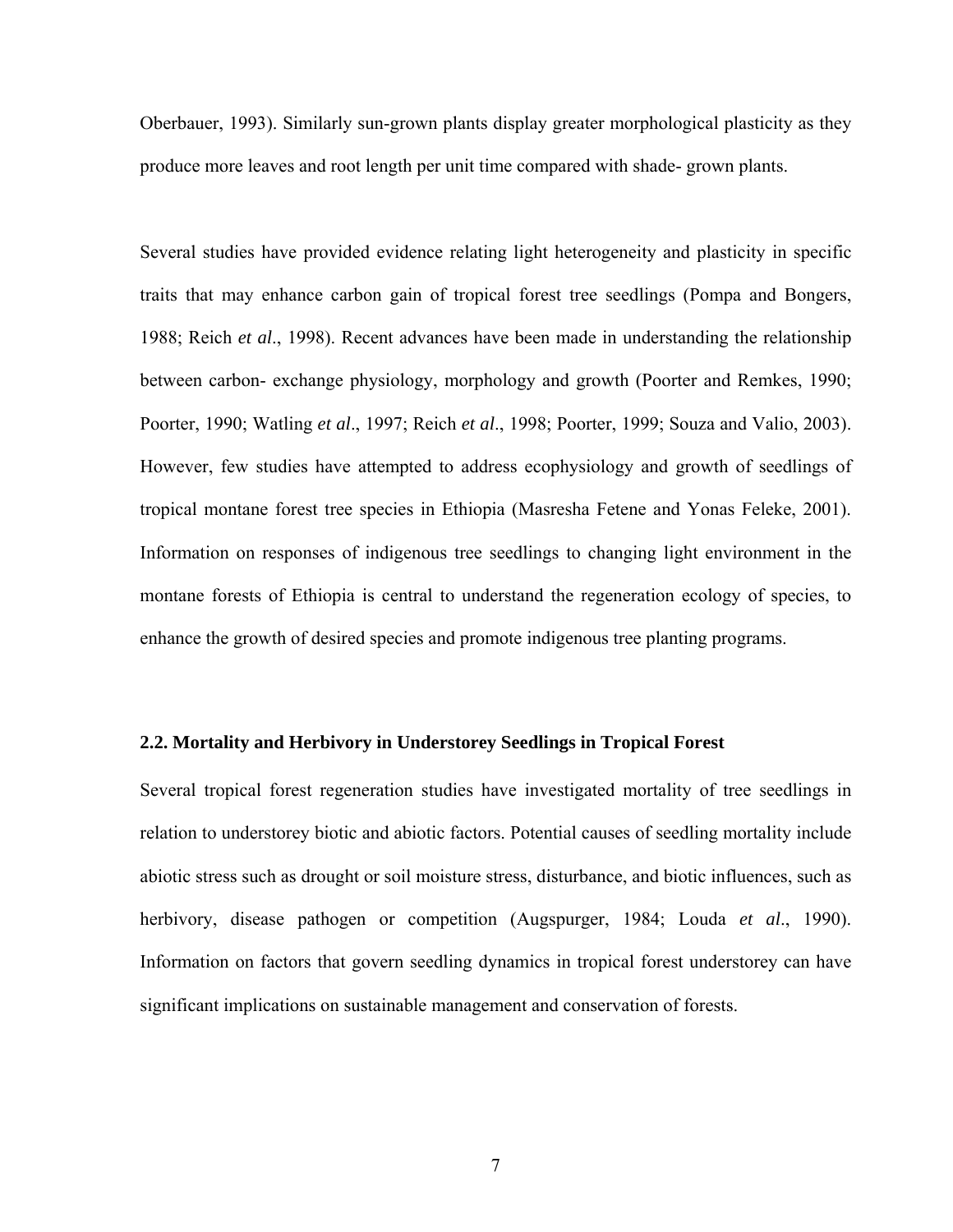Drought induced mortality especially at the seedling stage affect the successful regeneration of tropical forest species (Condit *et al.,* 1995; Bongers *et al.,* 1999). Various studies indicated that seedling mortality in the dry season is strongly associated to the availability of water in the soil, the ability to tolerate desssication and the vapor pressure deficit in the environment (Poorter and Hayashida-Oliver, 2000). The actual water stress experienced by the plant depends on the physiological and morphological characteristics. Some hypotheses predict that under limiting light availability, soil moisture (water) limitations may have less impact on plant performance (Canham *et al.,* 1996). Accordingly, shade by the tree canopy has indirect effects, such as reducing leaf and air temperatures and vapor pressure deficit that would rather alleviate the impact of drought. A contrary hypothesis predicts that deep shade will aggravate the stress imposed by drought, based on the proposed trade-off mechanism that shaded plants allocate more to shoot, and to leaf area (or a high specific leaf area), than to root, thereby diminishing the ability to capture water from the soil and increasing water loss through transpiration (Smith and Huston, 1989). Such plant traits confer an advantage in the shaded understorey (also during wet season) as they enhance light interception in a light-limited environment. In fact, some studies have found a higher impact of water stress on shaded plants (Valladares and Pearcy, 2002). A third group of hypotheses argues that the effects of shade and water-shortage are independent, that is, their impacts are orthogonal (Sack and Grubb, 2002). Inter-specific difference in tolerance to water stress (or drought) is considered to be of paramount importance for explaining regeneration dynamics and species distributions in tropical forests.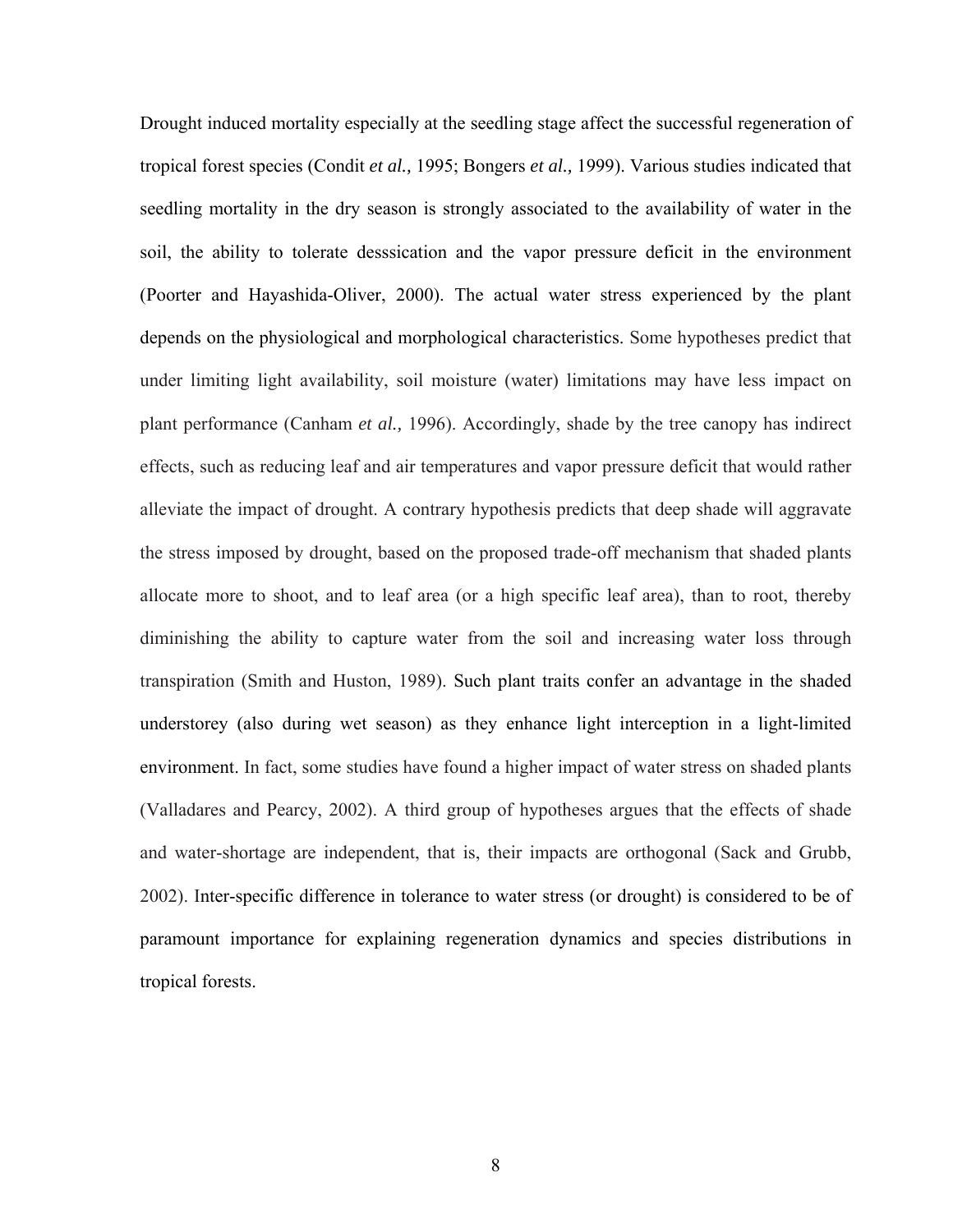<span id="page-18-0"></span>Because of their size and limitation of nutrient availability, seedlings are more snsitive to herbivores damage than older plants (Swaine, 1996). Herbivores can affect plant fitness and population dynamics in several ways (Crawley, 1989; Louda *et al.,* 1990), (1) directly, through biomass removal; (2) indirectly, by altering morphological traits that determine competitive ability and; (3) indirectly, by altering the environment that the plant experiences. The effect of herbivory is highly variable among species, in some cases and seasons the whole cohorts of seedlings can be lost to herbivory, and at others it may seem to be unimportant. The accumulated evidence from numerous studies has shown that herbivory affects reproductive success of the individual plant, survival, structure, composition and regeneration of forest (Silvertown, 1982; Hendrix, 1988). Because of the pronounced long dry season occurring in dry afromontane forests in Ethiopia and high pressure from livestock grazing through them (Getachew Tesfaye *et al*., 2002) information on the effect of drought and herbivory on seedlings would provide better insight on regeneration dynamics of the afromontane forests.

#### **2.3. Plant Population Density, Size- class Distribution and Regeneration Pattern**

Tropical forests revealed variation in pattern of regeneration both through differences in their constituent species and the environmental variables in which they grow (Denslow, 1987; Bazzaz, 1991; Whitmore, 1996; Demel Teketay, 1997; Kyereth *et al*., 1999). They regenerate from one or more pathways: seed rain (recently dispersed seeds), the soil seed bank (dormant seeds in the soil), the seedling bank (established, suppressed seedlings in the understorey), and coppice (root/shoot sprouts of damaged individuals) (Garwood, 1983; Whitmore, 1996; Demel Teketay, 1997; Getachew Tesfaye *et al*., 2002).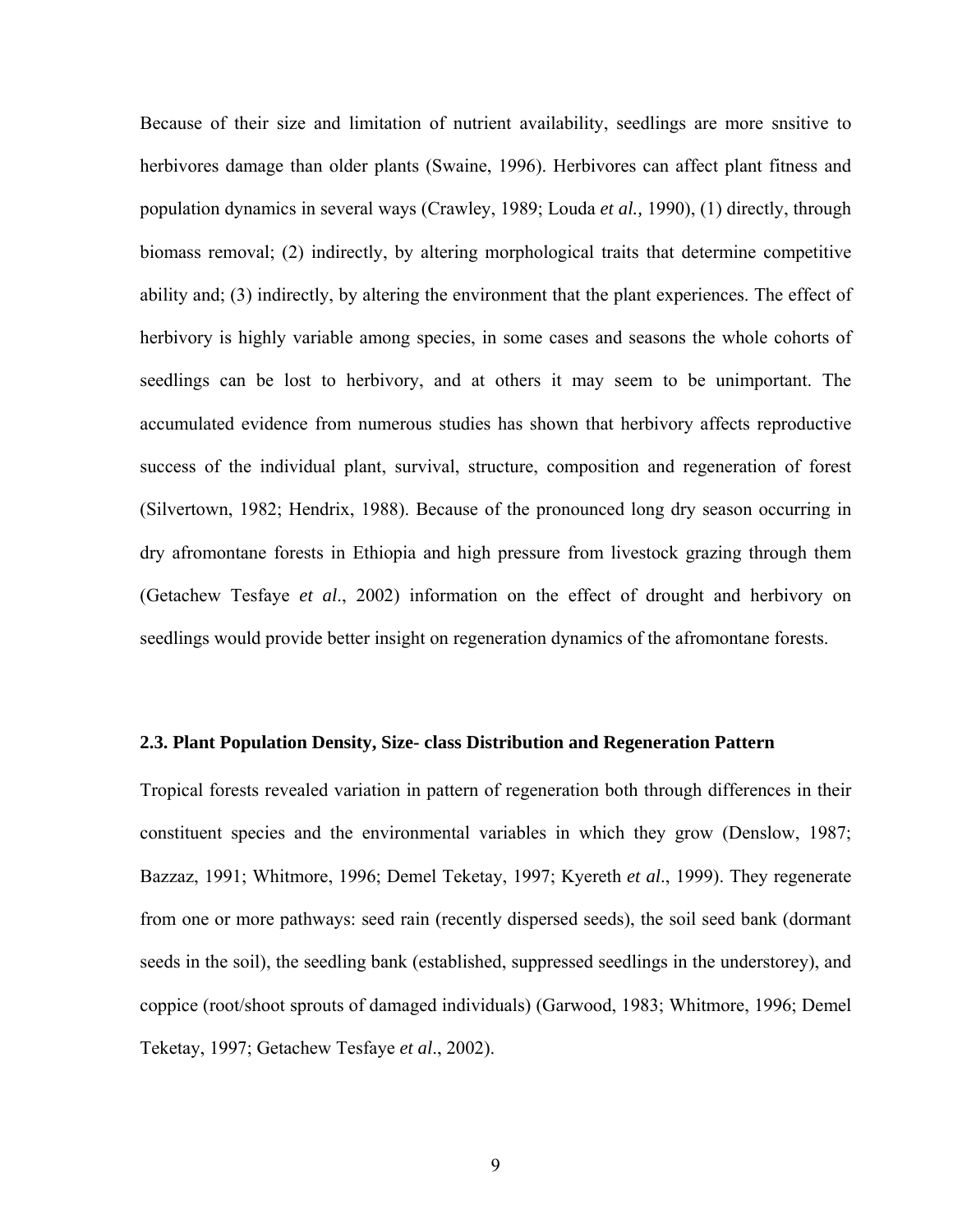Studies on seedling density, distribution and pattern of population structure of the major tree species enrich our knowledge that can help understand the status of species, and thereof, history and ecology of the forest (Harper, 1977; Hubbel and Foster, 1986). Seedling pools in forest understorey are dynamic and rates may vary both among species and within species in gaps and shade (Bazzaz, 1991; Demel Teketay, 1997). The frequency and magnitude of disturbance would affect the species composition, demography and the regenerative process. Studies of factors preventing or promoting seedling establishment of woody species may help in future restoration of degraded tropical forestlands through the application of the appropriate management scheme. Such works have shown that studies on seedling ecology can provide options to forest development through improvement in recruitment, establishment and growth of the desired seedlings. Information on tree seedling ecology has significant implications on the management and conservation of natural forests (Whitmore, 1993; Swaine, 1996). However, little attention has been paid so far to investigate seedling demographic traits and population structure of indigenous trees together with their relationship to disturbances in afromontane forests of Ethiopia (Demel Teketay, 1997).

Regeneration of tree species is commonly assessed by the distributions of size-classes measured as diameter at breast height (DBH) or height. The size class structure of the species show whether regeneration is taking place or not. If regeneration were taking place continuously then the species would have a stable population distribution with inverse- J shape, which is an indicator of good regeneration (Harper, 1977; Silvertown, 1982). Such population structures (inverse- J shape) are common in natural forests where external disturbances are limited. On the other hand, bell-shaped or variable size-class distribution has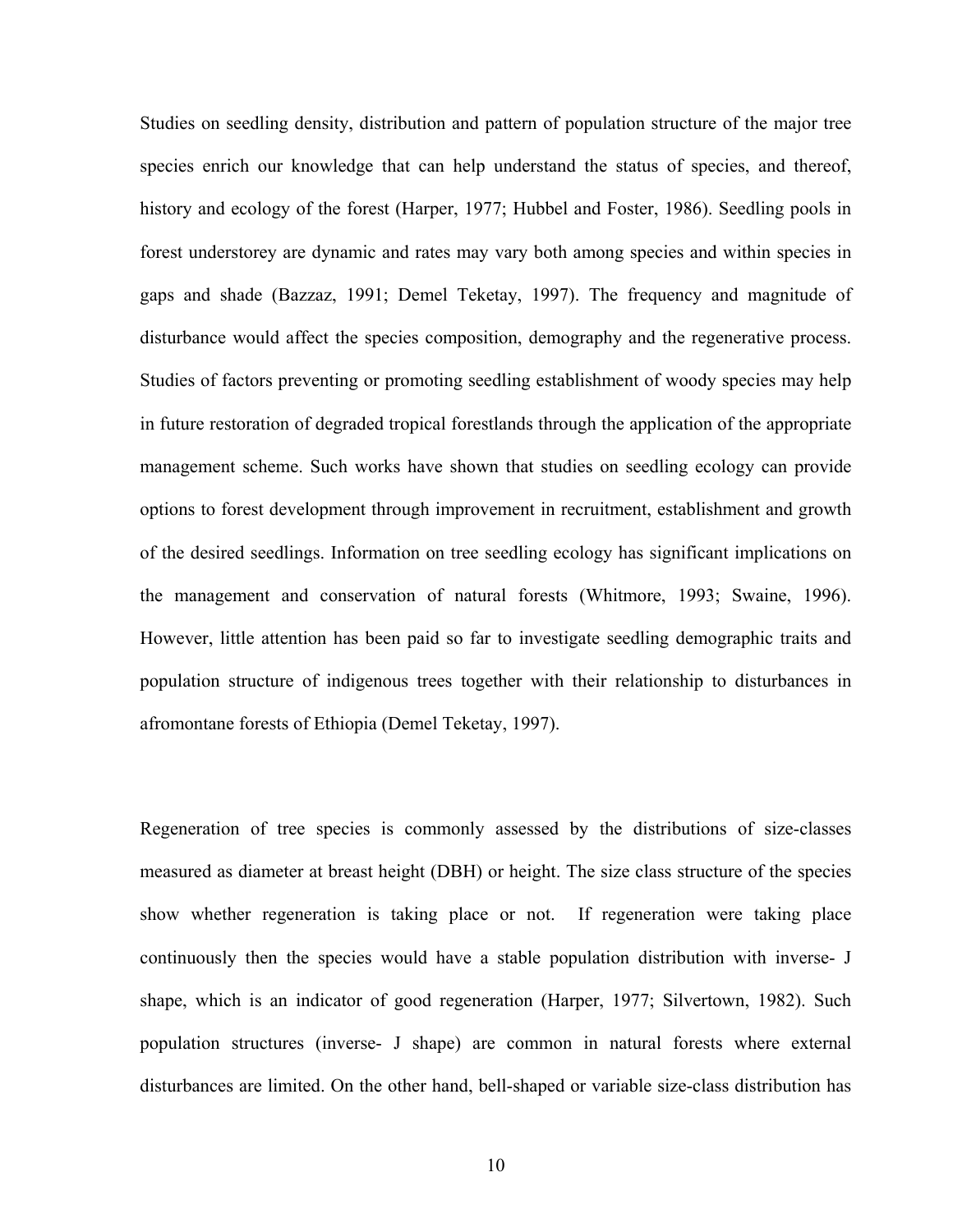been attributed to disturbed forest where regeneration is hampered (Poorter *et al*., 1996). Population structure (size-class distribution) gives good indication of the impact of disturbance and the forest successional trends. Such information is critical in increasing our understanding of the conservation needs of tropical forest ecosystems (Hubbell and Foster, 1986; Condit, 1995).

Several forests and forest tree species in Ethiopia have shown variation in their population structure and regeneration pattern (Demel Teketay, 1997; Getachew Tesfaye *et al*., 2002; Feyera Senbeta, 2006). Most species accumulated persistent seedlings (seedling bank strategy) in the forest understorey and still many others follow seed bank regenerative pathway (Demel Teketay, 1997; Getachew Tesfaye *et al*., 2002, 2004). Tree population density also varied among sites and species. Moreover, species showed variation in their population structure forming strong peaks at certain size classes and with little or no individuals in other size classes (Tamrat Bekele, 1994; Demel Teketay, 1997). The variations in relative abundance and population structure of tree species were the result of past and present disturbances as well as management history of the forest. Human caused disturbance such as intensive removal of trees for timber, construction, and forest grazing have placed significant impact on the structure and regeneration of the species. Understanding of the mechanisms which determine the regeneration of tree species in the forest are useful also in predicting changes in species composition and successional patterns of the forest over time (Condit *et al*., 1989; Henriques and Sousa, 1989; Geldenhuys, 1993; Poorter *et al*., 1996).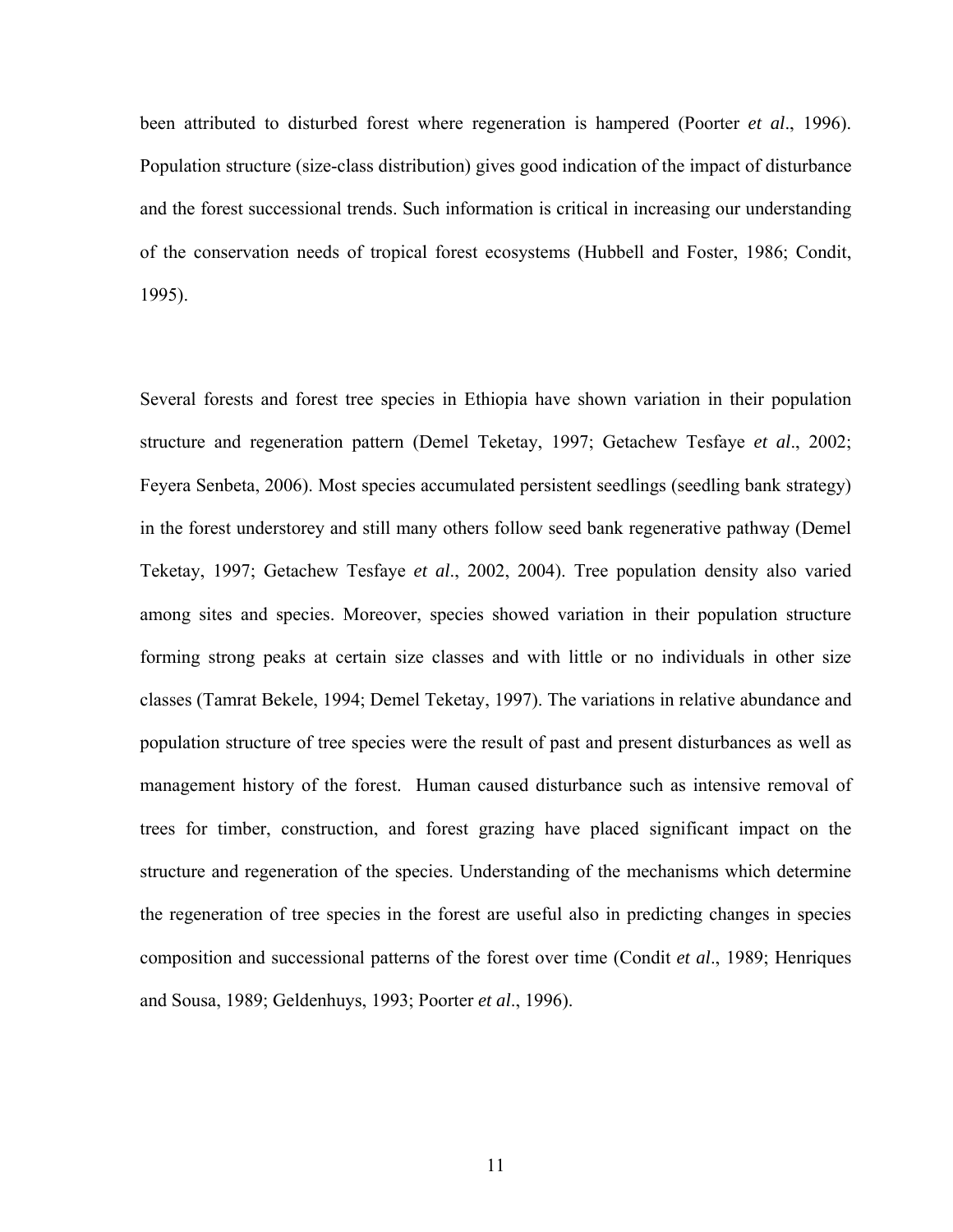#### <span id="page-21-0"></span>**2.4. Phenology of Tropical Forest Tree Species**

Phenology is the study of the periodicity or timing of recurring biological events. In the case of plants, phenological events involve germination, flowering, fruiting and leaf flushing. The schedule of these events has important effects on plant survival, reproductive success and thus regeneration.

Plant phenologies are the results of interactions of biotic and abiotic factors. Over evolutionary time and through natural selection, these biotic and abiotic factors have entrained rhythmicity in plant life that resulted in an appropriate timing of flowering, fruiting and leaf flushing and efficient growth and reproduction (van Schaik *et al*., 1993). Knowledge of phenological patterns is basic to the understanding of biological processes of tropical trees, of the interactions with other organisms and of the functioning of the ecosystems. For example, leaf fall in dry forests results in a modification of forest microclimates and the timing of new leaves, flowers, and fruits and also controls the activities of many herbivores, pollinators and frugivores (Frankie *et al*., 1974; van Schaik *et al*., 1993).

Tropical dry forest trees exhibit substantial seasonality in flowering, fruiting, and leaf-flushing events (Chapman *et al*., 1991; van Schaik *et al*., 1993; Sun *et al*., 1996). They often show temporal variations in phenological patterns that are associated with seasonality in climate or abundance or pressure of biotic factors (Frankie *et al*., 1974; Sakai, 2001). According to Lobo *et al*. (2003), phenological events in plants are affected by proximate or ultimate causes. Accordingly, proximate causes principally include short-term environmental events that may trigger phenological patterns, while ultimate causes include evolutionary forces that are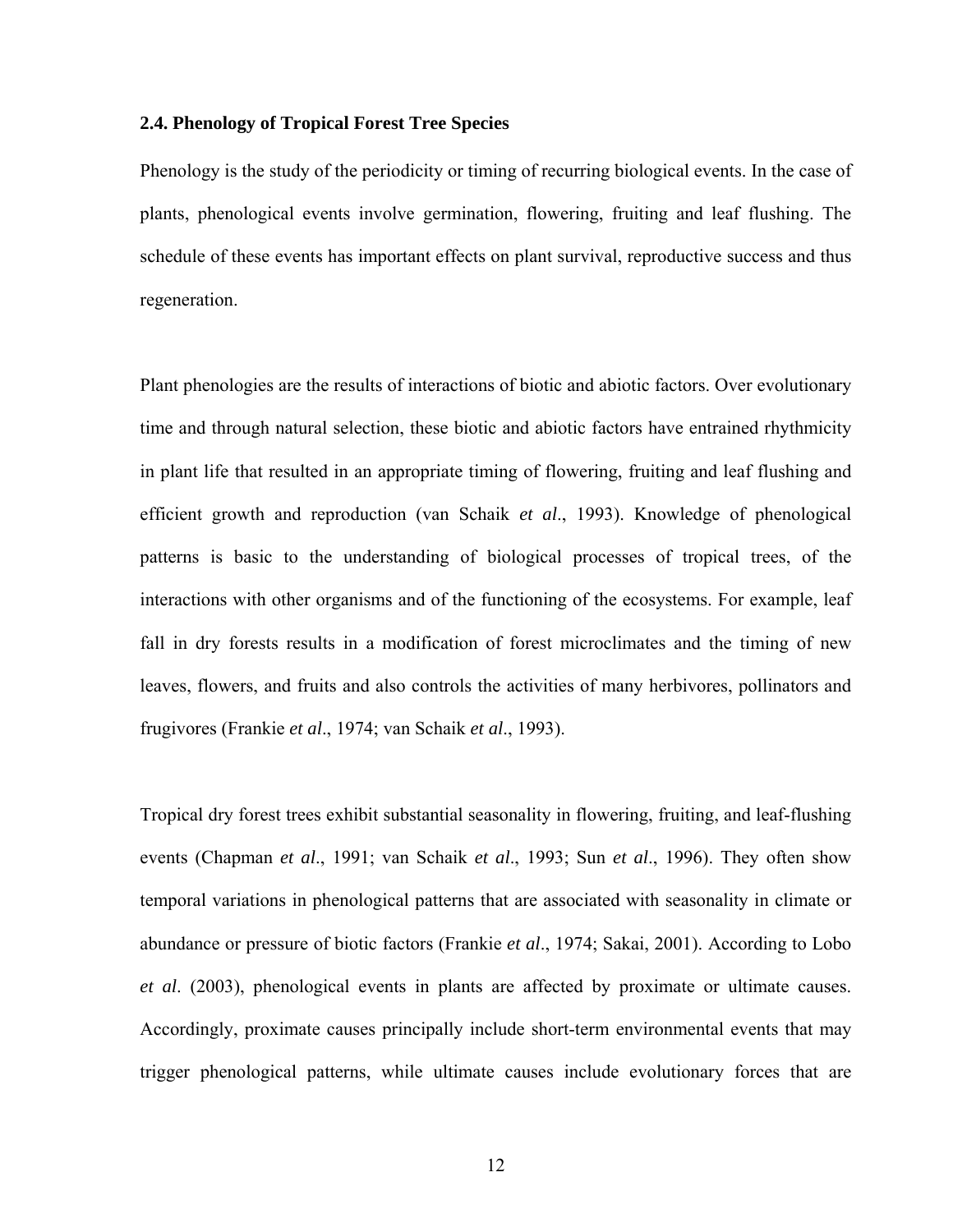responsible for these patterns. Climatic variables such as seasonal variations in rainfall (Opler *et al*., 1976), temperature (Ashton *et al*., 1988), and irradiance (van Schaik, 1986; van Schaik *et al*., 1993) have been identified as proximate causes triggering phenological events in tropical plants.

On the other hand, biotic factors, for example, differential preference of pollinators (Augspurger, 1981; Robertson, 1985; Appanah, 1985; Sakai *et al*., 1999; Lobo *et al*., 2003), animal seed disperseral agents (Snow, 1965), or avoidance of seed predation and seedling herbivory (Marquis, 1988; Aide 1993; van Schaik *et al*., 1993) have been recognized as ultimate causes that could trigger phenological patterns in tropical plants.

In forests with a marked dry season, flowering and leaf flushing may be more sensitive to seasonal rainfall, changes in water availability and soil moisture (Borchert, 1984; Lieberman and Lieberman, 1984; Van Schaik *et al*., 1993). High water availability may also enhance fleshy fruit production and seed germination (van Schaik *et al*., 1993; Justiniano and Fredericksen, 2000). In strongly seasonal dry forests leaf flushing peaks during late dry season and ends in the rainy season (Justiniano and Fredericksen, 2000; McLaren and McDonald, 2005; Anderson *et al*., 2005). Apparently, the majority of tropical plants flower regularly during peaks in temperature and their fruits ripen towards the end of the dry season or yet in the rainy season, and this result in a better survival of the seedlings (Frankie *et al*., 1974; van Schaik *et al*., 1993).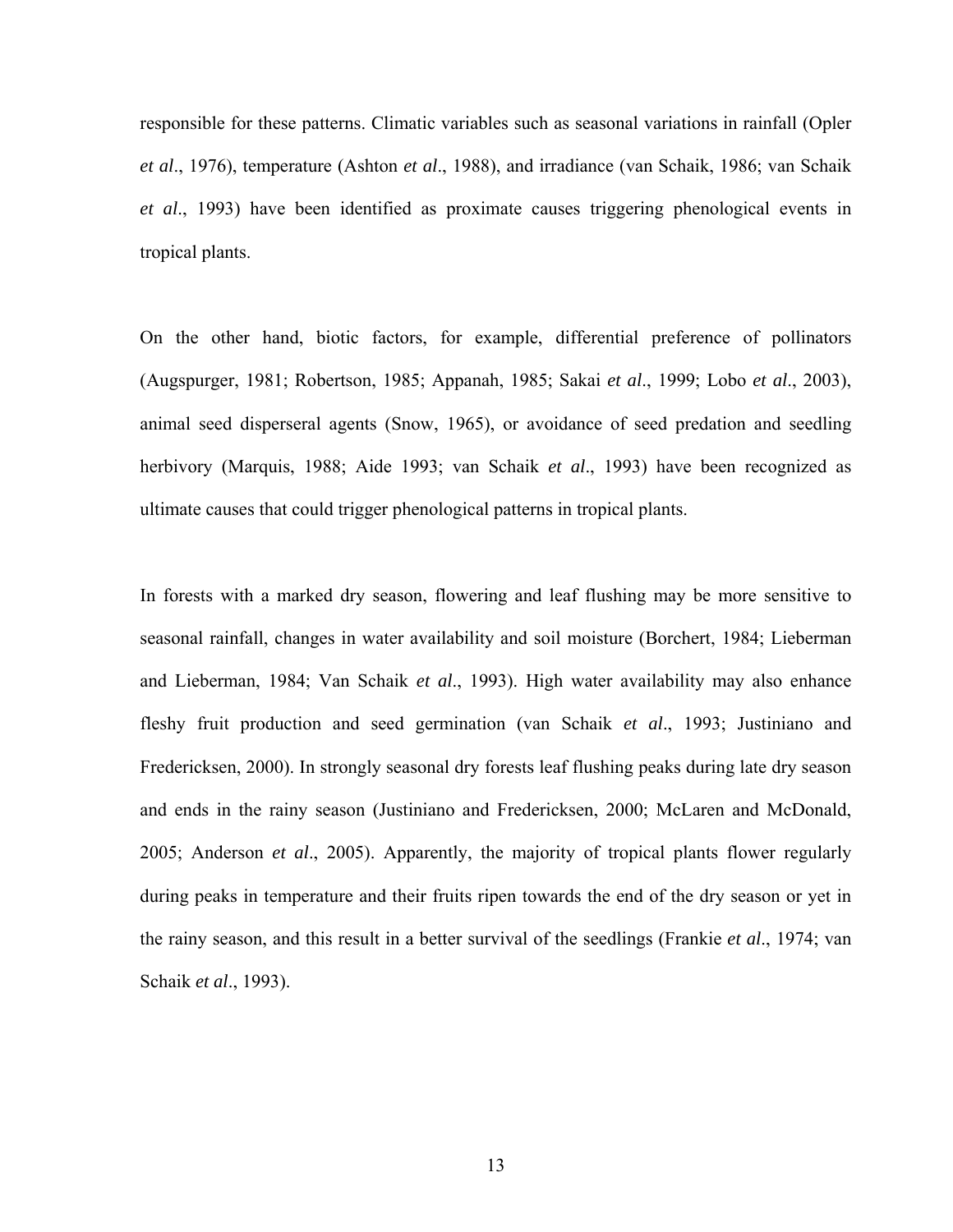In the study of tree phenology in tropical dry forests, which are subjected to a more or less regular oscillation of rainfall and temperature, must also consider these factors during periods of the preceding year (Chapman *et al*., 1991). In addition, it is known that different species can respond to the same conditions in different ways (Anderson *et al*., 2005). Since climatic variables are highly correlated, influence of these variables on plant phenology requires not only finding the appropriate relationships but also the careful examination of the interplay between phenology and the climatic variables (Tyler, 2001; Anderson *et al*., 2005).

The dry forests in the Ethiopian mountains represent one of the largest remaining tracts of afromontane forests (Friis, 1992) and understanding the reproductive phenology of the species is critical in conservation of biodiversity and maintenance of these ecosystems. As pronounced seasonality affects dynamic processes in forests, and thus affects plant reproductive success and regeneration, the climatic variable are very crucial. Although scientific knowledge on the phenology of tropical forest tree species has been accumulating globally during the last decade, there is no information on phenology of woody species of the afromontane forests in Ethiopia. In addition, ecological factors that influence the phenology of perennial species in the afromontane forests in Ethiopia, or elsewhere in eastern Africa, have not been investigated. Such information is crucial in the understanding of the biological processes of tropical trees, sustainable management and conservation of the last remaining forests in Ethiopia, or in neighboring eastern African countries having similar forest ecosystems.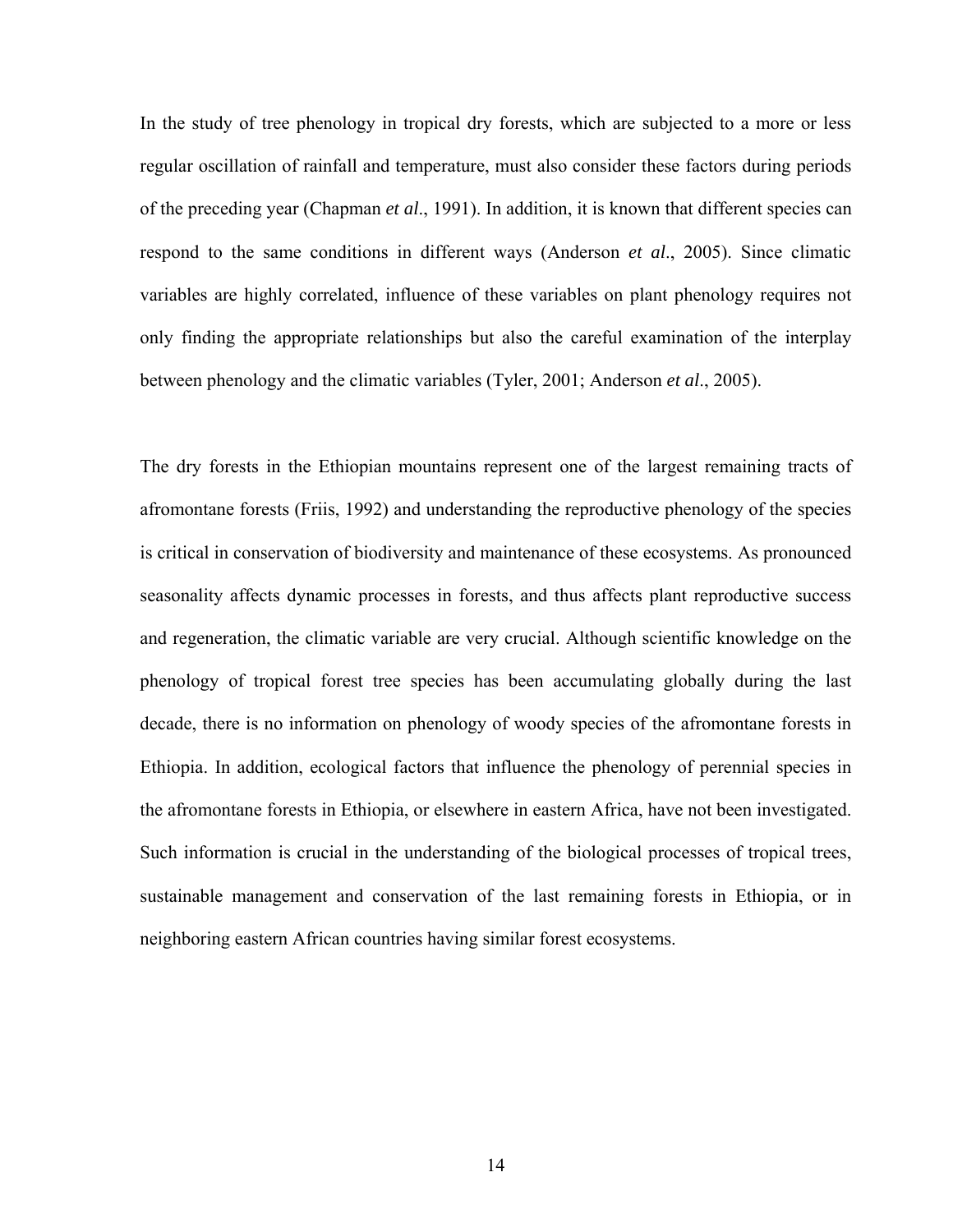#### <span id="page-24-0"></span>**3. OBJECTIVES OF THE STUDY**

#### **3.1. General Objective**

The general objective of the study was to investigate the regeneration dynamics and phenology of seven indigenous tree species in the Munessa-Shashemene Forest and major ecological factors affecting them.

### **3.2. Specific Objectives**

The specific objectives were to:-

1). Investigate intra- and inter-specific variation in terms of survival, growth, biomass allocation and morphology of seedlings with change in light environments in the Munessa-Shashemene Forest;

2). Examine the relationships between seedling growth variables and predictors of relative growth rate (RGR) with change in light environment;

3). Investigate seedling survival and herbivory rates in the forest understorey and their influence on seedling population dynamics of the species;

4). Assess the distribution of seedlings, sapling and tree population densities along altitudinal gradient;

5). Examine population structure of the species using size class distributions;

6). Examine the phenology of leaf, flower and fruit of trees;

7). Investigate environmental factors that may trigger those rhythmical phenomena and;

8). Examine the overall regeneration status of each species and major ecological factors affecting their regeneration.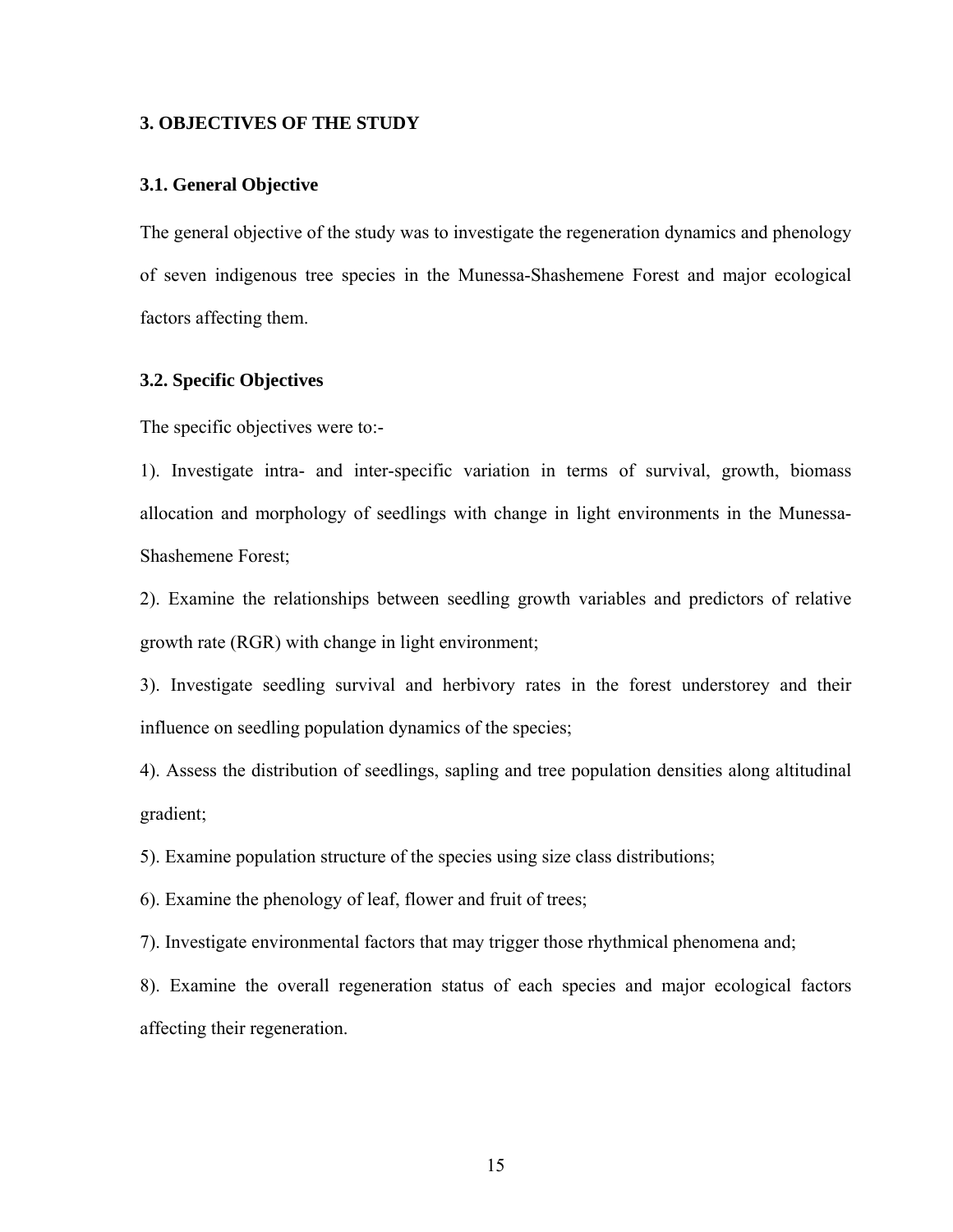#### <span id="page-25-0"></span>**4. MATERIALS AND METHODS**

#### **4.1. Study Site**

The study was conducted in Munessa-Shashemene Forest, southern Ethiopia, located at  $7^013'$ N and  $38^037'$  E (Fig. 1). It is a dry afromontane forest and extends over an altitudinal range from 2100 to 2700 m asl. The total area of the forest is 21,000 hectares comprising plantations of exotic tree species of about 6,000 ha which is 28 % of the total area. The Munessa-Shashemene Forest is one of the major timber supplier forests of the country and this ironically puts the natural forest under severe pressure from illegal logging. In addition, transportation facilities between the forest and the timber market in the capital Addis Ababa are good because of high quality roads, which favour smuggling of forest products and contribute to the degradation of the natural forest to a secondary forest. Moreover, grazing in the forest by livestock and encroachments due to agriculture has become inceasingly important in recent years. The mean annual temperature is 15  $\rm{^0C}$  with daily fluctuations between 8  $\rm{^0C}$  to 24  $\rm{^0C}$ (EMA). The mean annual rainfall varies between 900 and 1500 mm in a bimodal pattern where the small unreliable rainy season is from March to May and the long rainy season from July to September. The long dry season is from October to February and small dry season from May to June. Relative humidity of the air ranges from 35- 70 % in the dry season to well above 90 % during the rainy season. Climate information (temprature and rainfall) recorded for five years period at Kuke site, i.e. at 2300 m altitude in the studied forest is presented in Figure 2. The soils of the study area are classified Mollic Nitisols/ Typic Palehumult according to FAO (1998) and Soil Survey Staff (1999), respectively. The soils developed from volcanic parent materials, principally, volcanic lavas, ashes and pumices from quaternary volcanic activities in the Rift Valley. According to Fritzsche *et al*., (2006) kaolinite is the dominant in the Munessa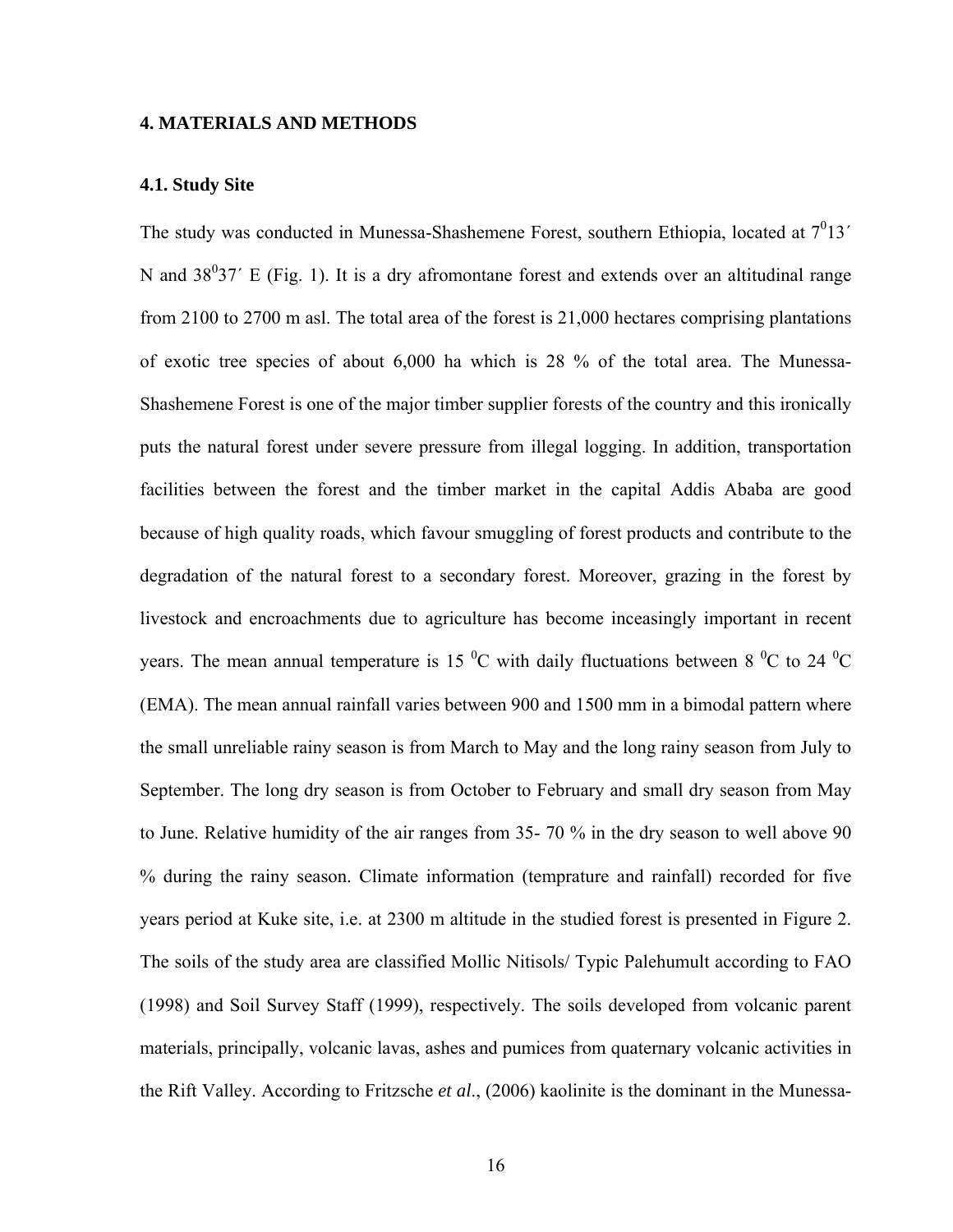Shashemene Forest with well-drained profiles, which exhibited a systematic transition of soil characteristics with climate and relief. The soils are fine textured with clay mineral and loams, and the color is brownish (Munsell Hue YR) and become reddish with decreasing elevation. The soil structures are relatively less well-developed at the upper portion of the forest. The organic carbon stock increases with elevation and similar pattern for nitrogen contents, and the C/N ratios are 11.0 to 13.6 within the Munessa-Shashemene forest.

Mixed broad-leaved deciduous and evergreen trees characterize the forest vegetation at the Munessa-Shashemene. The dominant tree species are *Podocarpus falcatus*, *Prunus africana*, *Croton macrostachyus*, *Maytenus addat* and *Nuxia congesta*. At the lower elevation of the forest, the most characteristic species of the tree layer includes *Cassipourea malasona*, *Olea capense*, *Maytenus addat*, *Millettia ferruginea* and *Allophylus abysinicus*; the shrub layer includes *Rytigynia neglecta*, *Bersama abyssinica*, *Calpurnea aurea* and *Canthium oligocarpum*. At the middle elevation, characteristic species of the tree layer includes *Cassipourea malasona*, *Allophylus abysinicus* and *Maytenus addat*; the shrub layer consists of *Bersama abyssinica*, *Teclea nobilis*, *Galiniera saxifraga* and *Rytigynia neglecta*. At the upper elevation of the forest, characteristic species of the tree layer includes *Maesa lanceolata*, *Hagenia abyssinica*, *Ilex mitis*, *Olinia rochetiana* and *Dombeya torrida*; the shrub layer composed of *Rapanea simensis*, *Galiniera saxifrage*, *Brucea antidysenterica* and *Hypericum revolutem* species.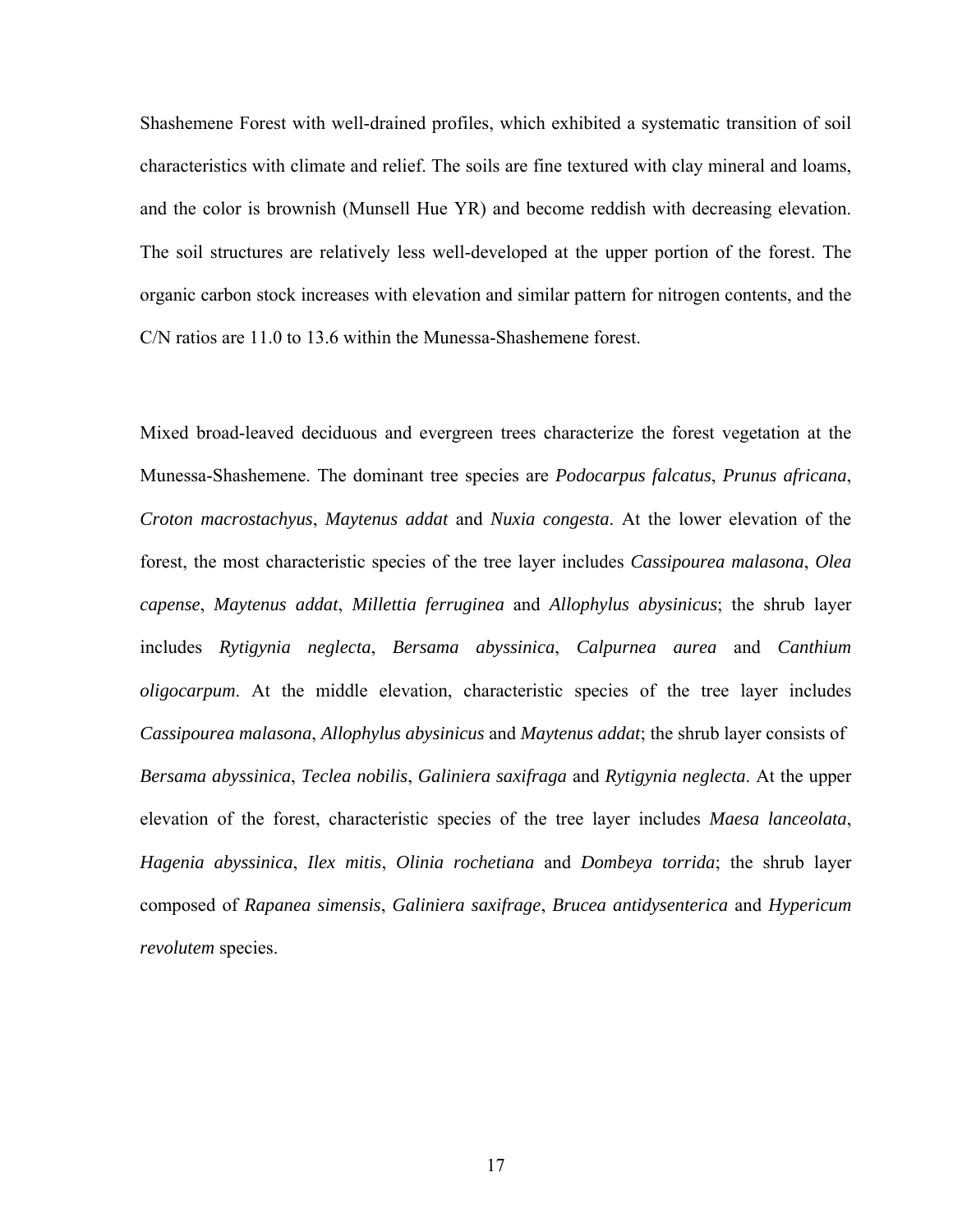<span id="page-27-0"></span>

Figure 1: Map of Ethiopia showing the study site, Munessa-Shashemene Forest

### **4.2. Species Considered for the Study**

Seven indigenous tree species, namely, *Celtis africana*, *Croton macrostachyus*, *Podocarpus falcatus*, *Polyscias fulva*, *Pouteria adolfi-friederici* (formerly *Aningeria*), *Prunus africana* and *Syzygium guineense* (see also Table 1; hereafter referred by their generic names) were selected for the study, because they are of significant ecological and economic importance in the Munessa-Shashemene Forest. The seven species are economically important as they made a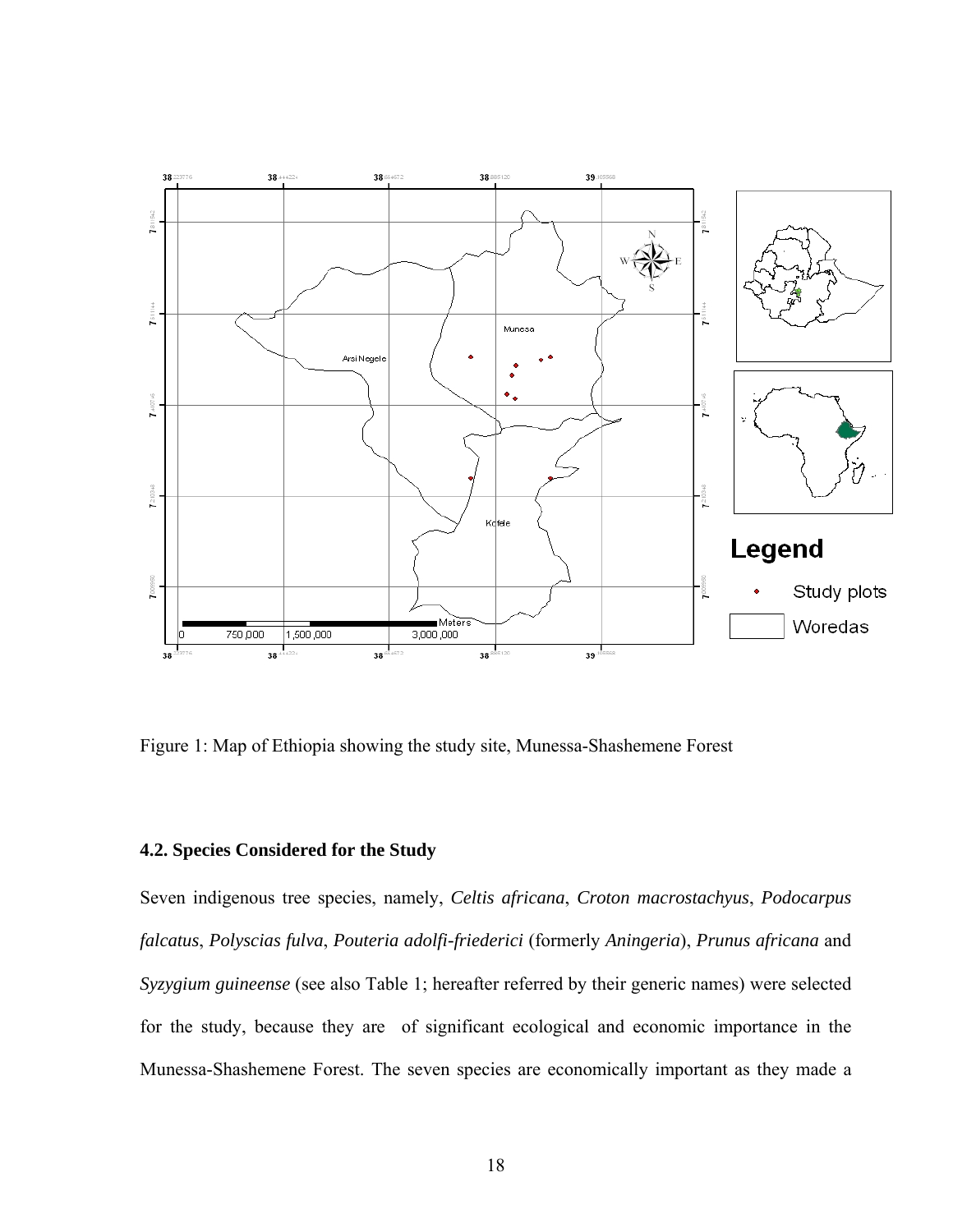significant proportion of the total timber harvest in the country in the past (Chaffey, 1979). Ecologically they all accounted between  $85 - 91$  % dominance at the study site (Getachew Tesfaye, data not shown). In addition, they constituted 95 % of the total tree basal area and 77% of the Importance Value Index (IVI) of trees of the Munessa-Shashemene Forest (Getachew Tesfaye, data not shown), which underlines the significance of the present study for the entire forest management. The species comprised shade-tolerant and pioneers (lightdemanding) and they were grouped based on the requirements for seeds to germinate, establishment and growth of seedlings. For classification, available literature information and observation in the field were used. *Croton*, *Celtis* and *Polyscias* are typical pioneer species, whose seeds germinate and establish soon after disturbance (Demel Teketay, 1997; Getachew Tesfaye *et al*., 2004). They are encountered in larger tree fall gaps, along roadsides, at the edges of forests and on logged sites. *Prunus*, *Pouteria*, *Podocarpus* and *Syzygium* are shade tolerant species whose seeds germinate and establish in shaded understorey and persist for longer time as seedling bank (Demel Teketay, 1997; Getachew Tesfaye *et al*., 2002). These four species, but also the pioneer *Croton* constituted major proportions of the canopy layer while *Celtis* and *Polyscias* are typical sub-canopy species.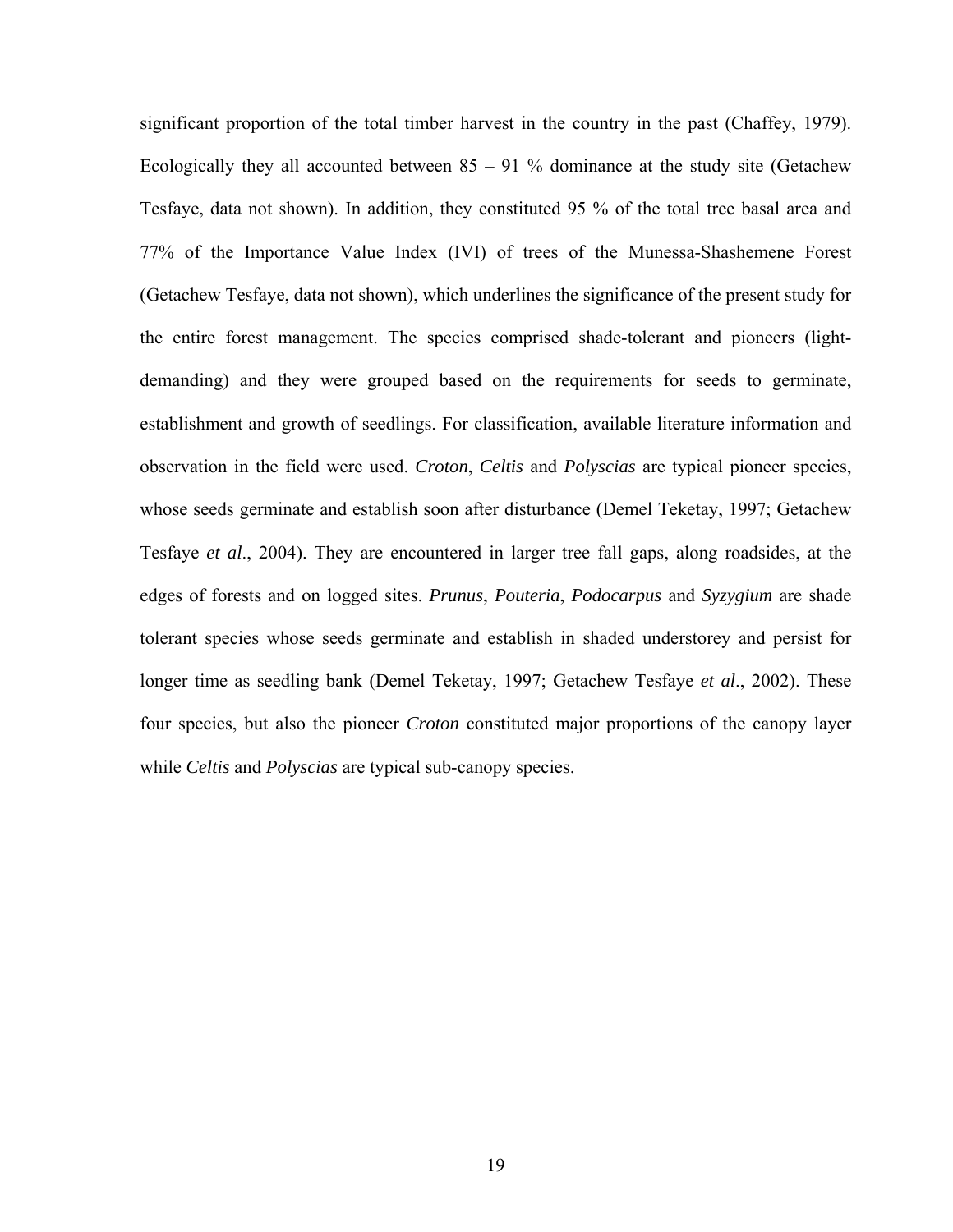

Figure 2: Climate diagram of the study site for the period from May 2001 to May 2006.

There are only limited information on the biology of the seven tree species considered in the present study in particular on their reproduction (seeds or clonally), seed storage behavior, germination and dispersal agents. The available information is summarized below.

1. Most of the species (e.g. *Pouteria*, *Croton*, *Podocarpus* and *Polyscias*) regenerate from seeds and the contributions from clonal growth, if exist, is very rare (Getachew Tesfaye, unpublished data). On the other hand, species of *Prunus* and *Celtis* reproduce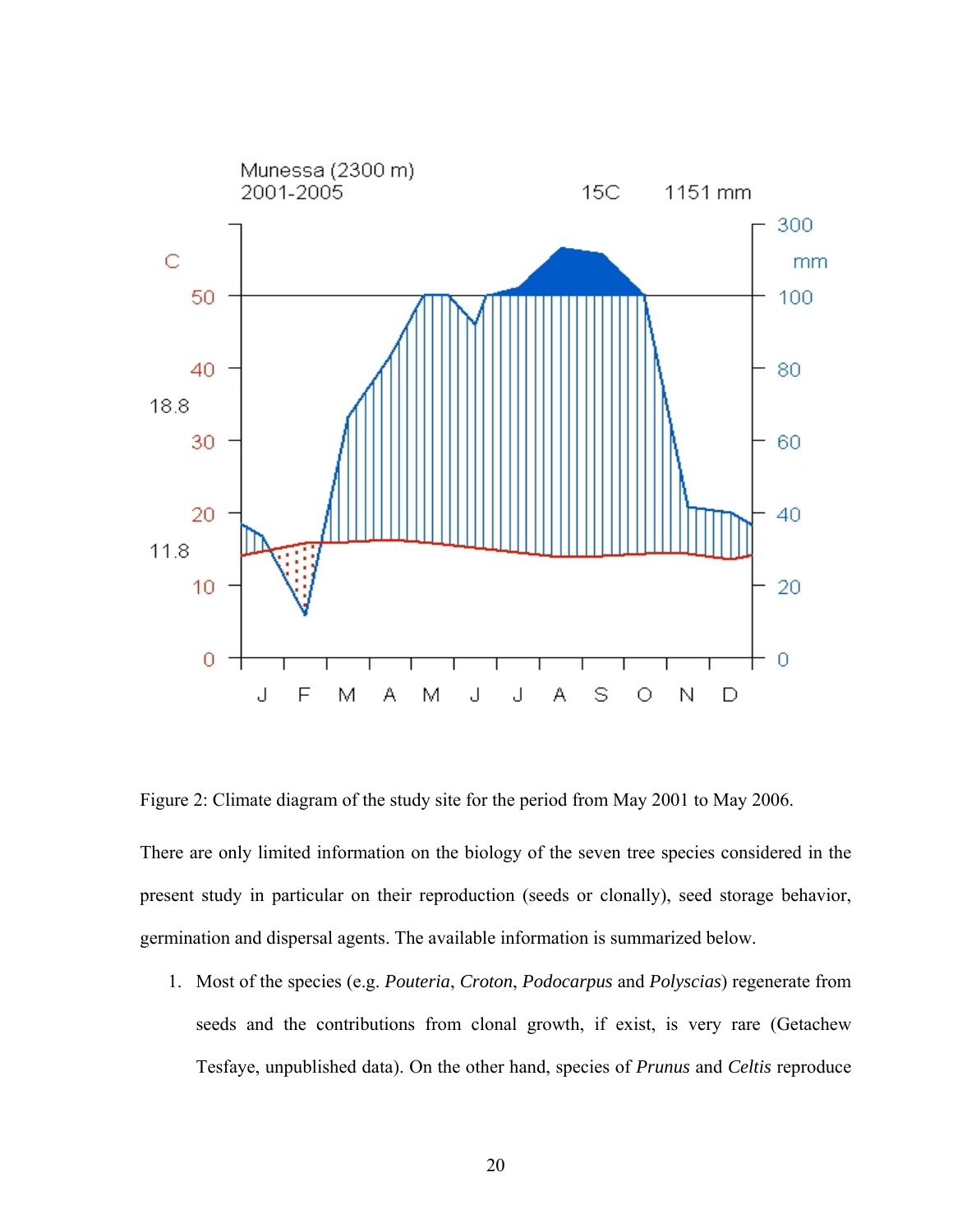either clonally or from seeds. In these two species reproduction from their seeds accounts still a significant proportions in the afromontane forests in Ethiopia: However clonal reproduction may become quite high often on highly disturbed sites and upper altitudes within a forest (Getachew Tesfaye, unpublished data).

- 2. Seed germination behaviors of the seven tree species also vary considerably. The seeds of *Pouteria* and *Syzygium* germinate shortly after dispersal or within one-year period while *Prunus* may germinate in two years period. These species, therefore, cannot be stored for a longer period of time (Getachew Tesfaye, data not shown). These species generally lacks seed dormancy. Seeds of *Podocarpus* on the other hand can be stored for a relatively longer period. The seeds of *Podocarpus* can germinate after being stored for several years, but with a substantial reduction of seed viability over time (Demel Teketay and Granstorm, 1997). According to Girma Balcha and Blyth (2002), the seed storage behavior of *Podocarpus* fits into an intermediate category (i.e. between those of orthodox and recalcitrant seeds). On the other hand, seeds of *Croton* can be stored over a longer period without much reduction on the viability (Demel Teketay and Granstorm, 1997).
- 3. Study on the seed dispersal agents at the study site had shown that at least more than 30 species of dispersal animals were recorded from December to July 20005 & 2006 (Getachew Tesfaye, data not shown). The animals were seen picking and feeding on the fruits/seeds of the seven-tree species considered in the present study. These include both birds and mammalian species. Some of the major dispersal animals recorded at the study site, among others, include:- Abyssinian Black-and- White Colobus, Common Babbon, and Vervet Monkey (Mammals); Olive Thrush, White-cheeked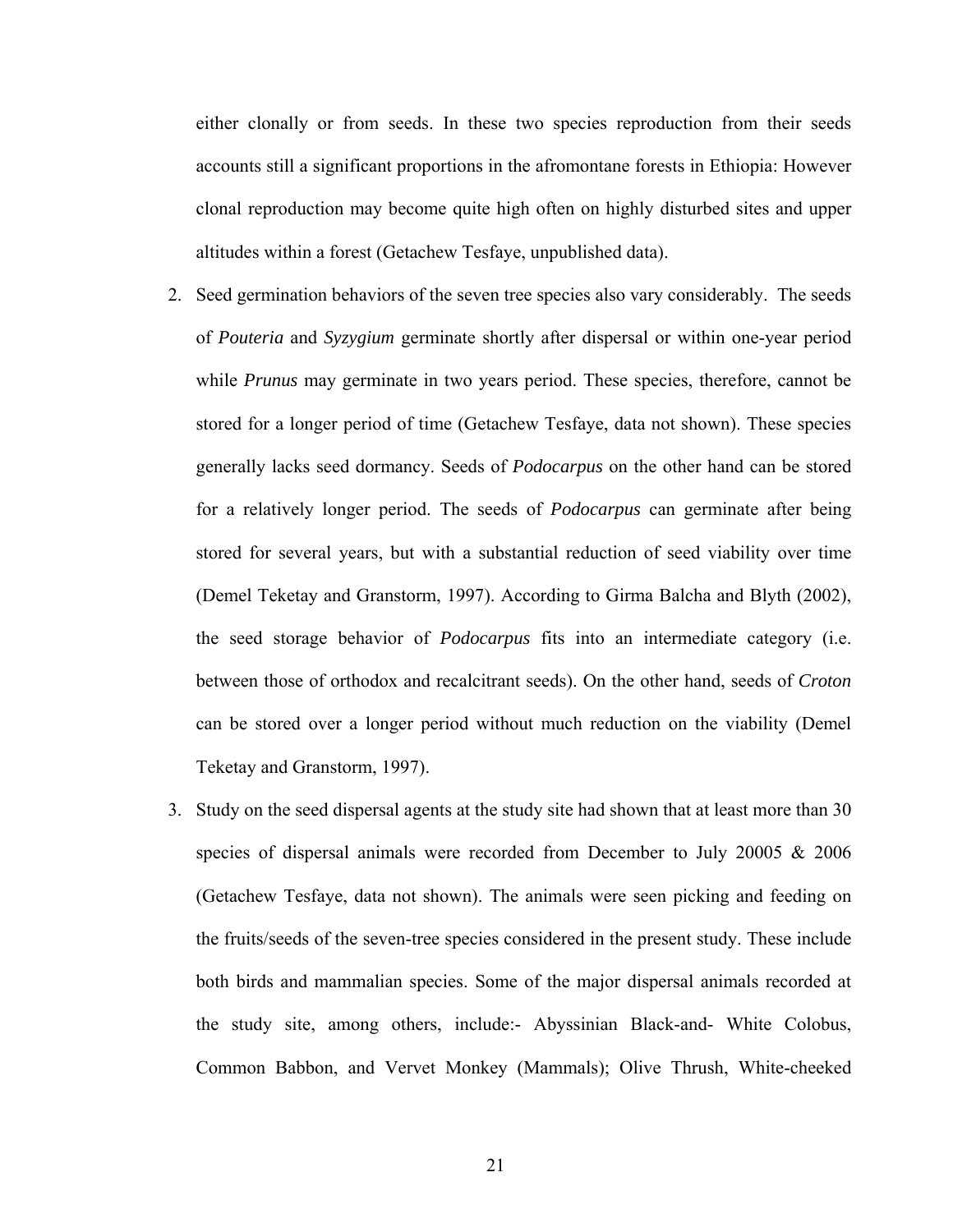<span id="page-31-0"></span>Turaco, Red-winged Starling, White thighed Hornbill and Yellow-fronted Parrot (Birds) (Geachew Tesfaye, data not shown).

#### **4.3. Methods**

## *4.3.1. Growth and Survival Experiment of Planted Seedlings Under different Light Climates in Munessa-Shashemene Forest*

Three experimental plots each of 10 m X 10 m size were selected at different light climates, in an shaded understorey situation (low-light, LL), in a canopy gap (medium-light, ML), and at the edge of forest (high-light, HL). To warrant undisturbed growth of seedlings the plots were fenced. Photosynthetically Active Radiation (PAR) measured at seedling height at the three plots, namely, LL, ML and HL were on average 52  $\mu$ mol m<sup>-2</sup> s<sup>-1</sup> (3 %), 293  $\mu$ mol m<sup>-2</sup> s<sup>-1</sup> (14 %) and 1724  $\mu$ mol m<sup>-2</sup> s<sup>-1</sup> (75 %), respectively. The three plots were located on similar altitude (i.e. at 2300 m asl), on flat lands and similar soils (organic carbon = 8- 10 %; C/N ratios = 10-14;  $N = 0.8 - 1$  g kg<sup>-1</sup>). Similarly, the vegetation cover and canopy height (ranged from 28 to 35 m) at the three sites were also comparable. Major canopy trees surrounding the three plots were *Podocarpus*, *Celtis*, *Croton*, *Prunus* and *Syzygium*. In each plot, 210 young seedlings (35 seedlings except *Polyscias* of equal sized per species) with at least two fully expanded leaves were collected from the forest, randomly assigned to the different plots and carefully transplanted. At transplanting, seedlings were randomly assigned to the different plots of light conditions. Each experimental plot was divided into 6 blocks, each containing individuals of all species. Distance between the blocks was 1 meter and the seedlings were planted in a row at every 30 cm. Translanting was finished by June  $30<sup>th</sup>$  2004 when the gowth experiment started. The seedlings were checked for two months and within this period, new one replaced dead seedlings. On October  $26<sup>th</sup>$  2004, a first harvest 15- 20 seedlings per species were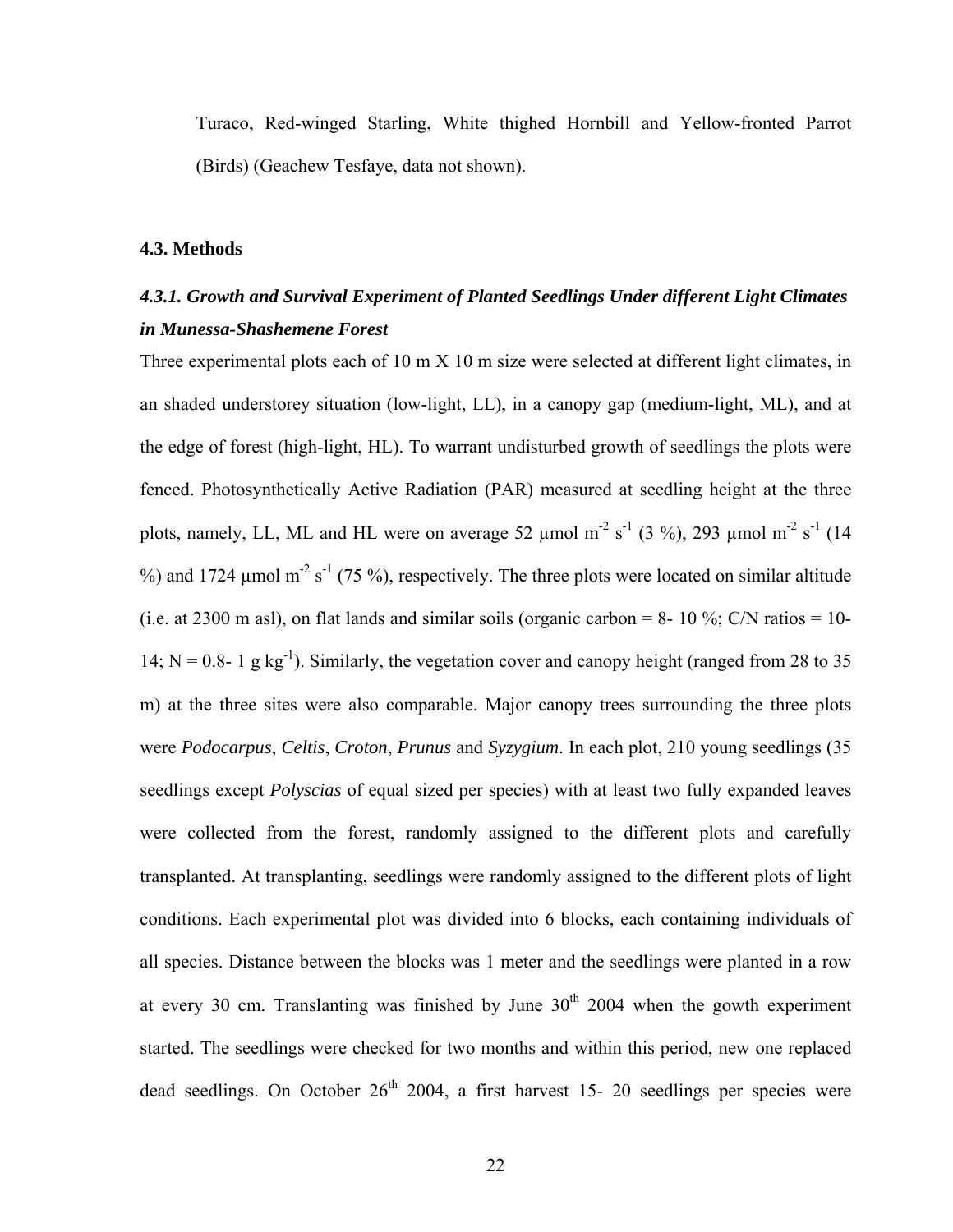<span id="page-32-0"></span>harvested in all three plots. After harvesting, the plants were divided into leaves, stem plus petioles, and roots. Plant parts were then oven dried at least for 48 hr at 60 $\mathrm{^{0}C}$  and weighed. At the initial harvest, stem length, root length, total leaf area, and leaf, stem and root masses were determined following Kitajima (1994) and Poorter (1999). The final harvest was conducted on 12<sup>th</sup> March 2005. Seedling survivorship monitored every month, and continued for 12 months period. Leaf area was measured using (Leaf) Area Meter- AM 100. From the primary data, the following variables were derived: total plant biomass, root mass ratio, stem mass ratio, leaf mass ratio, specific leaf area, leaf area ratio and root/shoot ratio.

## *4.3.2. Survival (or Mortality) of and Herbivore Damage on Naturally Regenerated Understorey Seedlings in Munessa-Shashemene Forest*

Eight permanent plots of 20 m  $\overline{X}$  20 m (400 m<sup>2</sup>) were laid down at ecologically different places within in the forest in June 2004 to monitor mortality rates of undertorey seedlings and investigate its causes. Each plot was divided into grids to facilitate mapping of the seedlings and the location of healthy seedlings found in the quadrat was mapped except *Polyscias*. About 1200 seedlings (200 seedlings per species) were found and tagged, and their height measured.The plots were re-visited after the long rainy season October 2004 and 2005 and long dry dry season June 2004 and 2005 and the status of the seedlings was examined. The seedlings were found in various conditions. Some of them had just died but normally rooted, others were uprooted from their original spot but found within the vicinity of the established plots and several others were removed and could not be found any more. Accordingly, the seedlings were categorized as healthy, defoliated, uprooted, dead and standing, or missing. As far as possible, the casue of seedling's death was noted. Damage of seedlings by herbivores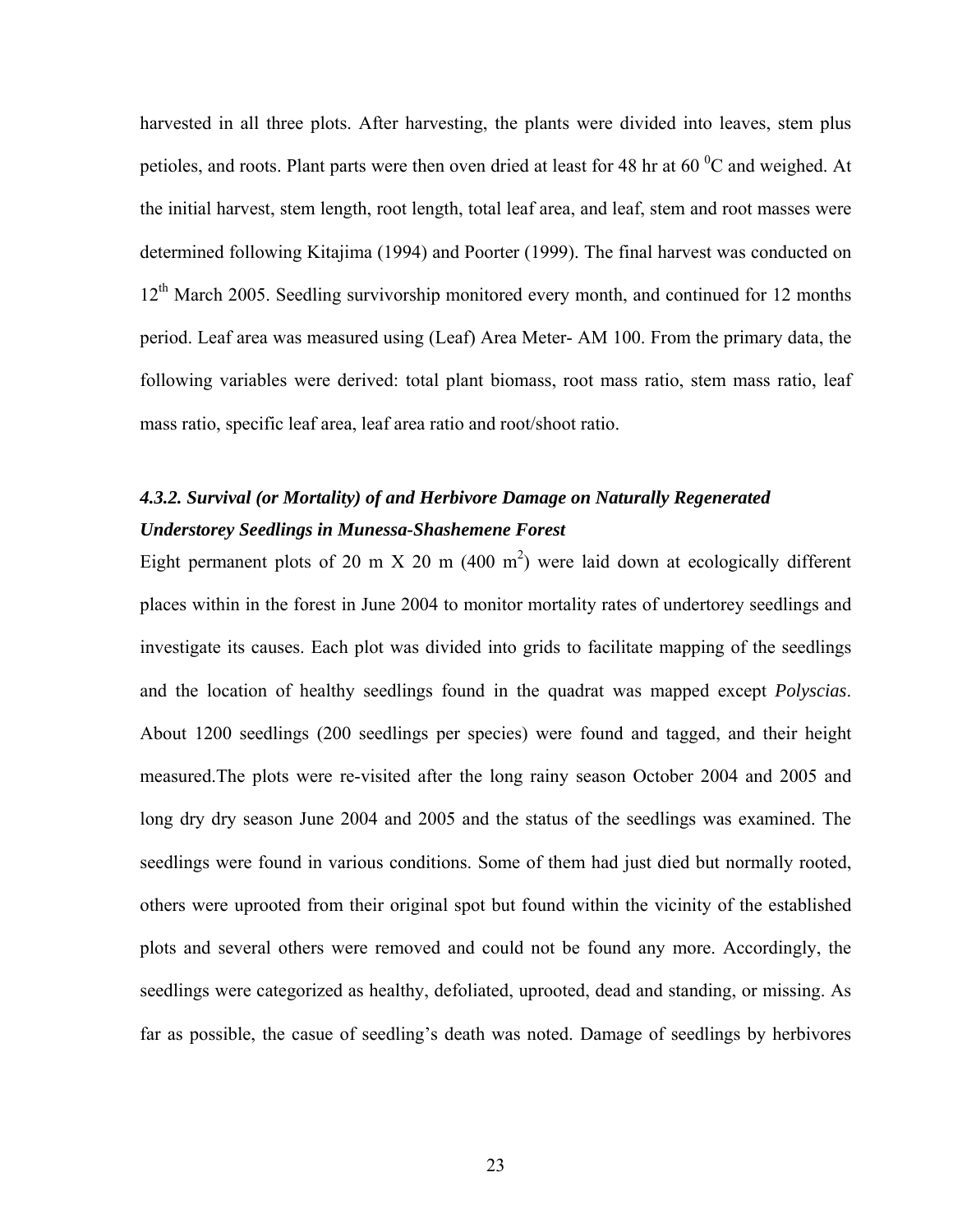<span id="page-33-0"></span>was investigated in the same quadrats with the tagged seedlings. Massive or partial defoliation of seedlings and removal of meristematic tips was considered as damage caused by herbivore.

## *4.3.3. Seedling, Tree and Sapling Densities, and Their Distributions Along the Altitudinal Transect*

Seedling, tree and sapling were investigated from April to May 2006. For the purpose of this study, the terms "seedling", "sapling" and "tree" were re-defined by plant height i.e. < 150 cm, 150 - 300 cm, and > 300 cm, respectively, following (Demel Teketay, 1997; Getachew Tesfaye *et al*., 2002). To examine the altitudinal gradients of tree and sapling densities six line transects were established in north to south diection and with 300 m distance between them. Altitude considered as the main environmental factor here because of the considerable variations in temperature, rainfall and radiation with change in every 100 m of altitude (Daniel, 1988) which inturn affects plant species distribution as well. At every 100 m drop in altitude, quadrats of 20 m  $x 20$  m (400 m<sup>2</sup>) were selected in each transect. About 42 quadrats (equivalent to a total area of 1.68 ha) were investigated for the tree and sapling density and distribution. To determine the density and altitudinal distribution of seedlings the size of quadrats was reduced to 10 m x 5 m  $(50 \text{ m}^2)$ . In each quadrat the number and height of all seedlings, trees and saplings of the seven species were recorded. For seedlings additional information on light condition and disturbance were noted. The light condition in each quadrat was determined visually as gap or shade. estimating the percentage of the quadrat occupied. When morethan 75% of the quadrat was covered by the tree crowns, the light condition was termed as ''shade''. The degree of human disturbance in the plots was recorded by using a 1-4 scale as:  $1 =$  no cut stems;  $2 =$  one cut stem;  $3 = 2-3$  cut stems;  $4 =$ morethan 3 cut stems.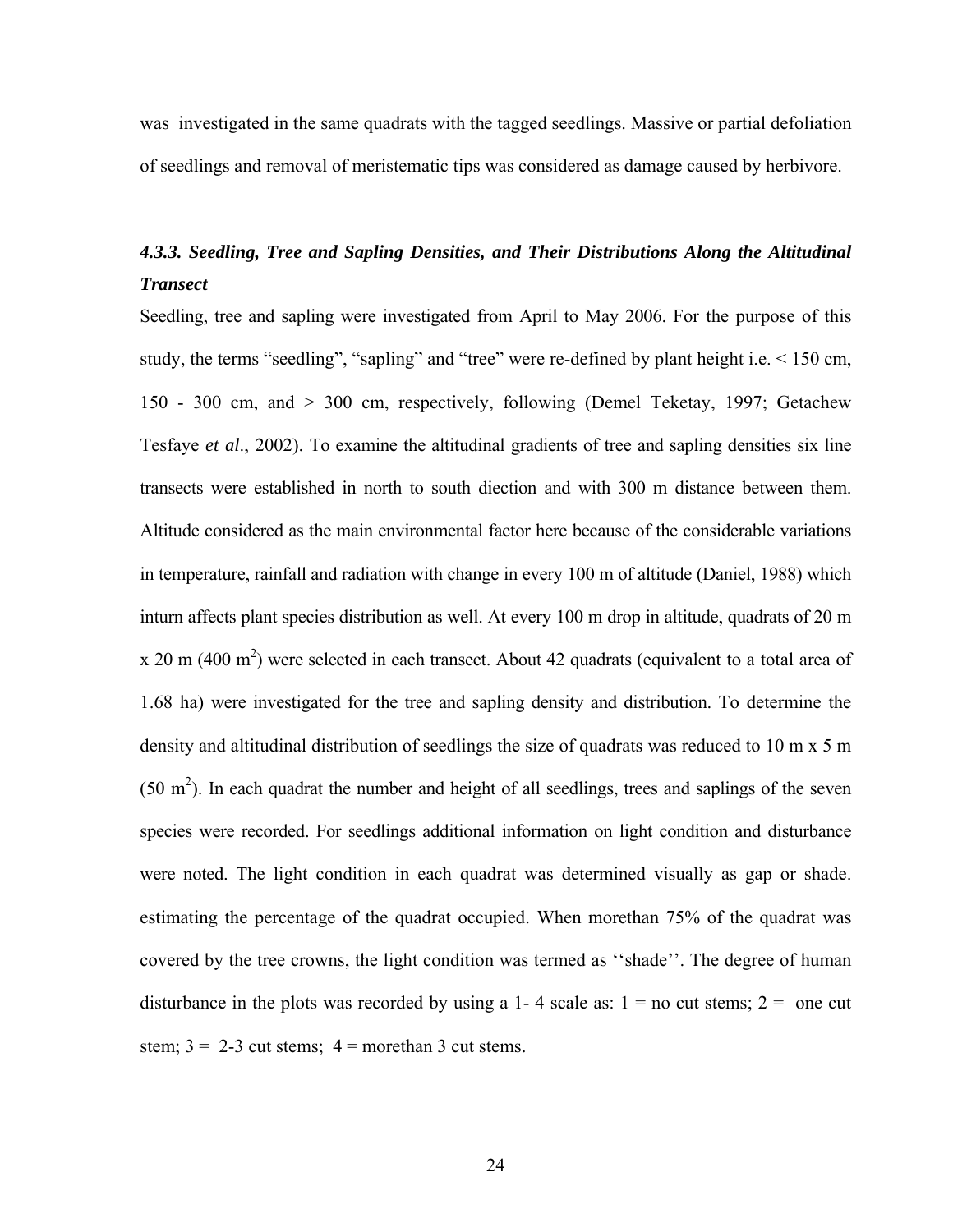Table 1: List of study species with information of their habit, size of propagule, habitat or ecology and geographical distribution inside Africa

| <b>Species</b>                                                                  | <b>Growth Habit</b><br>and foliage | Size of<br>propagule   | <b>Habitat/Ecology</b>                                                                                                                                     | Geographic distribution within Africa                                                                                                            |
|---------------------------------------------------------------------------------|------------------------------------|------------------------|------------------------------------------------------------------------------------------------------------------------------------------------------------|--------------------------------------------------------------------------------------------------------------------------------------------------|
| Croton macrostachyus Del.<br>(Euphorbiaceae)                                    | Tree, up to 30 m<br>deciduous      | Seeds, 7x4 mm          | Montane and evergreen bush land,<br>edges of forest and thickets,<br>savanna, cultivated fields, waste<br>ground, along rivers, 700-3400 m                 | Ethiopia, west to Guinea, south to<br>Angola, Zambia, Malawi and<br>Mozambique                                                                   |
| Podocarpus falcatus (Thunb.) Mirb.<br>(Podocarpaceae)                           | Tree, up to 45 m<br>evergreen      | Fruit, 13-15<br>mm     | Afromontane forest, pure<br>Podocarpus or Juniperus-<br>Podocarpus forest, in relic forest<br>patches farmland; $1550 - 2800$ m                            | Ethiopia, Zaire, Rwanda, Burundi,<br>Uganda, Kenya, Tanzania, Malawi,<br>Mozambique and South Africa                                             |
| Polyscias fulva (Hiern) Harm<br>(Araliaceae)                                    | Tree, up to 30 m<br>semi-deciduous | Fruit, 4.5x 4<br>mm    | Upland and lowland rainforest,<br>mainly secondary up to 2450 m                                                                                            | Ethiopia, west Africa to Guinea, south to<br>Mozambique and Angola                                                                               |
| Pouteria adolfi-friederici (Engl.)<br>Baehni (Sapotaceae)<br>formerly Aningeria | Tree, up to 50 m<br>evergreen      | Fruit, 4 x 1.5<br>mm   | Afromontane rainforest upper<br>canopy species; 1350 - 1450 m                                                                                              | Ethiopia through Sudan, Uganda and<br>Kenya, west to D.R. Congo, south to<br>Zambia, Malawi and Zimbabwe                                         |
| Prunus africana (Hook . f.) Kalkm.<br>(Rosaceae)                                | Tree, up to 40 m<br>evergreen      | Drupe, $1x\,0.7$<br>cm | Montane and riverine forest;<br>$1700 - 2500$ m                                                                                                            | Ethiopia, Cot d'Ivorie, Cameron, Congo,<br>Uganda, Kenya, Tanzania, Angola,<br>Zambia, Malawi, South Africa,<br>Zimbabwe, Madagascar and Comoros |
| Syzygium guineense subsp.<br>afromontanum F. White<br>(Myrtaceae)               | Tree, up to 35 m<br>evergreen      | Fruit, 17x 14<br>mm    | Upland rainforest, forest edge or<br>secondary growth; 1400-2600 m                                                                                         | Ethiopia, south Sudan, Zaire, Rwanda,<br>south to Angola, Zambia, Malawi and<br>Zimbabwe                                                         |
| Celtis africana Burm. f.<br>(Ulmaceae)                                          | Tree, up to 35 m<br>deciduous      | Fruit, 5 x 8 mm        | Dry and moist evergreen forest,<br>riverine forest; some times<br>persisting as a relic in disturbed<br>places; 1300-2300 (-2500 masl in<br>present study) | East to Ethiopia, west to Ghana, south to<br>Angola and South Africa.                                                                            |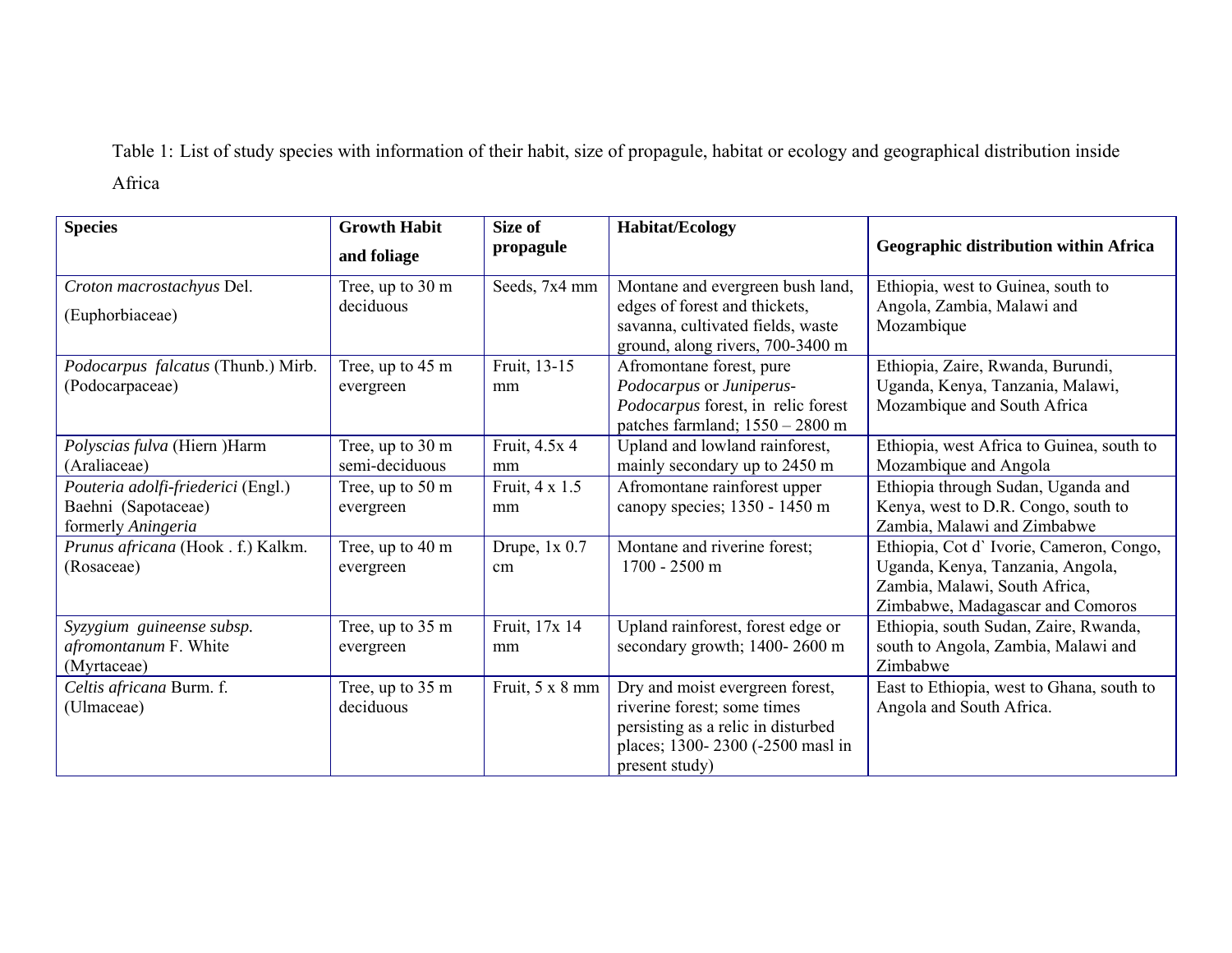#### <span id="page-35-0"></span>*4.3.4. Population Structure and Regeneration of the Study Species*

'Population structure' refers to the size-class distribution of individuals in height classes to determine the regeneration profile of the species by assessing its status of regeneration. Diameter at breast height (DBH) is the most commonly used size measure in the analysis of plant population structure. However, several studies have also used height classes to include seedlings and saplings in such studies (Geldenhuys, 1993; Demel Teketay, 1997; Getachew Tesfaye *et al*., 2002). The inclusion of seedlings and saplings in the plant population structure can provide additional information on species performances at the early stage of regeneration. Nine line-transects were established as in section 4.3.3 to examine the population structure of each species. At every 100 m altitudinal drop plot of 20 m x 20 m  $(400 \text{ m}^2)$  was selected. Accordingly, 72 quadrats (2.88 ha) were surveyed. In each quadrat, the frequency, height and diameter of all individuals of the seven species encountered were recorded. The following height classes were used 1: 0-2 m, 2: 2-4 m, 3: 4-6 m, 4: 6-8 m, 5: 8-10 m, ... 14: 28-30 m and > 30 m; for diameter the classes were 1: 0-10 cm, 2: 10-20 cm, 3: 20-30 cm, …., 20: 190-200 cm, and  $> 200$  cm).

#### *4.3.5. Phenological Observations*

About 210 reproducing mature trees (30 individuals per species) with crowns visible from the ground were selected at three different sites within the forest and marked. Their diameter at breast height (DBH) measured and their position was recorded using GPS (Garmin-etrex). Distances between the thee sites ranged from 6-15 km and at least 10 individuals of a species were examined in each site. Phenological events were recorded every month (except during peak flowering when observations were carried out in two weeks) from June 2004 to May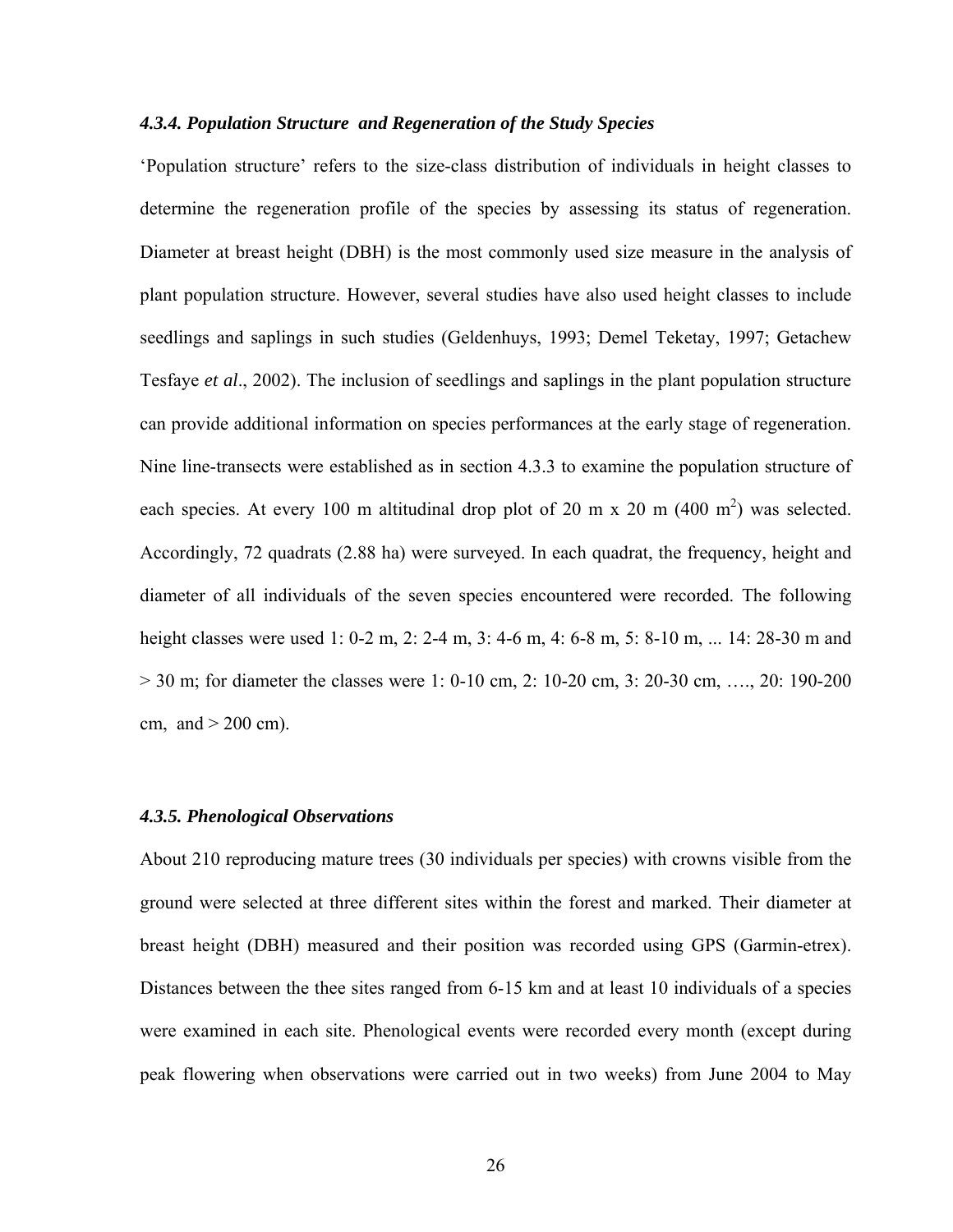2006. For the inspection binoculars were used. Flowers and fruits dropped from the trees were additionally used as indicators. Flowering (flower buds and open flowers) and fruiting (unripe and ripe fruits) was recorded using four different classes of intensity:  $0$  ( $0\%$ ),  $1$  ( $1-25\%$ ),  $2$ (26-50 %), 3 (51-75 %), and 4 ( $> 75$  %), with percentage referring to the proportions of each phenophase in the crown. For leaf phenology, only the two deciduous species (*Celtis* and *Croton*) were investigated and recorded as leaf flush, full foliage/vegetated, senescent (dying) or leafless with similar classes as above. Leafless was defined as when > 75 % of the tree crown had lost its leaves and leaf flush the interval between when leaf buds began opening to when new leaves were covering morethan 75 % of the tree crown. Climate parameters, temperature, rainfall, relative humidity and solar (light) radiation were recorded through out the study period with an automatic meteorological station established in an open site close to the research station at Kuke (for details see Fritzsche *et al*., 2006).

#### **4. Data Analyses**

Mean relative growth rate (RGR) and net assimilation rate (NAR) were calculated as:  $RGR =$  $(\ln W_2 - \ln W_1)/(t_2 - t_1)$  and, NAR =  $[( W_2 - W_1)/(t_2 - t_1) ]$  x  $[(\ln A_2 - \ln A_1)/(A_2 - A_1)]$ , where W= dry mass,  $A =$  leaf area and  $t =$  time (time period of the experiment), with index  $X_1 =$  initial values, and index  $X_2$  = final values (Hunt, 1982). RGR was calculated for each plant individual using an estimate of initial dry mass. Prior to statistical analysis, data were tested for homogeneity variances (Zar, 1996). Data were log transformed wherever necessary. In all cases where above assumptions of parametric analysis were met or achieved by means of data transformation, comparisons of means were made by the Student's t-test or analysis of variance. Otherwise, data were expressed as medians and were analyzed by non-parametric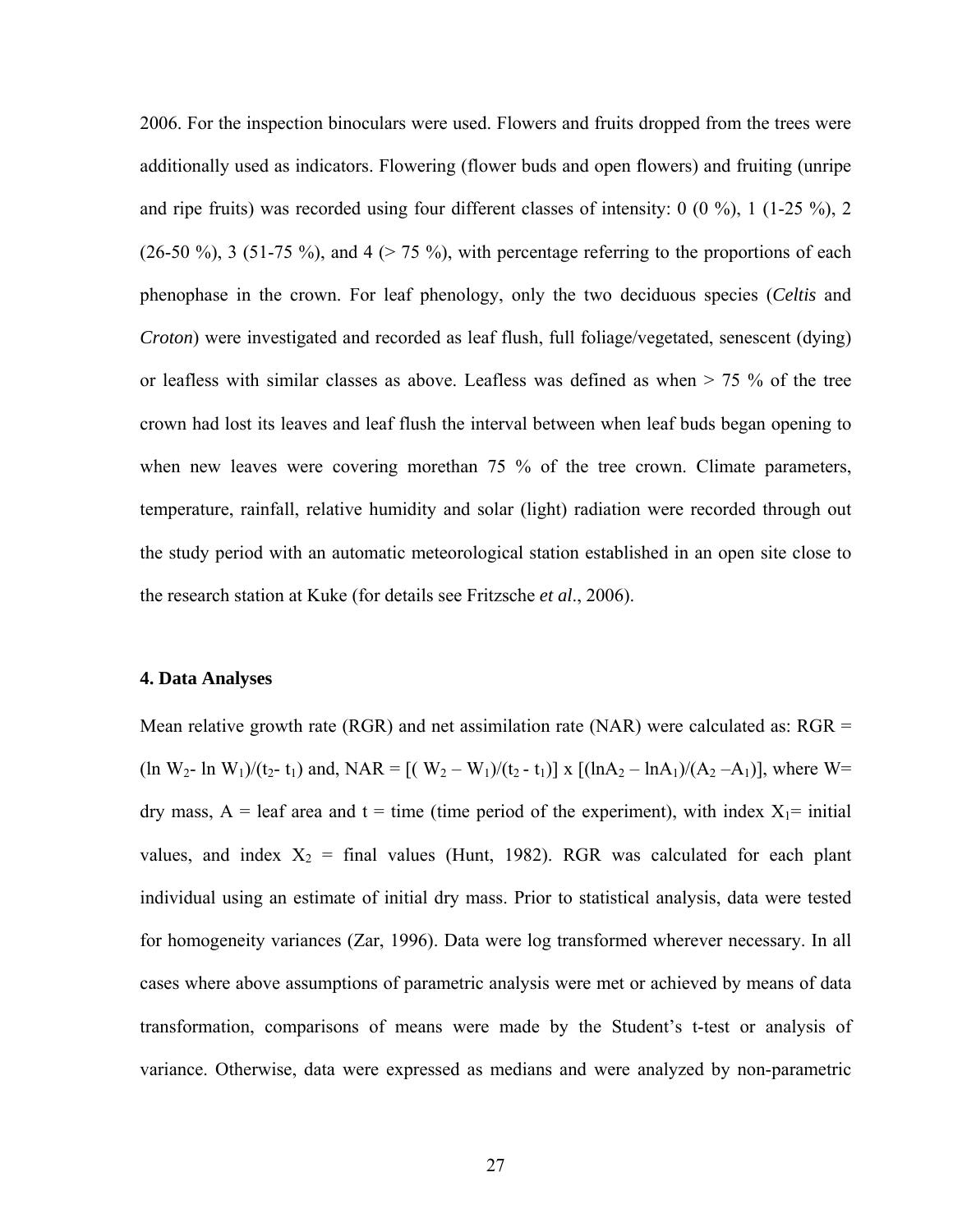techniques, through Kruskal-Wallis test at the 5 % probability level. Correlation analysis was used to investigate relationships between light environment and phenotypic plasticity of the species, and also among the different plant variables across light regimes or climates. Plant responses were evaluated using two-way ANCOVA, with light regime and species as independent variables. The interaction between species and biomass was also included in the analysis as an ontogenetic change. Regression analysis was conducted to determine the predictors of plant relative growth rates.

The percentage data of seedling mortality and herbivore damage were subjected to two-way ANOVA for testing significant differences between species, seasons and years. Seedling density, tree and sapling density and their frequencies were analyzed following Muller-Dombois and Ellenberg (1974). The data from the seedling surveys were subjected to Canonical Correspondence Analysis using the program CANOCO (Ter Braak, 1995) to get an overview of the relationship between seedling abundance along gradients of altitude, light condition and intensity of disturbance. Spearman rank correlation test was employed for significance of the proportion of individuals per size-class distributions for each species.

Phenological event analyses were based on the following four parameters: onset (first date of an event/phenophase recorded), mean date (time of the year with the highest overlap of an event/phenophase among the individuals of each species), peak (the month(s) with the highest percentage of the event), and duration (the period between the first and the last month the event/phenophase was seen). Similarly, analysis of leaf fall and leaf flush was based on peak, mean date and duration of the event.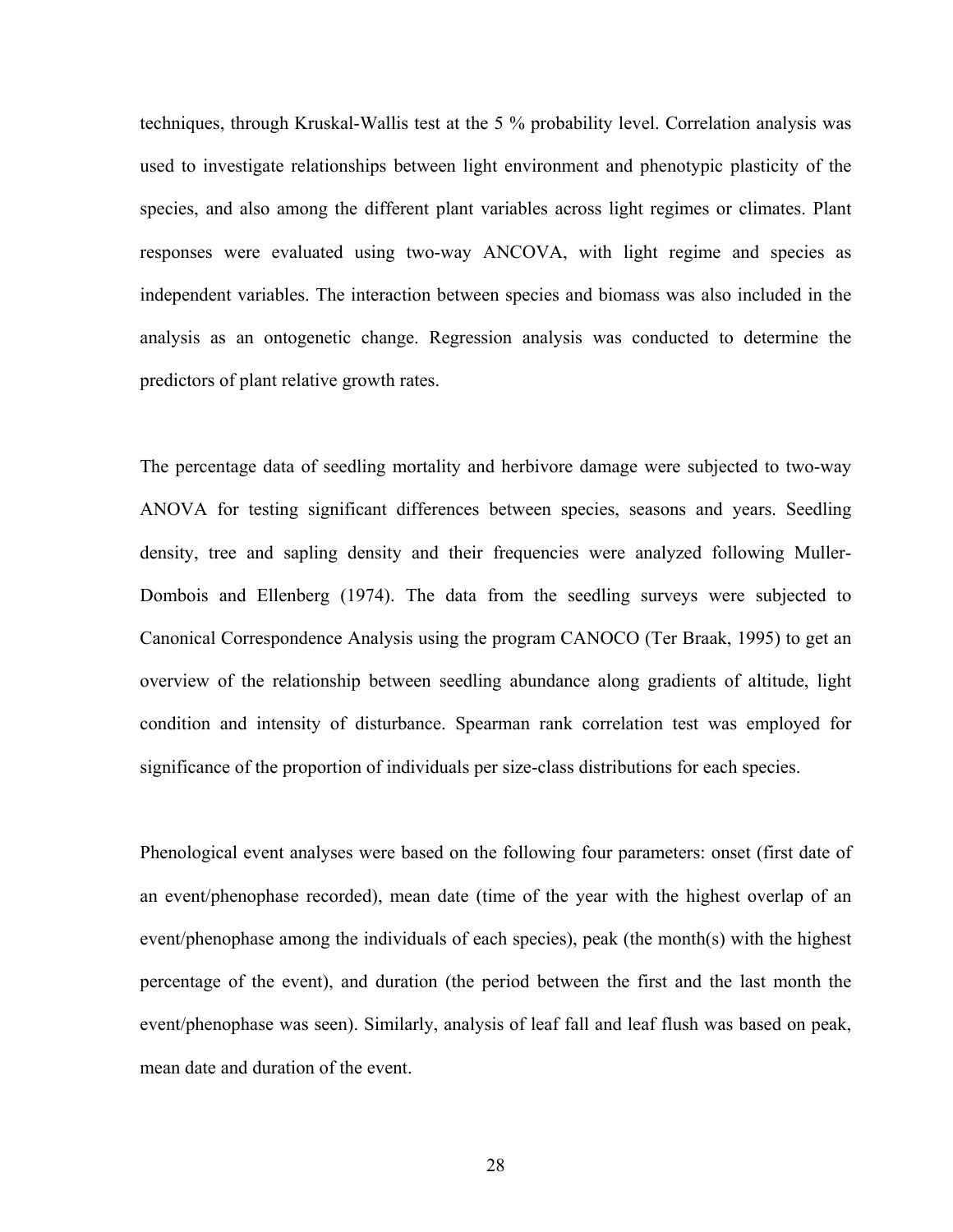Occurrence of seasonality was tested through conducting two analyses to evaluate the patterns of flowering and fruiting of the species. Circular statistic was used to calculate the mean dates of flowering, fruiting, leafless state sand leaf flush phenophases (Zar, 1996). The proportion of individuals (of a species) in each phenophase across the months of the year was treated as a circular frequency distribution with data grouped at  $30^0$  intervals  $(30^0 = 1 \text{ month})$  with January  $1<sup>st</sup>$  as the starting point and December  $1<sup>st</sup>$  (330<sup>0</sup> = 12 month) as the month closing the circle. The two circular statistics computed were:- (1) the mean angle (*a*) which is translated into days representing the mean date of the phenophase and (2) *r*, which is a measure of the intensity of concentration around the mean. The Kolmogorov-Smirnov Z-test, determines the significance of seasonality in the distribution of the phenophases. The hypotheses tested were:  $H_0$  means a phenophase is distributed uniformly across months around the year or circle and consequently no seasonality present;  $H_A$  means a phenophase is not distributed uniformly across the months around the year and consequently there is seasonality. If  $H_A$  is accepted,  $r$  can be considered as a measure of the `degree` of seasonality.

Since phenological data are time-dependent, time series analyses was employed to evaluate autocorrelation within phenophases and cross-correlations of climate factors and phenophases and correlation between different phenophases. Pearson's correlation was used for that analysis. Cross correlation coefficients were calculated between each phenophase and the climate factors: monthly total rainfall and mean monthly temperature allowing time lags up to 12 months. In this way the lag time giving the greatest and significant correlation coefficient indicated the approximate interval (months) between climate effect and plant response.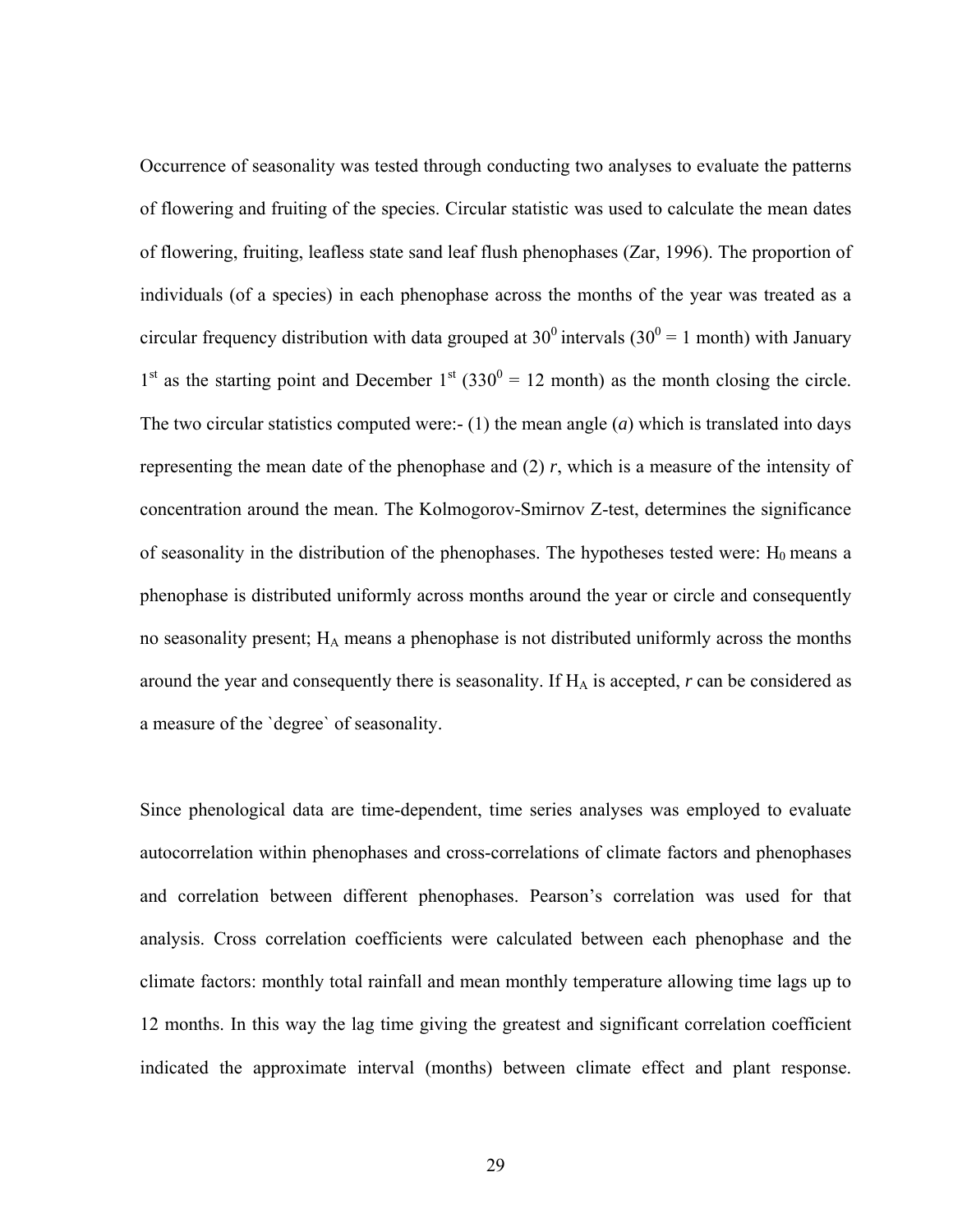Regression analysis was also conducted to determine whether there was a strong relationship between the climate variables and leaf phenology (leaflessness and leaf flush).

Friedman test (ANOVA) was employed to determine the differences in the number of individuals flowering, fruiting, leaf flush and leafless between years (Zar, 1996). When the peak and duration of flowering and fruiting differed between the years, the averages and ranges were used, respectively. Shannon-Wiener diversity index was used to estimate synchrony in flowering among individuals of a species (Magurran, 1988). Similarity in flowering and fruiting pattern among the species was estimated using Similarity Ratio Index using SYN-TAX 2000 for Windows. All statistical tests were carried out using MINITAB 14.0 and STATISTICA 6.0. for Windows. Phenological patterns were classified as sub-annual, annual, continuo or supra-annual following Newstrom *et al*., (1994).

Table 2: Plant variables derived for growth and morphological analysis in this thesis (abbreviations and units are shown).

| Variable                                                         | Abbreviation | Units                                  |
|------------------------------------------------------------------|--------------|----------------------------------------|
| Relative growth rate-biomass production per unit plant biomass   | <b>RGR</b>   | $g g^{-1} d^{-1}$                      |
| and day                                                          |              |                                        |
| Net assimilation rate- biomass production per unit leaf area and | <b>NAR</b>   | $\rm{g} \, \rm{m}^{-2} \, \rm{d}^{-1}$ |
| day                                                              |              |                                        |
| Leaf area ratio - leaf area/total plant biomass                  | LAR          | $m^2$ kg <sup>-1</sup>                 |
| Specific leaf area-leaf area/leaf biomass                        | <b>SLA</b>   | $m^2$ kg <sup>-1</sup>                 |
| Leaf mass ratio- leaf biomass/total plant biomass                | <b>LMR</b>   | $\frac{g g^{\prime}}{g}$               |
| Stem mass ratio-stem + petiole biomass/total plant biomass       | <b>SMR</b>   | $\underline{g} \underline{g}^{-1}$     |
| Root mass ratio- root biomass/total plant biomass                | <b>RMR</b>   | $g g^{-1}$                             |
| Total leaf area                                                  | <b>TLA</b>   | mm                                     |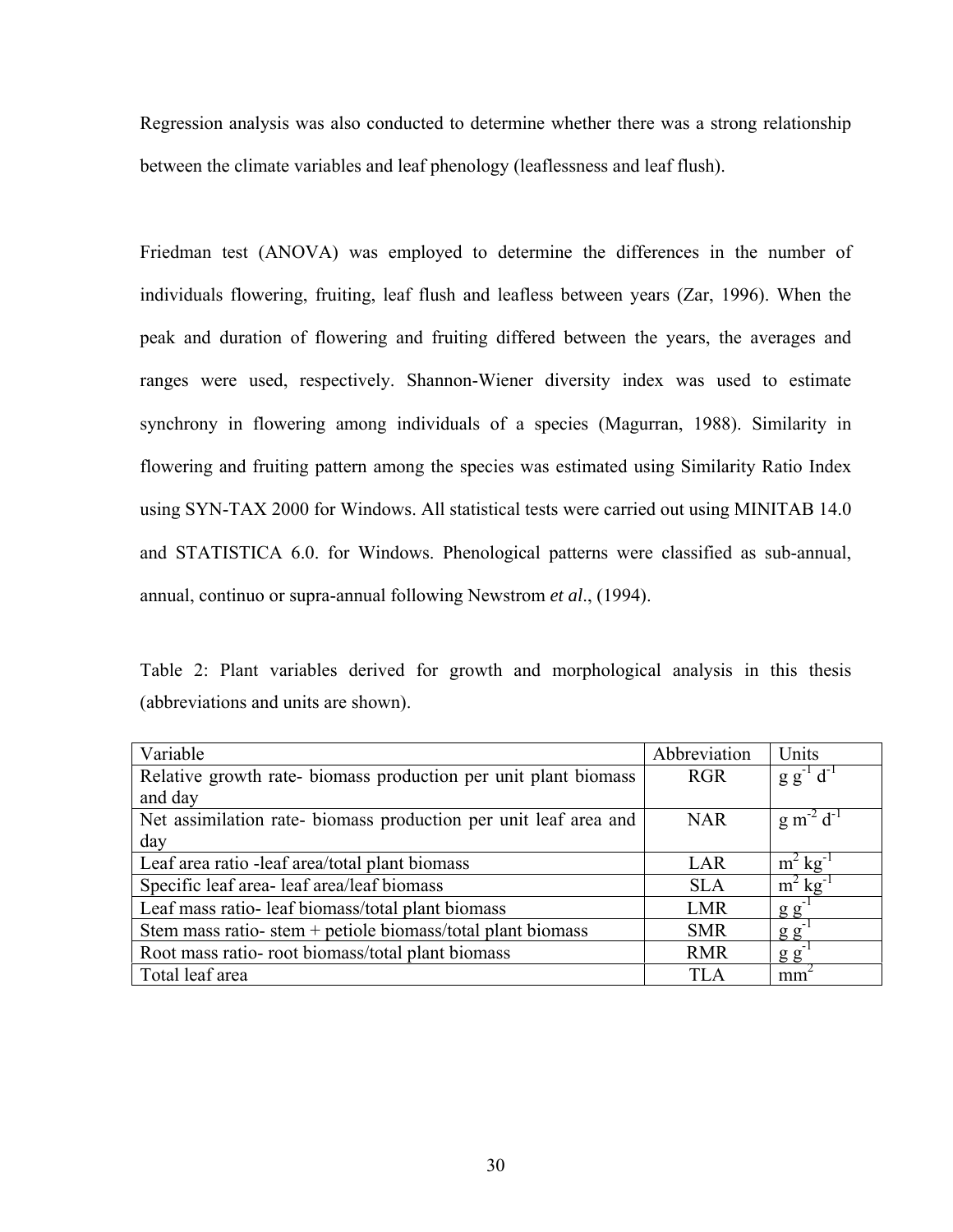#### **5. RESULTS**

# **5.1. Survival and Growth of Planted Seedlings Along a Light Gradient in Munessa-Shashemene Forest**

#### *5.1.1. Seedling Survival (or Mortality)*

The survival of transplanted seedlings of all species under different light regime showed significant variation (29 - 96 %) during the period of the experiment (Fig. 3, Table 3). Most of the species had highest survival rates in low light regime except *Croton*, which had highest survival rate in high light regime (Fig. 3). For most species, seedling survival decreased with increasing irradiance (Fig. 3). *Syzygium* had the highest survival rate (93%) which *Croton* had the lowest survival rate (70 %) under low light regime. Under medium light regime, *Podocarpus* had the highest survival rate (89 %) which *Pouteria* had the lowest rate (30 %). Under high light regime, *Croton* had the highest survival rate (96 %) which *Syzygium* had the lowest (33 %). The change in the rank order between *Syzygium* and *Croton* in low- and highlight can be related to their natural growth habitats.

Over all, 31 % of the total transplanted seedlings did not survive. Considerable losses occurred in the high light condition and some of the species suffered up to 67 % mortality by the end of the study period (Fig. 3). The cause of mortality in high light regime was not generally apparent; but in several cases desiccated dead standing seedlings were observed. Few had their leaves defoliated by insects and some had their stem cut at the base.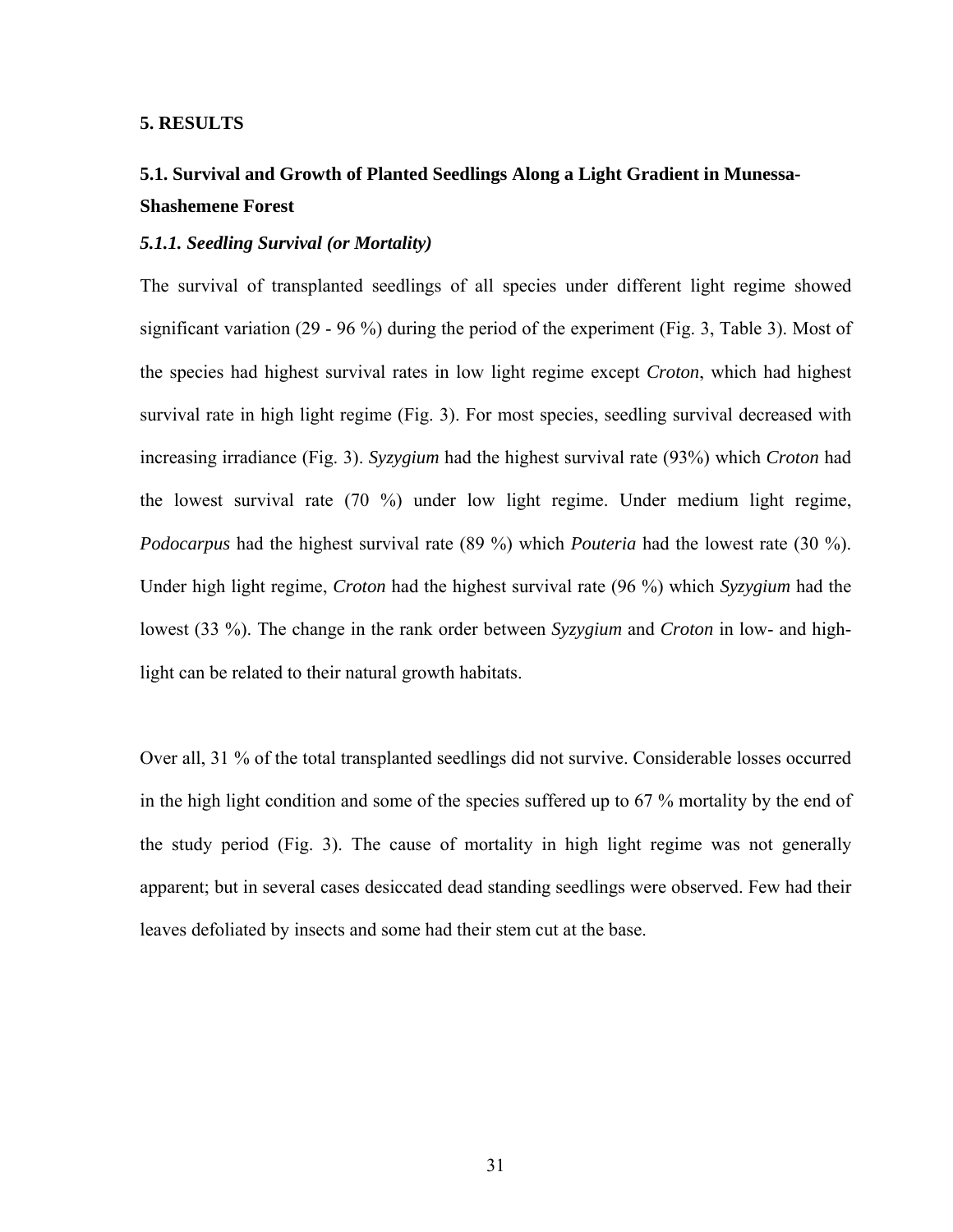

Figure 3: Planted seedlings survival under different light environments (light levels:  $1 = LL$ ;  $2 = ML$ ;  $3 = HL$ ; growth period 12 months) of the six tree species at Munessa-Shashemene Forest (species, PDF= *Podocarpus falcatus*, PA= *Prunus africana*, CM= *Croton macrostachyus*, CA= *Celtis africana*, SY= *Syzygium guineense*, and AA= *Pouteria adolfi-friederici*).

### *5.1.2. Seedling Growth*

#### *5.1.2.1. Relative importance of light, species and biomass*

There were large variations in plant morphological and physiological traits among species and light levels (Table 3; Figures 4a-h). The explained variation was very high (mean 0.62, range 0.32- 0.94) and most factors were highly significant (Table 3). The F-ratio allows one to compare the relative importance of light, species and biomass for the plant morphological and physiological traits examined. With the exception of RMR, all seedling attributes measured responded significantly to variation in light conditions (Table 3). The most responsive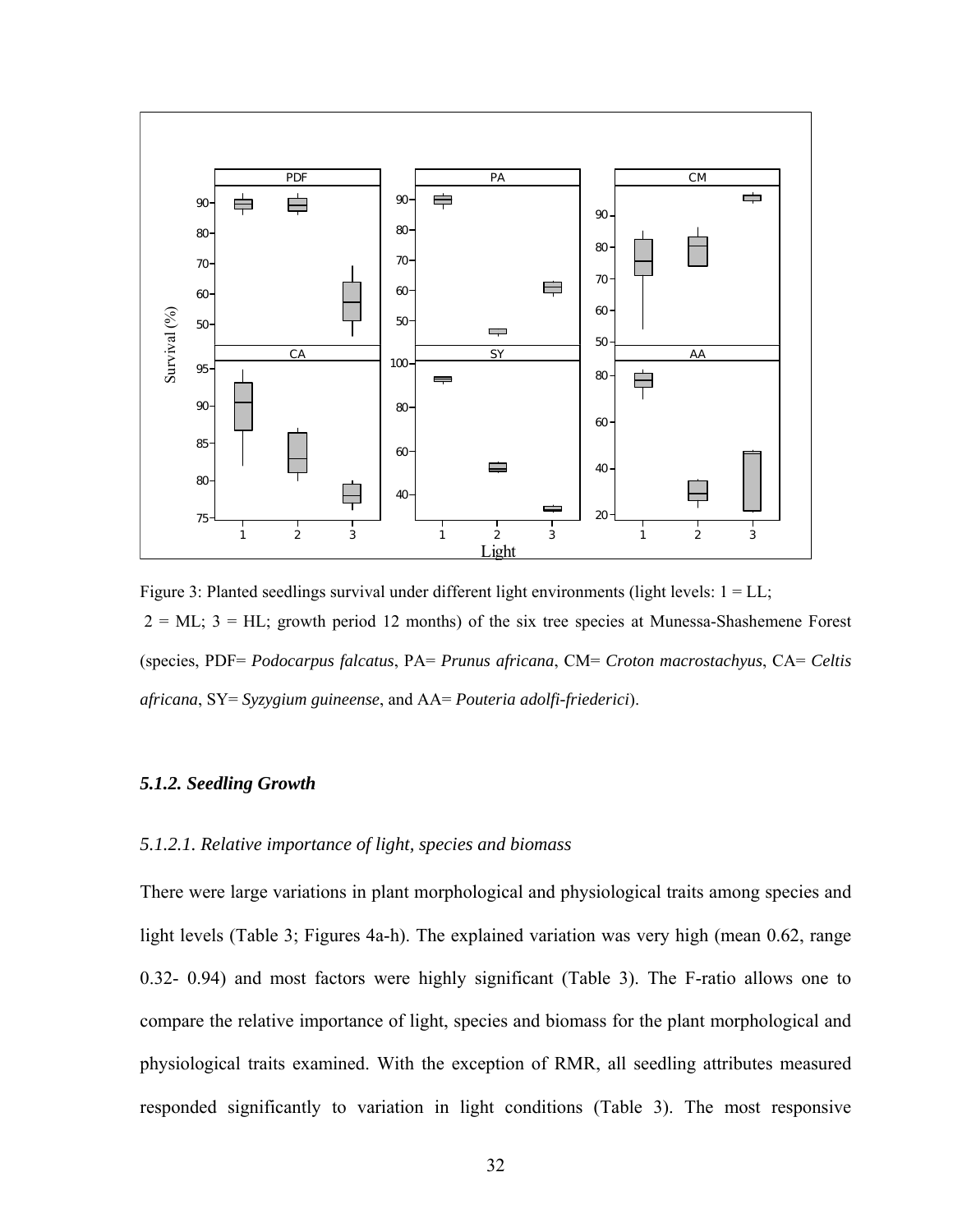variables to light were total biomass (absolute growth), height, total leaf area (TLA), survival, and root length (RL) indicating the strong variations or plastic response in these plant morphological variables. Species also varied significantly for all plant morphological and physiological variables measured (Table 3). RGR and NAR were more influenced by plant biomass (ontogenetic drift) as indicated by the significant biomass effect (Table 3). Over all, light was the most important determinant of variation in total biomass, seedling height, total leaf area and root length, whereas LAR, SLA, LMR, RMR and SMR were found to be more of species-specific, i.e. inherent differences among species accounted for more variation than did light responses (Table 3).

Table 3: Results of Two-Way ANCOVA with light ( $n = 3$ ) and species ( $n = 6$ ) as fixed effects and biomass as a co-variable. F-values, significance (P) and the explained variation  $(R^2)$  are shown (NS: P > 0.05; \* P < 0.05; \*\* P < 0.01; \*\*\* P < 0.001); (degree of freedom: light (df = 2), species (df = 5), light X species (df = 10), biomass (df = 3).

| Variables     | Light        |           | <b>Species</b> |              | Light<br>X species |              | <b>Biomass</b>           |              | <b>Biomass</b><br>X species |              | $R^2$ |
|---------------|--------------|-----------|----------------|--------------|--------------------|--------------|--------------------------|--------------|-----------------------------|--------------|-------|
|               | $\mathbf{F}$ | P         | F              | $\mathbf{P}$ | $\mathbf{F}$       | $\mathbf{P}$ | $\mathbf{F}$             | $\mathbf{P}$ | F                           | $\mathbf{P}$ |       |
| Total biomass | 14.19        | ***       | 7.82           | ***          | 7.36               | ***          | $\overline{\phantom{0}}$ |              |                             |              | 0.54  |
| Height        | 29.91        | ***       | 9.52           | ***          | 7.38               | ***          | 1.04                     | <b>NS</b>    | 2.33                        | $\ast$       | 0.61  |
| <b>TLA</b>    | 31.04        | ***       | 11.85          | ***          | 11.89              | ***          | 0.29                     | <b>NS</b>    | 0.41                        | <b>NS</b>    | 0.67  |
| Survival      | 186.63       | ***       | 98.23          | ***          | 40.58              | ***          | 0.00                     | <b>NS</b>    | 14.25                       | ***          | 0.94  |
| <b>RGR</b>    | 25.51        | ***       | 9.26           | ***          | 3.53               | ***          | 49.41                    | ***          | 16.20                       | ***          | 0.55  |
| <b>NAR</b>    | 10.60        | ***       | 3.42           | **           | 1.74               | <b>NS</b>    | 22.74                    | ***          | 4.98                        | ***          | 0.32  |
| LAR           | 3.62         | $\ast$    | 20.52          | ***          | 4.76               | ***          | 0.35                     | <b>NS</b>    | 3.29                        | $***$        | 0.65  |
| <b>SLA</b>    | 18.91        | ***       | 35.68          | ***          | 1.70               | <b>NS</b>    | 1.26                     | <b>NS</b>    | 3.66                        | $***$        | 0.73  |
| <b>LMR</b>    | 7.56         | $***$     | 41.11          | ***          | 4.22               | ***          | 1.05                     | <b>NS</b>    | 1.64                        | <b>NS</b>    | 0.72  |
| <b>RMR</b>    | 2.62         | <b>NS</b> | 16.32          | ***          | 4.65               | ***          | 8.41                     | $***$        | 0.11                        | <b>NS</b>    | 0.57  |
| <b>SMR</b>    | 4.5          | $***$     | 10.2           | ***          | 2.49               | $***$        | 3.44                     | <b>NS</b>    | 1.56                        | <b>NS</b>    | 0.51  |
| RL            | 69.89        | ***       | 14.21          | ***          | 12.63              | ***          | 2.30                     | <b>NS</b>    | 4.57                        | ***          | 0.74  |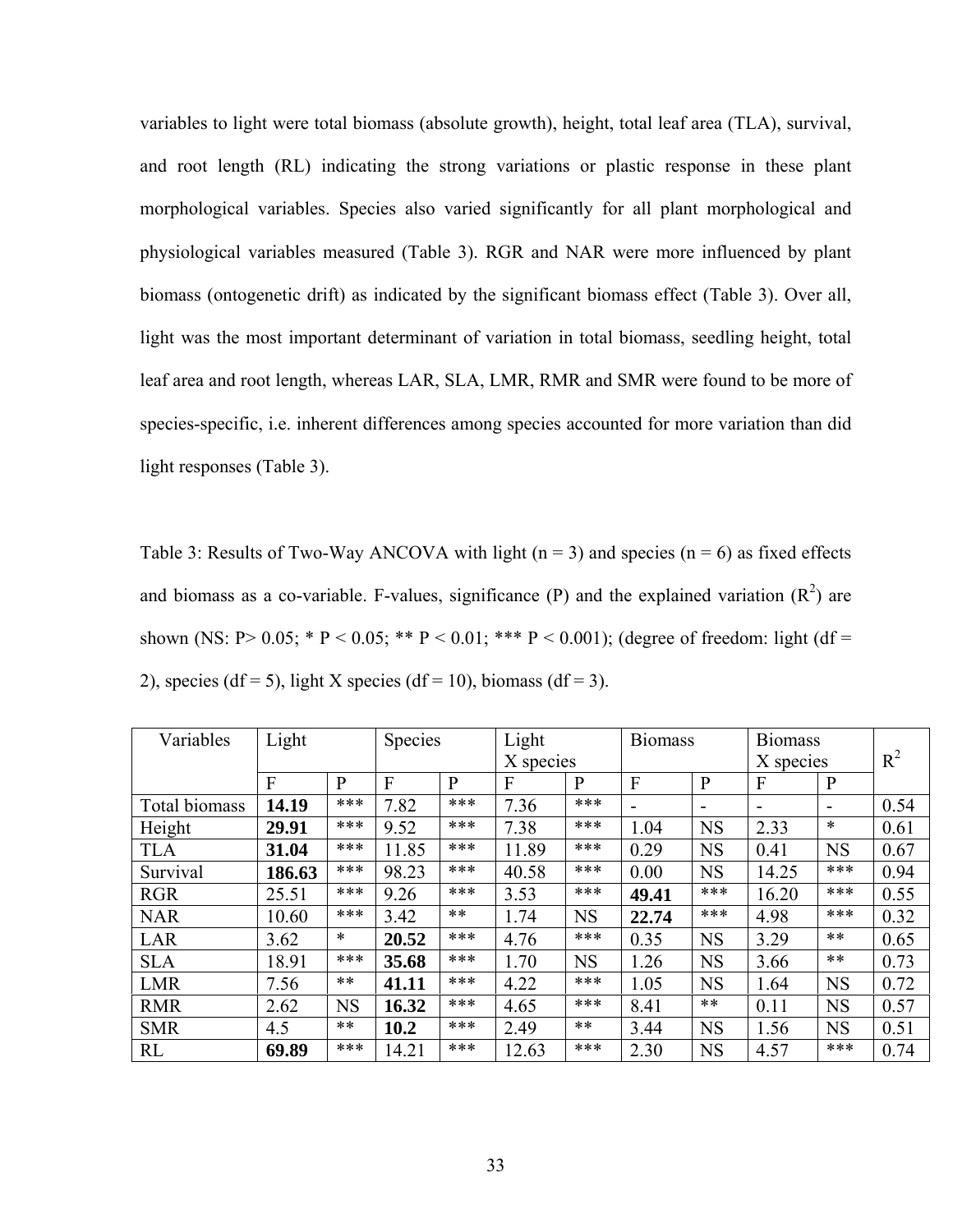#### *5.1.2.2. Light effects and intra-specific variation in growth*

The effects of light on the different plant variables were examined for each species and the results are shown in Table 4. For all species, light had significant effect on total biomass growth (Table 4). Total plant biomass increased with increasing light levels and species attained highest biomass in high light regime (Fig. 4). For most species, seedlings grown in high light regme were several folds greater than plants grown in medium light regime and low light regime. *Croton*, for example, had a total plant biomass nearly 200 and 800 fold greater in high light than in medium and low light regimes (Fig. 4). Similarly, *Celtis* had a total plant biomass 16 and 33 fold greater in high light than plants in medium and low light conditions. *Podocarpus* had a total plant biomass 2 and 5 fold greater in high light than plants in medium and low light. Total plant biomass was low in low light conditions for all species (Fig. 4).

For most species, light had significant positive effect on height and total leaf area (Table 4). Height increased with increasing irradiance except in *Pouteria*, while TLA increased with increasing light regime for all species. Most species, therefore, attained the highest seedling height and total leaf area in high light regime (Fig. 4). *Croton* for example showed 9 to 12 fold increase in seedling height under high light regime than in medium and low light regimes. Similarly, the total leaf area in high light was 179 and 206 fold greater than in medium and low light conditions, respectively. Unlike other species, *Pouteria* attained the highest seedling height growth in medium light. Plant height and total leaf area were generally low in low light conditions for all species (Fig. 4).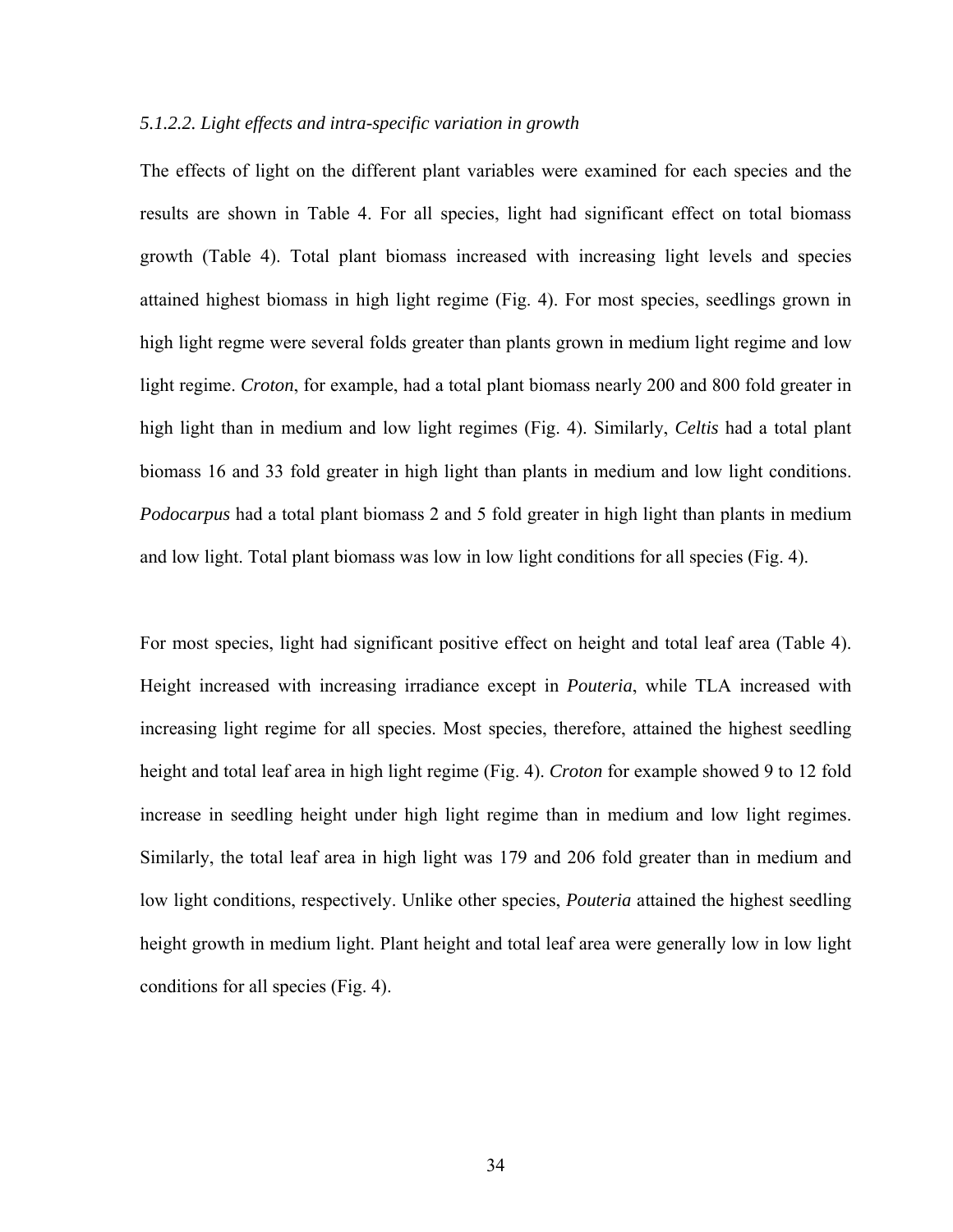RGR had shown significant variation between light conditions for five of the six studied species (Table 4). For most species, RGR increased with increased light level/irradiance (Fig. 4). For example, *Celtis*, *Croton*, *Pouteria* and *Prunus*, had their highest RGR in high light (Fig. 4). However, species of *Podocarpus* and *Syzygium* had highest RGR in medium light than in high light (Fig. 4). On the other hand, RGR remained relatively low in low light for all species (Fig. 4).

NAR significantly varied between light conditions for *Prunus*, *Celtis*, and *Syzygium*; and nonsignificant for *Podocarpus*, *Croton* and *Pouteria* (Table 4). NAR increased with increased light level/irradiance in *Celtis*, *Croton*, *Prunus* and *Pouteria* and therefore the highest NAR were recorded in high light regime (Fig. 4). *Podocarpus* and *Syzygium* had their highest NAR in medium light (Fig. 4). In general, NAR followed similar pattern with RGR between light conditions for each species and also remained relatively low in low light (Fig. 4).

For most species, SLA varied significantly between light conditions (Table 4). SLA decreased with increased light level/irradiance in most species and therefore the lowest values were recorded in high light (Fig. 4). However, in *Podocarpus* SLA was lower in medium light than in high light (Fig. 4).

Seedling root length varied significantly between light conditions for most species (Table 4). Root length increased with increased light level/irradiance and therefore the highest values were recorded in high light except in *Pouteria* (Fig. 4). *Pouteria* had highest root length in medium light. Over all, seedling root length under the different light conditions followed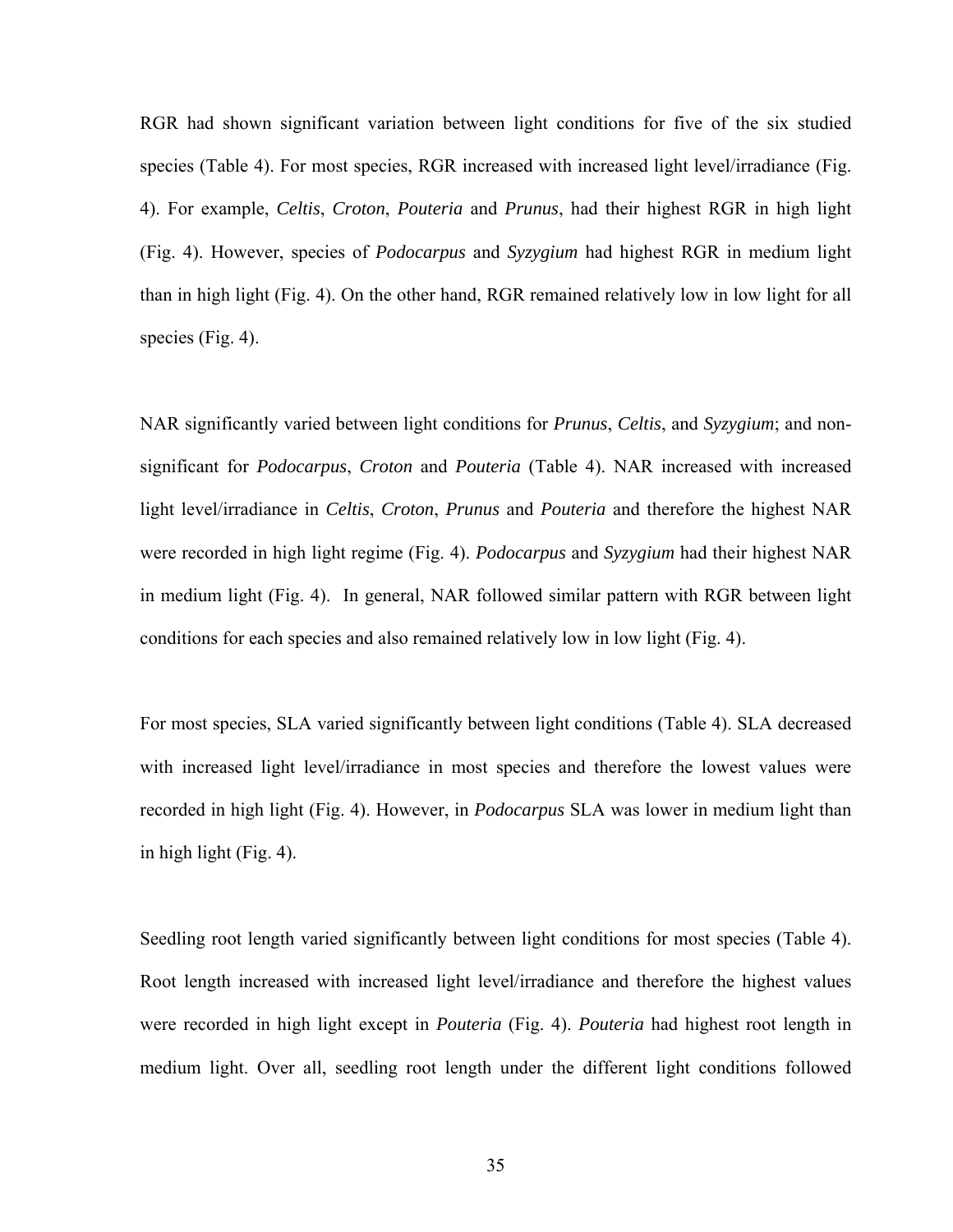similar growth pattern with total leaf area for each species, which in turn also showed similar pattern to total plant biomass and height. On the other hand, Root/Shoot (R/S) ratios varied considerably between light conditions and the R/S ratios had highest values in medium light except for *Podocarpus* (Fig. 4). Although the medium light plants had the highest R/S values, the low light plants were sometimes higher than the high light grown plants (Fig. 3). In general, the pattern in R/S ratio was less regular than other variables.

#### *5.1.2.3. Light effects and inter-specific variation in growth*

Plant total biomass growths were significantly different between light conditions and among species (Table 3). For all species, total plant biomass growth ranged between 0.5 g and 132.5 g during the study period (Fig. 4). In high light *Croton* had the highest total biomass growth (132.5 g) followed by *Celtis* (33.4 g) and *Pouteria* had the lowest (2 g). Thus, biomass of the fastest growing species was 161 fold higher than that of the slow growing species. In medium light *Podocarpus* had the highest total biomass (3.5 g), followed by *Prunus* (2.5 g) and *Celtis* had the lowest (1.5 g). In low light *Podocarpus* had the highest total plant biomass (1.2 g) and *Syzygium* had the lowest (0.52 g).

For all species, seedling height growth ranged between 10.7 cm and 223.4 cm (Fig. 4). In high light *Croton* had the highest height growth (223.4 cm), followed by *Celtis* (117 cm) and *Syzygium* had the lowest (33.4 cm). Thus, plant height of the fastest growing species was 6.6 fold greater than that of the slow growing species. In medium light *Podocarpus* had highest height growth (31 cm), followed by *Celtis* (28 cm) and *Syzygium* had the lowest (13 cm). In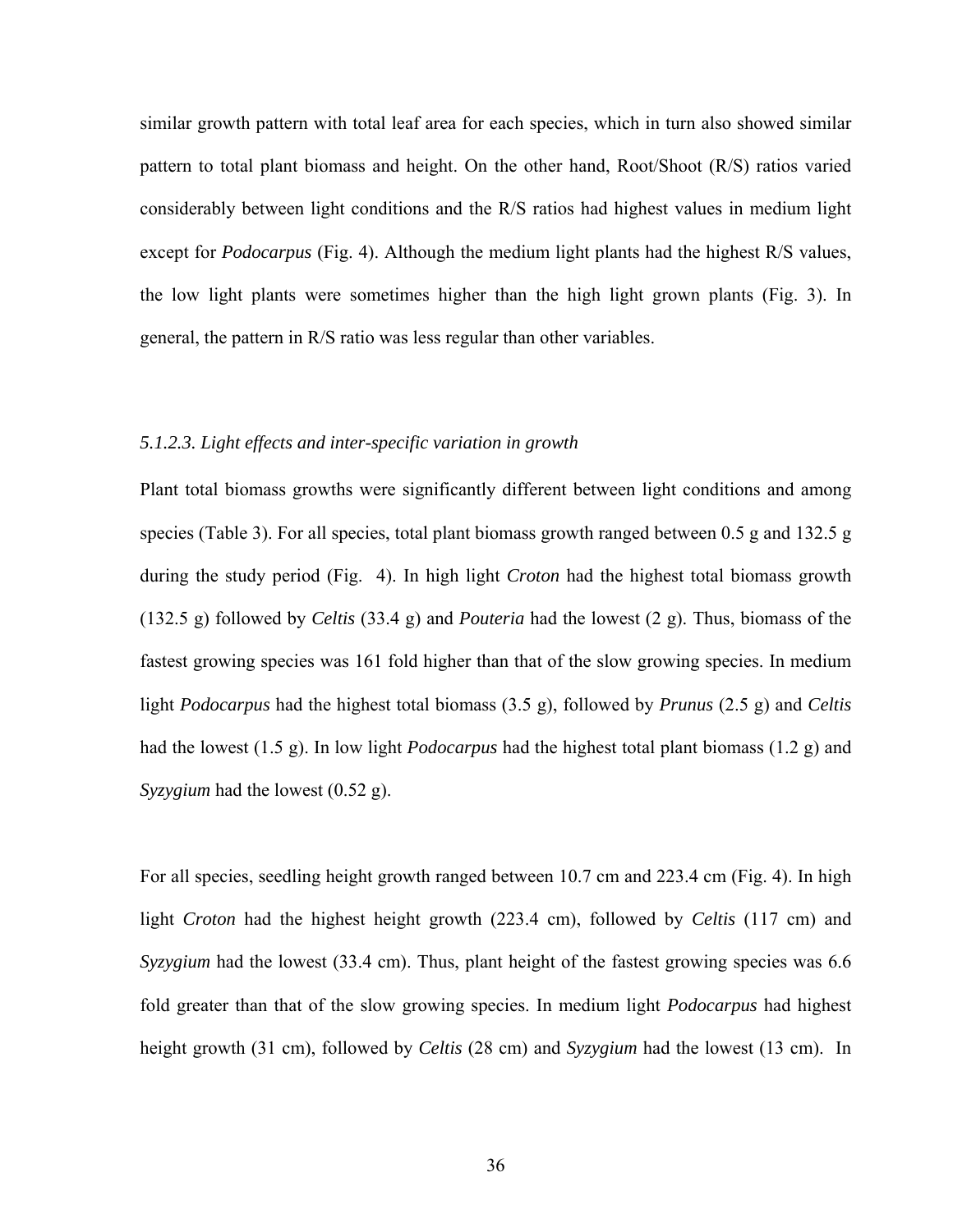low light *Celtis* had the highest height growth (24.8 cm) and *Syzygium* had the lowest (10.7 cm).

For all species, total leaf area ranged between 2,024 mm<sup>2</sup> and 417,983 mm<sup>2</sup>. In high light *Croton* had the highest total leaf area  $(417,983 \text{ mm}^2)$ , followed by *Celtis*  $(134,464 \text{ mm}^2)$  and Pouteria had the lowest (5,661 mm<sup>2</sup>). In medium light *Podocarpus* had the highest total leaf area  $(36,451 \text{ mm}^2)$ , followed by *Celtis*  $(13,947 \text{ mm}^2)$  and *Pouteria* had the lowest  $(4,077$ mm<sup>2</sup>). In low light *Celtis* had the highest total leaf area (12,394 mm<sup>2</sup>) and *Croton* had the lowest  $(2,024 \text{ mm}^2)$ .

RGR among studied species ranged between -0.12 g  $g^{-1}$  d<sup>-1</sup> and 3.15 g  $g^{-1}$  d<sup>-1</sup> (Fig. 3). In high light *Celtis* had the highest RGR (3.15 g  $g^{-1}$  d<sup>-1</sup>), followed by *Croton* (2.11 g  $g^{-1}$  d<sup>-1</sup>) and *Pouteria* had the lowest (0.497 g  $g^{-1} d^{-1}$ ). Thus, the RGR of the fastest growing species was six fold greater than that of the slow growing species. In medium light *Syzygium* had the highest RGR (2.16 g g<sup>-1</sup> d<sup>-1</sup>), followed by *Celtis* (1.36 g g<sup>-1</sup> d<sup>-1</sup>) and *Croton* had the lowest (0.326 g g<sup>-1</sup>  $d^{-1}$ ). In medium light, the RGR of the fastest growing species was about six fold greater than that of the slow growing species. In low light *Celtis* had the highest RGR (0.88 g  $g^{-1}$  d<sup>-1</sup>), followed by *Syzygium* (0.59 g  $g^{-1}$  d<sup>-1</sup>) and *Croton* had the lowest (-0.12 g  $g^{-1}$  d<sup>-1</sup>). In low light, RGR of the fastest growing species was seven fold greater than the slowest growing species.

NAR among studied species ranged between 0.044 g  $m<sup>-2</sup> d<sup>-1</sup>$  and 0.834 g  $m<sup>-2</sup> d<sup>-1</sup>$  (Fig. 4). In high light *Croton* had the highest NAR (0.834 g m<sup>-2</sup> d<sup>-1</sup>), followed by *Celtis* (0.439 g m<sup>-2</sup> d<sup>-1</sup>) and *Podocarpus* had the lowest (0.083 g m<sup>-2</sup> d<sup>-1</sup>). In medium light *Croton* had the highest NAR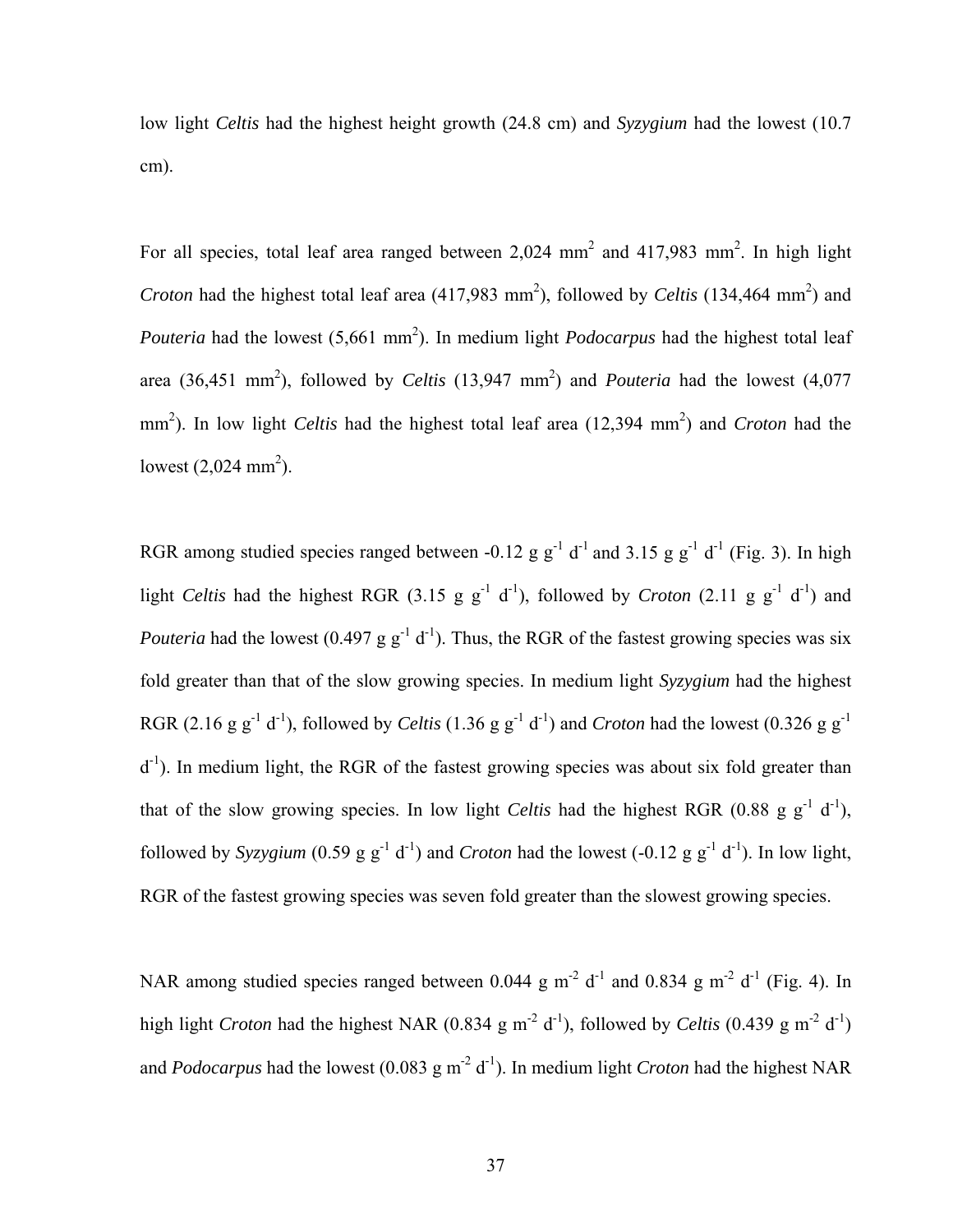$(0.504 \text{ g m}^{-2} \text{ d}^{-1})$ , followed by *Syzygium*  $(0.341 \text{ g m}^{-2} \text{ d}^{-1})$  and *Podocarpus* had the lowest  $(0.125 \text{ g m}^{-2} \text{ d}^{-1})$ . In low light *Celtis* had the highest NAR  $(0.100 \text{ g m}^{-2} \text{ d}^{-1})$ , followed by *Prunus* (0.090 g m<sup>-2</sup> d<sup>-1</sup>) and *Podocarpus* had the lowest (0.044 g m<sup>-2</sup> d<sup>-1</sup>). *Podocarpus* had shown the lowest NAR in all light conditions (Fig. 4).

For all species, SLA ranged between  $14 \text{ m}^2 \text{ kg}^{-1}$  and  $59 \text{ m}^2 \text{ kg}^{-1}$ . *Celtis* had the highest SLA at all light conditions, while *Pouteria* had the lowest. The differences in SLA between the highest and the lowest species were 2.7, 2.7 and 2.5 fold in low-, medium- and high-light conditions, respectively.

For all species, root length ranged between 15 cm and 234 cm. In high light *Croton* had the highest root length (234 cm), followed by *Celtis* (155 cm) and *Pouteria* had the lowest (19.6 cm). In medium light *Celtis* had the highest root length (28 cm), followed by *Prunus* (22 cm) and *Syzygium* had the lowest (13 cm). In low light *Prunus* had the highest root length (18 cm) and *Syzygium* had the lowest (15 cm). In addition, the relationships between light environment and the different plant variables for each species were examined to know species-specific responses and the results are shown in Table 5. Most plant variables examined showed significant relationships (positive or negative) to light. The sign of the correlation shows how the plant variables change with changing light. Accordingly, light was not correlated with RMR for all species; with LMR for species of *Prunus*, *Croton*, *Celtis* and *Syzygium* and; SMR and LAR for *Prunus*, *Croton*, *Syzygium* and *Pouteria* (Table 5).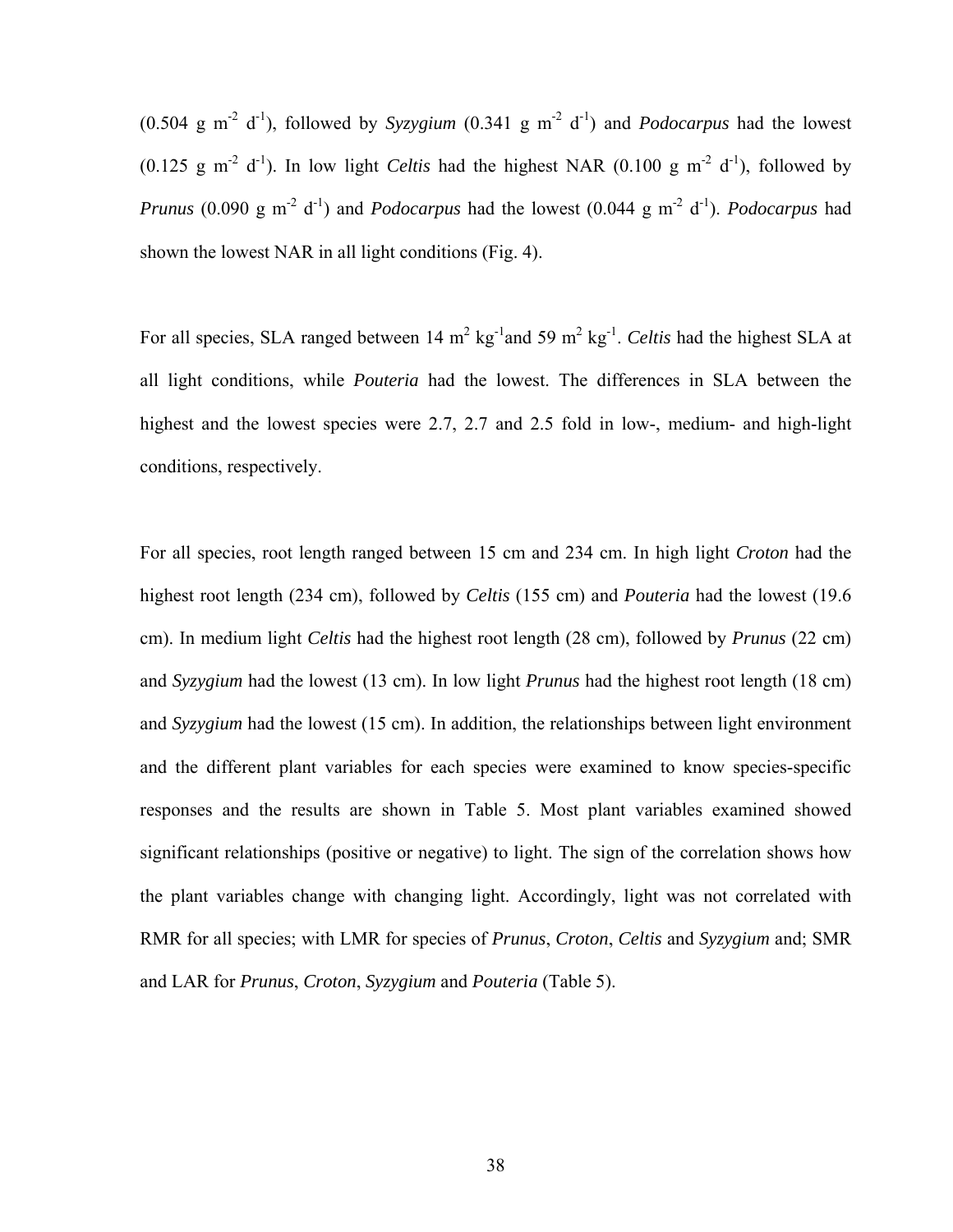| Variables     | Podocarpus  | Prunus     | Croton     | Celtis     | Syzygium    | Pouteria |
|---------------|-------------|------------|------------|------------|-------------|----------|
| Total biomass | 23.77***    | $8.77**$   | $7.90**$   | 92.68***   | $13.80***$  | $4.00*$  |
| Height        | $11.25***$  | $5.52**$   | $9.77**$   | $46.56***$ | $13.07***$  | 0.86     |
| <b>NAR</b>    | 0.56        | $5.51**$   | 3.08       | $7.84**$   | $13.33***$  | 1.61     |
| <b>RGR</b>    | $3.58*$     | $4.26*$    | $7.45**$   | $8.55**$   | $17.28***$  | 0.66     |
| <b>SLA</b>    | $10.37***$  | $4.26**$   | 2.76       | $6.73**$   | 0.97        | $7.65**$ |
| Survival      | $100.74***$ | 1420.26*** | $14.57***$ | $21.02***$ | $3152.6***$ | 81.39*** |
| <b>TLA</b>    | $8.64**$    | $8.36**$   | 15.99***   | $8.86**$   | $7.44**$    | 1.78     |
| RL            | 3.06        | $149.4***$ | $25.3***$  | $17.73***$ | 26.39***    | 19.54*** |

Table 4: Results of One-Way ANOVA with light and seedling growth variables of six tree species. F- values and significance (\*  $P < 0.05$ ; \*\*  $P < 0.01$ ; \*\*\*  $P < 0.001$ ) are shown.

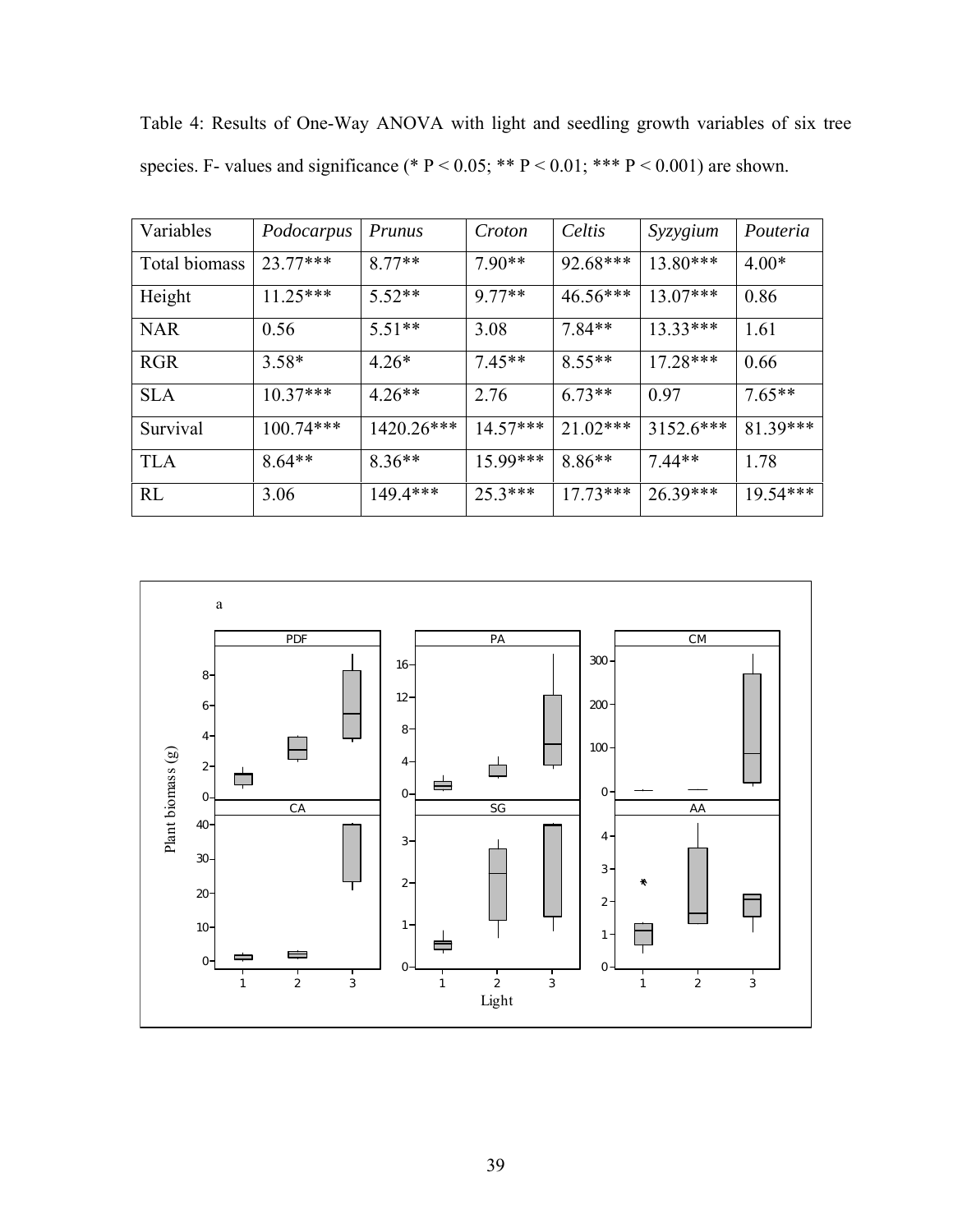

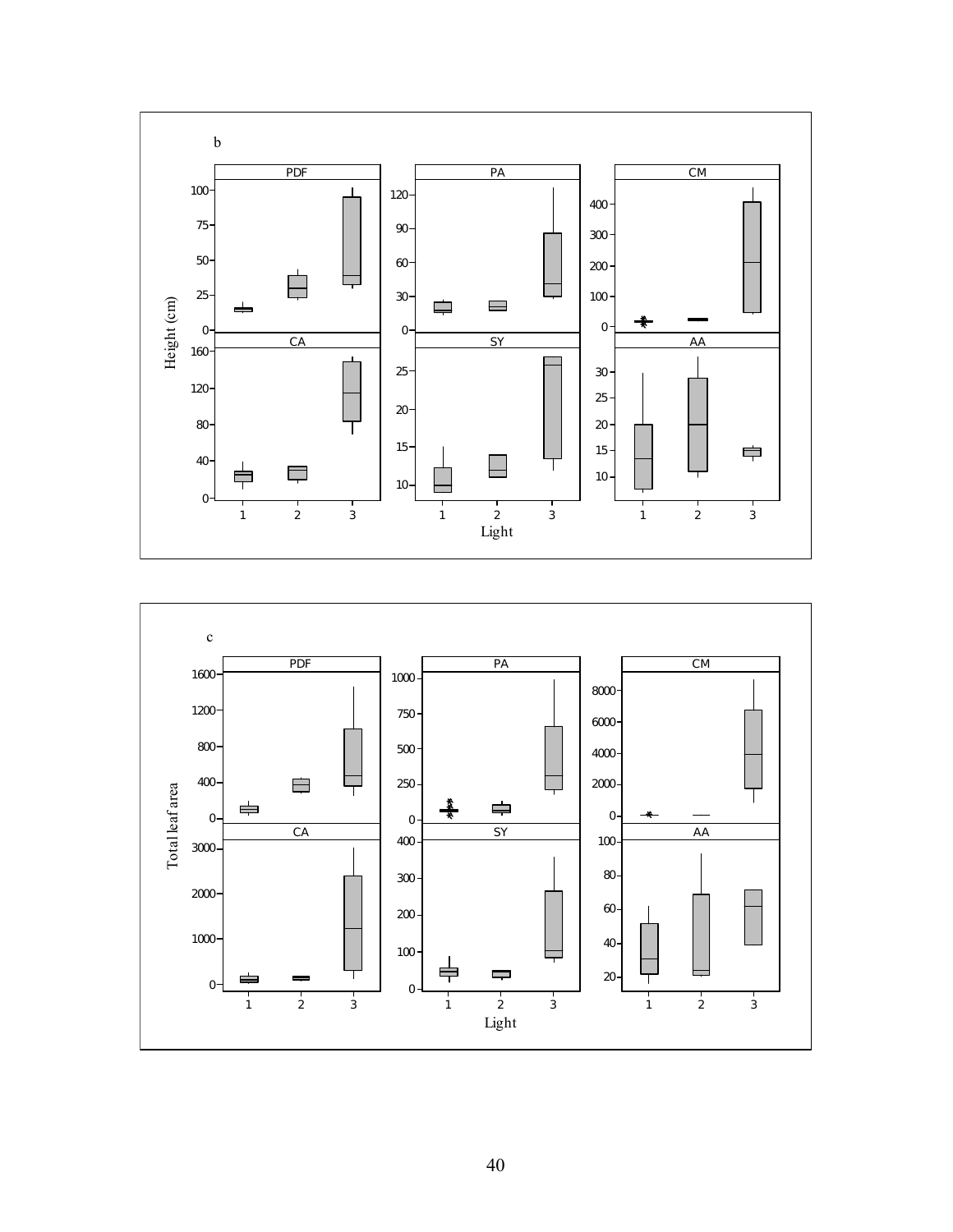

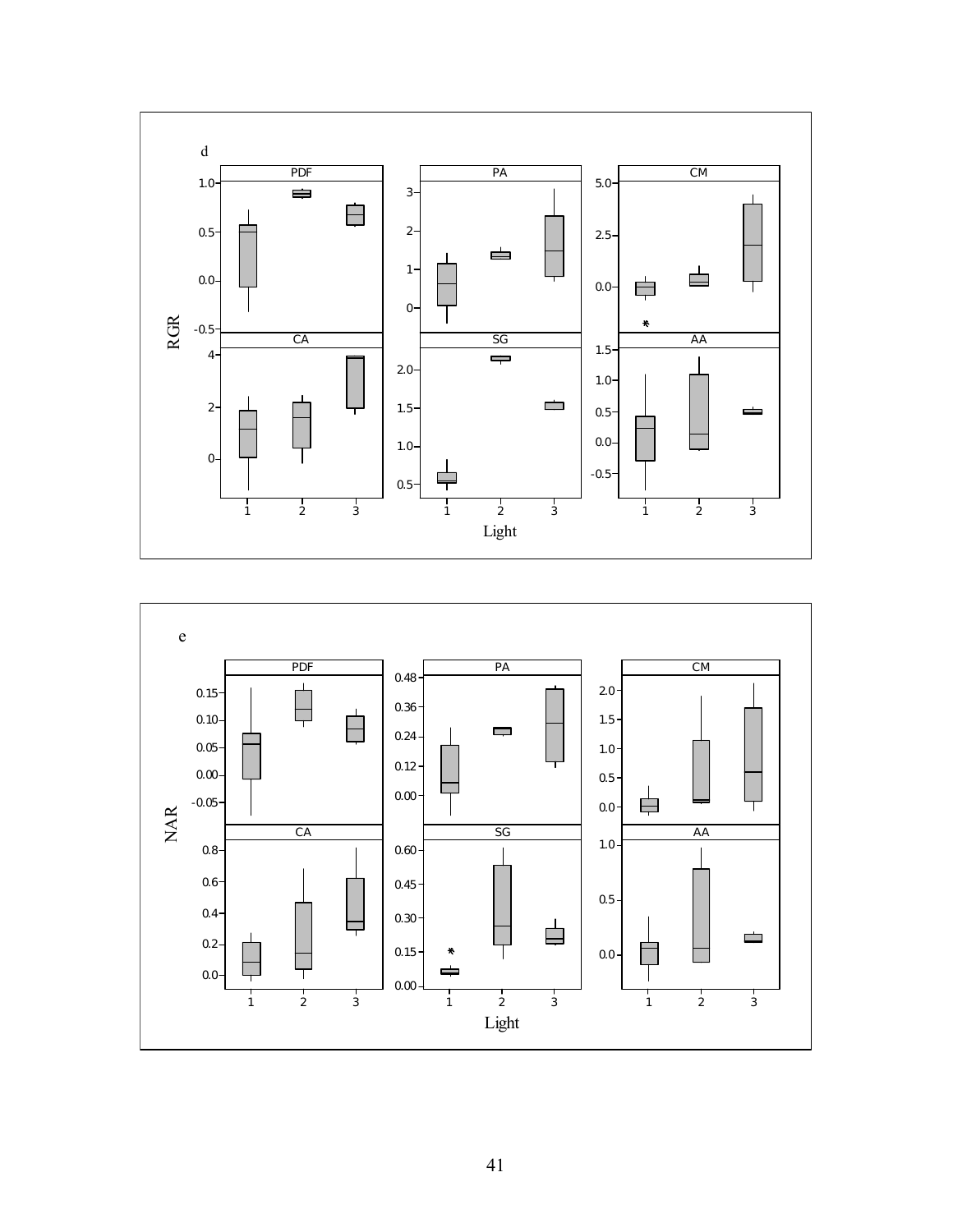

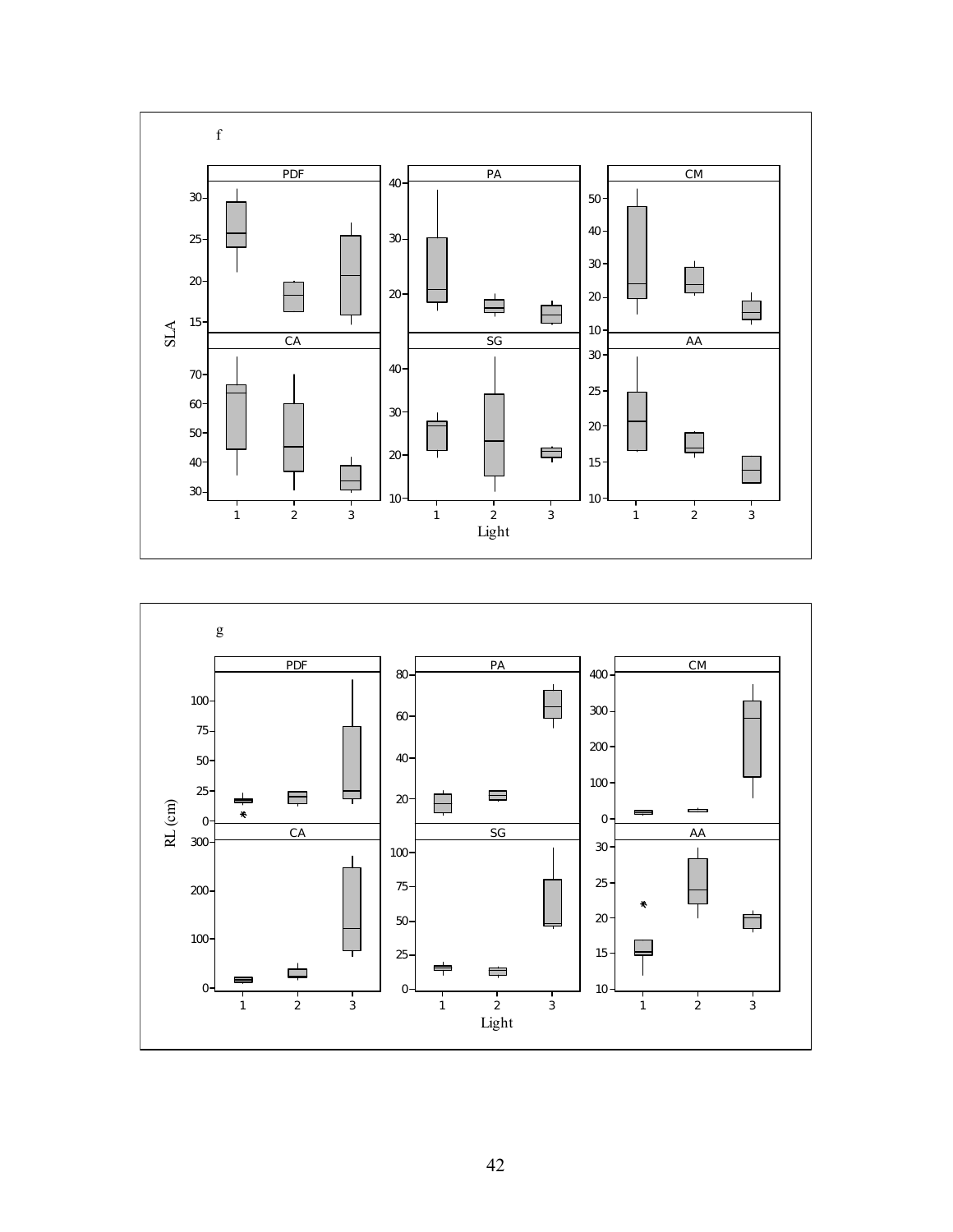

Figures 4 a-h: Morphological and physiological responses of seedlings of six tree species to three light conditions in the Munessa-Shashemene Forest (figures refers (a) total plant biomass, (b) plant height, (c) Total Leaf Area (TLA), (d) Relative Growth Rate (RGR), (e) Net Assimilation Rate (NAR), (f) Specific Leaf Area (SLA), (g) Root Length (RL), and (h) Root/Shoot ratio; light levels and species as indicated in Figure 3).

Table 5: Relationships between seedlings light environment of six tree species and their morphological variables. Significance levels are indicated by NS P > 0.05; \* P < 0.05; \*\* P < 0.01; \*\*\*  $\bar{P}$  < 0.001.

|                | Total          | Height        | <b>TLA</b>    | Survival       | <b>RGR</b>     | <b>NA</b>      | LAR              | <b>SLA</b>        | <b>LMR</b>     | <b>RMR</b> | <b>SMR</b>       | RL             |
|----------------|----------------|---------------|---------------|----------------|----------------|----------------|------------------|-------------------|----------------|------------|------------------|----------------|
| <b>Species</b> | biomass        |               |               |                |                | $\mathbf R$    |                  |                   |                |            |                  |                |
| Podocarpus     | 0.85<br>***    | 0.74<br>***   | 0.71<br>***   | $-0.84$<br>*** | <b>NS</b>      | <b>NS</b>      | 0.46<br>*        | $-0.56$<br>$***$  | 0.64<br>$***$  | <b>NS</b>  | $-0.62$<br>$***$ | 0.47<br>$\ast$ |
| Prunus         | 0.68<br>***    | 0.56<br>$***$ | 0.62<br>$***$ | $-0.75$<br>*** | 0.55<br>$***$  | 0.50<br>$\ast$ | <b>NS</b>        | $-0.55$<br>$***$  | <b>NS</b>      | <b>NS</b>  | <b>NS</b>        | 0.88<br>***    |
| Croton         | 0.61<br>$***$  | 0.64<br>***   | 0.70<br>***   | 0.71<br>$***$  | 0.62<br>$***$  | 0.50<br>$***$  | <b>NS</b>        | $-0.45$<br>$\ast$ | <b>NS</b>      | <b>NS</b>  | <b>NS</b>        | 0.76<br>***    |
| Celtis         | 0.84<br>***    | 0.81<br>***   | 0.62<br>$***$ | $-0.84$<br>*** | 0.67<br>$***$  | 0.67<br>$***$  | $-0.53$<br>$***$ | $-0.66$<br>$***$  | <b>NS</b>      | <b>NS</b>  | 0.56<br>$***$    | 0.74<br>***    |
| Syzygium       | 0.75<br>***    | 0.72<br>***   | 0.58<br>$***$ | $-0.98$<br>*** | 0.53<br>$\ast$ | 0.50<br>$\ast$ | <b>NS</b>        | <b>NS</b>         | <b>NS</b>      | <b>NS</b>  | <b>NS</b>        | 0.73<br>***    |
| Pouteria       | 0.42<br>$\ast$ | <b>NS</b>     | <b>NS</b>     | $-0.82$<br>*** | <b>NS</b>      | <b>NS</b>      | <b>NS</b>        | $-0.70$<br>***    | 0.42<br>$\ast$ | <b>NS</b>  | <b>NS</b>        | 0.46<br>$\ast$ |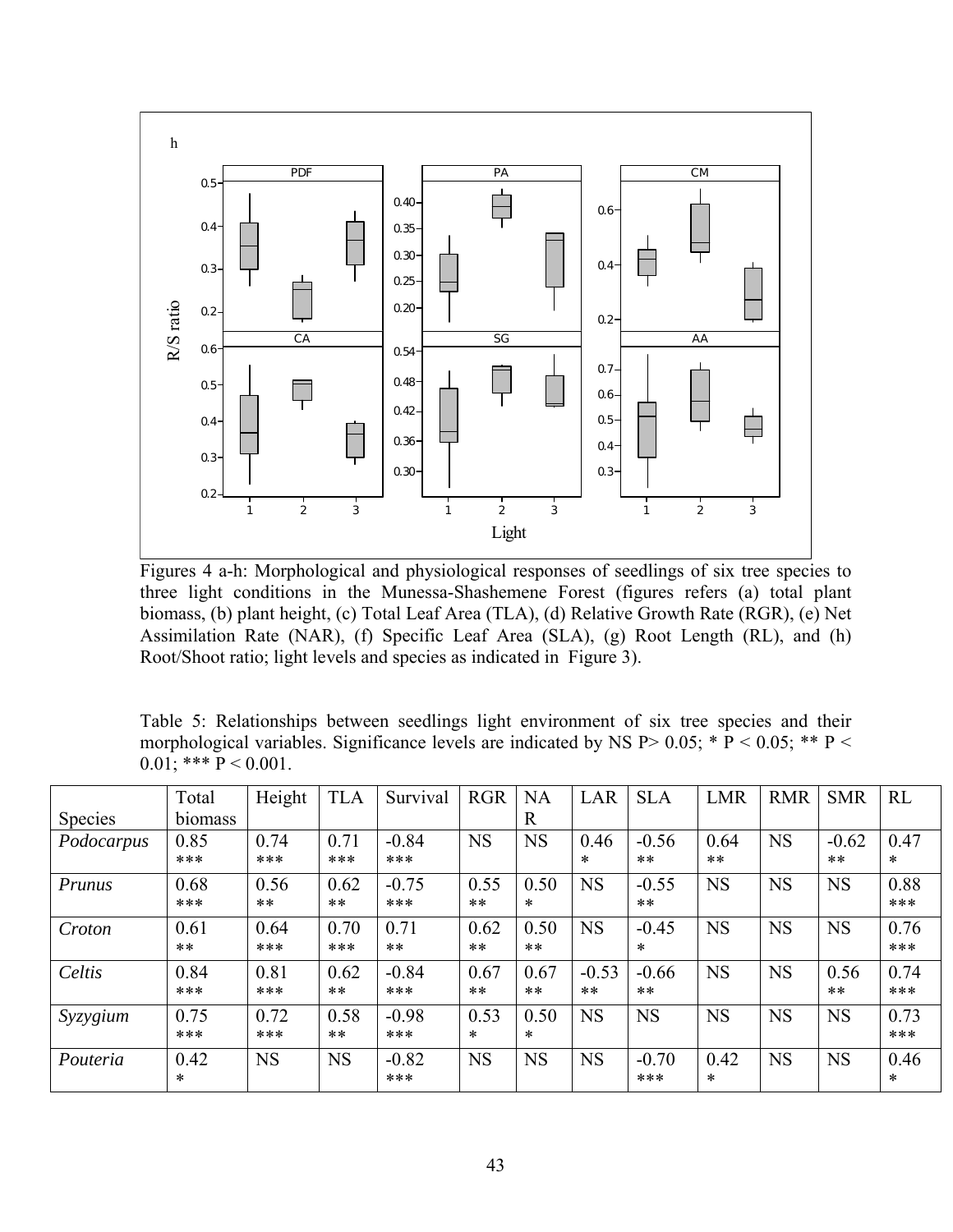#### *5.1.2.4. Relationships in plant growth traits and predictors of relative growth rates*

The relationships between the plant morphological and physiological traits measured for all species across the different light conditions are shown in Tables  $6 \& 7$ . Total plant biomass (absolute growth) in low light was positively significantly related to height, RGR, NAR and RL, but negatively significantly related to LAR and LMR (Table 6); in medium light positively significantly related to RGR and NAR (Table 7); and in high light positively significantly related to total leaf area, survival, RGR, NAR and SMR, but negatively significantly related to RMR and LMR (Table 6). Plant height, which is also another absolute growth feature, positively significantly related to total leaf area and root length across all light conditions, which imply increased height growth was paralleled with increasing light interception and the uptake of water and nutrients. Moreover, NAR showed significant positive correlations with SLA and LMR across all light conditions (Tables 6 & 7). Seedling survival positively strongly related to RGR in low and high light, but the same correlation was not significant in medium light (Tables 6 & 7).

On the other hand, in low light, correlations between RGR and either LAR, SLA or LMR were not significant (Table 6). Again, RMR, SMR, and RL were significantly negatively correlated to LAR. SMR and RMR were significantly negatively correlated with LMR indicating greater allocation to leaves than support structures. In medium light, positive correlation between RGR and either NAR or SLA was not significant (Table 7). LAR and LMR were significantly positively correlated with RGR. RMR and RL were significantly and negatively correlated with LMR, indicating that greater allocation to leaves occurred at the expense of allocation to roots. In high light, positive correlation between RGR and SLA was significant (Table 6).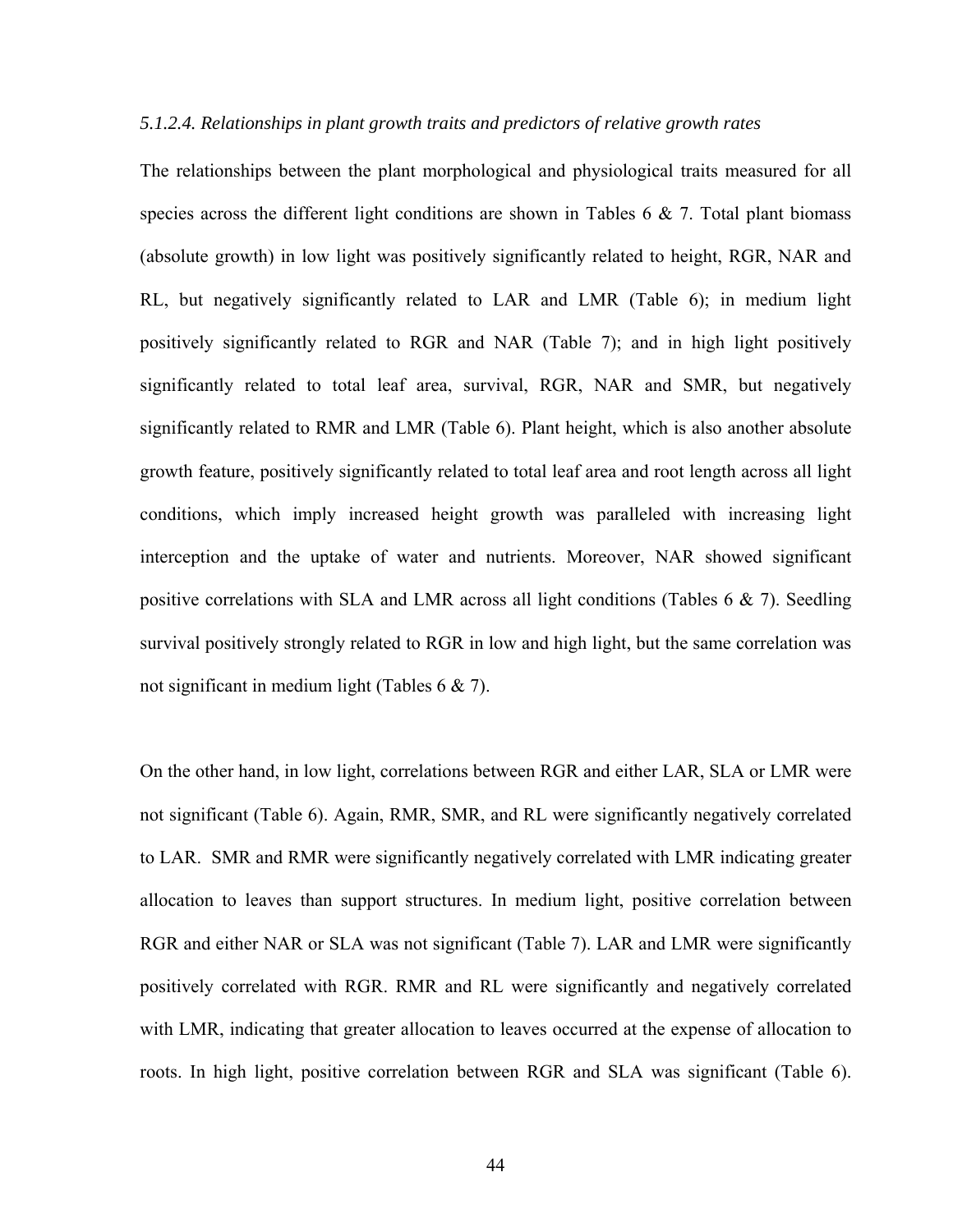SMR and RL were significantly positively correlated with RGR; but the same correlation was not significant with LAR. SMR were significantly negatively correlated to LMR. A further correlation analyses for determinants of relative growth rates have shown that RGR in low light ( $R^2$  = 0.60, P < 0.001) and high light ( $R^2$  = 0.58, P < 0.001) showed significant positive correlation with net assimilation rates, but no significant correlation with leaf area ratio. In medium light the opposite pattern was found, i.e. relative growth rate significantly correlated with leaf area ratio ( $R^2 = 0.24$ ,  $P < 0.05$ ;  $r = 0.5$ ,  $P = 0.01$ ) but not with net assimilation rate.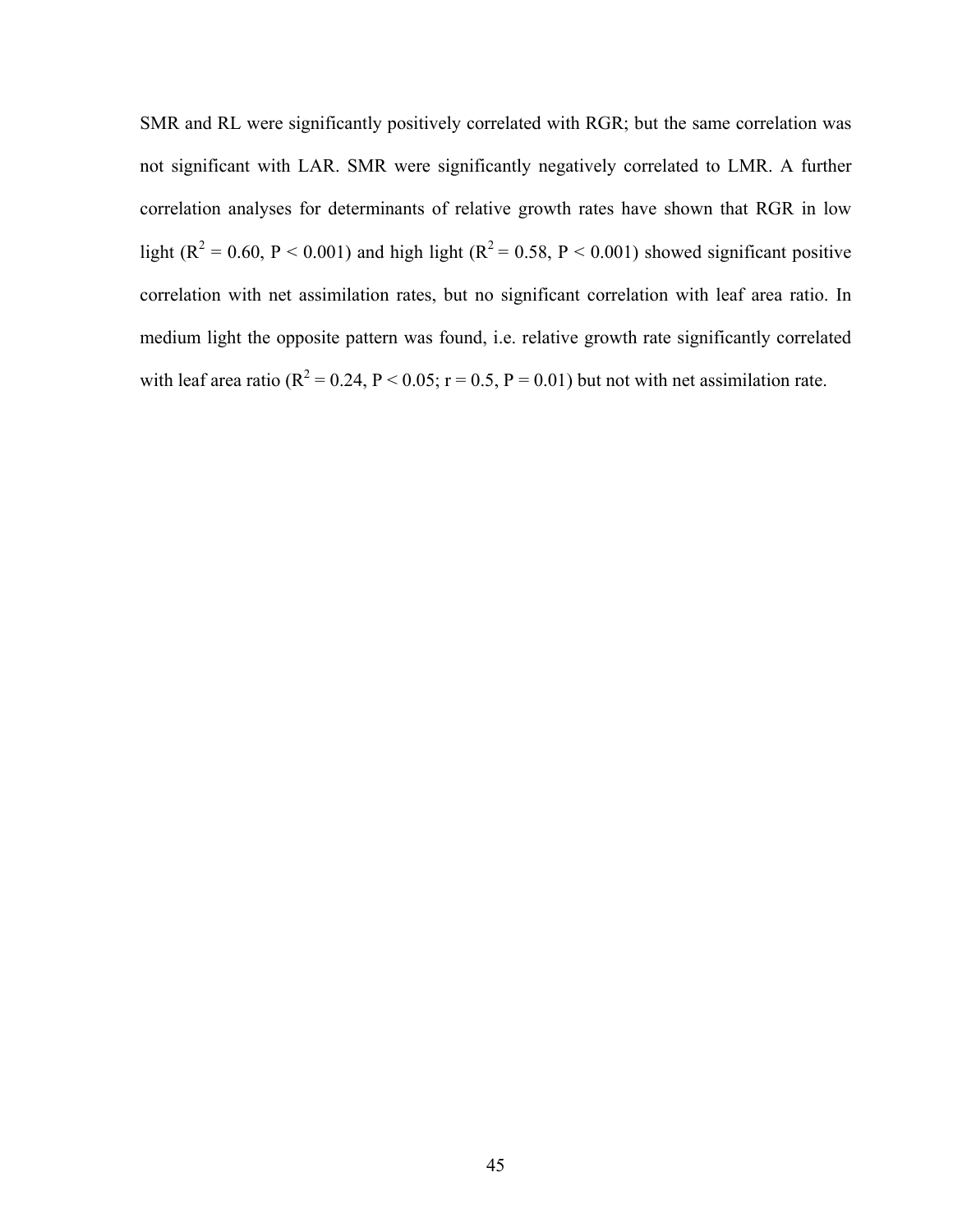Table 6: Correlation matrix for seedling traits of six tree species grown in low or high light conditions. Values in the table are Pearson's correlation coefficients; number above the diagonal refers to plants grown in low light, whereas values below the diagonal refer to plants grown in high light. (Significance levels: \*  $P < 0.05$ , \*\*  $P < 0.01$ , \*\*\*  $P < 0.001$ ).

|                    | Total<br>biomass | Height    | Total<br>leaf area | Survival   | <b>RGR</b> | <b>NAR</b> | LAR       | <b>SLA</b> | <b>LMR</b> | <b>RMR</b> | <b>SMR</b> | Root<br>length |
|--------------------|------------------|-----------|--------------------|------------|------------|------------|-----------|------------|------------|------------|------------|----------------|
| Total<br>biomass   |                  | $0.31**$  | 0.19               | $-0.06$    | $0.72***$  | $0.63***$  | $-0.28*$  | $-0.14$    | $-0.30**$  | 0.11       | 0.2        | $0.38**$       |
| Height             | 0.26             |           | $0.5***$           | $-0.03$    | $0.30**$   | $0.29*$    | 0.13      | $0.27*$    | $-0.01$    | $-0.01$    | 0.14       | $0.34**$       |
| Total<br>leaf area | $0.39**$         | $0.84***$ |                    | $0.31**$   | 0.24       | 0.09       | $0.35**$  | $0.46***$  | $0.29*$    | $-0.03$    | $-0.26$    | $-0.09$        |
| Survival           | $0.56***$        | $0.63***$ | $0.65***$          |            | 0.11       | $-0.05$    | $0.51***$ | 0.18       | $0.64***$  | $-0.35**$  | $-0.32**$  | $-0.06$        |
| <b>RGR</b>         | $0.60***$        | 0.25      | 0.14               | $0.51**$   |            | $0.72***$  | $-0.04$   | $-0.04$    | $-0.08$    | 0.09       | $-0.06$    | $0.26*$        |
| <b>NAR</b>         | $0.89***$        | 0.25      | 0.30               | $0.56***$  | $0.75***$  |            | $-0.10$   | $-0.25*$   | $-0.22$    | 0.07       | 0.16       | 0.22           |
| LAR                | $-0.30$          | $-0.13$   | $-0.29$            | $-0.21$    | 0.03       | $-0.36*$   |           | $0.67***$  | $0.72***$  | $-0.34**$  | $-0.36**$  | $-0.35**$      |
| <b>SLA</b>         | $-0.04$          | 0.12      | $-0.01$            | 0.25       | $0.54**$   | 0.05       | $0.68***$ |            | $0.27*$    | $-0.08$    | $-0.20$    | $-0.25$        |
| <b>LMR</b>         | $-0.48**$        | $-0.34$   | $-0.37*$           | $-0.44**$  | $-0.37*$   | $-0.51***$ | $0.58***$ | $-0.07$    |            | $-0.53***$ | $-0.52***$ | $-0.28*$       |
| <b>RMR</b>         | $-0.55**$        | $-0.36*$  | $-0.35*$           | $-0.66***$ | $-0.55**$  | $-0.59***$ | $-0.01$   | $-0.09$    | $-0.02$    |            | $-0.44***$ | 0.10           |
| <b>SMR</b>         | $0.73***$        | $0.51**$  | $0.51**$           | $0.79***$  | $0.70***$  | $0.84***$  | $-0.38*$  | 0.12       | $-0.66***$ | $-0.73***$ |            | 0.19           |
| Root<br>length     | 0.29             | $0.80***$ | $0.83***$          | $0.67***$  | $0.33*$    | 0.31       | $-0.11$   | 0.28       | $-0.43**$  | $-0.32$    | $0.54**$   |                |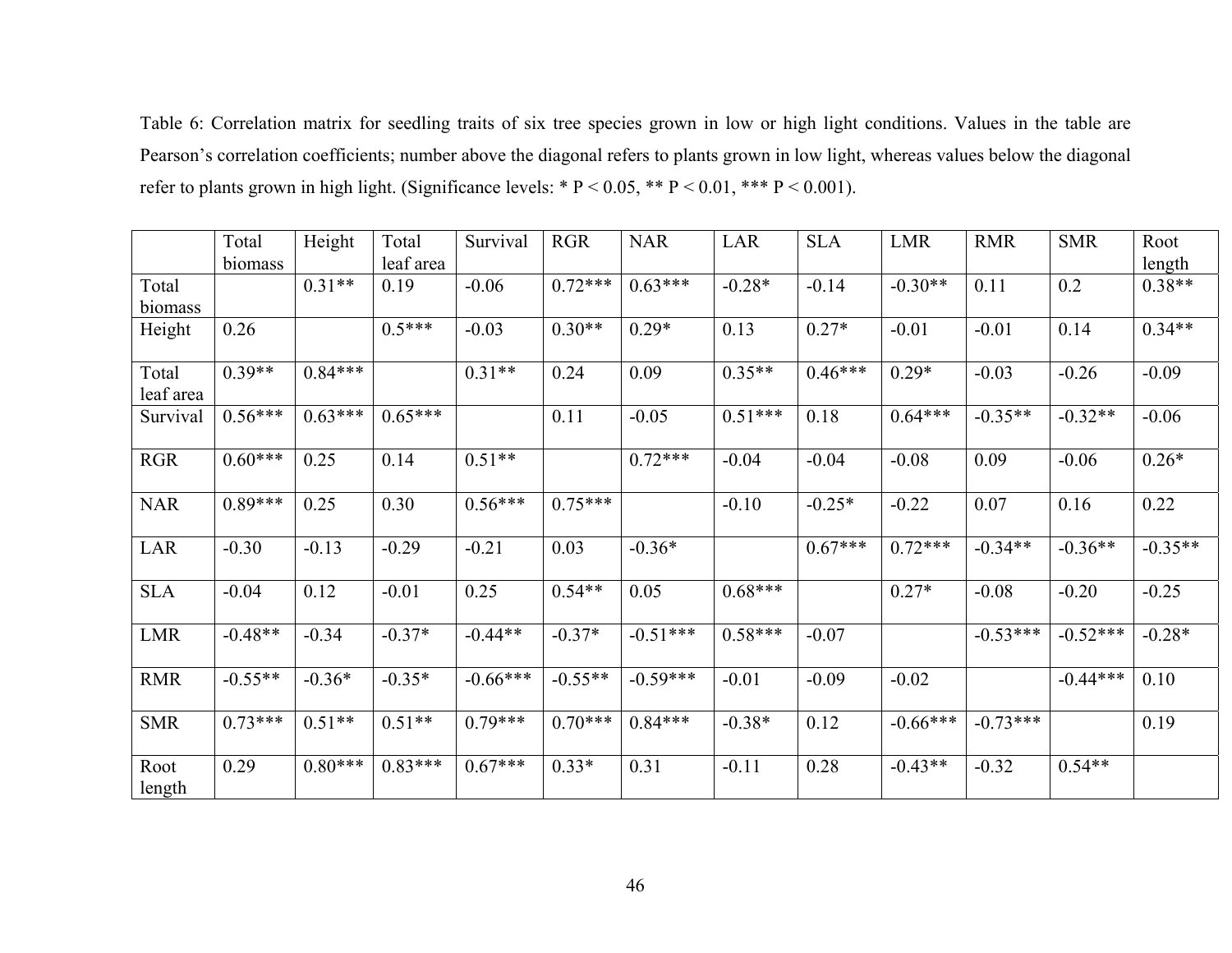Table 7: Correlation matrix for seedling traits of six tree species grown in medium light condition. Values in the table are Pearson's correlation coefficients (significance levels \*  $P < 0.05$ , \*\*  $P < 0.01$ , \*\*\*  $P < 0.001$ .

|                | Total<br>biomass | Height    | Total leaf<br>area | Survival | <b>RGR</b> | <b>NAR</b> | LAR        | <b>SLA</b> | <b>LMR</b> | <b>RMR</b> | <b>SMR</b> |
|----------------|------------------|-----------|--------------------|----------|------------|------------|------------|------------|------------|------------|------------|
| Height         | 0.02             |           |                    |          |            |            |            |            |            |            |            |
| TLAa           | 0.32             | $0.57***$ |                    |          |            |            |            |            |            |            |            |
| Survival       | 0.09             | $0.49**$  | $0.58***$          |          |            |            |            |            |            |            |            |
| <b>RGR</b>     | $0.37*$          | $-0.34$   | $-0.008$           | $-0.07$  |            |            |            |            |            |            |            |
| <b>NAR</b>     | $0.40*$          | $-0.44**$ | $-0.34$            | $-0.23$  | 0.20       |            |            |            |            |            |            |
| LAR            | 0.03             | 0.18      | $0.68***$          | $0.46**$ | $0.50**$   | $-0.32$    |            |            |            |            |            |
| <b>SLA</b>     | $-0.12$          | 0.09      | $-0.05$            | $0.40*$  | 0.22       | $-0.03$    | $0.55***$  |            |            |            |            |
| <b>LMR</b>     | 0.25             | 0.004     | $0.54**$           | 0.14     | $0.44**$   | $-0.30$    | $0.69***$  | $-0.14$    |            |            |            |
| <b>RMR</b>     | $-0.32$          | $-0.03$   | $-0.56***$         | $-0.36*$ | $-0.41*$   | $0.36*$    | $-0.69***$ | 0.11       | $-0.85***$ |            |            |
| <b>SMR</b>     | 0.12             | 0.05      | 0.02               | $0.39*$  | $-0.22$    | $-0.11$    | $-0.04$    | 0.06       | $-0.29$    | $-0.24$    |            |
| Root<br>length | $-0.07$          | $0.40*$   | 0.05               | 0.08     | $-0.31$    | $-0.12$    | $-0.24$    | 0.24       | $-0.42**$  | $0.36*$    | 0.12       |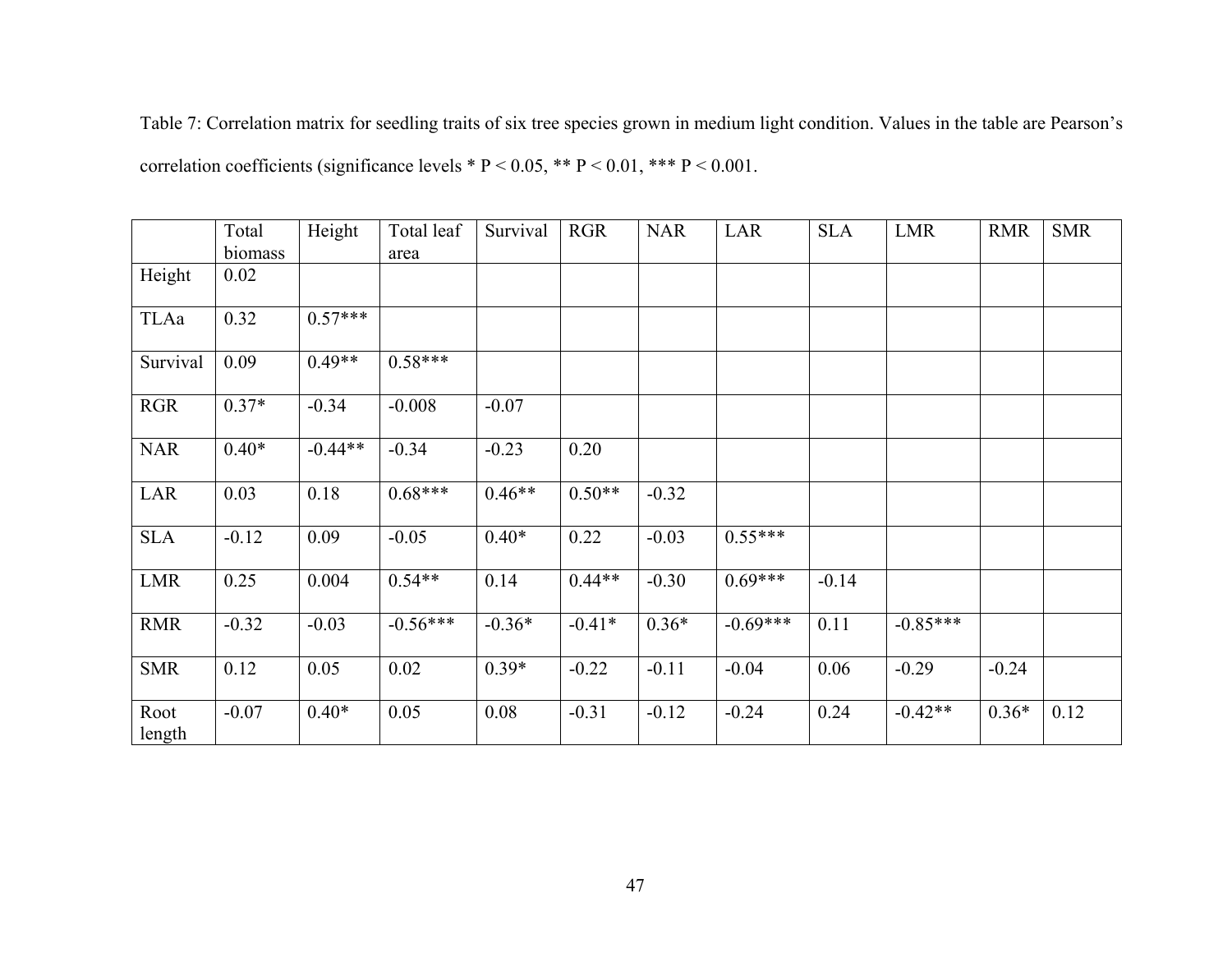## **5.2. Survival and Herbivory Damage on Naturally Regenerated Understorey Seedlings in Munessa-Shashemene Forest**

#### *5.2.1. Seedling Survival (or Mortality)*

Over 24 months, about 660 of the total 1200 seedlings marked survived. Mean seedling survival rates in the understorey of the forest showed remarkable variations among species and ranged between 33 and 89 percent per year (Table 8). In other words, seedling mortality of the study species ranged between 11 and 67 percent. Mean seedling survival rate was highest for *Podocarpus* and lowest for *Syzygium* (Table 8). Survival was not significantly different among studied species ( $F = 3.63$ ,  $P = 0.09$ ). However, seedling survival differed significantly between the seasons (wet and dry) ( $F = 8.87$ ,  $P = 0.03$ ), and years ( $F = 15.15$ ,  $P = 0.01$ ). For all species, the proportion of seedlings that survived in the wet season (74 %) was significantly greater than in the dry season (26 %) (t = 4.38, P = 0.001), which implies the strong seasonality effect as a result of rainfall. Similarly, survival was proportionally higher in wet than in dry season for each species. Mean survival was proportionally higher during the second year (65 %) than in the first year (45 %) (Fig. 5a). The mean annul survival of seedlings for all species pooled together was 55% year-1. Generally, four out of the six study species, namely, *Podocarpus*, *Croton*, *Pouteria* and *Celtis* had good survivals (i.e. > 55 % of their seedlings survived), while species of *Prunus* and *Syzygium* exhibited poor survivals (i.e. < 40 % of their seedlings survived) (Table 8). Over all, ranking of the species in the order of decreasing seedling survivals were *Podocarpus* > *Croton* > *Celtis* > *Pouteria* > *Prunus* > *Syzygium*. However, the ranking of species survivals between the years was found non-significant ( $r = 0.60$ ,  $P = 0.14$ ; Table 8), which imply the change in the rank order of the species between the years. On the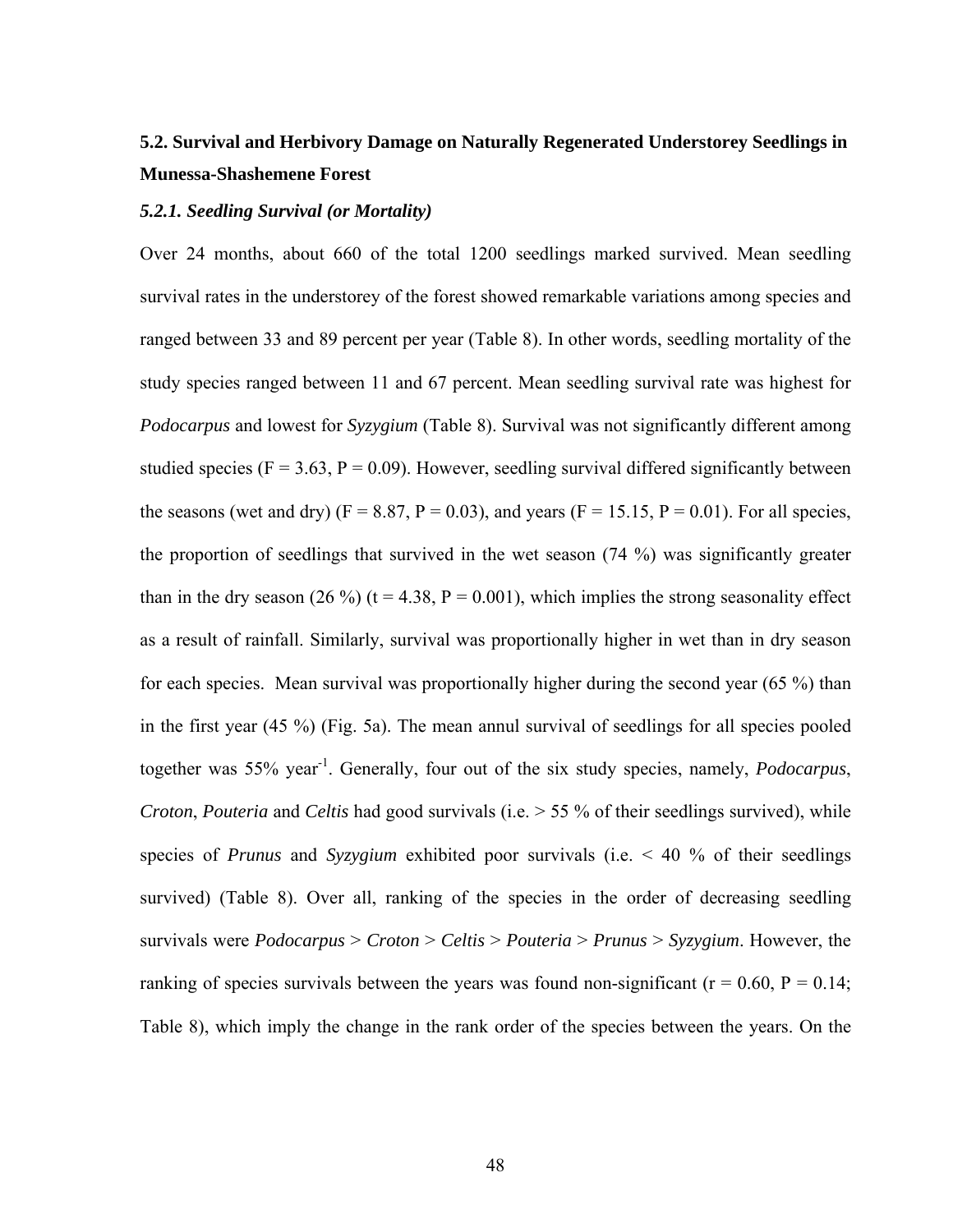other hand, seedling survival rate was not-significantly correlated to the densities of seedlings of the species within the forest ( $P > 0.05$ , for all species).

| <b>Species</b>             |        | <b>Survival</b> |       | <b>Herbivory</b> |          |          |  |
|----------------------------|--------|-----------------|-------|------------------|----------|----------|--|
|                            | Year 1 | Year 2          | Mean  | Year 1           | Year 2   | Mean     |  |
| Croton macrostachyus       | 40     | 73              | 56 a  | 0                | $\theta$ | $\theta$ |  |
| Pouteria adolfi-friederici | 51     | 61              | 56 a  | 16               | 27       | 21a      |  |
| Podocarpus falcatus        | 86     | 91              | 89 b  | $\theta$         | $\theta$ | 0        |  |
| Prunus africana            | 18     | 61              | 39ac  | 88               | 9        | 49ac     |  |
| Celtis africana            | 62     | 53              | 58 a  | 69               | 42       | 56 bc    |  |
| Syzygium guineense         | 15     | 50              | 33 ad | 11               | 73       | $42$ ac  |  |

Table 8: Percentage seedling survival and herbivory of six indigenous tree species in the Munessa-Shashemene Forest.

(Similar letters across columns are not significantly different at  $P = 0.05$ )

#### *5.2.2. Seedling Herbivory*

Mean seedling herbivory rate in the understorey of the Munessa-Shashemene Forest showed pronounced variations among species and ranged between 0 and 56 percent (Table 8). The result clearly demonstrated differential susceptibility among species, and two out of the six study species (*Croton* and *Podocarpus*) did not show any signs of herbivory. The development of tough unpalatable leaves appears to be an adaptive defense to herbivory in these two species. Among the four species, mean seedling herbivory was highest for *Celtis*, followed by *Prunus* and lowest for *Pouteria*. Considering the four species only, herbivory was nonsignificant among species (F = 2.03, P = 0.22), and years (F = 14.56, P = 0.08); but significantly different between seasons ( $F = 5.64$ ,  $P = 0.04$ ). Mean seedling herbivory of the four species pooled together was 42 percent per year. Similarly, seedling herbivory for these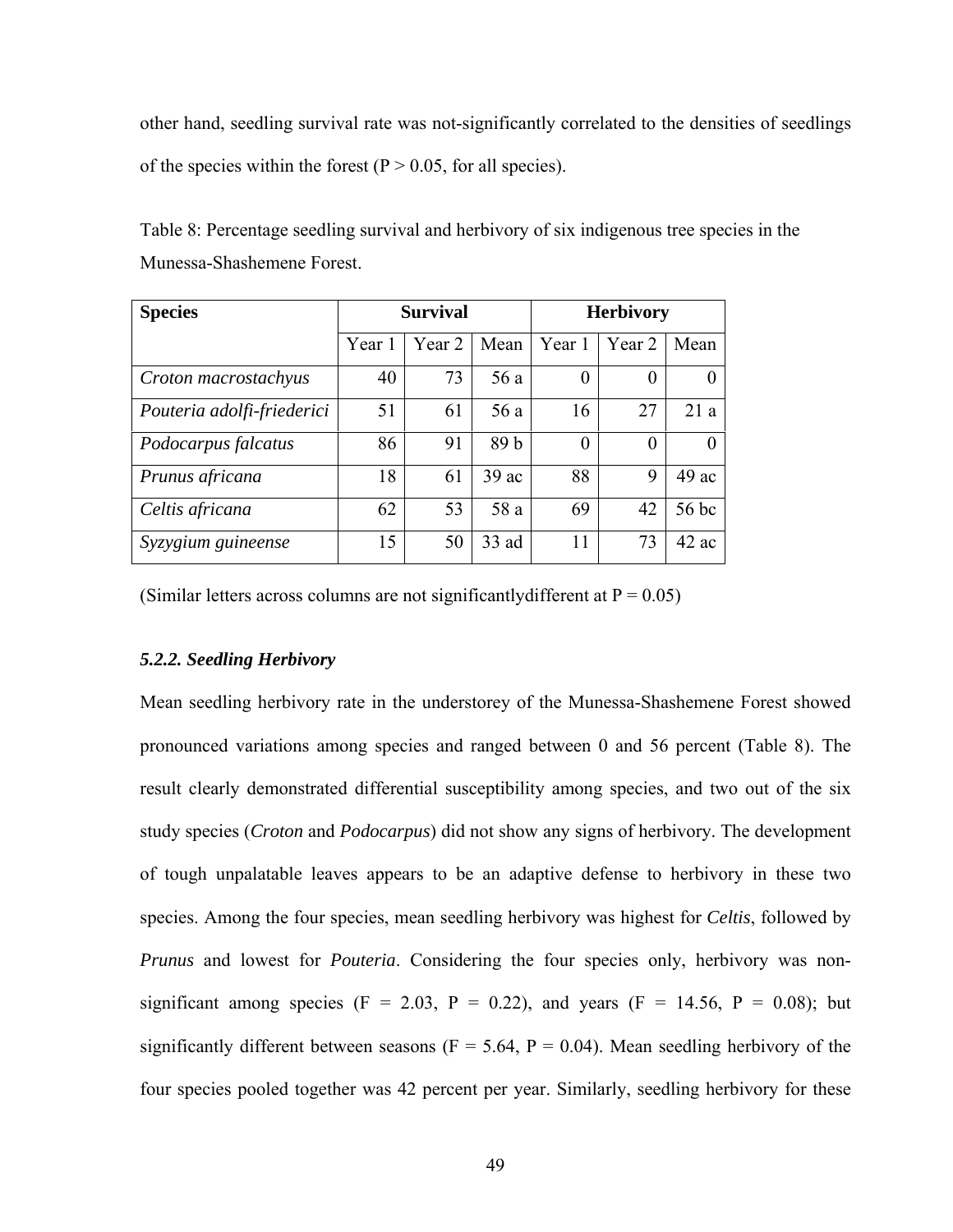species was higher in the dry season (82 %) than in wet season (18 %), which implies the strong seasonality in grazing activities within the study forest (Figs. 5). Herbivory was higher in dry than in wet season for each species (Table 8; Figs. 5). Major factors responsible for leaf browsing/grazing in seedlings include livestock, wild animals and insect herbivores. In *Pouteria* large proportion of leaf defoliation was due to insect herbivores. Of the total seedlings/individuals of *Pouteria*, *Prunus*, *Celtis* and *Syzygium* whose leaves had been browsed/grazed during the first year, about 50, 62, 50 and 56 percent, respectively, survived until the end of the experiment, whereas the rest were unable to recover.



Figures 5 a & b: Seasonality in (a) seedling mortality (b) and herbivory of the six indigenous tree species during dry and wet peiods in the Munessa-Shashemene Forest (solid bars indicate dry season and lines indicate wet season).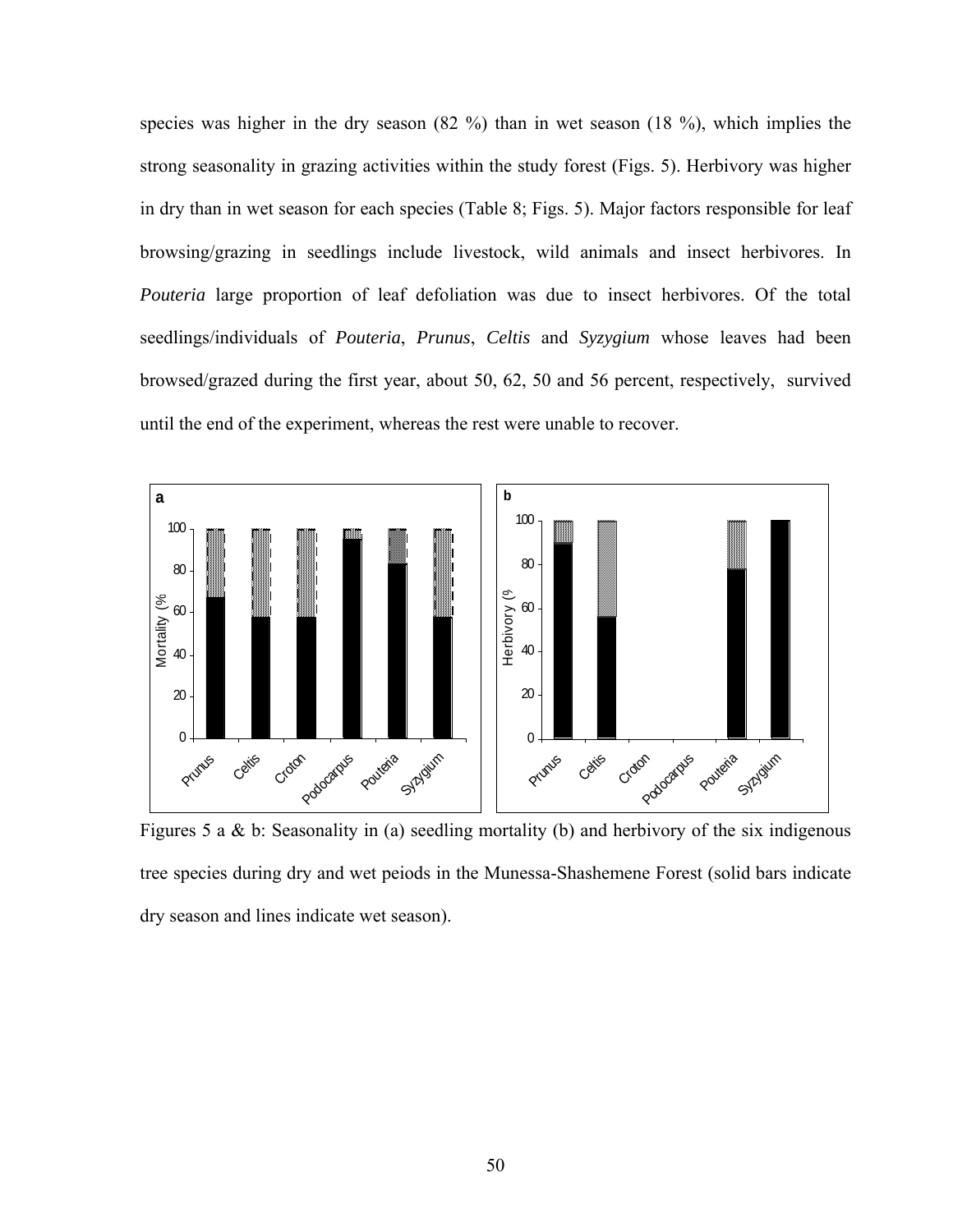#### **5.3. Density, Distribution and Population Structure of the Study Species**

#### *5.3.1. Seedling Density and Distribution Along the Altitudinal Gradient*

The mean density of seedlings of the study species in the Munessa-Shashemene Forest is shown in Table 9. Mean seedling densities show significant variations among species varying between zero (for *Polyscias*) and 5,334 individuals ha<sup>-1</sup> (for *Prunus*). High densities were also typical for the two species *Croton* and *Celtis*. On the other hand, frequency distribution of seedlings of the seven species also varied considerably and range between zero (for *Polyscias*) and 78 (for *Podocarpus*). Low seedling frequencies were also observed for species of *Syzygium*, *Pouteria*, *Celtis* and *Croton*.

Figures 6a-g also shows seedling densities and distributions along an altitudinal gradient in the Munessa-Shashemene Forest. The seedling densities of most species (*Celtis*, *Podocarpus*, *Prunus*, and *Croton*) show skewed distribution, i.e. with frequent occurrence of relatively low values and infrequent occurrence of high values along the altitudes. By contrast, seedling density of *Syzygium* was normally distributed whereas *Pouteria* showed log normal distribution along the altitudinal gradient.

Seedling densities of *Celtis* varied between 930 and 13,310 individuals ha<sup>-1</sup> across the altitudes. They showed remarkable concentration in the altitude range 2100 - 2400 m. The highest seedling density was recorded at 2200 m asl and the lowest at 2400 m asl. Of the total seedlings of *Celtis* recorded 83 % were less than 50 cm in height.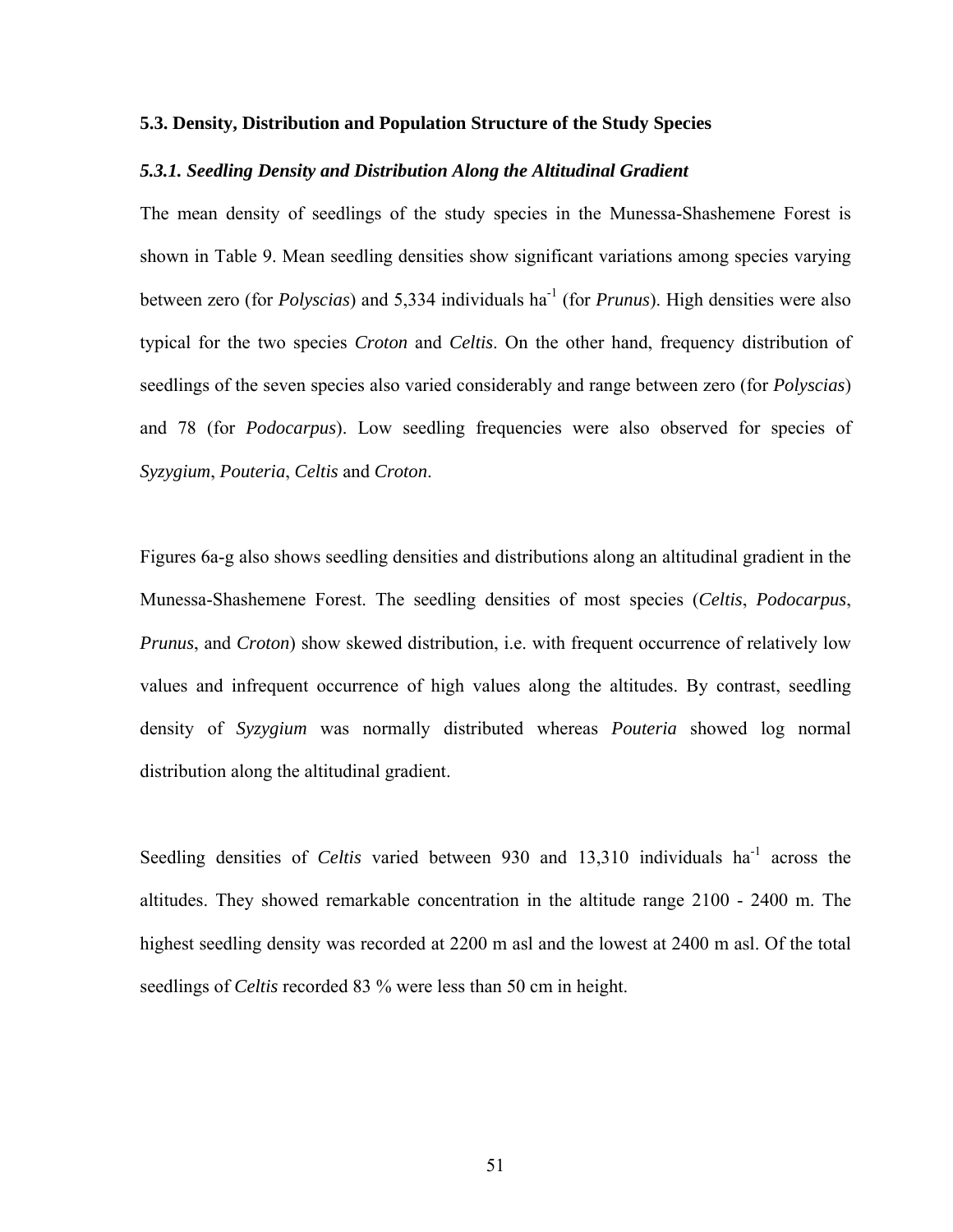Seedling densities of *Croton* varied between 52 and 7180 individuals ha<sup>-1</sup> across the altitudinal gradient. Seedlings of *Croton* showed a distinct elevational peak between 2100 and 2400 m asl. The highest seedling density was recorded at 2200 m asl and the lowest at 2400 m asl. At the part of its range, the density of *Croton* seedlings at the lower elevation was relatively higher than further up. Of the total seedlings of *Croton* recorded, nearly half of them (48 %) were less than 50 cm in height.

Seedlings of *Podocarpus* showed no concentration at any elevation in the Munessa-Shashemene Forest and they occurred along the entire altitudinal range. However, the seedling densities varied considerably with altitude ranging between 43 individuals ha<sup>-1</sup> at 2300 m and 503 individuals ha-1at 2600 m. Of the total seedlings of *Podocarpus* recorded 67 % were less than 50 cm in height.

Seedlings of *Pouteria* showed distinct elevational concentration occurring between 2100 - 2300 m asl. Seedling density decreased progressively from 1240 individuals ha<sup>-1</sup> at 2300 m to 2250 individuals ha<sup>-1</sup> at 2100 m asl. The highest seedling density was recorded at 2100 m asl and the lowest at 2300 m asl. All seedlings of *Pouteria* recorded were less than 50 cm in height.

Seedlings of *Prunus* showed no concentration at any elevation as they occur along the entire altitudinal range. However, seedling densities varied considerably with altitude ranging between 1060 individuals ha<sup>-1</sup> at 2700 m and 7,900 individuals ha<sup>-1</sup> at 2500 m. Seedling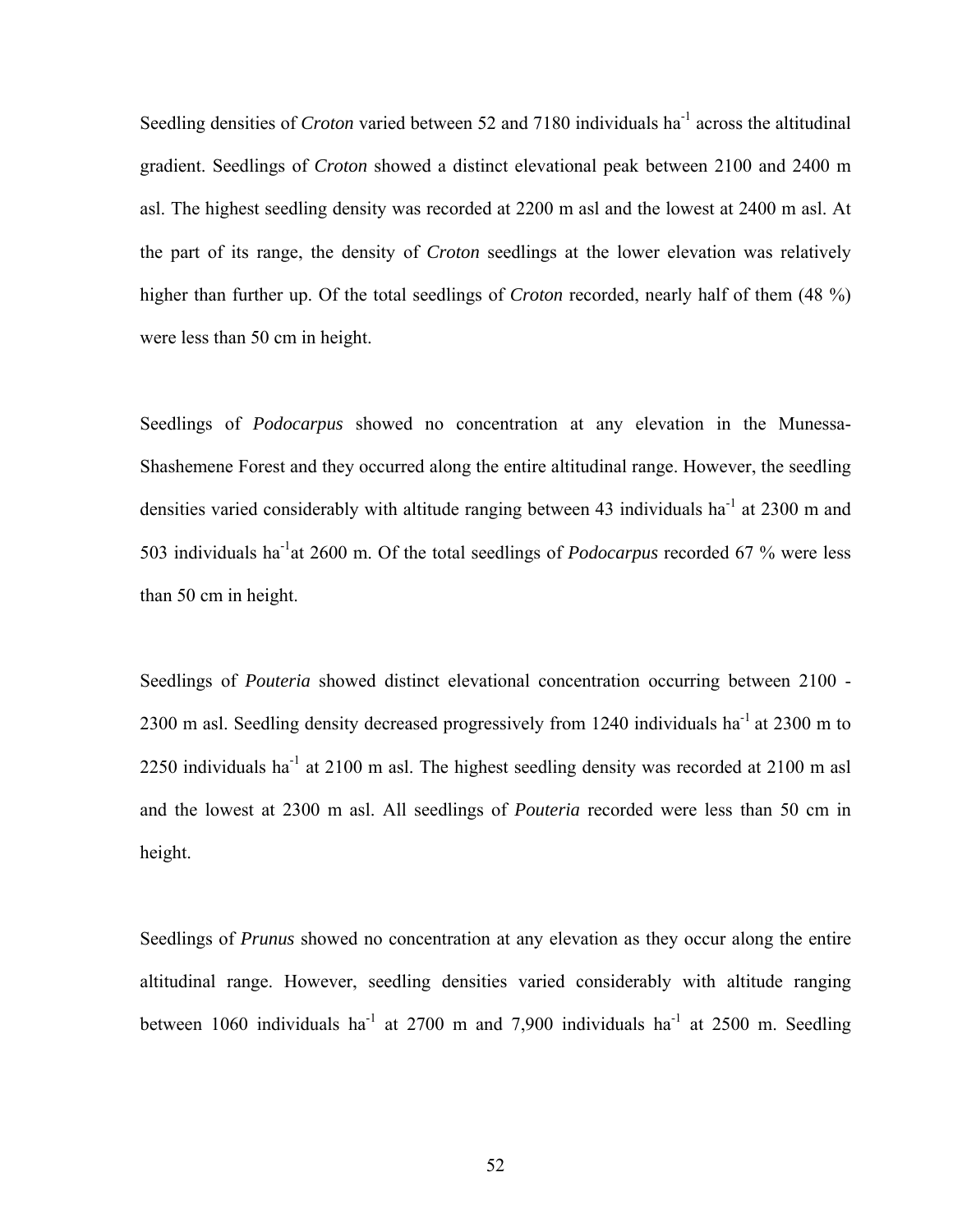densities increased progressively with increasing altitude except at the upper most elevation. Of the total seedlings of *Prunus* recorded 93 % were less than 50 cm in height.

Seedling densities of *Syzygium* varied between 40 and 160 individuals ha<sup>-1</sup> across the altitudinal gradient. They showed a distinct elevational concentration occurring between 2100 - 2300 m asl. The highest seedling density was recorded at 2200 m and the lowest at 2300 m. All seedlings of *Syzygium* recorded were less than 50 cm in height.

Not a single seedling of *Polyscias* was recorded along the entire altitudinal range in the Munessa-Shashemene Forest.

In the present study, seedling densities and distributions were strongly correlated to altitudes except for *Prunus.* Seedlings of *Pouteria*, *Croton*, *Celtis* and *Syzygium* all showed significant strongly negative correlation with elevation, whereas those of *Podocarpus* exhibited a strongly positive but non-significant correlation with altitude.

The mean total seedling density of the seven studied species along the altitudinal gradient is shown in Figure 7. The total seedling density of the seven study species peaked at 2200 m (29,567 seedlings), followed by 2100 m (18,922 seedlings) and the lowest at 2700 m (1,282 seedlings) (Fig. 7). *Celtis*, *Croton* and *Prunus* contributed 77 to 93 percent of the seedlings at 2100 m and 2200 m asl peaks implying that majority of the seeding populations in the present study came from the same group.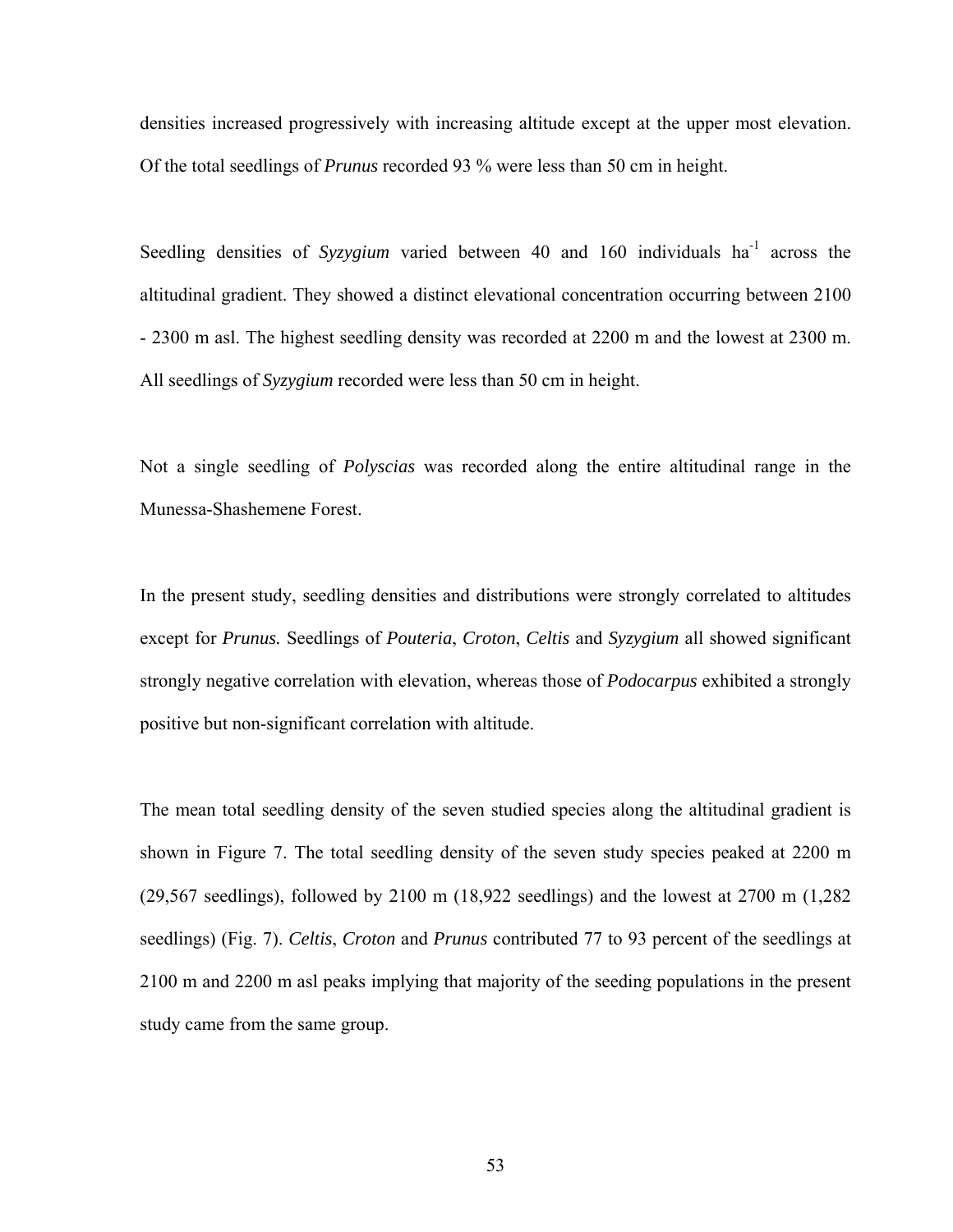| Species                       | Family        | Seedling density*  | Seedling<br>Frequency<br>$***$ | Tree and<br>sapling<br>density* | Tree and<br>sapling<br>Frequency** |
|-------------------------------|---------------|--------------------|--------------------------------|---------------------------------|------------------------------------|
| Celtis africana               | Ulmaceae      | $4377 \pm 2088$ ab | 33                             | $11 \pm 5$ a                    | 22                                 |
| Croton<br>macrostachyus       | Euphorbiaceae | $1950 \pm 1155$ b  | 33                             | $94 \pm 65$ b                   | 47                                 |
| Podocarpus<br>falcatus        | Podocarpaceae | $170 \pm 62$ c     | 78                             | $102 \pm 20$ b                  | 89                                 |
| Pouteria<br>adolfi-friederici | Sapotaceae    | $766 \pm 377$ d    | 26                             | $4 \pm 1$ c                     | 21                                 |
| Polyscias fulva               | Araliaceae    | $\overline{0}$     | $\overline{0}$                 | $3 \pm 1$ c                     | 14                                 |
| Prunus africana               | Rosaceae      | $5334 \pm 1112$ ae | 74                             | $29 \pm 7$ d                    | 51                                 |
| Syzygium<br>guineense         | Myrtaceae     | $40 \pm 23$ f      | 24                             | $19 \pm 10$ ad                  | 26                                 |

Table 9: Mean densities  $(\pm S.E.)$  and frequency of seedlings, trees and saplings of seven indigenous tree species in the Munessa-Shashemene Forest.

(Similar letters across columns are not significantly different at  $P = 0.05$ ;<sup>\*</sup> mean seedling density ha<sup>-1</sup>; \*\* percentage of quadrats occupied).

Similarly, comparison of mean total seedling densities of the seven studied species were categorized with respect to altitudinal ranges: the highest seedling density (24,245 seedlings ha<sup>-1</sup>) was recorded in the lower Munessa-Shashemene Forest between 2100 and 2300 m asl. With higher altitudes the seedling densities declined rapidly, amounting to 10,830 seedlings ha<sup>-1</sup> in the middle range (2400 - 2500 m asl) and only 3,742 seedlings ha<sup>-1</sup> in the upper forest.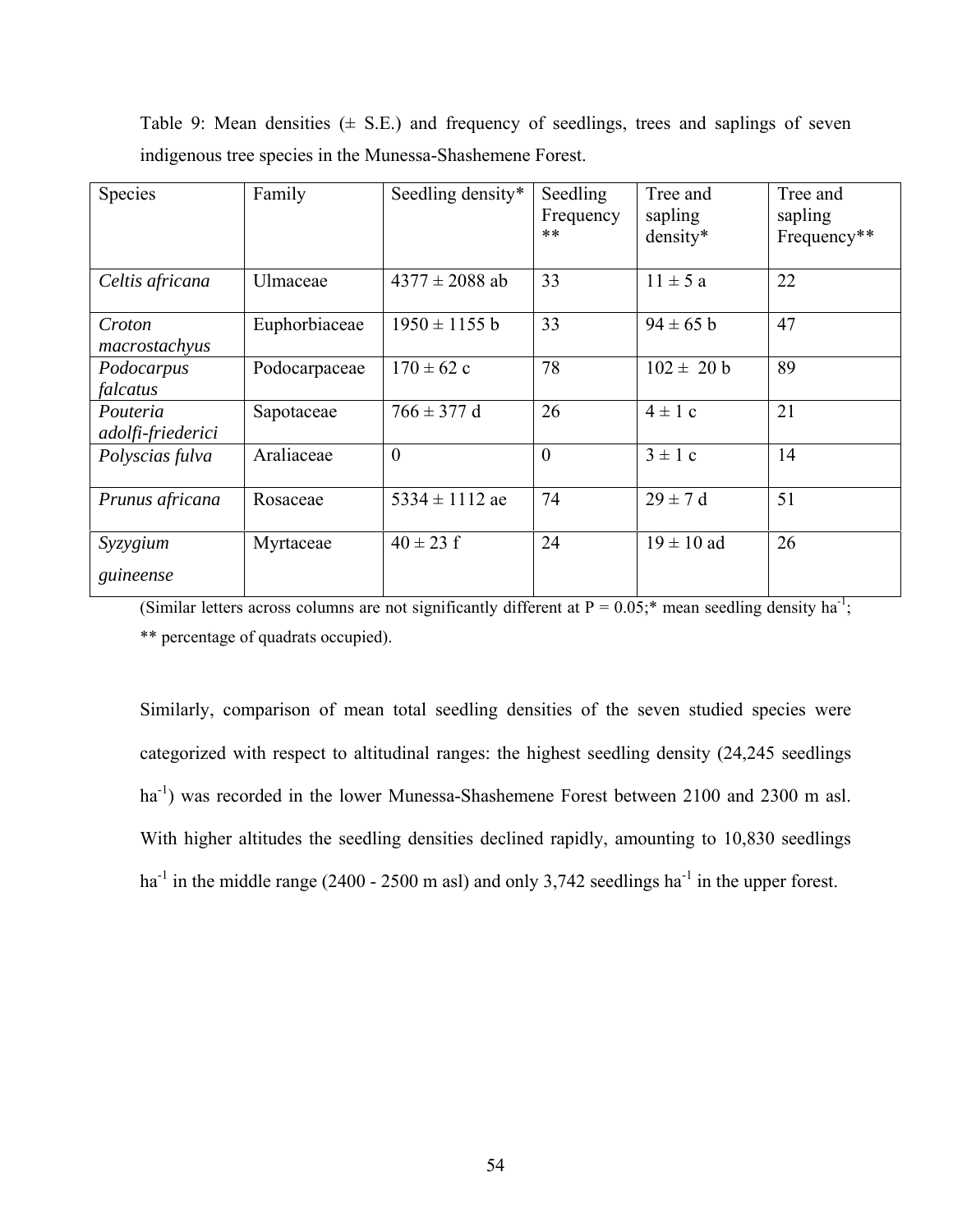

Figures 6a-f: Density and distribution of seedlings of six indigenous tree species recorded along altitudinal gradient in the Munessa-Shashemene Forest (PDF = *Podocarpus falcatus*; AA = *Pouteria adolfi-friederici*; CA = *Celtis africana*; CM = *Croton macrostachyus*; PA = *Prunus africana*; SG = *Syzygium guineense* and; PV = *Polyscias fulva*).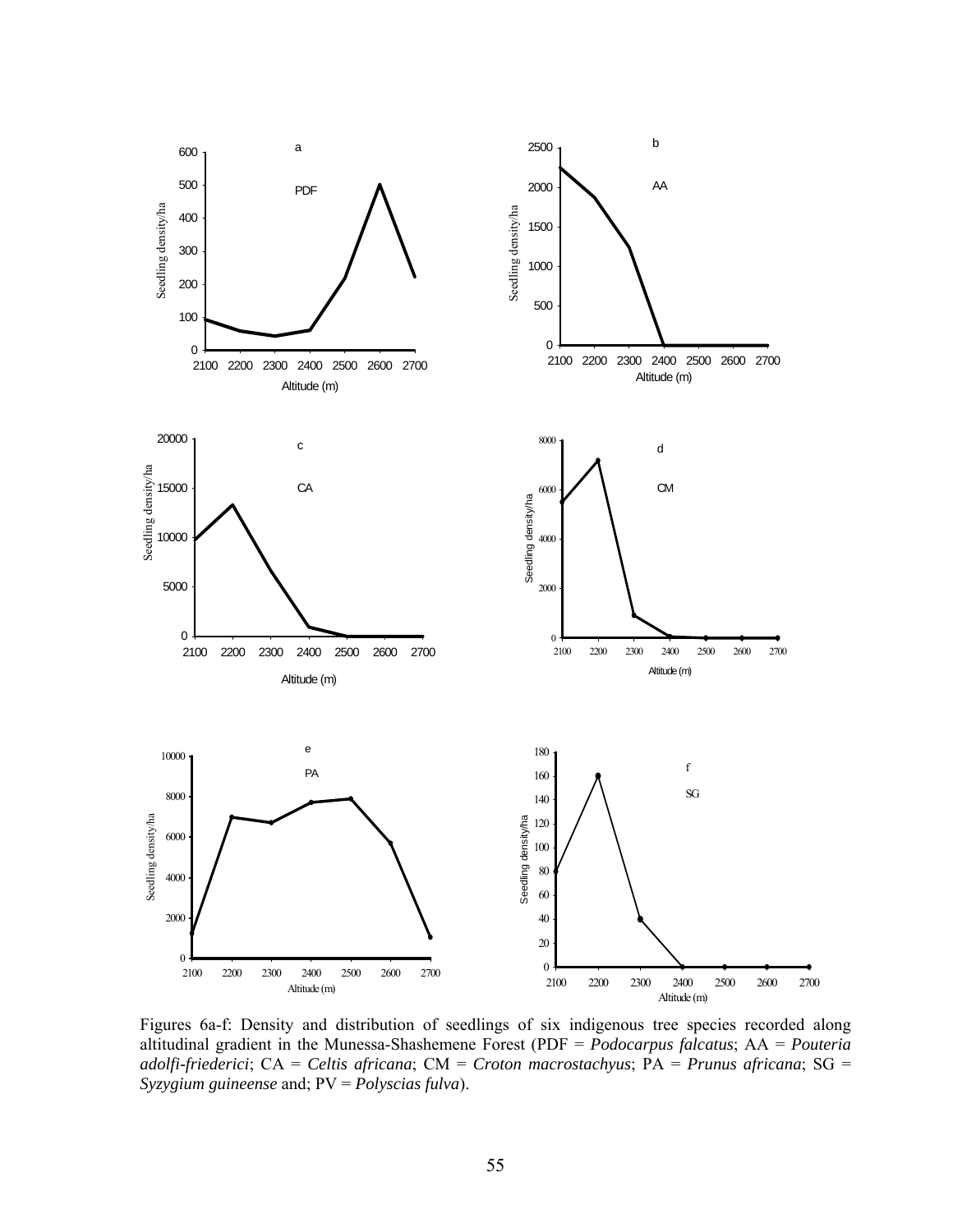

Figure 7: Mean total seedling density of six tree species recorded along altitudinal gradient in the Munessa-Shashemene Forest.

Result from the Canonical Correspondence Analysis (CCA) ordination of seedling distribution along gradients of altitude, light and disturbance is given in Figure 8. The ordination out put indicated that the three environmental variables namely, altitude, canopy light and scale of disturbance account for 54 % of the total variation among the six of the seven species considered in this study. Axes 1 and 2 of the CCA (eigen values 0.52 and 0.1, respectively) accounted for 53 % of the total variation, while the third canonical axis explained only an additional 0.8 %. Altitude strongly correlated with the seedling abundance on Axis 1 ( $r =$ 0.91), while both canopy light ( $r = 0.72$ ) and disturbance ( $r = 0.55$ ) were strongly correlated to Axis 2. Altitude was correlated negatively but non-significantly to canopy light ( $r = -0.31$ ) and disturbance ( $r = -0.39$ ). Expectedly, canopy light and disturbance were strongly correlated ( $r =$ 0.73). The CCA clearly showed that *Celtis* and *Croton* are favored by disturbance and they were separated from the rest of the species and concentrated in plots with canopy gaps, while the remaining four species were concentrated in plots shaded by a more or less closed canopy. In addition, the CCA revealed that seedlings of *Podocarpus* dominate over the other species in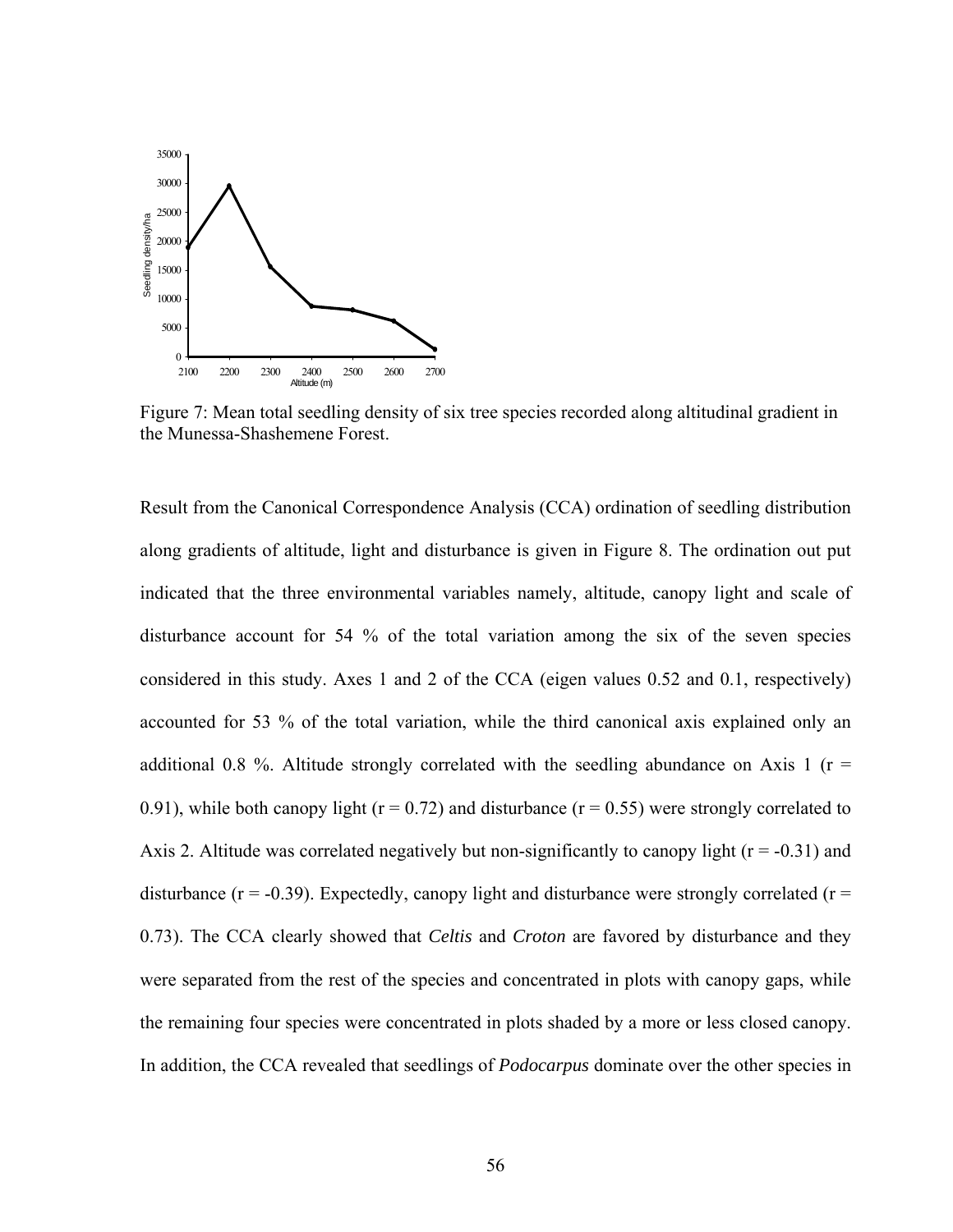the upper forest, while *Prunus* seedlings prevail in the middle ranges. *Croton*, *Pouteria* and *Syzygium* dominate in the lower portion of the forest.



Figure 8: Canonical Correspondence Analysis (CCA) out put showing ordination of number of seedlings of six tree species and their distribution in forty-two quadrats along gradients of altitude, canopy light and disturbance at Munessa-Shashemene Forest (species CM = *Croton*; CA = *Celtis*; PDF = *Podocarpus*; PA= *Prunus*; AA = *Pouteria*; SG = *Syzygium*).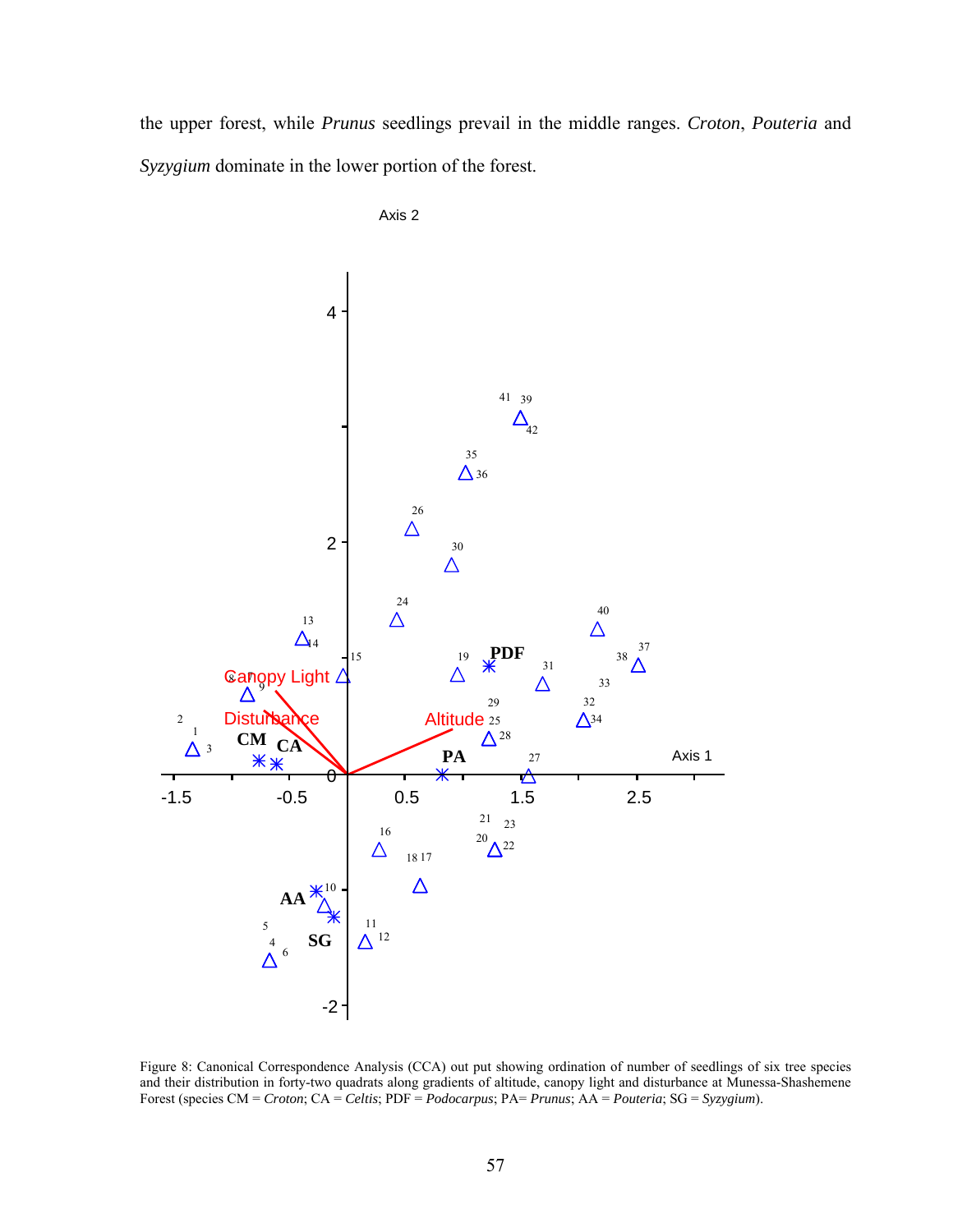#### *5.3.2. Tree and Sapling Density, and Their Distribution Along the Altitudinal Gradient*

The mean density of trees and saplings of the seven study species is shown in Table 9. Average tree and sapling densities of the study species varied between 3 individuals ha<sup>-1</sup> (for *Polyscias*) and 102 individuals ha<sup>-1</sup> (for *Podocarpus*). The mean tree and sapling densities among species did not exhibit significant variations between *Pouteria* and *Polyscias*; *Croton* and *Podocarpus*; and *Prunus* and *Syzygium* (Table 9). On the other hand, frequency distributions of trees and saplings of the seven study species varied between 15 % (*Polyscias*) and 89 % (*Podocarpus*). Relatively low tree and sapling frequency was observed with *Pouteria*, *Syzygium* and *Celtis*, and high frequency with *Podocarpus*.

Figures 9a-g shows tree and sapling densities and distributions of the studied species along an altitudinal gradient in the Munessa-Shashemene Forest. Trees and saplings of *Celtis* were recorded between 2100 m and 2300 m asl. Tree and sapling density along the altitudes varied slightly between 23 - 30 individuals ha<sup>-1</sup>. The mean tree and sapling density of *Celtis* was 11 individuals ha<sup>-1</sup> of which saplings accounted 16 percent of the population.

Trees and saplings of *Croton* were recorded between 2100 and 2400 m asl. The highest density was recorded at 2200 m (480 individuals ha<sup>-1</sup>) and the lowest at 2400 m (3 individuals ha<sup>-1</sup>). The mean density of trees and saplings of *Croton* was 94 individuals ha<sup>-1</sup> of which saplings accounted for 29 percent.

Trees and saplings of *Podocarpus* were recorded along the entire altitudinal range of the forest. However, the tree and sapling density varied considerably across the altitudes and range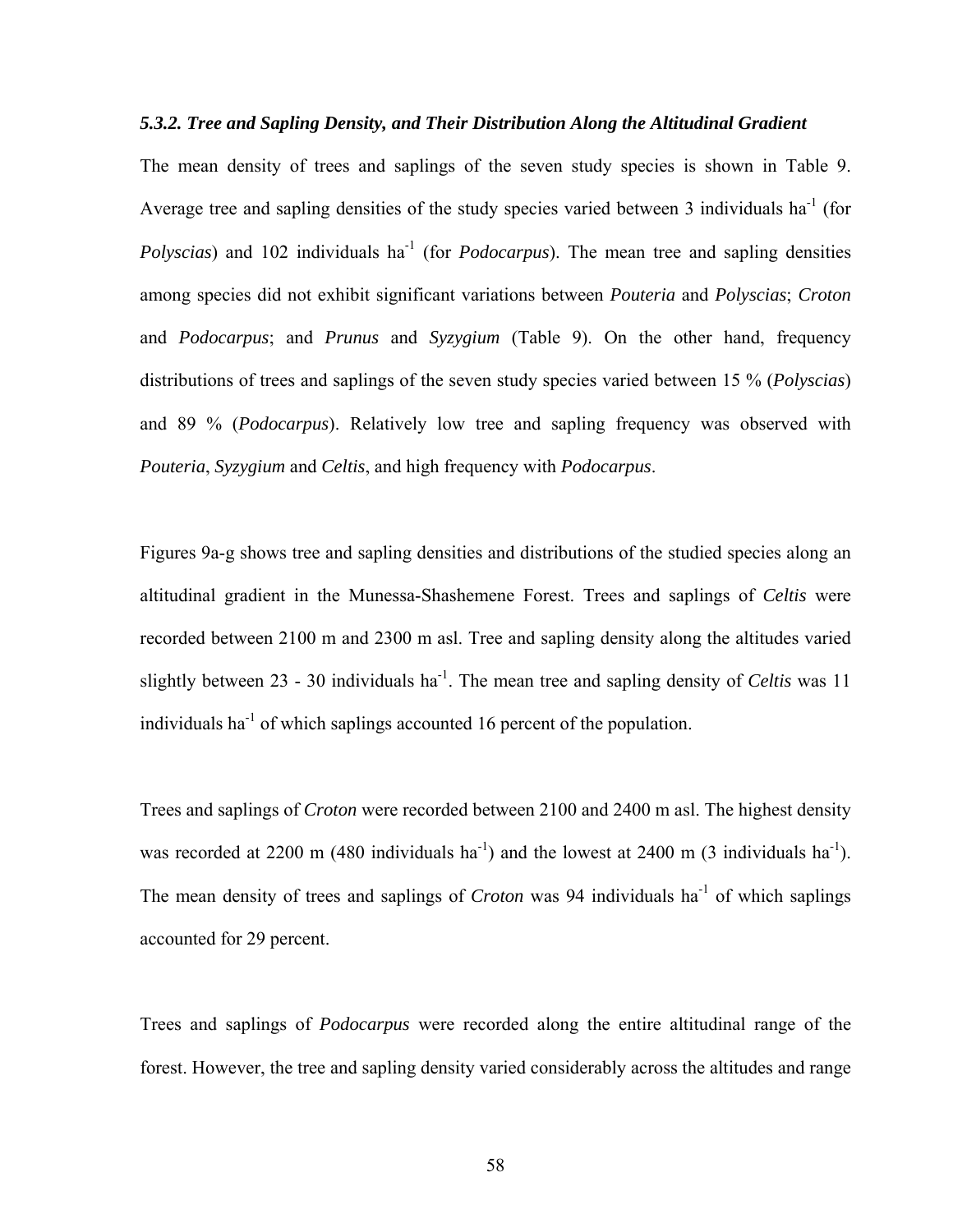between 43 - 198 individuals ha<sup>-1</sup>. The highest tree and sapling density was found at 2600 m and, the lowest at 2300 m and 2700 m asl. The mean density of trees and saplings was 102 individuals  $ha^{-1}$  of which saplings accounted for 64 percent.

Trees *Polyscias* were recorded between 2100 m and 2300 m asl. Tree density along the altitudes remained very low between 5 and 8 individuals ha<sup>-1</sup>. The highest tree density was recorded at 2100 m asl and the lowest at 2200 and 2300 m asl. The mean density of tree of *Polyscias* was 3 individuals ha<sup>-1</sup> and no sapling was recorded.

Trees of *Pouteria* were recorded between 2100 m and 2300 m asl. Tree density showed slight variation across the altitudes and range between  $5 - 13$  individuals ha<sup>-1</sup>. The highest density of tree was recorded at 2300 m asl and the lowest at 2200 m asl. The mean tree density of *Pouteria* was 4 individuals ha<sup>-1</sup> and no sapling was recorded.

Trees and saplings of *Prunus* were recorded along the entire altitudinal range of the forest. However, tree and sapling density varied remarkably along the altitudes and range between 10 individuals ha<sup>-1</sup> (at 2100 m and 2700 m asl) and 63 individuals ha<sup>-1</sup> (at 2400 m asl). The mean density of trees and saplings of *Prunus* was 29 individuals ha<sup>-1</sup> of which saplings accounted 25 percent of the population.

Trees of *Syzygium* were recorded between 2100 m and 2300 m asl. Tree density along the altitudes varied considerably and ranged between  $18$  and  $63$  individuals ha<sup>-1</sup>. Tree density of *Syzygium* decreased progressively with increasing altitudes. The mean density of trees of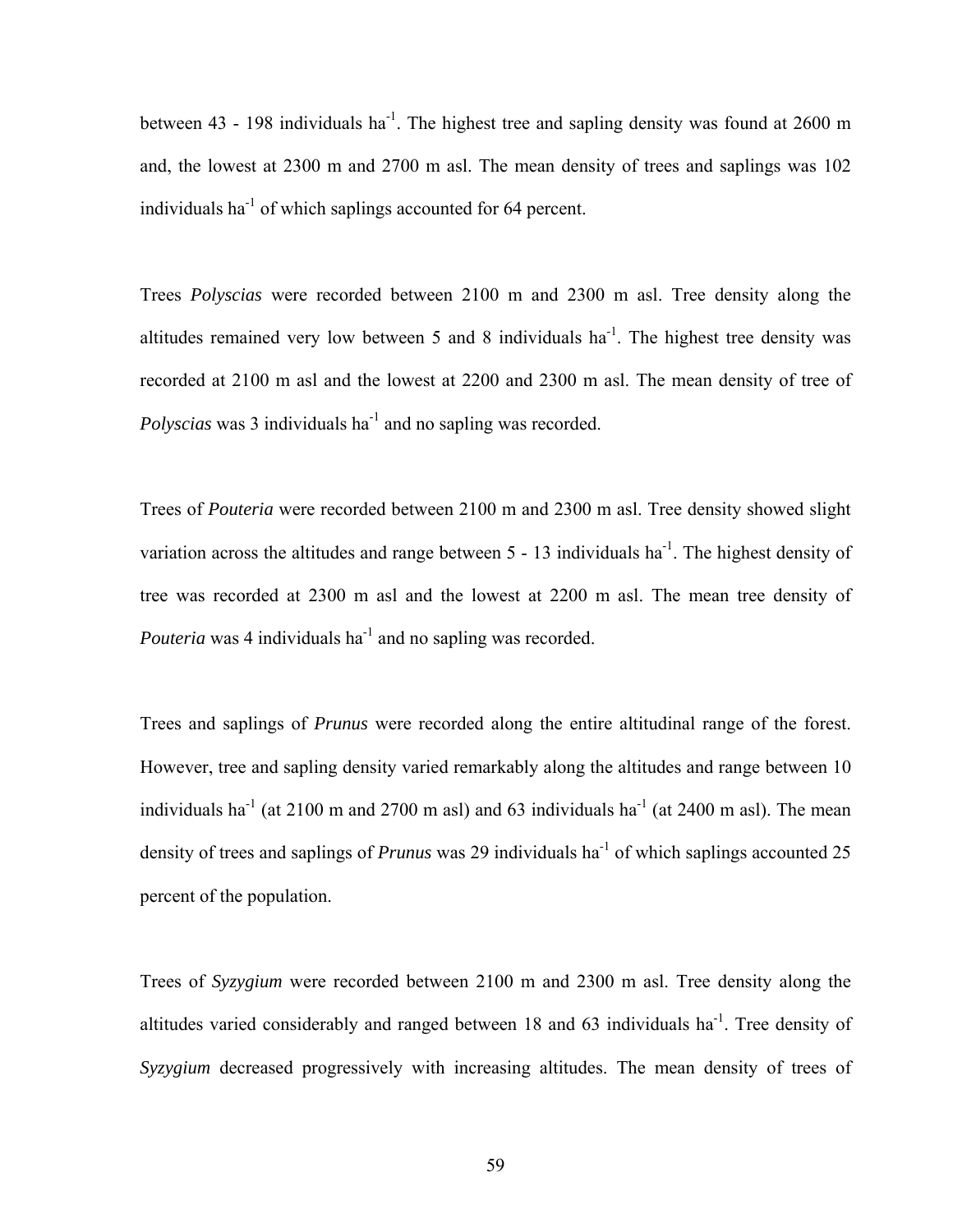*Syzygium* was 19 individuals ha<sup>-1</sup> and no sapling was recorded. On the other hand, the frequency distribution of trees and saplings varied considerably among species (Table 9). The highest frequency of trees and saplings was exhibited by *Podocarpus*, followed by *Prunus* while the lowest by *Polyscias.*

The mean total trees and saplings density of the seven studied species along the altitudes is shown in Figure 10. The total tree and sapling densities of the seven study species peaked at an altitude 2200 m (652 individuals ha<sup>-1</sup>), followed by 2100 m (288 individuals ha<sup>-1</sup>) and the lowest at 2700 m (75 individuals ha<sup>-1</sup>). *Croton*, *Podocarpus* and *Prunus* contributed 74 to 82 percent of the trees and saplings density at 2200 m and 2100 m peaks indicating that majority of the tree and sapling populations in the lower elevations were from this group

Similarly, comparison of the mean total trees and saplings densities of the seven studied species were categorized with respect to altitudinal ranges: the highest tree and sapling density  $(283 \text{ individuals ha}^{-1})$  was recorded in the lower Munessa-Shashemene Forest between 2100 m and 2300 m asl. With higher altitudes the tree and sapling density declined markedly, amounting to 192 individuals per hectare in the upper range (2600 - 2700 m asl) and, only 148 individuals  $ha^{-1}$  in the middle range.

Reproductive performance of the mother trees as measured by the density of seedlings per single reproductive tree showed considerable variation among species. The highest density was found with *Celtis* (423 seedlings), followed by *Prunus* (243 seedlings) and *Pouteria* (215 seedlings). The lowest value was that of *Syzygium* (only 2 seedlings) which also exhibited the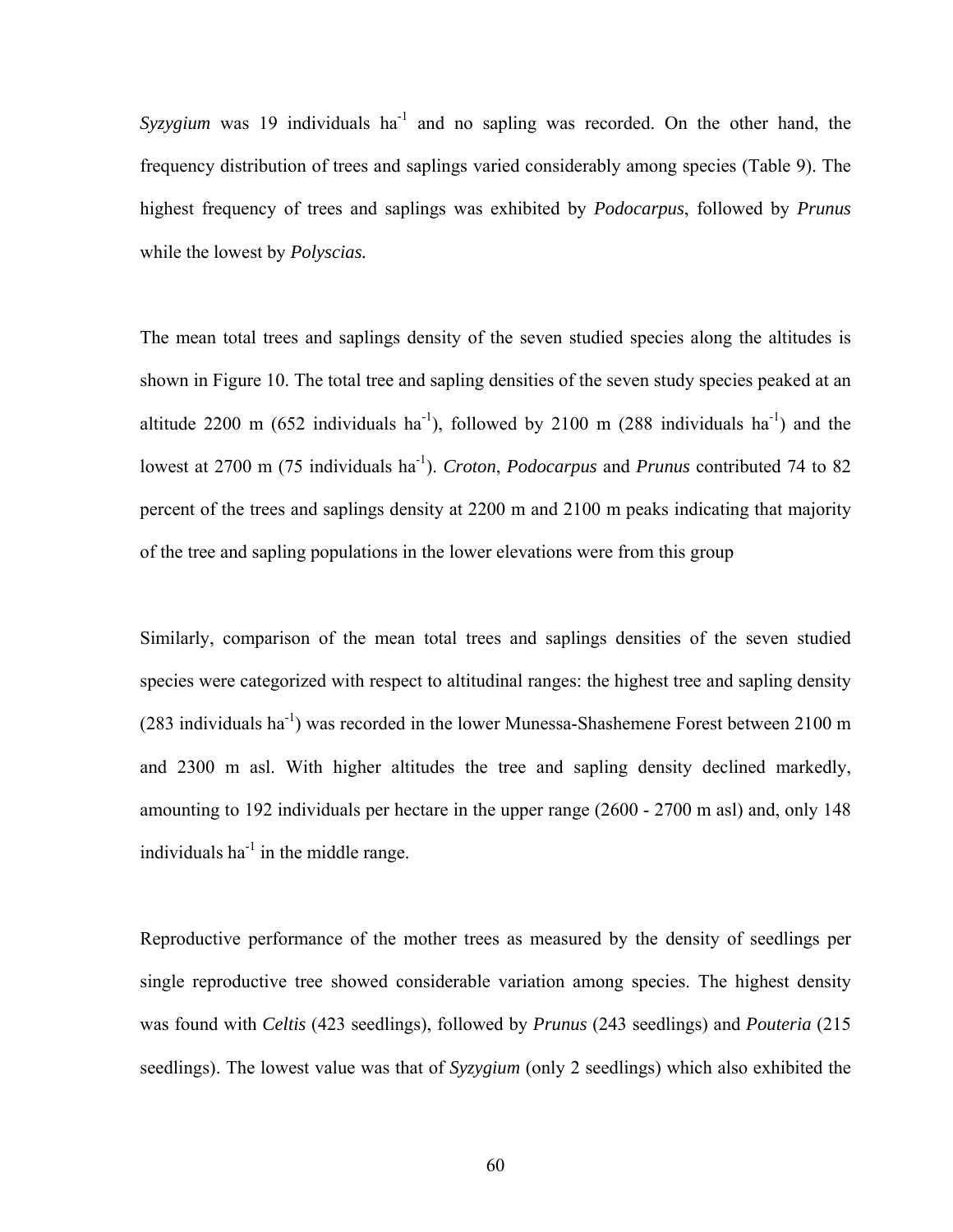lowest seedling density in the study site. *Podocarpus*, which had relatively low seedling density likewise, had low number of seedlings per reproductive mother tree (5 seedlings). *Croton* was unexpectedly on the lower side (29 seedlings).



61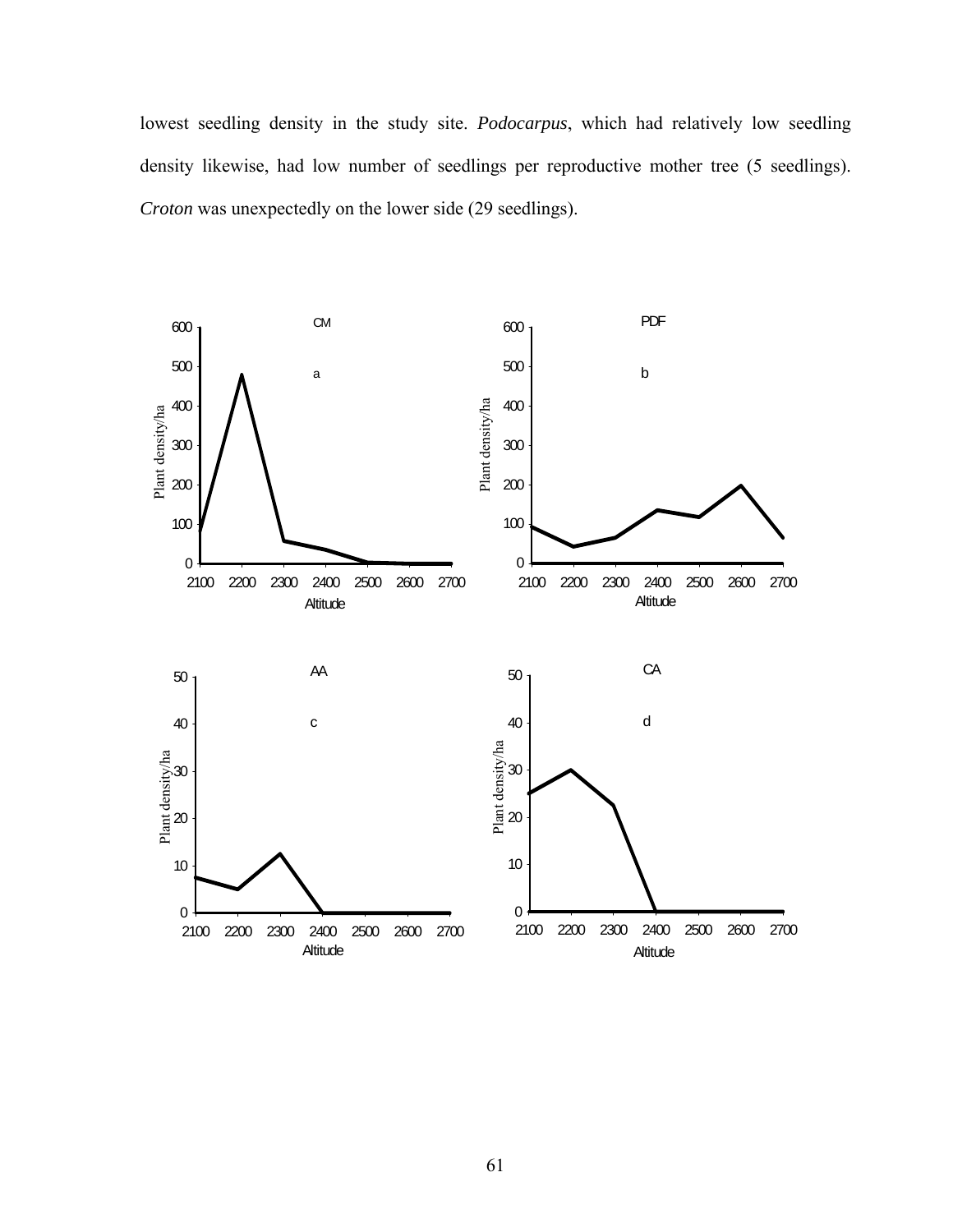

Figures 9a-g: Tree and sapling densities and distributions of the seven studied species along altitudinal gradient in the Munessa-Shashemene Forest (PDF = *Podocarpus falcatus*; AA = *Pouteria adolfi-friederici*; CA = *Celtis africana*; CM = *Croton macrostachyus*; PA = *Prunus africana*; SG = *Syzygium guineense*; and PV = *Polyscias fulva*).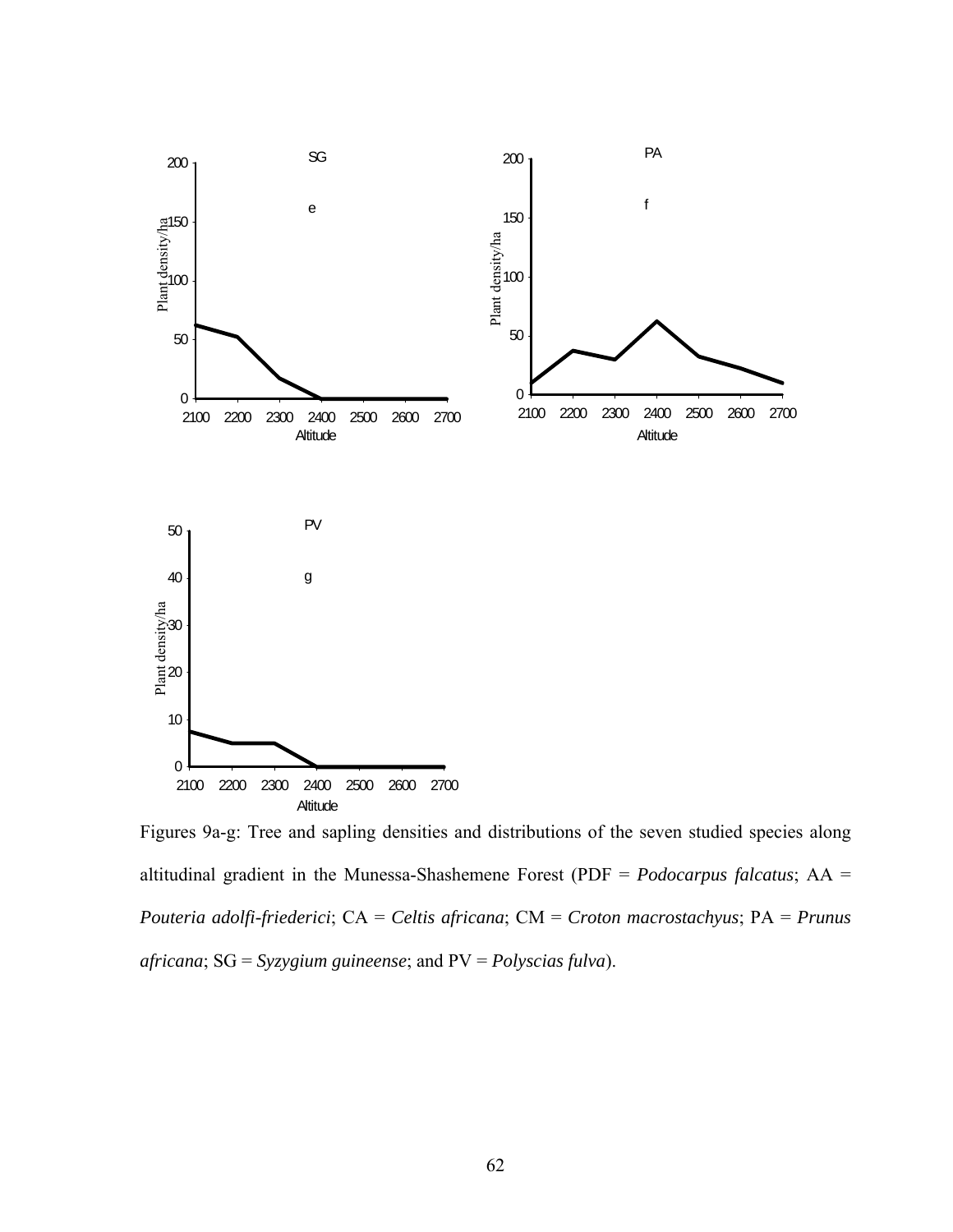

Figure 10: Mean total sapling and tree densities of the seven studied species along altitudinal gradient in the Munesssa-Shashemene Forest.

## *5.3.3. Population Structure of the SevenTree Species*

Population structures provide information on the proportions of size or age classes in the population and thus provide important information for the assessment of the regeneration status. Height and diameter class proportions of the seven study species are shown in Figures 11a-g. The shape of the population curves of the species differs markedly. Both the height class and the diameter class structures of the studied species are presented here for the sake of direct comparison of regeneration status of the species from other afromontane forests of Ethiopia or elsewhere.

Population structure of *Celtis* showed continuous size-class distribution with progressive decline of the proportion of individuals with increasing height. The proportion of individuals in the lower height classes were significantly higher than the rest of the height classes and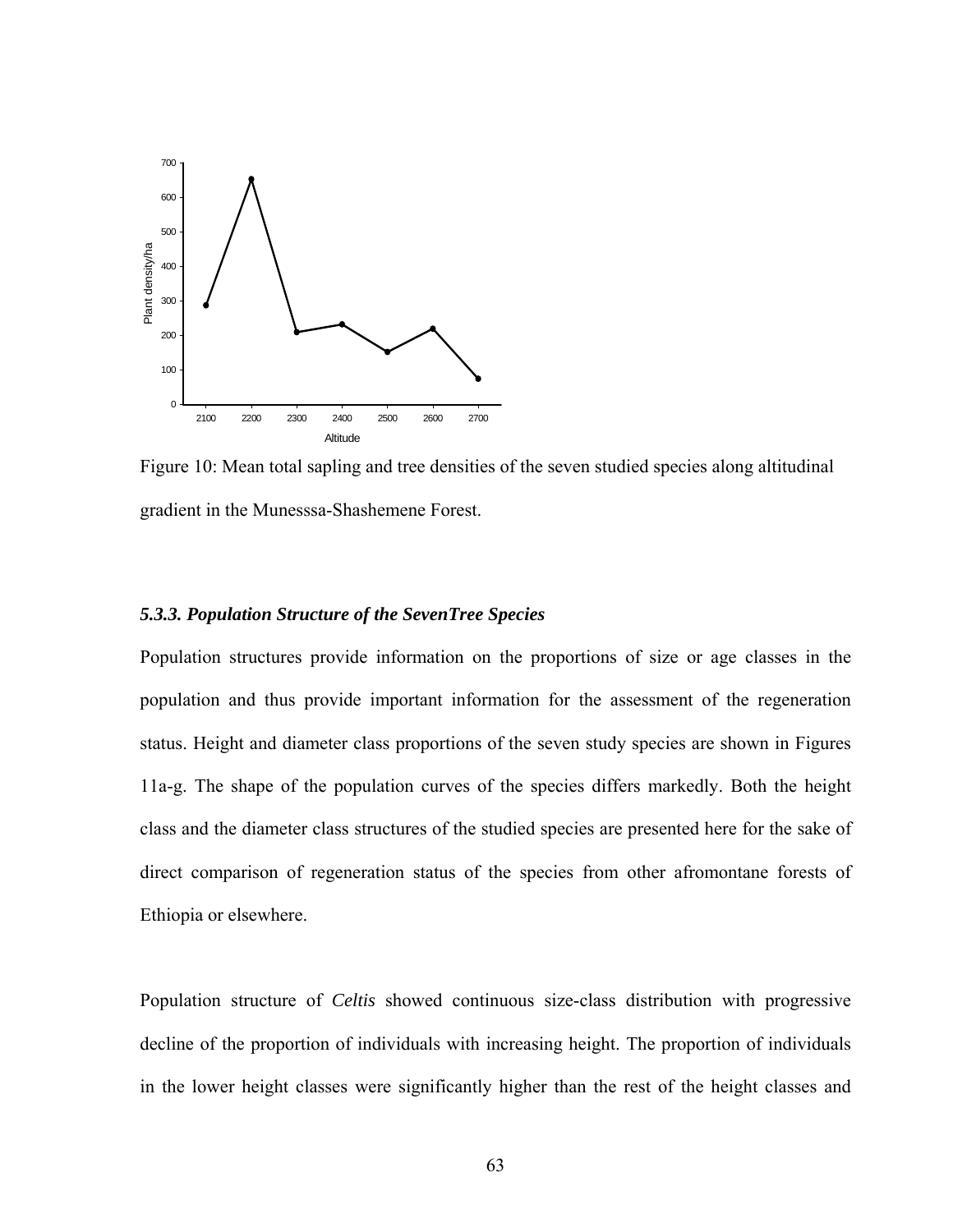exhibited an inverse J-shape curve. The proportion of individuals in the successive height classes showed an exponential decline  $(d = 0.54, P < 0.01)$ .

Population structure of *Croton* showed continuous size-class distribution with progressive decline in the proportion of individuals with increasing height. The proportion of individuals in the lower height classes were significantly higher than the remaining height classes and exhibited a typical inverse J- shaped curve. The proportion of individuals in the successive height classes showed an exponential decline  $(d = 0.54, P \le 0.01)$ .

In the population structure of *Podocarpus* individuals were represented in all size-classes but a progressive decline of the proportion of bigger individuals was noted resulting in a near exponential population curve  $(d = 0.46, P < 0.01)$ . The proportion of individuals in the lowest height class was much higher than the rest of the classes exhibiting an inverted J-shape. About 5 % of the population was mature individuals (above 30 m in height), which also resulted in a longer tail to the right.

Population structure of *Polyscias* showed hardly any regeneration at the lowest and subsequent height classes. Individuals below 10 m in height were totally lacking implying regeneration was hampered and future self-replacement would be less likely. Higher proportion of individuals was represented in the upper most height class.

Population structure of *Pouteria* showed a non-continuous distribution. Higher proportion of individuals in the lowest height class followed by absence of individuals in the subsequent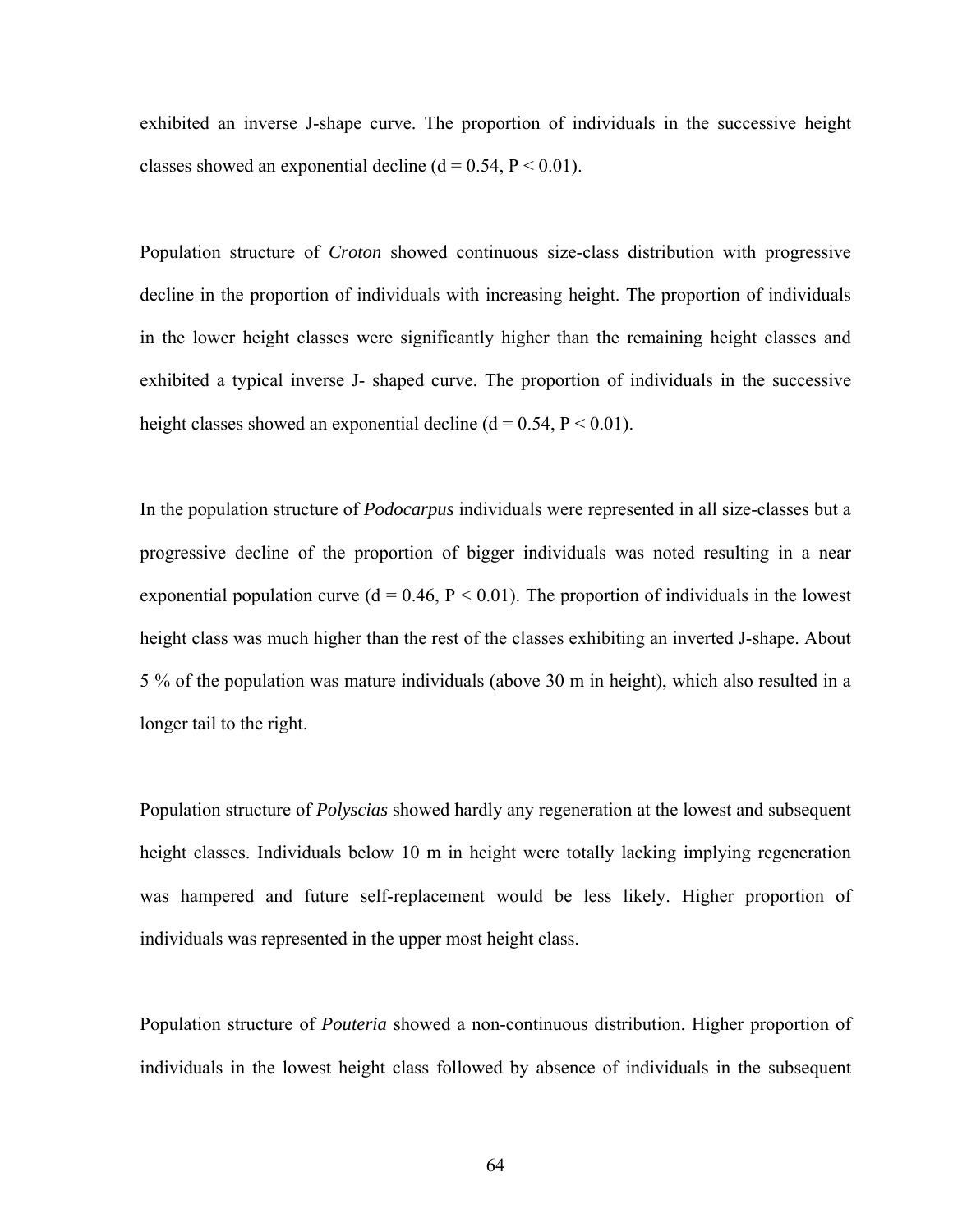middle height classes and other upper height classes. Such plant population curve implies that regeneration was hampered or obstructed at several growth stages. Plant height between 14 - 30 m sizes are still hunted by loggers that always strive for any single standing trees of *Pouteria*. The over mature individuals ( $>$  30 m in height) constituted larger proportions of the population, which could serve as good sources of seeds for natural regeneration of the species.

Population structure of *Prunus* showed continuous size class distribution with progressive decline of the proportion of individuals with increasing height. The proportion of individuals in the lower height classes were much higher than the rest of the height classes and exhibited an inverse J shape curve. The proportion of individuals in the successive height classes showed an exponential decline  $(d = 0.71, P < 0.01)$ .

Population structure of *Syzygium* showed non-continuous distribution. Higher proportions of individuals in the lowest height class followed by the absence of any individual in the consecutive middle height classes, and relatively large proportion of mature individuals in the upper most height classes. Such population curve implies the lack of continuity in regeneration of the species as it is hampered somewhere in the middle height classes. The proportions of individuals in the upper height classes (height  $> 14$  m) were quite large and this group could serve as major reproductive sources for natural regeneration of the species.

Spearman rank correlation test of the size class distributions for the seen studied species showed that *Podocarpus*, *Celtis*, *Croton* and *Prunus* had significant negative correlations implying the presence of larger proportions of smaller individuals than larger sized plants;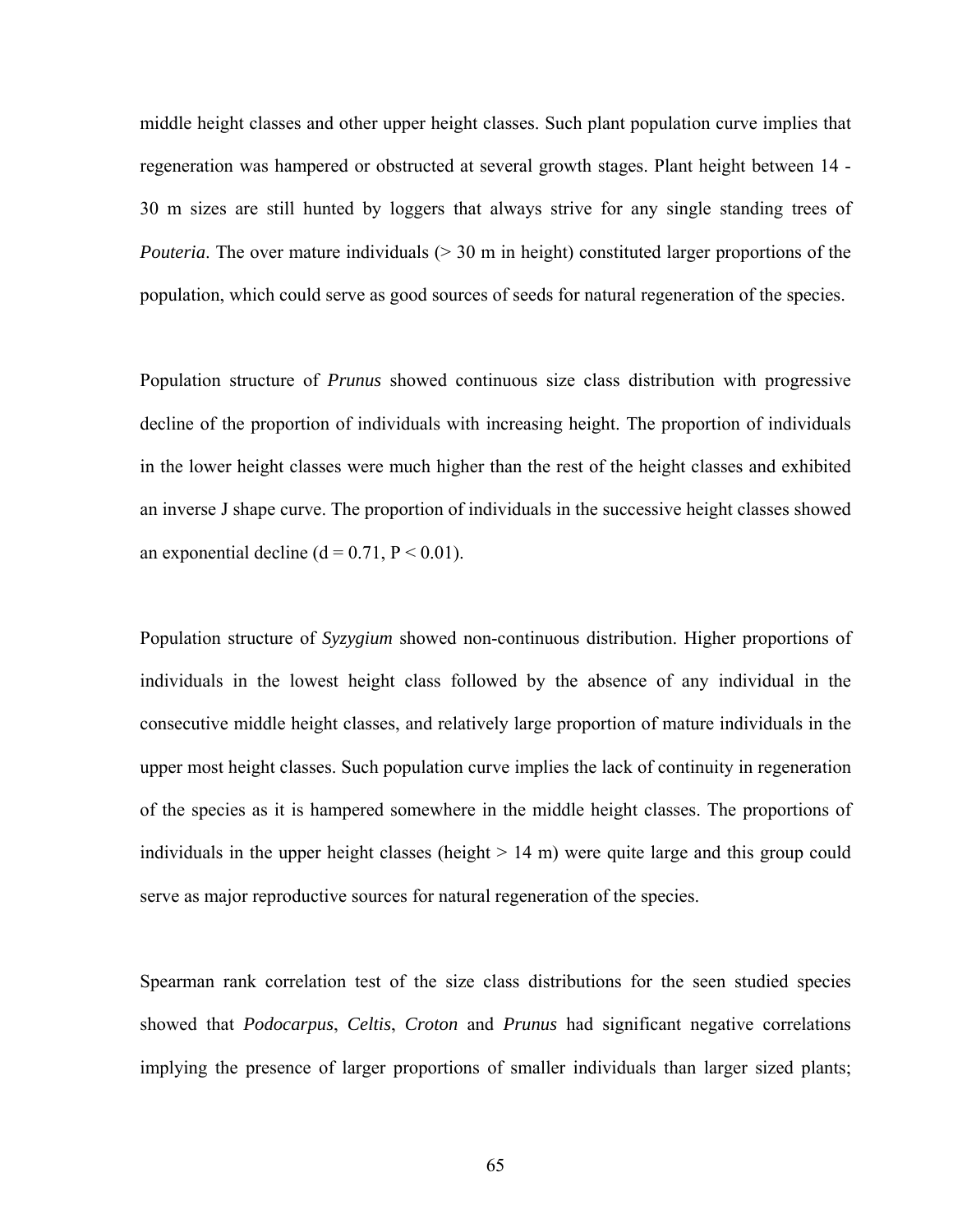*Pouteria* and *Syzygium* had non-significant correlations implying haphazard/fluctuating populations; *Polyscias* had significant positive correlation implying the presence of the larger sized individuals than young plants. Generally, considering size-class distribution curve from regeneration point of view, three major groups can be recognized. These are (1) species with continues size-class distributions also called the inverse J-shape. Such population curve indicates the presence of sufficient and healthy regeneration of species; (2) species with noncontinuous size-class distributions. In this group, the population curves showed higher proportions of individuals in the lowest height class, but absence of individuals in the subsequent middle height classes and few mature ones in the upper most height class. Species with such population curves exhibited variable and fluctuating patterns with hampered regeneration and; (3) species that showed hardly any regeneration in the lowest and middle height classes and represented by relatively higher proportions of large sized individuals in the population (e.g. *Polyscias*). Such species have serious problem for self-sustenance and thus at risk of local extermination.

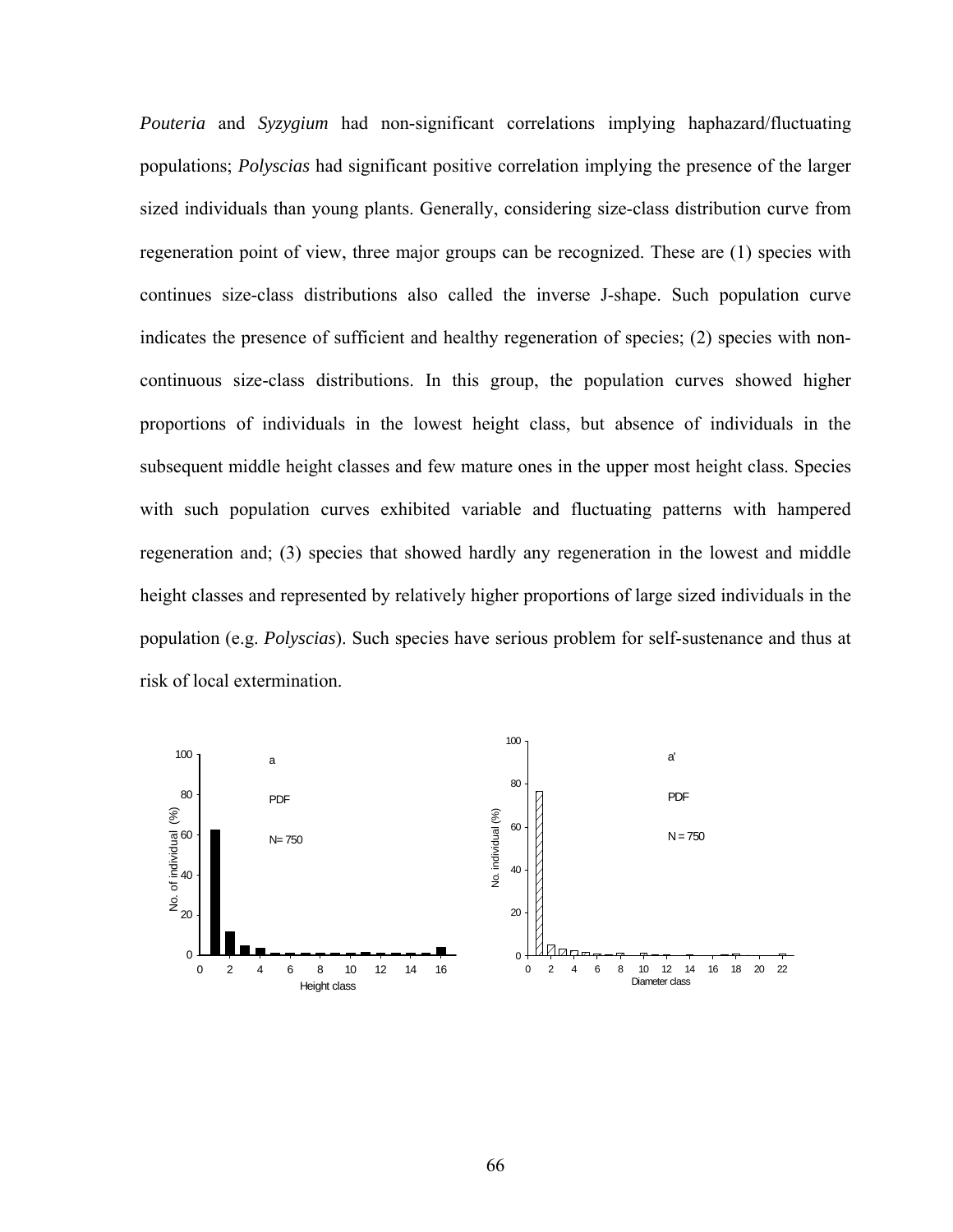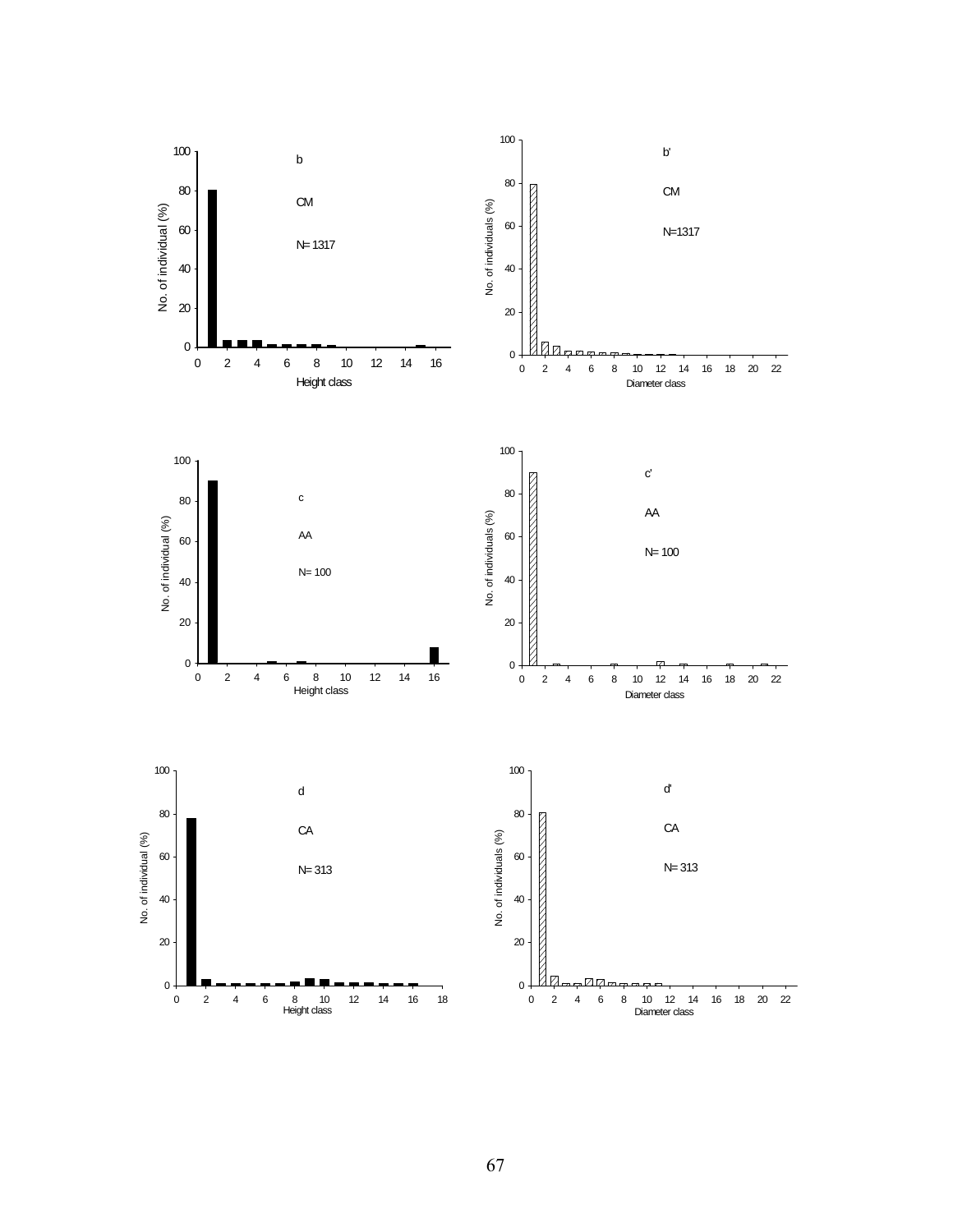

Figures 11a-g: Population structure of seven tree species in height-class distribution (shaded columns) and diameter-class distribution (hatched columns) in the Munessa-Shashemene Forest (species PDF = *Podocarpus falcatus*; AA = *Pouteria adolfi-friederici*; CA = *Celtis africana*; CM = *Croton macrostachyus*; PA = *Prunus africana*; SG = *Syzygium guineense*; and PV = *Polyscias fulva*).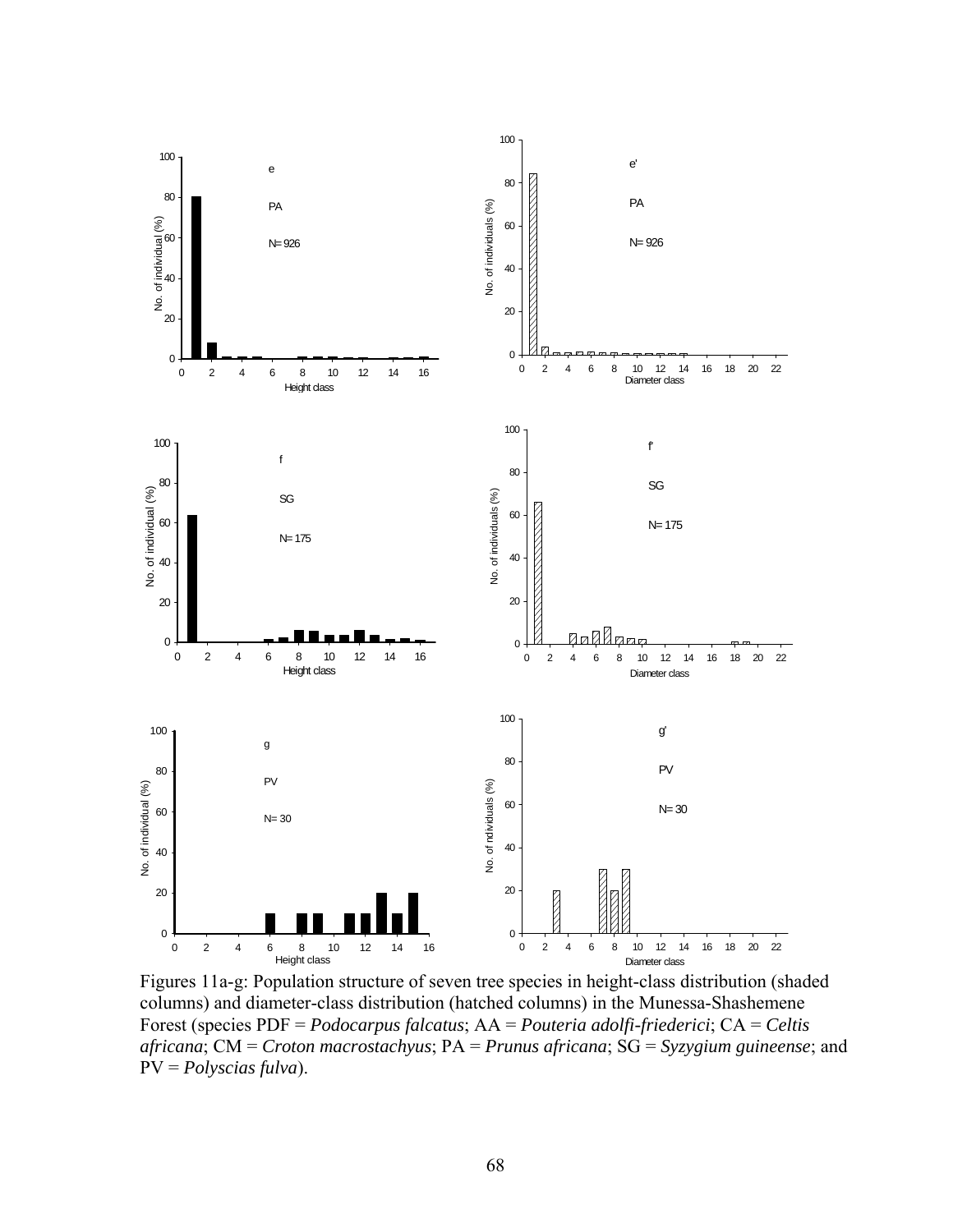## **5.4. Phenology of the Study Species**

# *5.4.1. Leaf Phenology*

Five of the studied tree species are evergreen with foliage (leaves) all year round. *Celtis* and *Croton* are decidous and may shed their leaves annually (Figs. 12a-b). Both leaf fall and leaf flush were significantly seasonal ( $P < 0.001$ ,  $N = 12$  for both species). Leaf fall ranged between 26 and 86 % for *Celtis* and 23 and 70 % for *Croton* (Figs. 12a-b). Mean leaf fall dates of *Croton* and *Celtis* were non-significantly ( $P = 0.19$ ) different, which also holds for leaf flush (P = 0.72) (Table 10). Moreover, leaflessness between *Celtis* and *Croton* were significantly ( $r = 0.94$ ,  $P < 0.001$ ) correlated.

Leaf fall of both *Celtis* and *Croton* began in January/February and continued until March/April. Peak leaf fall was in March towards the end of the long dry season (Table 10). The period of leaflessness was generally three to four months. Leaf fall and mean monthly temperature were significantly correlated for both species (*Croton*:  $r = 0.55$ ,  $P = 0.005$  or  $R^2 =$ 0.31, P = 0.004; *Celtis*:  $r = 0.55$ , P = 0.005 or  $R^2 = 0.25$ , P = 0.01). Leaf flush commenced in March for both species (except for *Celtis* in 2005 where new leaf growth started in April). Leaf flushing peaked in April (Table 10) coinciding with the end of the long dry season when the temperature was still high and the small rains started. Surprisingly, leaf flush was not significantly correlated with monthly rainfall ( $r = 0.03$ ;  $P = 0.81$  for *Celtis*; and  $r = -0.02$ ,  $P =$ 0.86 for *Croton*). Leaf flush generally lasts for less than three months.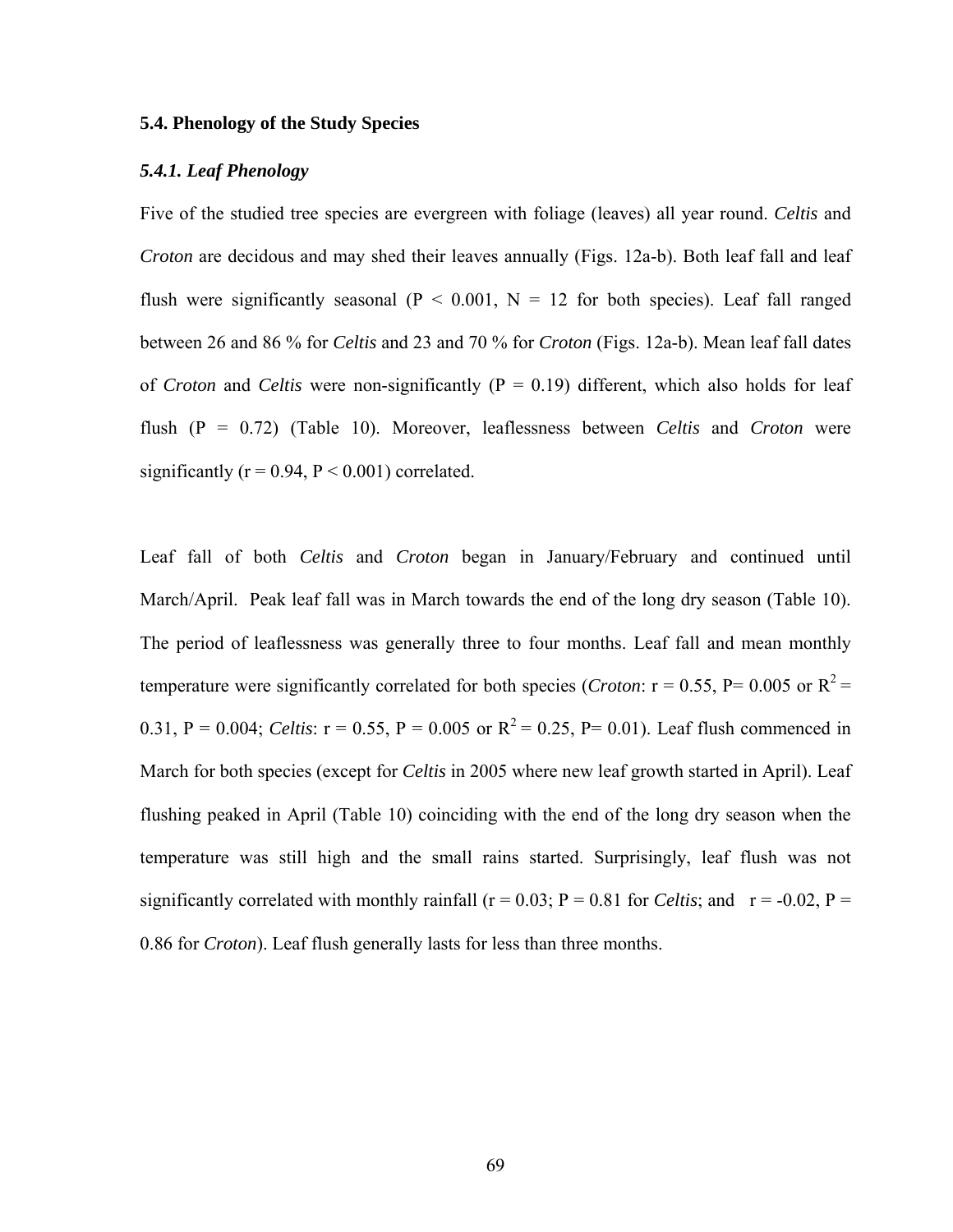



Figures 12: Leaf phenology of *Croton macrostachyus* and *Celtis africana* between June 2004 (month 1) to May 2006 (month 24) in the Munessa-Shashemene Forest (bars refer to leaf phenophases while line graphs indicate temperature).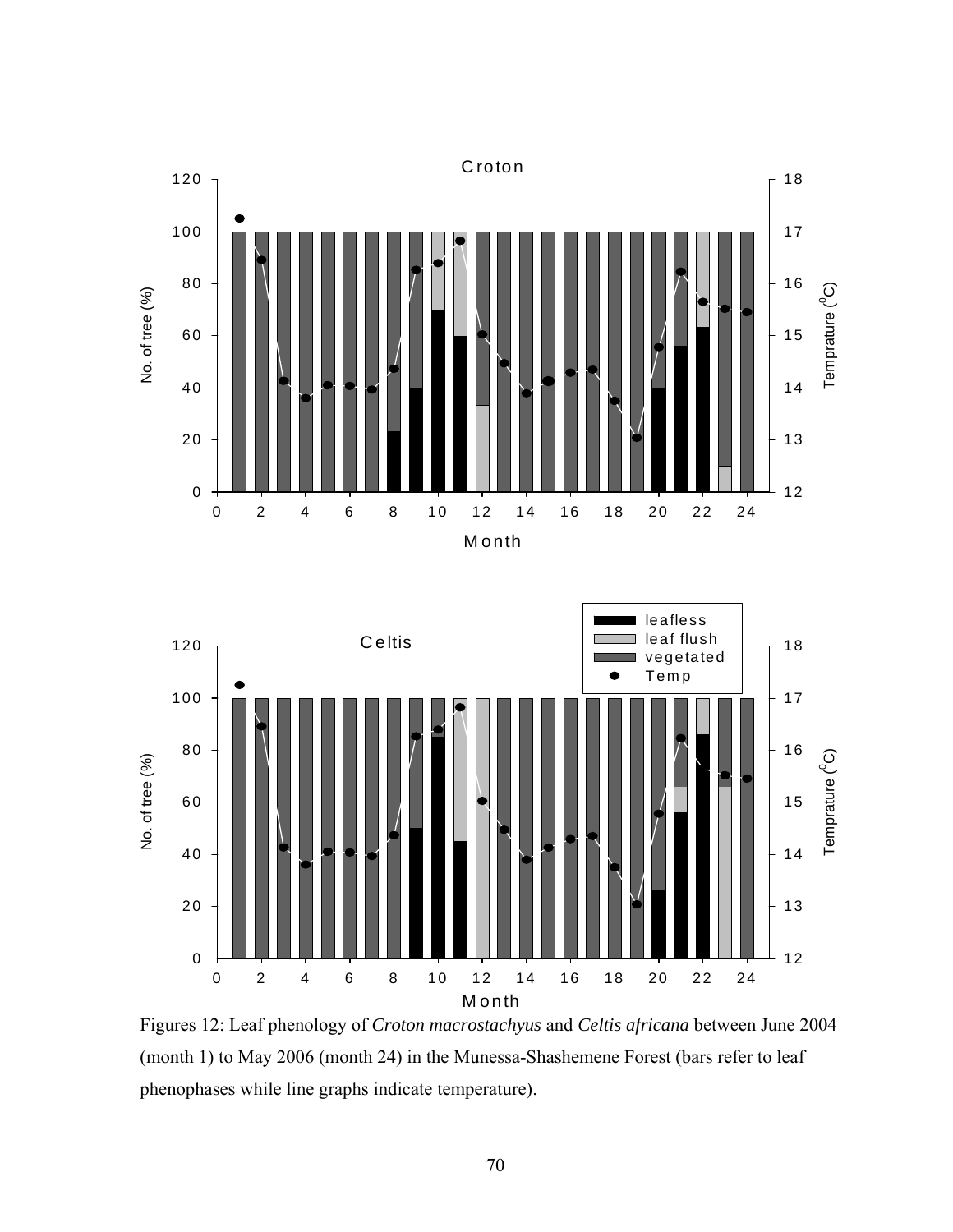Table 10: Mean date of leaf fall and leaf flush (Julian calendar followed by angular mean date), and peak leaf fall and leaf flush of *Croton macrostachyus* and *Celtis africana* (June 2004- May 2006) in the Munessa-Shashemene Forest

| Species | Mean date of       | Mean date of                                         | Date of peak | Date of peak |
|---------|--------------------|------------------------------------------------------|--------------|--------------|
|         | leaf fall          | leaf flush                                           | leaf fall    | leaf flush   |
|         |                    |                                                      |              |              |
| Celtis  | February 6         | March 21                                             | 1 March      | 1 April      |
|         | $36.47^0 \pm 2.11$ | $81^0 \pm 2.7$                                       |              |              |
|         |                    |                                                      |              |              |
| Croton  | February 9         | March 24                                             | 1 March      | 15 April     |
|         |                    | $40.05^{0} \pm 1.66$   84.00 <sup>0</sup> $\pm$ 1.27 |              |              |

# *5.4.2. Flowering*

Flowering phenology of six tree species is shown in Figures 13a-f. Tree species differed with respect to timing, frequency and the duration of the period of flowering. Most species flowered twice while *Polyscias* flowered in four peaks during the two years study period. Most species, therefore, exhibited annual flowering except *Polyscias*, which had shown continuous flowering at the population level. The percentages of flowering individuals between months were not uniform indicating significant seasonality in flowering was exhibited by species of *Pouteria* (P = 0.001), *Celtis* (P = 0.014), *Croton* (P < 0.001), *Prunus* (P < 0.001) and *Podocarpus*  $(P < 0.001)$  (Table 11). On the other hand, the percentages of flowering individuals between months were uniformly distributed, i.e. non-seasonal flowering exhibited by *Polyscias* ( $P = 0.46$ ) and *Syzygium* ( $P = 0.31$ ) (Table 11). Another test using chi-square analysis revealed that flowering in *Syzygium* had nevertheless significant variation between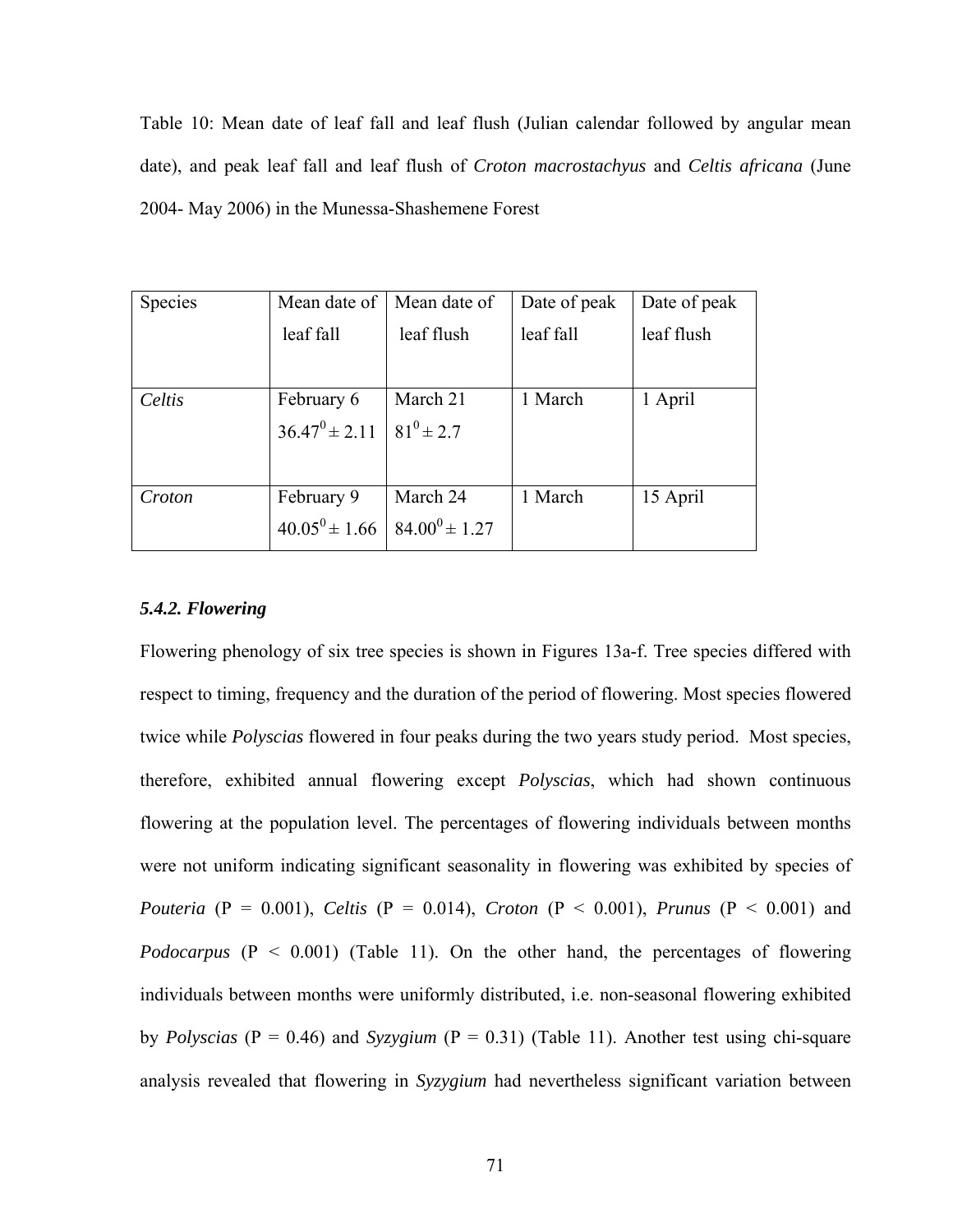months ( $\chi^2$  = 43.5, df = 9, P < 0.01) and therefore significant seasonality can be assumed also for this species. This happened because one of the three populations located at the upper altitude/elevation exhibited a slightly longer/extended flowering period than the other two populations.

Mean dates of flowering of the study species were found to be considerably variable (Table 11). In most species significant variations in mean dates of flowering was observed (Table 11) except for *Polyscias* which flowered continuously. Flowering periods between the years were significantly correlated for *Pouteria* ( $r = 0.73$ ,  $P = 0.002$ ,  $N = 12$ ), *Prunus* ( $r = 0.75$ ,  $P = 0.005$ ,  $N = 12$ ), *Croton* ( $r = 0.72$ ,  $P = 0.007$ ,  $N = 12$ ); strongly correlated but non-significantly for *Syzygium* ( $r = 0.54$ ,  $P = 0.05$ ,  $N = 12$ ); negatively and non-significantly correlated for *Celtis* ( $r = 0.54$ )  $= -0.36$ , P = 0.25) and *Polyscias* ( $r = -0.11$ , P = 0.72, N = 12). Duration of the flowering periods in most species ranged from 2 to 7 months. Relatively short flowering period were observed for *Pouteria*, *Celtis*, and *Prunus*; whereas long flowering period were recorded for *Croton*, *Polyscias* and *Syzygium* (Table 12).

Flowering in *Celtis* was unimodal and varied between 3 to 73 % of the population (Figs. 13af). Flowering lasted from two to four months. The onset and period of flowering duration varied between the years. Flowering took place from July-August and September-December in 2004 and 2005, respectively. The peak of flowering was in August and September in 2004 and 2005, respectively. The onset and peak of flowering coincided with the long rainy season.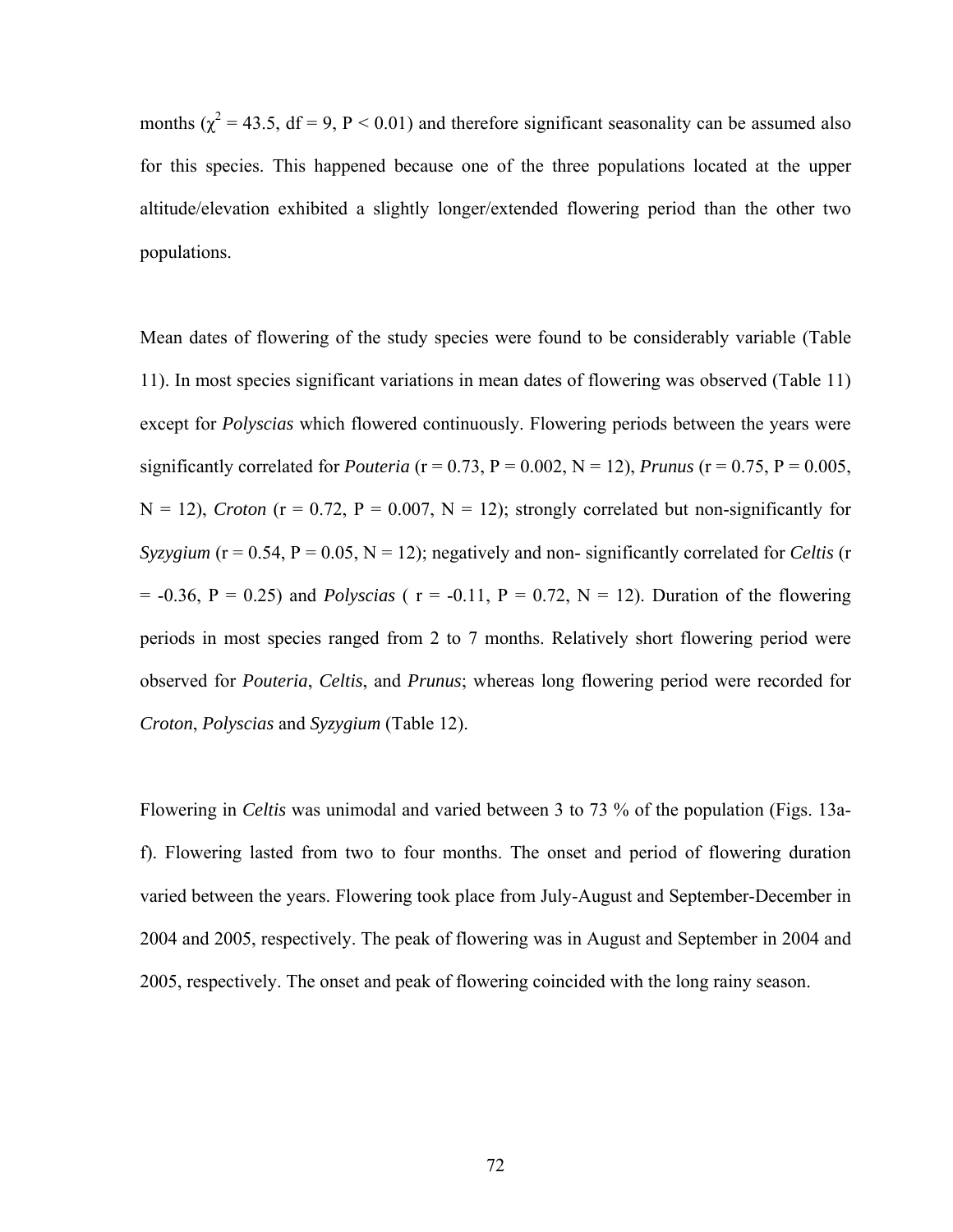Flowering in *Croton* was unimodal and varied between 3 to 63 % of the population (Figs. 13af). Flowering lasted four to five months with pronounced single peak at the middle of the flowering period. The onset and peak of flowering period showed slight variation between the years. The onset of flowering coincided with the short dry season and peaked towards the end of the dry season and the beginning of the long rainy season.

Flowering in *Polyscias* was more or less continuous but with a bimodal pattern and varied between 4 to 100% of the population (Figs. 13a-f). Flowering extended for nine to eleven months. The onset of flowering and peaks varied between the years. Major peak flowering was in March and minor peak in November. However, flowering activity was low starting from the end of the long dry season until the middle of the long rainy season.

Flowering in *Pouteria* was unimodal and varied between 43 to 100 % of the population (Figs. 13a-f). Flowering lasted for three months and the period had no variation between the years. Onset of flowering was towards the end of the long dry season when the temperature was still high and sporadic small rains commenced. Peak flowering was at the beginning of the long rainy season.

Flowering in *Prunus* was unimodal and varied between 3 to 100 % of the population (Figs. 13a-f). Flowering lasted for three to four months. The onset and peak of flowering period was either simultaneously or had a lag period of one month after flower initiation. The onset and peak of flowering coincided with the long dry season.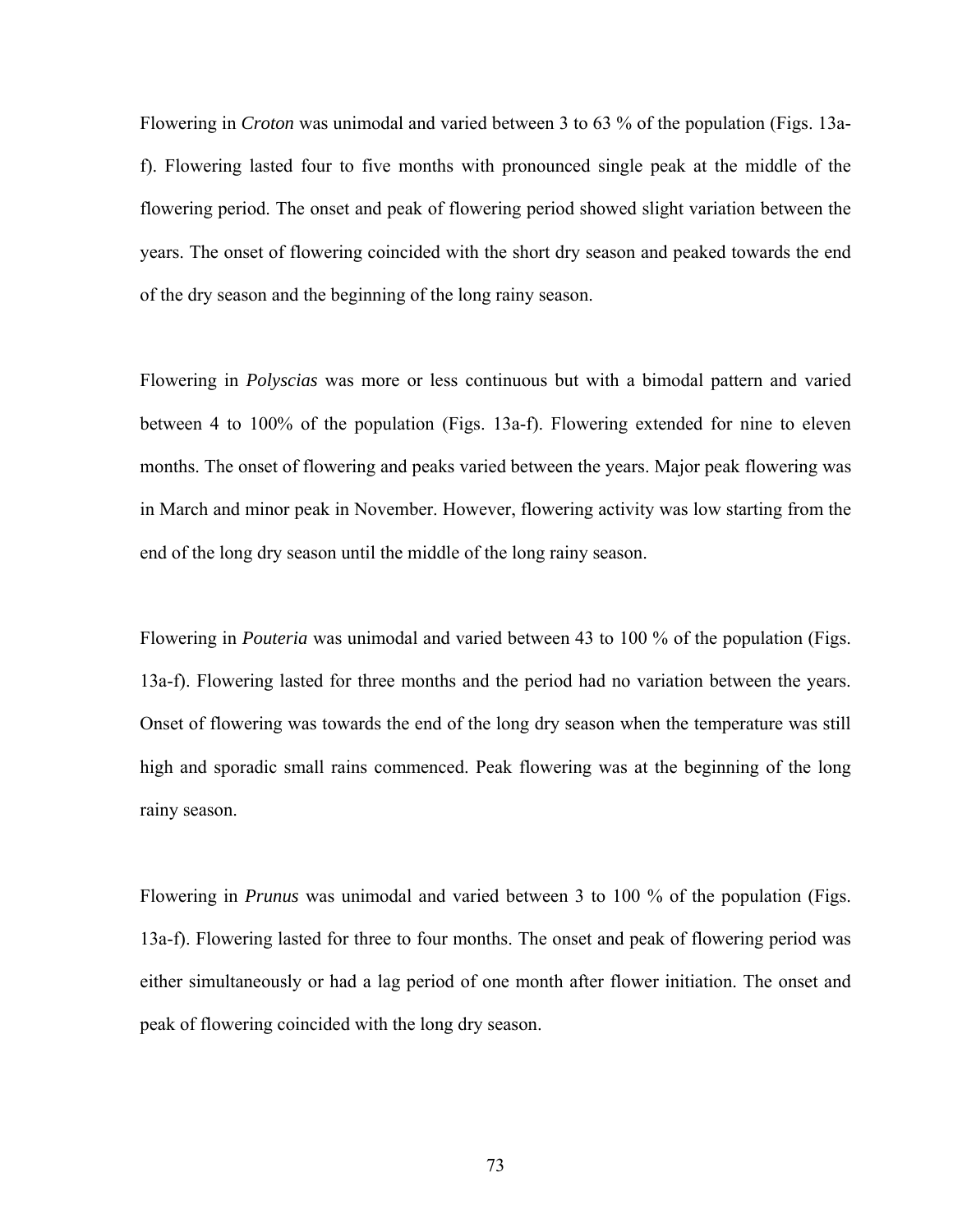Flowering in *Syzygium* was unimodal and the proportion varied between 26 to 100 % of the population (Figs. 13a-f). Flowering lasted for five to seven months duration. The peak of flowering was in February, and December- January in 2005 and 2005-2006, respectively. The onset and peak of flowering periods both coincided with the long dry season.

Expectedly, flowering and fruiting periods of each species were highly correlated in time. Flowering preceded fruiting significantly by four months for *Pouteria* ( $r = 0.45$ ,  $P = 0.04$ ), for *Polyscias* ( $r = 0.57$ ,  $P = 0.004$ ), and for *Celtis* ( $r = 0.47$ ,  $P = 0.01$ ); by three months for *Prunus*  $(r = 0.52, P < 0.01)$ , and for *Syzygium*  $(r = 0.40, P = 0.03)$ ; and finally by two months for *Croton* ( $r = 0.69$ ,  $P < 0.01$ ). These time-spans are apparently caused by species-specific traits that, however, may be controlled by climate. Flowering was significantly positively correlated with mean monthly temperature with different time lag for *Pouteria* and *Polyscias* but significantly negative for *Celtis*, *Croton*, *Podocarpus*, *Prunus* and *Syzygium* (Table 13). Moreover, flowering was significantly positively correlated with monthly rainfall at different time lag for *Polyscias* and *Prunus* but significantly negative for *Pouteria*, *Croton* and *Syzygium* (Table 13).

Shannon diversity index showed that flowering pattern was diverse (less synchronized) among individuals of species of *Croton* (2.7) and *Polyscias* (2.7), whereas less diverse (highly synchronized) among the individuals of species *Celtis* (1.54) and *Prunus* (2.05), and intermediate for *Pouteria* (2.31) and *Syzygium* (2.41). High similarity is observed between *Pouteria* and *Croton* in synchronization of proportion of individuals flowering (Figs. 14).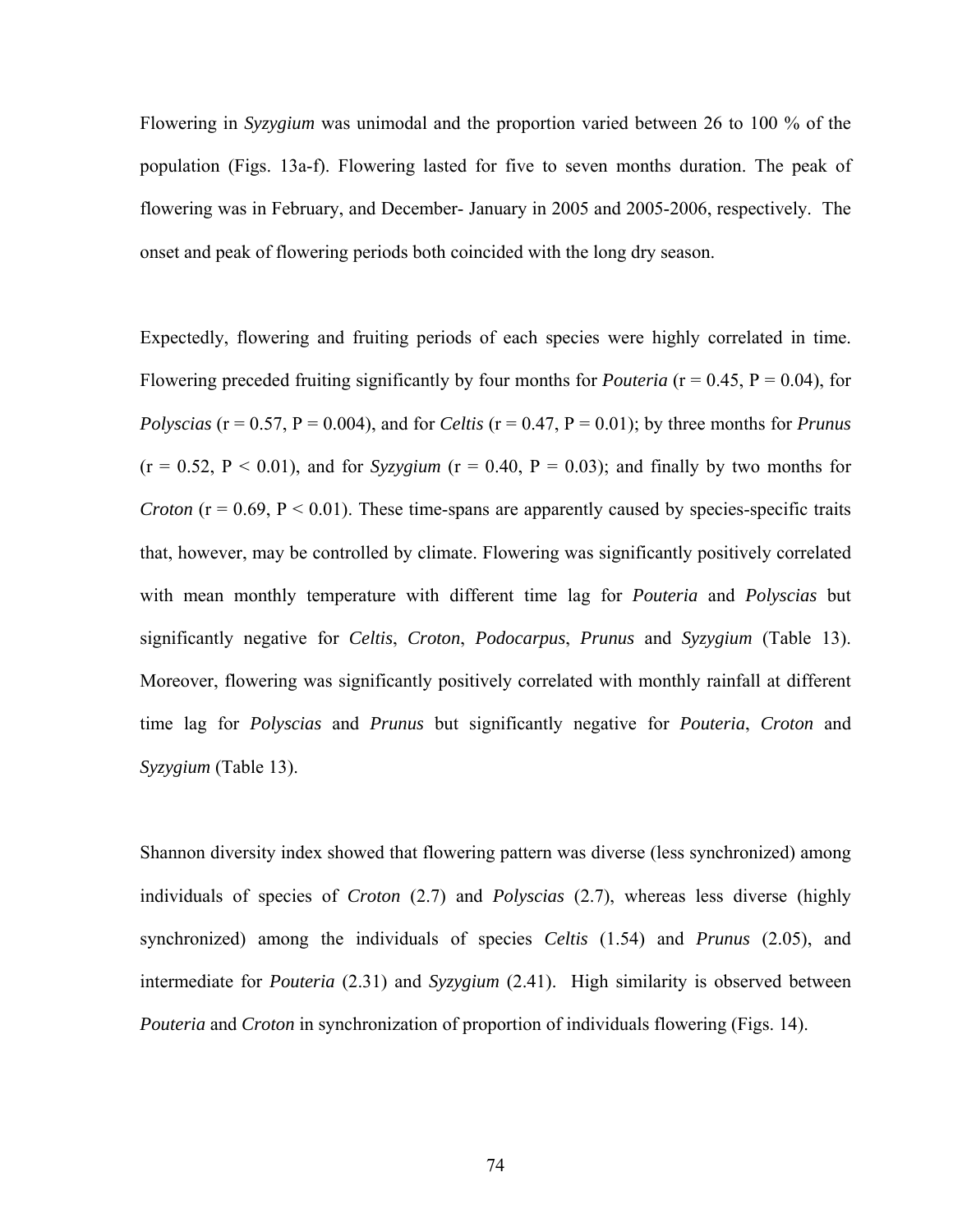

Figures 13a-f: Percentage of flowering individuals of six tree species from June 2004 (month 1) to May 2006 (month 24) in the Munessa-Shashemene Forest (the bars refers to flowering while the line graphs to rainfall).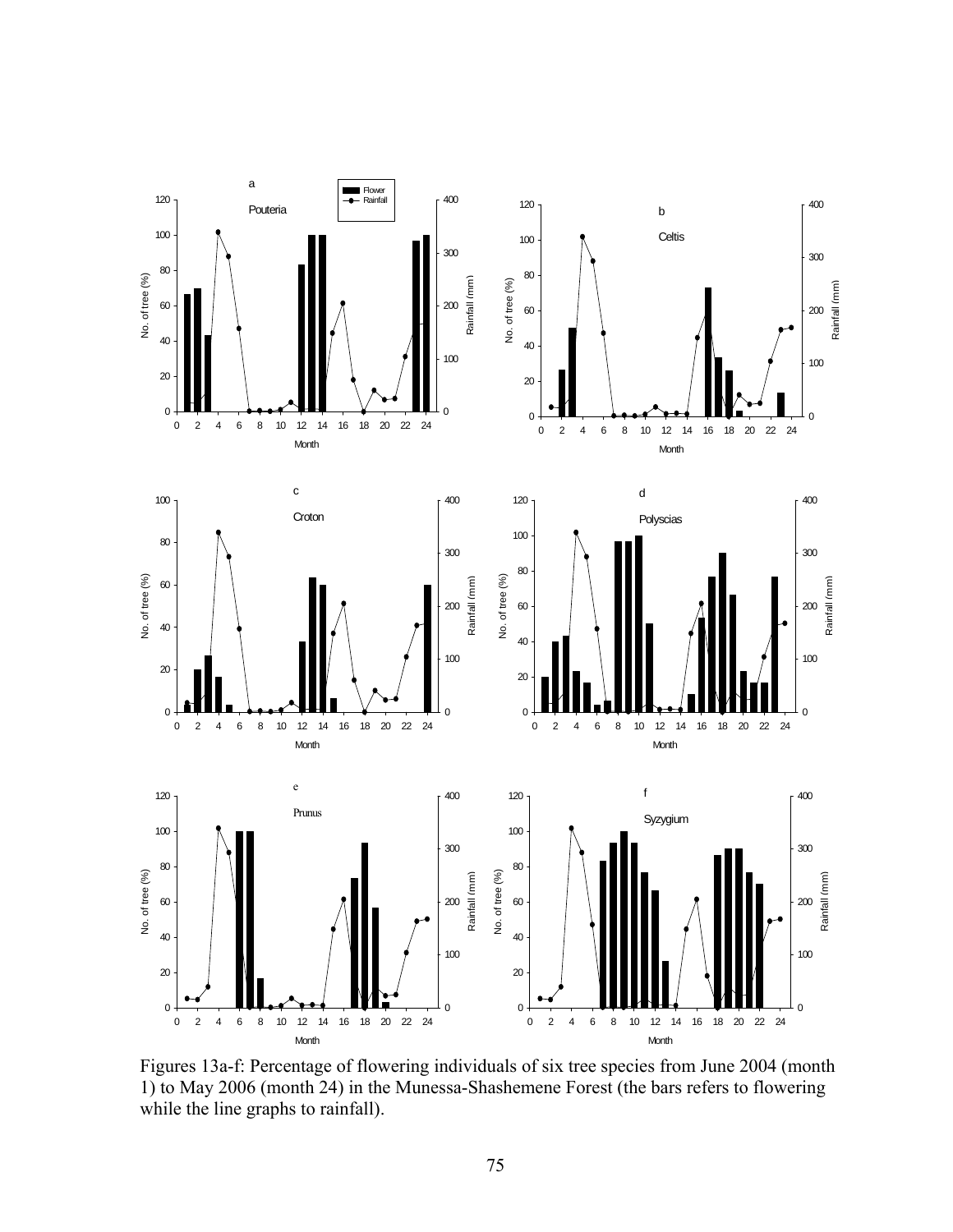Table 11: Mean date of flowering and fruiting (Julian calendar followed by mean angular date  $a \pm$  S.E.), Z- test for seasonality and concentration around the mean  $(r)$ , in flowering and fruiting patterns of seven tree species in the Munessa-Shashemene Forest.

| Species             | Mean date of flowering         |                | Mean date of fruiting       |             |  |  |
|---------------------|--------------------------------|----------------|-----------------------------|-------------|--|--|
|                     | Mean angular date              | $Z$ - test     | Mean angular date           | $Z - test$  |  |  |
|                     | (a)                            | P-value and    | (a)                         | P-value     |  |  |
|                     |                                | $\mathfrak{r}$ |                             | and $r$     |  |  |
|                     |                                |                |                             |             |  |  |
| Pouteria adolfi-    | May 12                         | P < 0.001      | October 1                   | $P = 0.718$ |  |  |
| friederici          | $162.51^0 \pm 2.2$ A           | $r = 0.75$     | $301.4^0 \pm 3.8$ A         |             |  |  |
|                     |                                |                |                             |             |  |  |
| Celtis africana     | August 1                       | $P = 0.001$    | February 6                  | $P = 0.393$ |  |  |
|                     | $245.0^0 \pm 4.0 B$            | $r = 0.94$     | $36.62^{\circ} \pm 2.9$ B   |             |  |  |
|                     |                                |                |                             |             |  |  |
| Croton              | May 27                         | $P = 0.002$    | February 9                  | $P = 0.053$ |  |  |
| macrostachyus       | $178.14^0 \pm 3.9$ C           | $r = 0.48$     | $39.63^0 \pm 3.7$ BC        |             |  |  |
|                     |                                |                |                             |             |  |  |
| Syzygium guineense  | February 6                     | $P = 0.139$    | April 15                    | $P = 0.002$ |  |  |
|                     | $66.0^0 \pm 2.9$ D             | $r = 0.45$     | $137.5^0 \pm 3.1 \text{ F}$ | $r = 0.001$ |  |  |
|                     |                                |                |                             |             |  |  |
| Podocarpus falcatus | December 26                    | P < 0.001      | May 3                       | $P = 0.329$ |  |  |
| (female trees)      | 356.6 <sup>0</sup> $\pm$ 2.2 F | $r = 0.9$      | $155.36^0 \pm 5.5$ E        |             |  |  |
|                     |                                |                |                             |             |  |  |
| Prunus africana     | October 6                      | P < 0.001      | February 7                  | $P = 0.005$ |  |  |
|                     | 306.29 $^0$ ± 1.9 E            | $r = 0.9$      | $67.71^{\circ}$ ± 5.9 D     | $r = 0.22$  |  |  |
|                     |                                |                |                             |             |  |  |
| Polyscias fulva     | May 18                         | $P = 0.893$    | May 12                      | $P = 0.203$ |  |  |
| (population level)  | $168.7^0 \pm 6.8$ AC           |                | $162.3^0 \pm 7.1$ EG        |             |  |  |
|                     |                                |                |                             |             |  |  |
| Cycle 2             |                                |                | March 2                     |             |  |  |
| Individual level    |                                |                | $92.3^0 \pm 4.9$            |             |  |  |
|                     |                                |                |                             |             |  |  |
| Cycle 1             |                                |                | October 3                   |             |  |  |
| Individual level    |                                |                | $303.65^{\circ}$ ± 3.3      |             |  |  |

(Different letters across columns show significant mean variation at  $P < 0.001$ )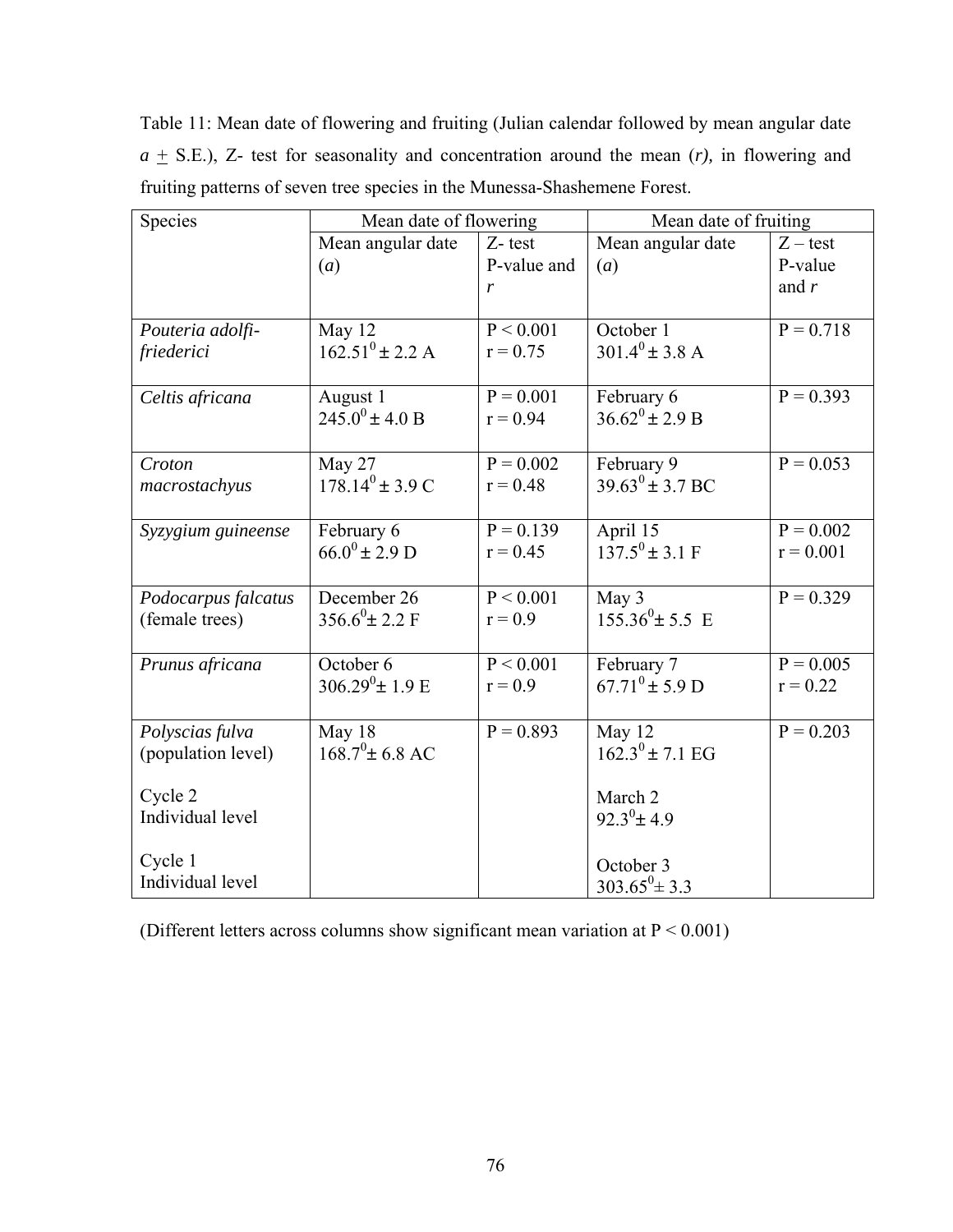|                                | Flowering   |                                  |            | Fruiting               |                                                            |                    |  |  |
|--------------------------------|-------------|----------------------------------|------------|------------------------|------------------------------------------------------------|--------------------|--|--|
|                                | Date of     | Duration                         | Date of    | Date of                | Duration of                                                | Date               |  |  |
|                                | first       | of flowering                     | peak       | first                  | fruiting                                                   | of peak            |  |  |
|                                | flowering   | (month)                          | flowering  | fruiting               | (month)                                                    | Fruiting           |  |  |
| Species                        |             |                                  |            |                        |                                                            |                    |  |  |
| Pouteria<br>$(133 \text{ cm})$ | 15 April    | 15 April-15<br>July<br>(3)       | 1 May      | 15 September           | 15 September- July<br>$(6-11)$                             | 15 February        |  |  |
| Celtis<br>$(49 \text{ cm})$    | 1 August    | 1 August-<br>November<br>$(2-4)$ | 15 August  | 1 September            | 1 September-April<br>$(6-9)$                               | 15 January         |  |  |
| Croton<br>$(53 \text{ cm})$    | 1 May       | 1 May-<br>September<br>$(4-5)$   | 15 May     | 1 August               | 1 August - April<br>$(6-11)$                               | 1 January          |  |  |
| Podocarpus<br>(135cm)          | 1 November  | 1November-<br>December<br>(2)    | 1 November | 1 June                 | 1 June - May<br>(12)                                       | 1 January          |  |  |
| Polyscias<br>$(62 \text{ cm})$ | 1 August    | 1 August - May<br>$(9-10)$       | 1 April    | 1 September<br>1 March | 1September-<br>December<br>(4)<br>1 March- July<br>$(4-5)$ | 1December<br>1 May |  |  |
| Prunus<br>$(74 \text{ cm})$    | 1 October   | 1 October-<br>January<br>$(3-4)$ | 1 November | 15 December            | 15 December- May<br>$(4-5)$                                | 1 January          |  |  |
| Syzygium<br>$(65 \text{ cm})$  | 15 November | 15 November-<br>May<br>$(5-7)$   | 1 January  | 1 March                | 1 March-August<br>$(4-7)$                                  | 1 May              |  |  |

Table 12: Onset, duration and peak of flowering and fruiting of seven tree species in the Munessa-Shashemene Forest

- Average DBH of the focal trees are given in parenthesis in the first column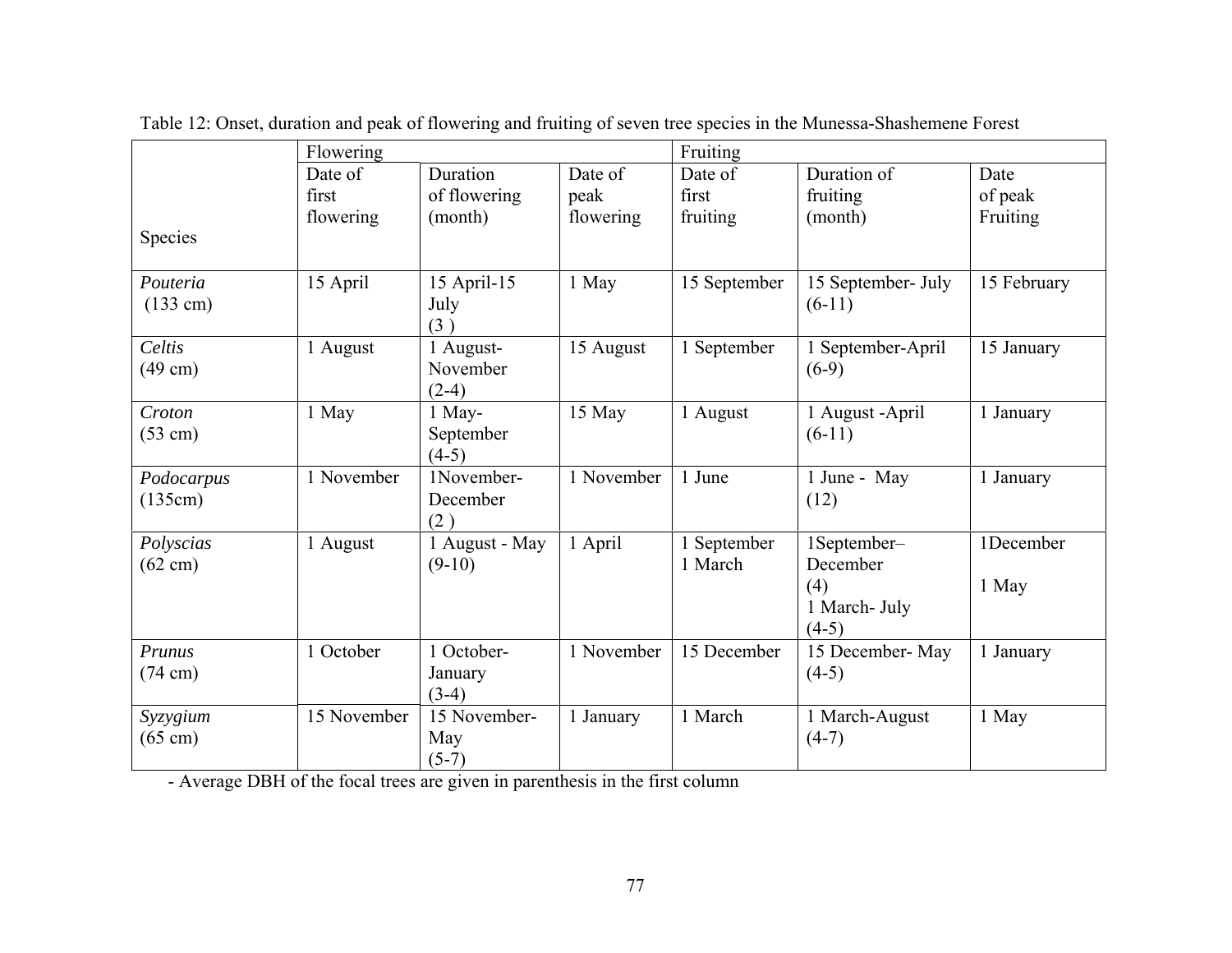Table 13: Cross correlation and time-lag for the highest significant correlation coefficient between flowering, fruiting and climate factors (June 2004 – May 2006) in the Munessa-Shashemene Forest (the highest correlation coefficients are highlighted).

|                | Flowering         |              |          |                   |             | Fruiting    |                   |              |          |                   |              |              |
|----------------|-------------------|--------------|----------|-------------------|-------------|-------------|-------------------|--------------|----------|-------------------|--------------|--------------|
|                |                   | Temperature  |          | Rainfall          |             | Temperature |                   |              | Rainfall |                   |              |              |
| <b>Species</b> | Time lag<br>month | $\mathbf{r}$ | p        | Time lag<br>month | $\mathbf r$ | p           | Time lag<br>month | $\mathbf{r}$ | p        | Time lag<br>month | $\mathbf{r}$ | $\mathbf{p}$ |
| Pouteria       | $\overline{2}$    | 0.62         | P < 0.01 | 5                 | $-0.55$     | 0.01        | $\overline{2}$    | 0.62         | 0.001    | $\overline{0}$    | $-0.65$      | P < 0.01     |
| Celtis         | $\mathbf{1}$      | $-0.43$      | 0.03     | ns                | ns          | ns          | 8                 | 0.60         | 0.01     | 5                 | 0.52         | 0.01         |
| Croton         | $\overline{2}$    | $-0.56$      | P < 0.01 | 5                 | $-0.48$     | 0.03        | 10                | $-0.58$      | 0.02     | 8                 | 0.65         | P < 0.01     |
| Podocarpus     | $\boldsymbol{0}$  | $-0.44$      | 0.02     | ns                | ns          | ns          | 5                 | $-0.60$      | P < 0.01 | 11                | $-0.78$      | P < 0.01     |
| Polyscias      | 12                | 0.49         | 0.04     | 6                 | 0.58        | 0.03        | ns                | ns           | ns       | 10                | 0.75         | P < 0.01     |
| Prunus         | $\mathbf{1}$      | $-0.55$      | P < 0.01 | $\overline{2}$    | 0.64        | P < 0.01    | 1                 | 0.72         | P < 0.01 | ns                | ns           | ns           |
| Syzygium       | $\overline{4}$    | $-0.62$      | P < 0.01 | $\overline{0}$    | $-0.65$     | P < 0.01    | $\overline{2}$    | 0.54         | P < 0.01 | 8                 | 0.78         | P < 0.01     |

ns: non significant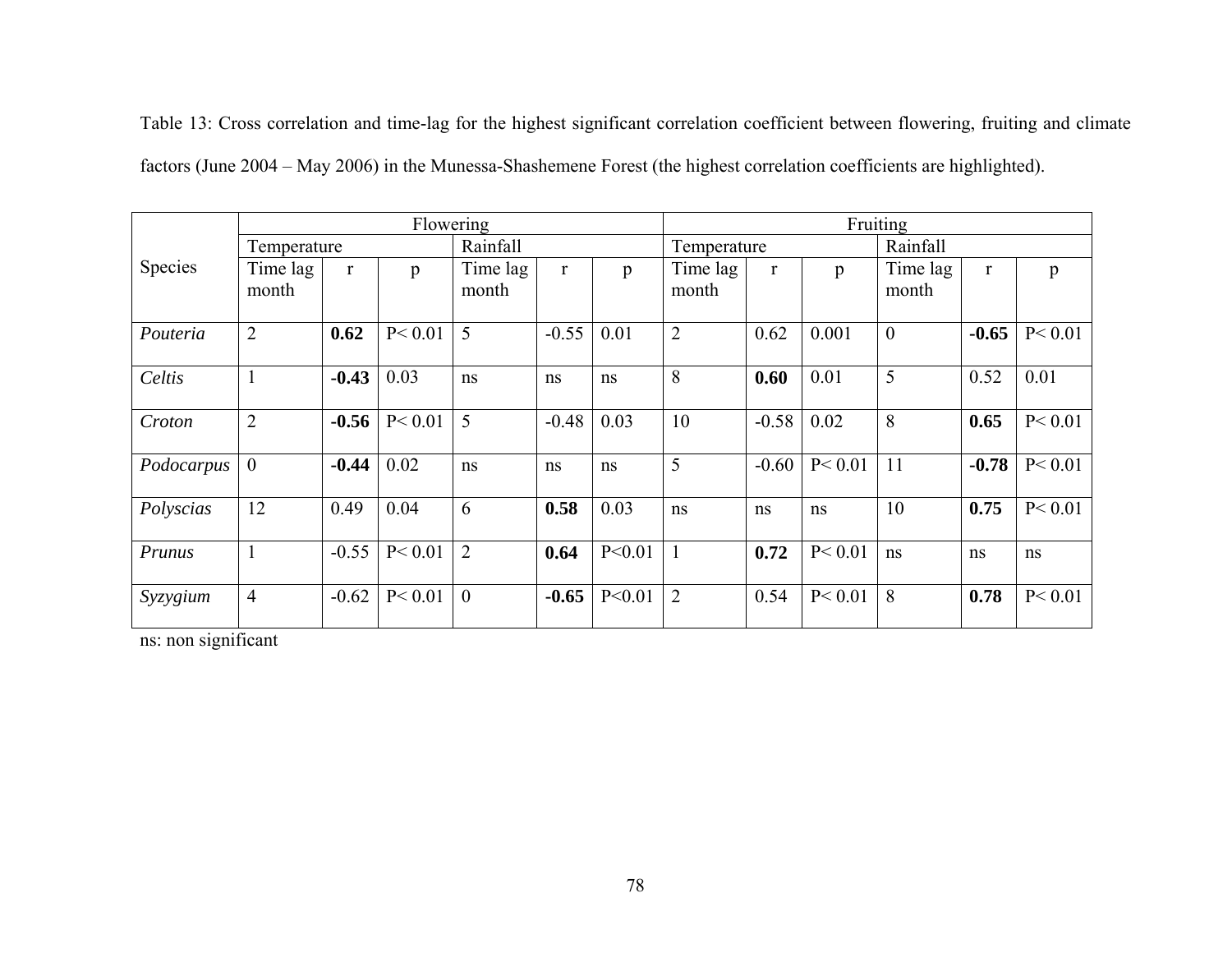

Figures 14a & b: Cluster analyses showing flowering and fruiting similarities among seven indigenous tree species in the Munessa-Shashemene Forest (species: 1 = *Celtis*; 2 = *Croton*; 3  $= Syzygium; 4 = Pouteria; 5 = Polyscias; 6 = Prunus; 7 = Podocarpus.$ 

# *5.4.3. Fruiting*

Results of fruiting patterns of the seven examined tree species presented in Figures 15a-g. Fruiting patterns as documented on annual basis were even more diverse among the species than patterns of flowering. One explicit fruiting period per year was recorded with *Prunus* and Syzygium while fruits were seen all year round or extended over several months in *Pouteria*, *Croton, Celtis, Podocarpus;* an exception again was *Polyscias* with two fruiting cycles per year. Fruiting periods were significantly correlated between the years for *Prunus* ( $r = 0.53$ ,  $P =$ 0.07), *Polyscias* ( $r = 0.50$ ,  $P = 0.09$ ) and, strongly but not significantly for *Croton* ( $r = 0.52$ , P = 0.078). However, the fruiting periods of most species did not significantly correlated between the years due to the variations in the duration and the proportion of fruiting individuals.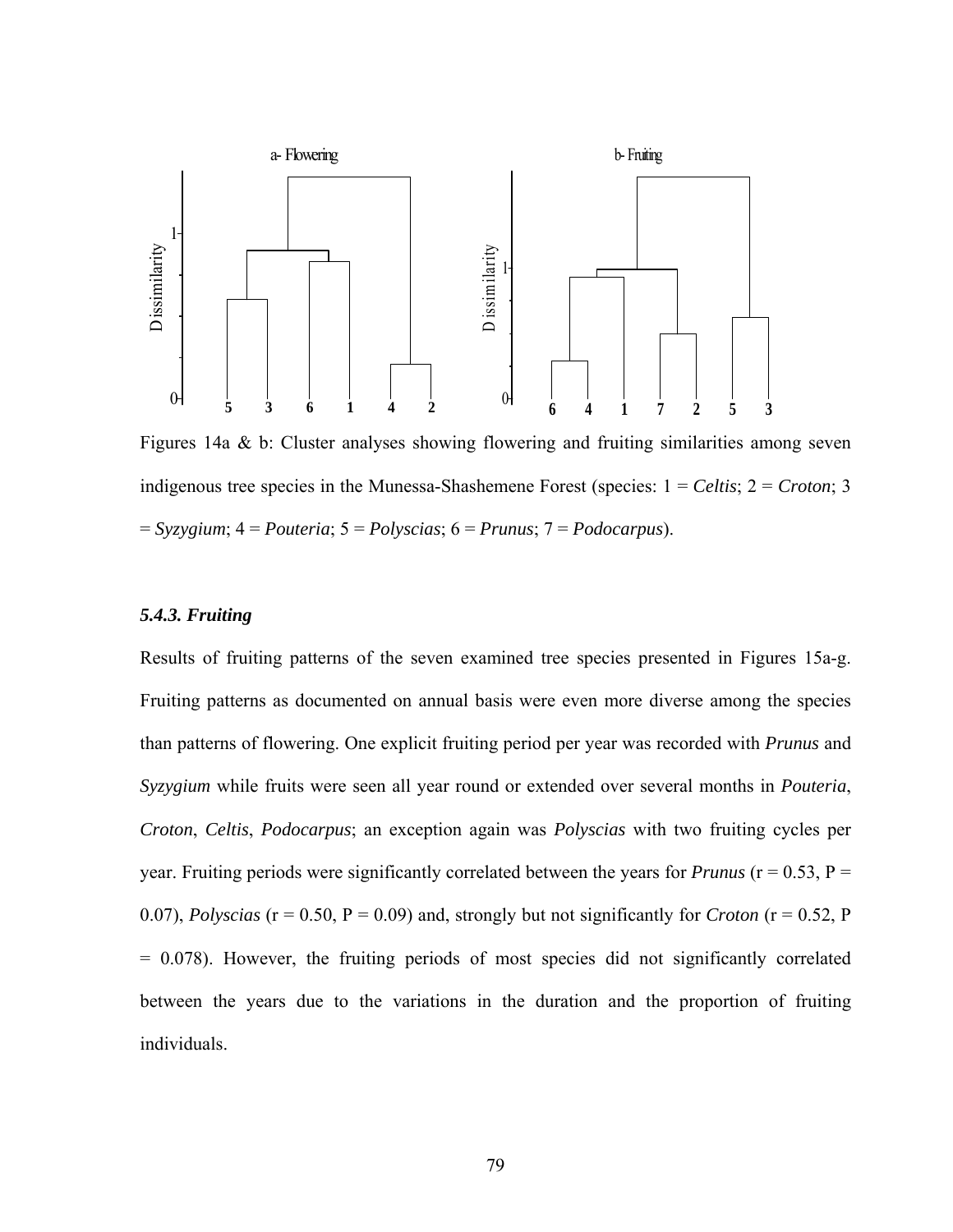Most species fruited twice while *Polyscias* fruited four times during the two years study period. The percentages of fruiting individuals between months were not uniform indicating significant seasonality in fruiting of *Prunus* ( $P = 0.005$ ) and *Syzygium* ( $P = 0.001$ ) (Table 11). On the other hand, the percentages of fruiting individuals between months were uniformly distributed indicating non-seasonal fruiting of *Pouteria*, *Celtis*, *Croton*, *Podocarpus* and *Polyscias* (Table 11). The mean dates of fruiting among the investigated species showed significant and considerable variations (Table 11).

Most species fruited from February to May (Table 12). Fruiting duration varied considerably between the species (Table 12). However, most species bore fruits for extended period exceeding six months and *Podocarpus* exhibited the longest fruiting period (Table 12). Fruiting significantly correlated with mean monthly temperature and positively for *Pouteria*, *Celtis*, *Prunus* and *Syzygium*; and negatively for *Croton* and *Podocarpus* (Table 13). On the other hand, fruiting correlated significantly with monthly rainfall positively for *Celtis*, *Croton*, *Polyscias* and *Syzygium*; and negatively for *Pouteria* and *Podocarpus* (Table 13). Similar patterns of fruiting and time-setting was observed with *Pouteria* and *Prunus* (Figs. 14). Fruiting in *Celtis* varied between 10 and 93 % of the population and a slight shift in fruiting period was observed between the years (Figs. 14). Fruiting was unimodal and lasted for 8-10 months. The peak fruiting period was in September in 2004 and in December in 2005 coinciding with the end of the long rainy season and the beginning of the long dry season, respectively.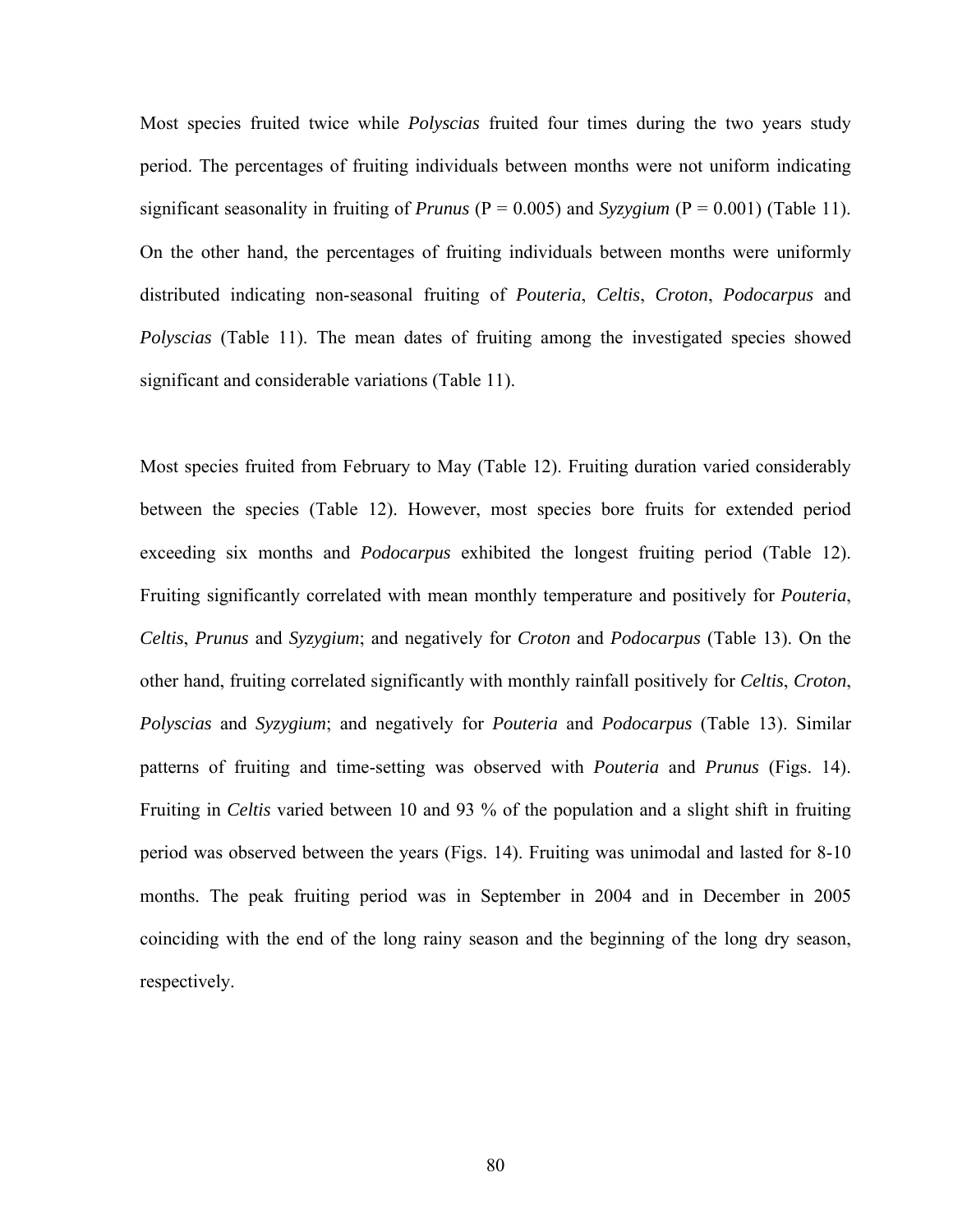Fruiting in *Croton* varied between 6 and 63 % of the population and had duration of six and eleven months in 2004-2005 and 2005-2006, respectively (Figs. 15). Fruiting was unimodal with a single extended peak in 2004-2005 and bimodal with pronounced two peaks in 2005- 2006. Fruiting peaks coincided with the long dry season.

Fruiting in *Podocarpus* varied between 20 and 66 % of the population (Figs. 15). *Podocarpus* bore fruits year round with at least 20 % of the population in fruit at any one time. Fruiting was bimodal and the major peak was in January coinciding with the long dry season (Figs. 15). The percentage of individuals fruiting during the long dry season was relatively higher than during the long rainy season.

Fruiting in *Polyscias* varied between 26 and 93 % of the population (Figs. 15). Fruiting period lasted 4 to 5 months and exhibited four major fruiting events/cycles in two years period. The first cycle was from September to December 2004; the second from March to July 2005; the third from December to March 2005-2006 and the fourth commenced in April 2006. The transition from one fruiting cycle (episode) to the next cycle lasted for 1-3 months. Fruiting patterns were mix of both unimodal and bimodal. Fruiting occurred mainly during the long dry season and towards the beginning or end of the long rainy season.

variation in durations of fruiting between the years (Figs. 15). Mature trees bore fruits for 12 months/all year round in 2004-2005, but only for five months in 2005-2006. Fruiting was bimodal in 2004-2005 and unimodal in 2005-2006. Fruiting peaked in February and the Fruiting in *Pouteria* varied between 3 and 100 % of the population and there was pronounced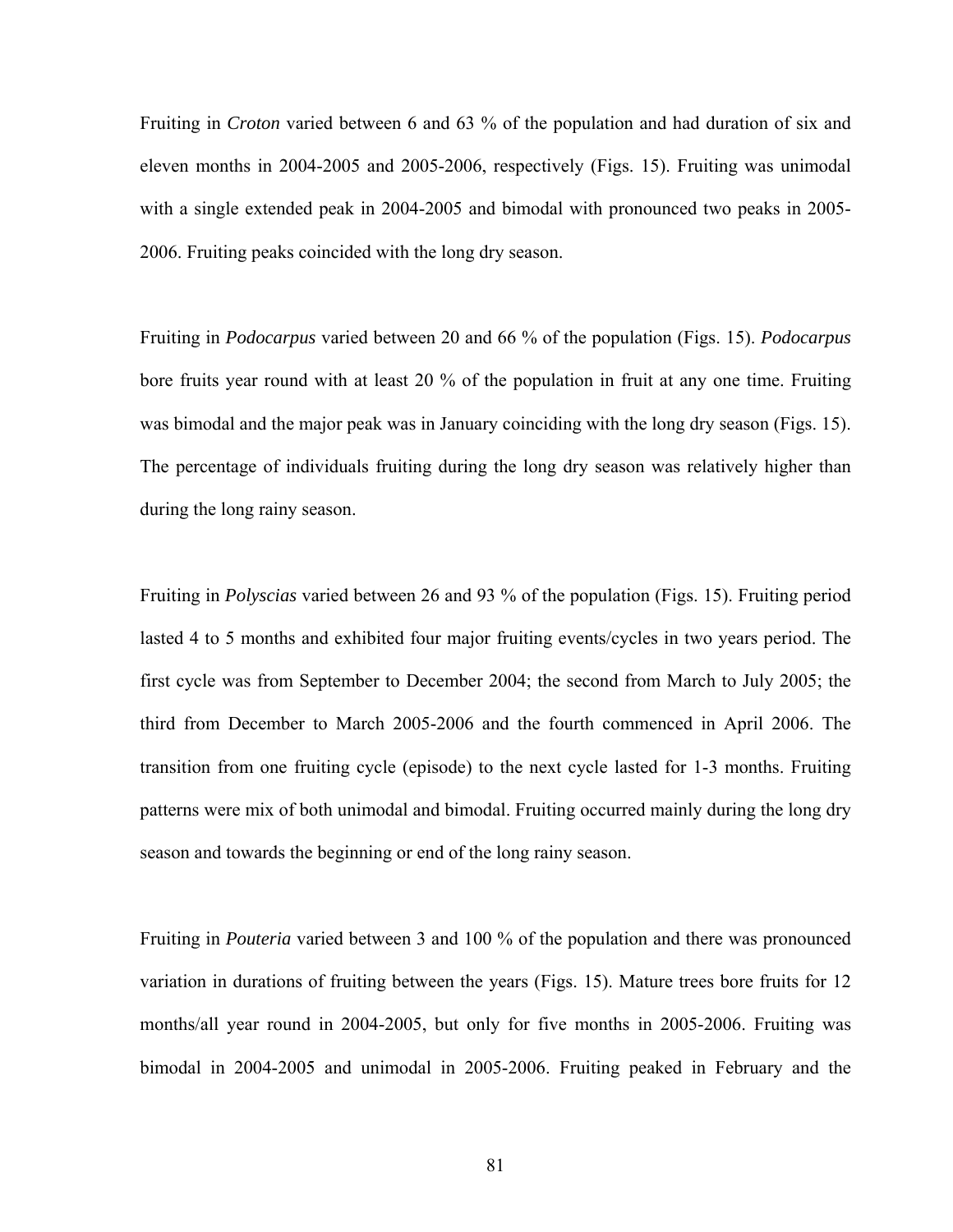proportion of fruiting individuals was relatively higher in the dry season and low or absent in the major rainy season.

Fruiting in *Prunus* varied between 30 to 100 % of the population and the duration was 4-5 months (Figs. 15). Fruiting was unimodal and the peak was in January. The peak fruiting and the first fruiting periods were either in the same month or the latter preceded by one month. The peak fruiting period coincided with the long dry season.

months (Figs. 15). Fruiting was unimodal, commenced in February i.e. around mid of the long dry season and continued until August- the long rainy season. The peak of fruiting was in May Fruiting in *Syzygium* varied between 6 and 83 % of the population and the duration was 4- 5 towards the end of the long dry season when temperature was still high and the small rains commenced.

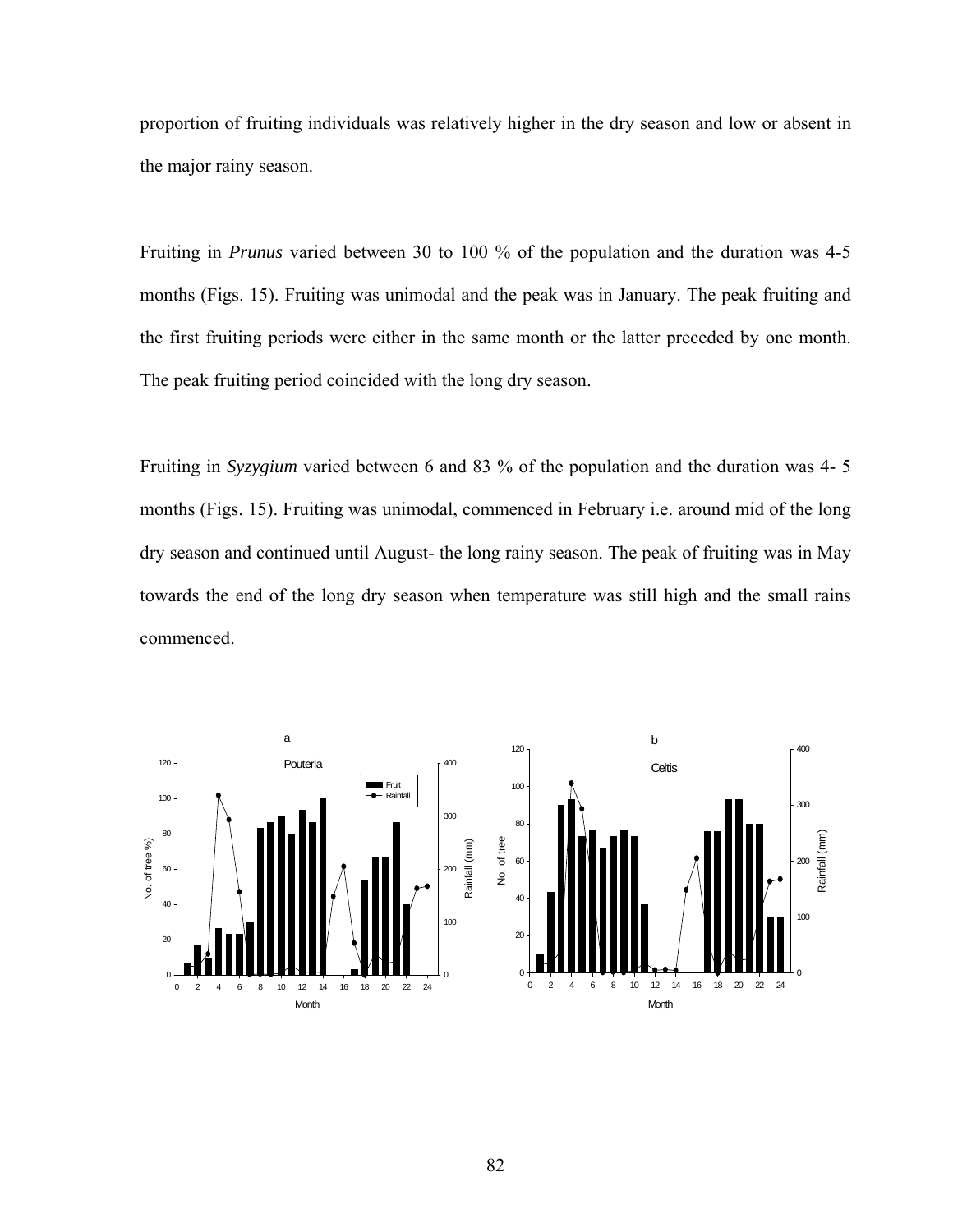

Figures 15a-g: Percentage of fruiting individuals of seven tree species from June 2004 (month 1) to May 2006 (month 24) in the Munessa-Shashemene Forest (the bars refers to fruiting while the line graphs to rainfall).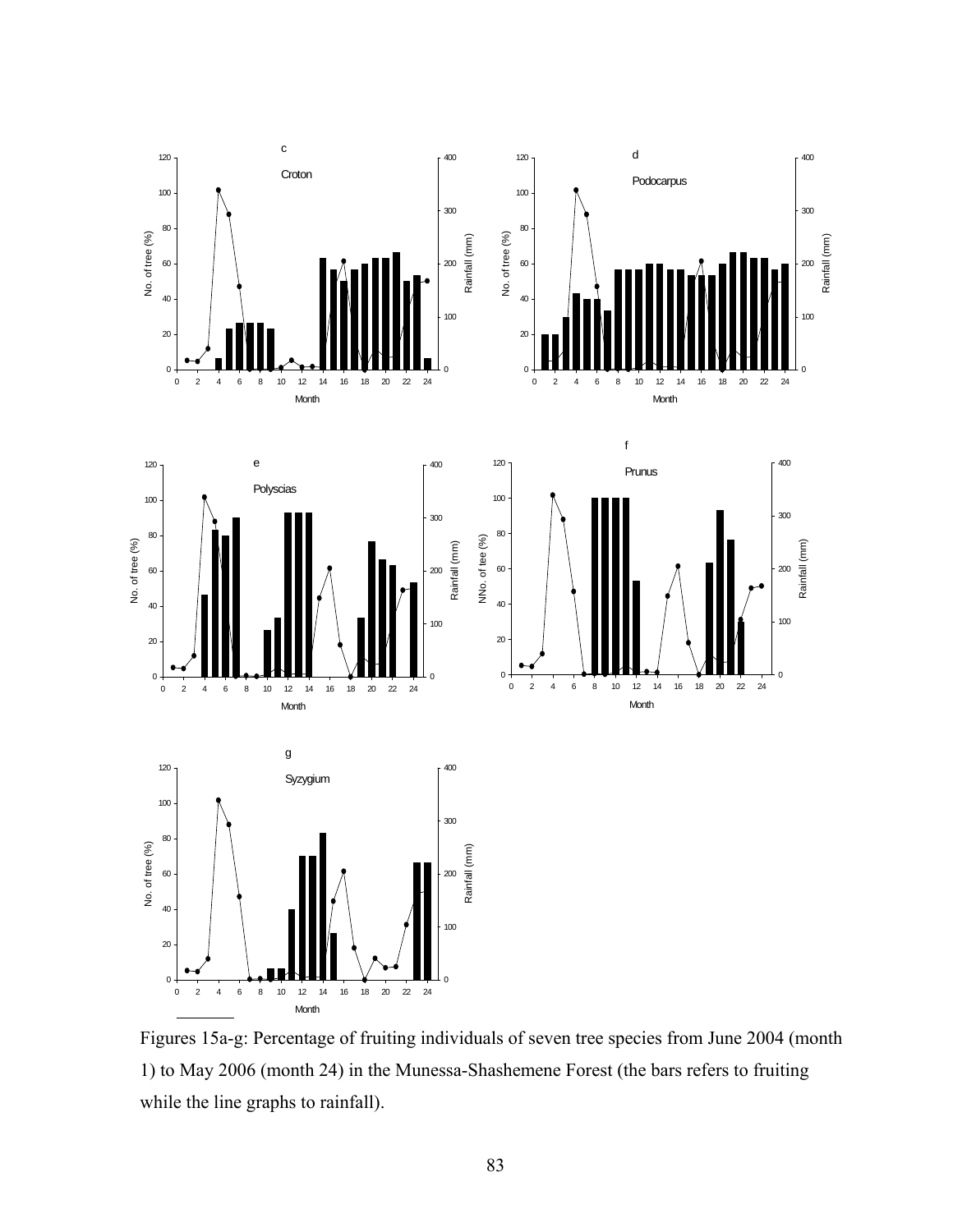## **6. DISCUSSION**

#### **6.1. Survival and Growth of Planted Seedlings Along a Light Gradient**

## *6.1.1. Seedling Survival (or Mortality)*

Striking differences were observed in survivorship of seedlings between light conditions and among species at the Munessa-Shashemene Forest. In five out of the six studied species, survival was negatively related to light and large proportion of seedlings survived in low- than in high- light. In a related study, Poorter and Hayashida-Oliver (2000) had reported higher rate of seedling survival in the understorey shade than canopy gaps of a tropical forest in Bolivia due to dryness of the soils. Soil moisture content in tropical forest can be lower in gaps due to higher radiation loads, which leads to desiccation of the top soils through evaporation (Ashton, 1992; Poorter and Hayashida-Oliver, 2000). In contrast, seedling survival of pioneer species had been much lower in the understorey of tropical forests than in forest gaps (Boot, 1996; Poorter and Hayashida-Oliver, 2000). Similarly, in the present study, the survival of *Croton* (one of the two pioneer species the other being *Celtis*) was low in low-light than in high-light. According to King (1994), the reason for poor survival of pioneer species in shaded understorey of tropical forests is that leaf life-spans are too short to maintain a positive wholeplant carbon budget. Seedlings of *Celtis* had shown less survival in high light than in low light, survival rates being 78 % and 90 %, respectively. Seedlings grown in high light might have suffered from water stress.

Tree seedling mortality generally ranges between 3 and 96 % in tropical forests (Swaine, seedling mortality. Seedling mortality of the present study (i.e.  $31\%$  for all species) is thus 1996). In an Ethiopian montane forest Getachew Tesfaye *et al*. (2002) reported upto 27 %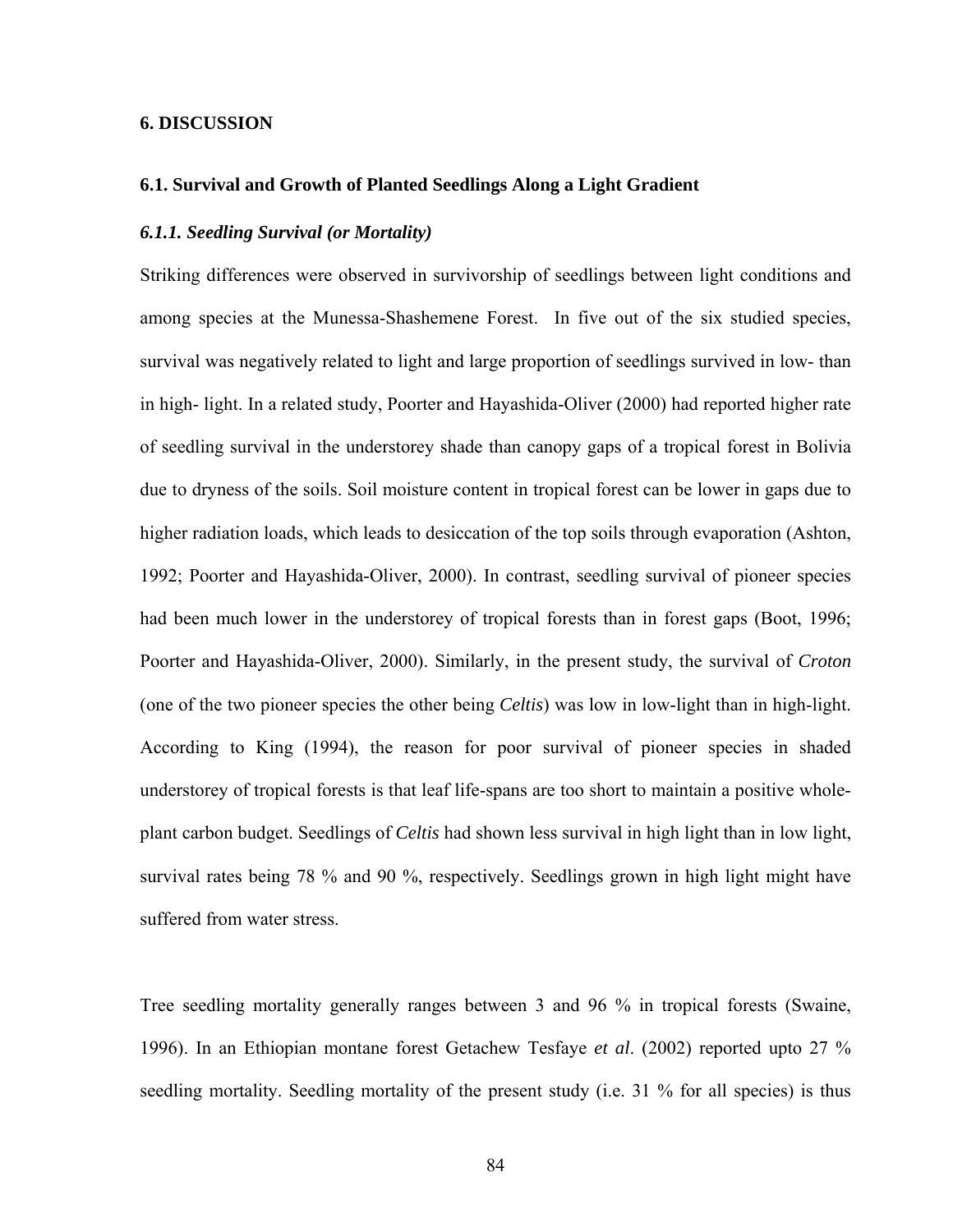very close to what has been reported earlier. Causes of seedling mortality in tropical forests are diverse including, light and soil moisture/water limitations, herbivory and disease pathogens (Burselm, 1996; Poorter, 1999).

#### *6.1.2. Seedling Growth*

#### *6.1.2.1. Relative importance of light, species and biomass*

In tropical forest ecosystems, light is a highly variable and often limiting resource (Chazdon *et al*., 1996; Souza and Valio, 2003). In the present study, all species had shown some degree of plasticity in terms of morphological and physiological traits in response to light, but species varied greatly in the amplitude and rate of change of particular traits. Other than RMR, all measured plant variables were significant between light conditions and among species. Size related variables such as total biomass, height, total leaf area and root length were more influenced by light. Leaf traits such as LMR, SLA, and LAR were significant between light conditions and among species, but inherent differences among species accounted for more variation than did light responses. Moreover, RGR and NAR were significant between light, species and plant biomass, which imply that relative growth was dependent on and change with plant size.

## *6.1.2.2. Light effects and intra-specific variation in growth*

Seedling growth in tropical forests is enhanced by increased light (Denslow, 1987; Swaine, 1996; Chazdon *et al*., 1996; Chandrashekara and Ramakrishanan, 1993; Souza and Valio, 2003). It is important to emphasize here that none of the studied six species grew better under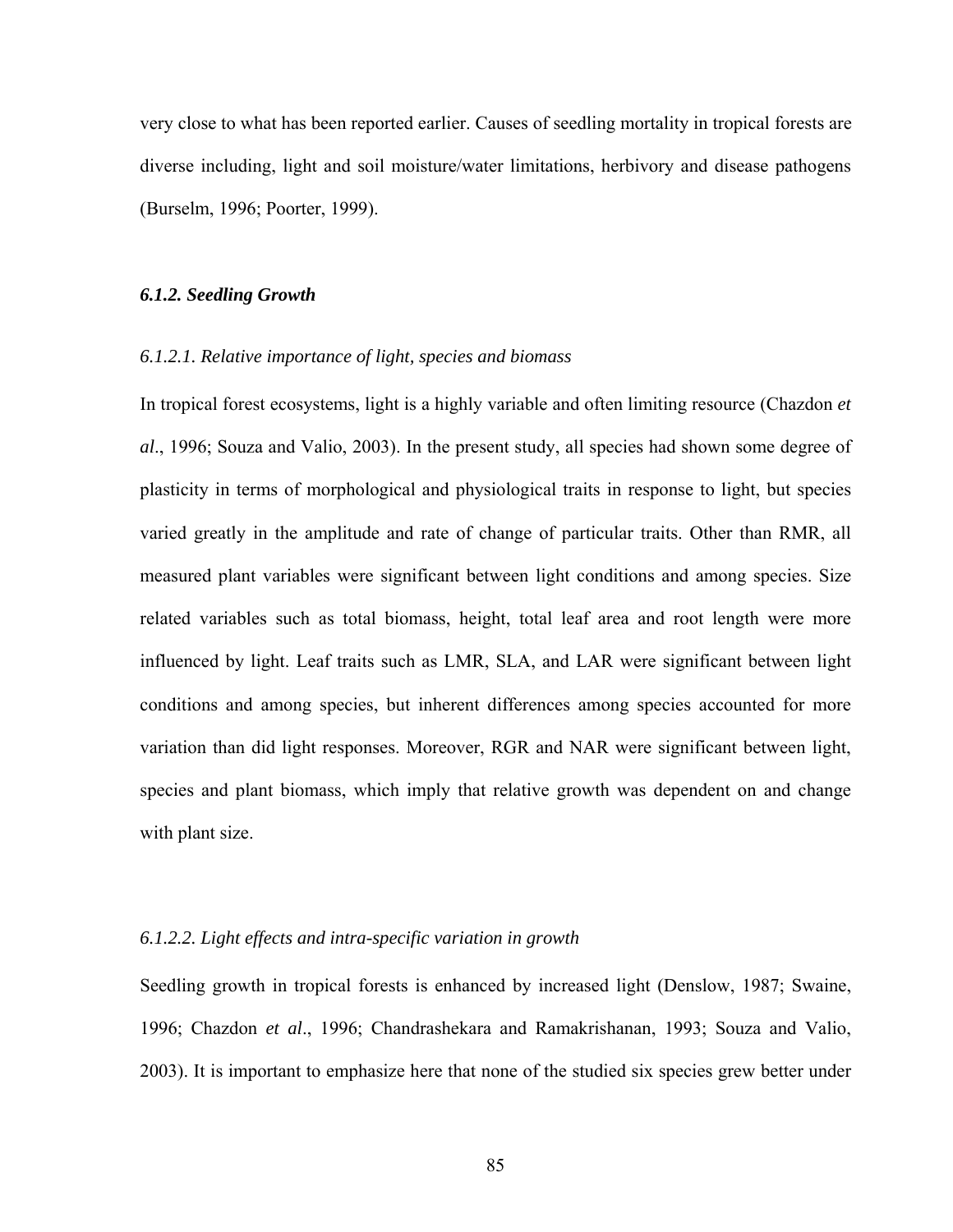low light environment. For all species but *Pouteria* plant variables such as total plant biomass, height, total leaf area were largest in high light and the result agrees with other studies (King, 1994; Masresha Fetene and Yonas Feleke, 2001). For example, total plant biomass in high light for species of *Croton* was 165 and 58 fold greater than in low- and medium- light grown plants of the same species, respectively. Similarly, biomass increase for *Celtis* in high light was 33 and 15 fold greater than in low and in medium light, respectively. In addition**,** RGR and NAR were also highest in high light for species of *Prunus*, *Celtis* and *Croton*. The increased plant growth was expected because increased light results in increased assimilation rates and photosynthesis (Kitajima, 1994; Chazdon *et al*., 1996; Poorter, 1999; Shulze *et al*., 2002).

Second, high irradiance around midday may lead to stomata closure, turgor loss and wilting of leaves (Chiariello *et al.*, 1987). This may have such an impact that even late in the afternoon light-saturated photosynthetic rates can be considerably lower compared to the morning (Poorter and Oberbauer, 1993). Although *Podocarpus* and *Syzygium* had shown highest RGR On the other hand, RGR and NAR were highest in medium light than in high light for species of *Podocarpus*, *Syzygium* and *Pouteria*. Again the result agrees with an earlier work of Poorter (1999) where RGR in most seedlings reached optimum at intermediate light level (25-50%), above which it declined. The possible explanations for the observed pattern, first, very high irradiance levels may lead to irreversible damage to the photosynthetic system (Poorter, 1999). in medium light, their total plant biomasses were greatest in high light and the possible explanation for this unexpected deviation could be that the seedlings might have started at different initial biomass.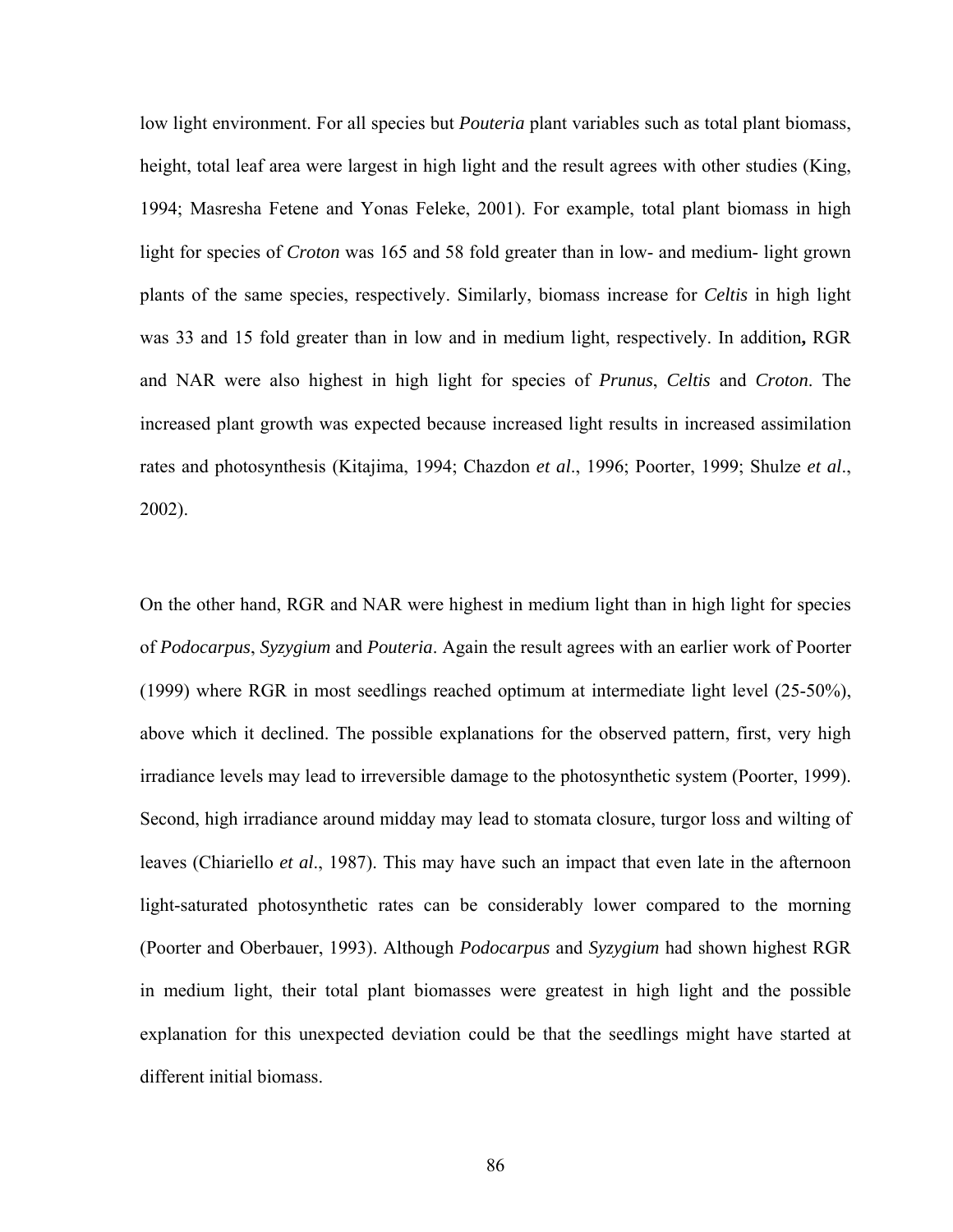Leaf and root growth morphology in the present study followed the trends so characteristically found for sun and shade plants (Pompa and Bongers, 1988; Poorter, 1999). In a low light where light becomes a limiting factor, light interception per unit plant biomass would be increased by the production of relatively thin leaves with a high SLA (Poorter and Remkes, 1990; Reich *et al*., 1998; Veneklass and Poorter, 1998). In the present study, SLA was more sensitive to change in light environment, i.e. higher SLA in low light that decreased with increased light condition. According to Lambers and Poorter (1992) and Poorter (1999), SLA was more determinate of leaf area than leaf weight in explaining inherent variation in relative growth rates. In a high light, water may become a limiting factor due to higher radiation loads, and therefore plants have to invest larger on root system in order to compensate for transpiration losses (Pompa and Bongers, 1988; Veneklaas and Poorter, 1998). In the present study, all the studied species increased their root length with increased light, hence greater plasticity in root morphology, which allowed the plants to explore a larger surface area and deeper soil layers for water.

On the other hand, light was not closely related in biomass allocations to leaf, stem, and root of some of the studied species. For example, light was not related to LMR, RMR and SMR in *Prunus*, *Croton* and *Syzygium*; LMR or SMR and RMR in *Celtis* and *Pouteria*; and RMR in *Podocarpus*. Reich *et al*. (1998), and Veneklaas and Poorter (1998) also found similar results from seedling growth studies in tropical rainforests. This may happen because in natural system variation in the allocation of biomass among plant tissue types may occur in response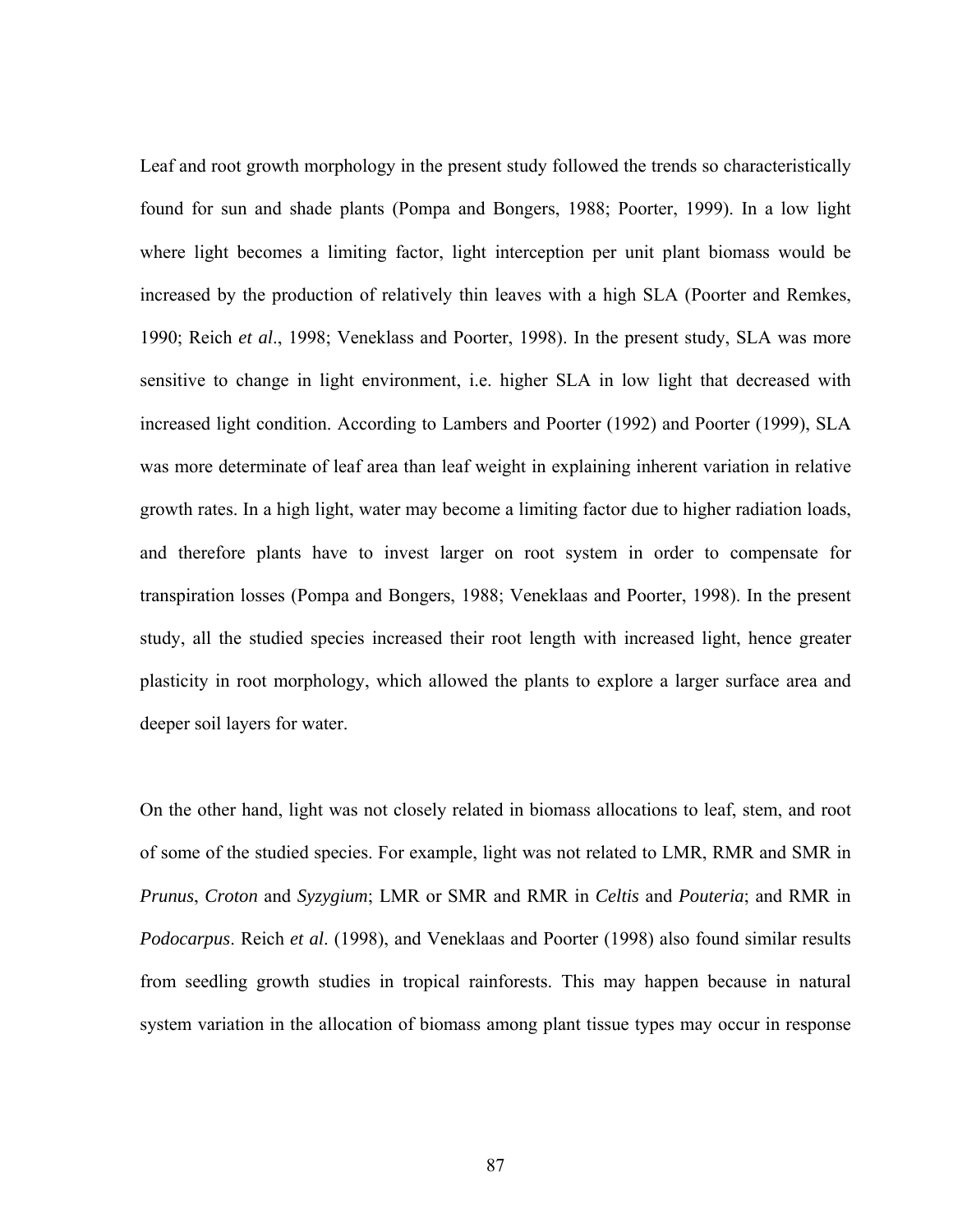to variation in the balance between the availability of several resources (water, nutrient, light) and in response to several stress factors (Grime, 1979 & 1994).

# *6.1.2.3. Inter-specific variation in growth (RGR, NAR, LAR and SLA)*

Tree seedlings may differ in relative growth rate caused by habitat related variation (light, temperature, water and nutrients) or by biotic factors (competition, disease or herbivory) (Kitajima, 1994). Nevertheless, even when grown under identical conditions large interspecific variation in RGR exists (Poorter and Remkes, 1990). Relative growth rates of the studied species changed with change in light conditions. In high light, *Celtis* had the highest RGR, followed by *Croton*; in medium light *Syzygium* had the highest RGR, followed by *Celtis*; and in low light again *Celtis* showed the highest RGR, followed by *Syzygium*. *Prunus* maintained the same (third) ranking position under all light conditions. The lowest RGR were displayed by *Pouteria* and *Podocarpus*, with a slightly higher rate by *Syzygium* in high light. In mediumand low- light, lowest RGR were displayed by *Croton* and *Pouteria*, with a slightly higher rate by *Podocarpus*. Although a species with high RGR in low light also maintained high RGR in high light, there were changes in rank growth rates of the species. In a comparison of 15 rain forest tree species Poorter (1999) found that the species with highest growth rate at high light levels also showed the highest growth rates at low light levels, but Agyeman *et al*. (1999) found a negative correlation between growth rates at low and high light among different group of 15 tropical tree species. Cross-over effects in seedling growth rates studies can be strongly influenced by seedling size/ontogeny, selection of species, duration of growth and the selected range of light gradient (Kitajima and Bolker, 2003; Balderrama and Chazdon, 2005). The covariations in growth rates between light conditions may have played a role in the co-existence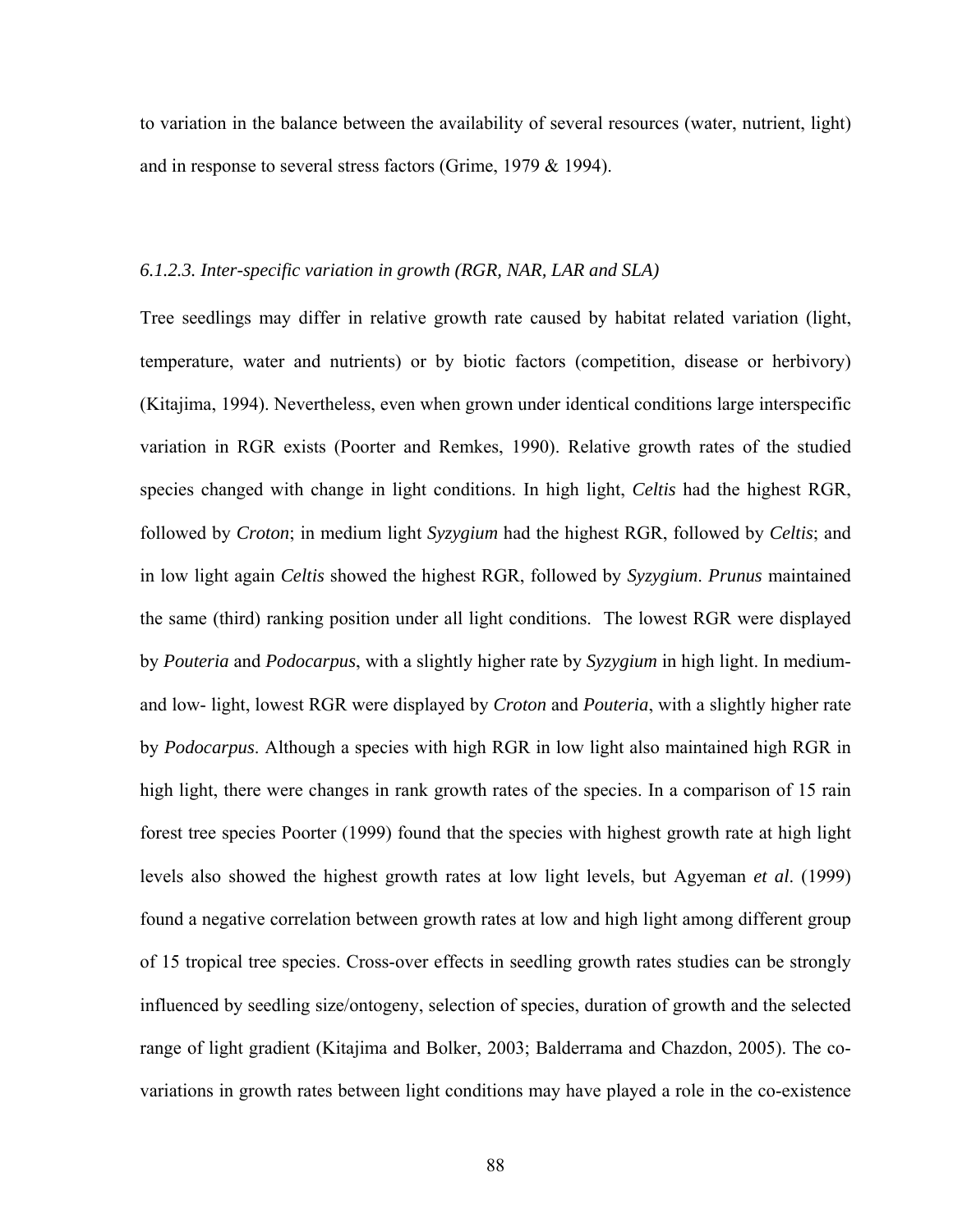of the species in the study forest and related to their ecology of regeneration. *Celtis* and *Croton* are pioneer species with abundant seedlings successfully established in the edges of the forest and in relatively larger gaps than the rest of the study species (Gemedo Dalle and Masresha Fetene, 2004).

The changes observed in relative growth rates of the species were due to the interplay between the two major components- NAR (physiological plasticity) and LAR (morphological plasticity). In high light, *Croton* had two fold higher NAR than *Celtis*, but the latter grew faster than the former. This was perhaps due to higher LAR, as *Celtis* had three fold greater LAR than *Croton*, thus overriding the possible effect of higher NAR. In medium light, *Syzygium* grew faster than *Celtis* and the RGR of the former was two fold greater than that of the latter, and this might be mainly due to its high NAR. Here, the interspecific difference in RGR was more explained by NAR. However, in low light, *Celtis* grew faster than *Syzygium* largely because of its higher leaf morphological plasticity (higher SLA and LAR as well). Indeed, *Celtis* exhibited the highest SLA in all light conditions. The change in rank growth rate and shifting competitive hierarchy between these two species in low- and medium- light condition is of particular interest from gap regeneration point of view. Accordingly, during small gap colonization *Syzygium* would grow fastest because of its distinctive ability in accelerating its NAR five fold higher (as compared to the understorey seedlings of the same species), when *Celtis* accelerates its NAR only by two fold. The accumulation of seedling bank in the forest understorey by *Syzygium* (coupled with high survival in low light condition - 90 %) is advantageous to benefit from increased light during gap formation. Nevertheless, *Celtis* seems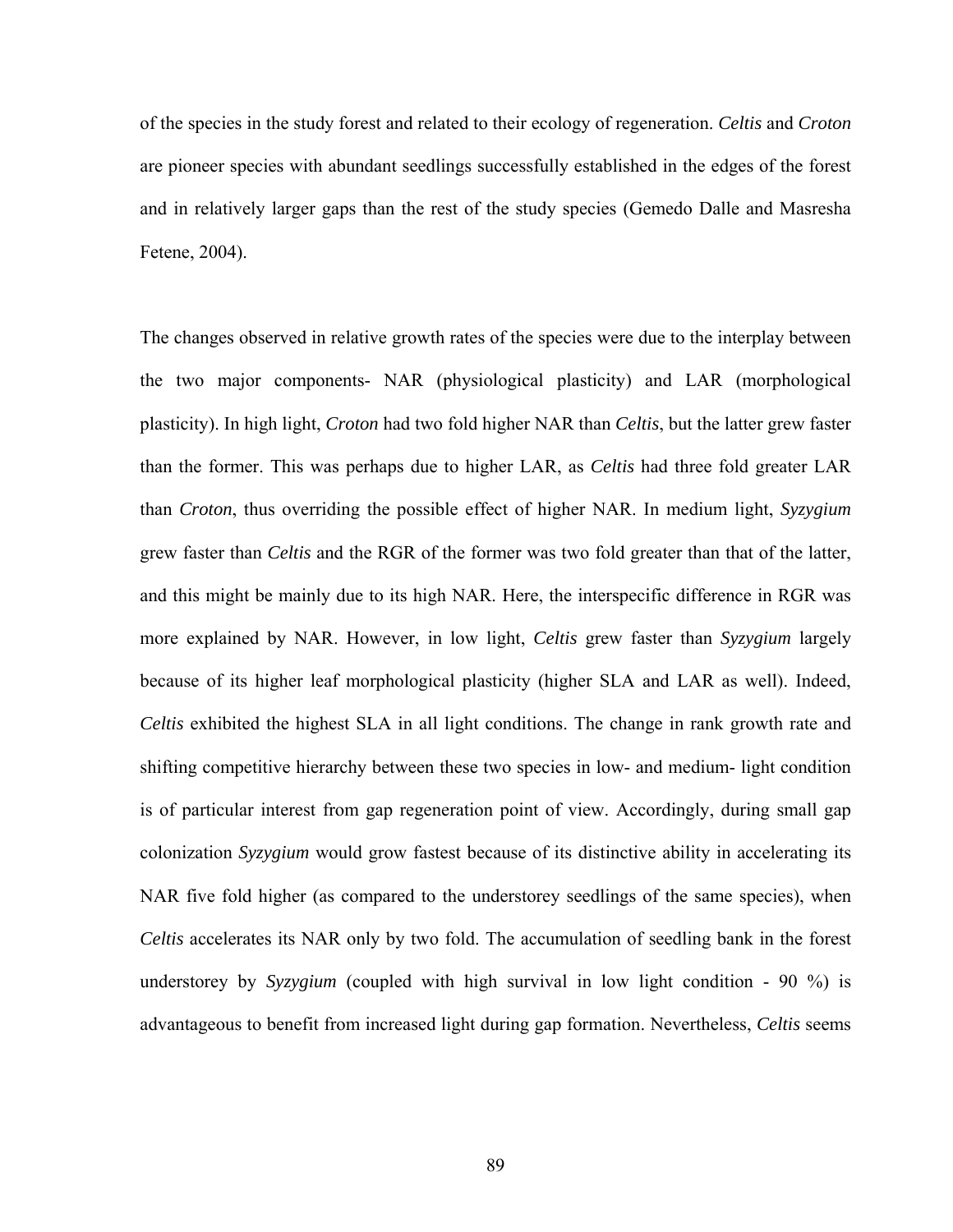to be the most successful competitor in terms of both relative growth (across a range of light gradient) and seedling abundance within the study forest.

Moreover, among studied species seedlings of *Celtis* had shown the highest plasticity that responded to ten out of the twelve morphological variables measured while seedlings of *Pouteria* responded the least. Indeed, *Pouteria* exhibited the least RGR among the shade tolerant species in all light conditions. According to Riddoch *et al*. (1991), and Bazzaz (1991), pioneer species can demonstrate a higher plasticity response to light during growth than shade tolerants. It is generally assumed that species with high phenotypic plasticity have a growth advantage under heterogeneous conditions such as in tropical forest ecosystems (Rice and Bazzaz, 1989). However, the expression of plasticity at any given time may be constrained by ontogeny, resource availability or by losses to herbivores and damage caused by falling branches (Bloom *et al*., 1985).

Negative RGR was recorded only for *Croton* in low light and this was mainly due to low NAR and LAR, which imply that the understorey low light was below compensation point to maintain a positive carbon balance. In addition, RGR can be negative due to loss of carbon, leaf and stem parts (Poorter, 1990; Kitajima, 1994)**.** I have no good explanation why *Croton*, the pioneer-deciduous species, had shown the lowest LAR in all light conditions, which is contrary to expectation. According to Reich *et al*. (1991) species with short leaf life spans tend to have higher LAR (also SLA and RGR) than those with long leaf life spans.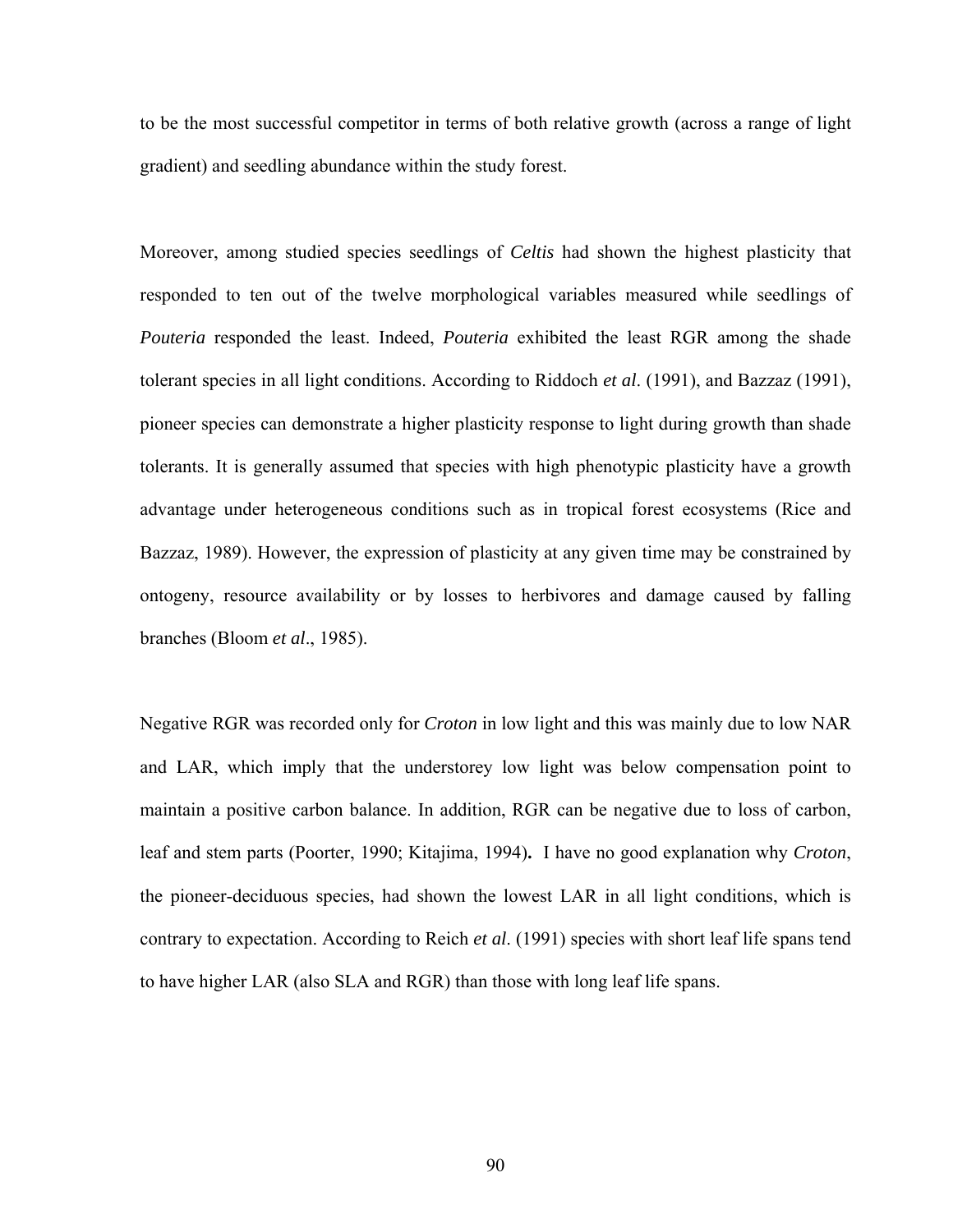On the other hand, RGR of *Croton* was positive which increased by three and seventeen fold in medium- and in high- light in relation to its low-light grown plants, respectively. Similarly, NAR also increased by thirteen and seventeen fold in medium and high light, respectively. Such a remarkable increase in growth rates (RGR and LAR) by pioneer species across light gradient have been reported elsewhere from tropical forests (Pompa and Bongers, 1988; Boot, 1996). Such a drastic increase in RGR in high light for pioneers is advantageous because they can quickly preempt space and resources from shade tolerant species. In montane forests of Ethiopia, *Croton* mainly occupies gaps, roadsides and large clearings formed because of fire or logging disturbances (Getachew Tesfaye *et al*., 2004; Getachew Tesfaye and Demel Teketay, 2005 b).

# *6.1.2.4. Growth predictors/determinants of relative growth rates*

Contrasting results in relation to the determinants of RGR have been found in several earlier reports on tropical forests. According to Watling *et al.* (1997), Pompa and Bongers (1988), and high- light grown plants, indicating that differences in RGR were explained by the hysiological component largely determined by photosynthetic activity of the plants. p However, in medium light there was strong relationship between RGR and LAR indicating RGR in seedlings of rainforest species correlated better with NAR than LAR. On the other hand, RGR was correlated with LAR in some rainforest pioneer species (Pompa and Bongers, 1988). In related studies, Osunkoya *et al*. (1994) and Reich *et al*. (1998) found that RGR was correlated not only with NAR but also with LAR. Poorter (1999) reported that the different components of RGR become important at different irradiances or light levels. In the present study, considering all species there was stronger relationship between RGR and NAR in low-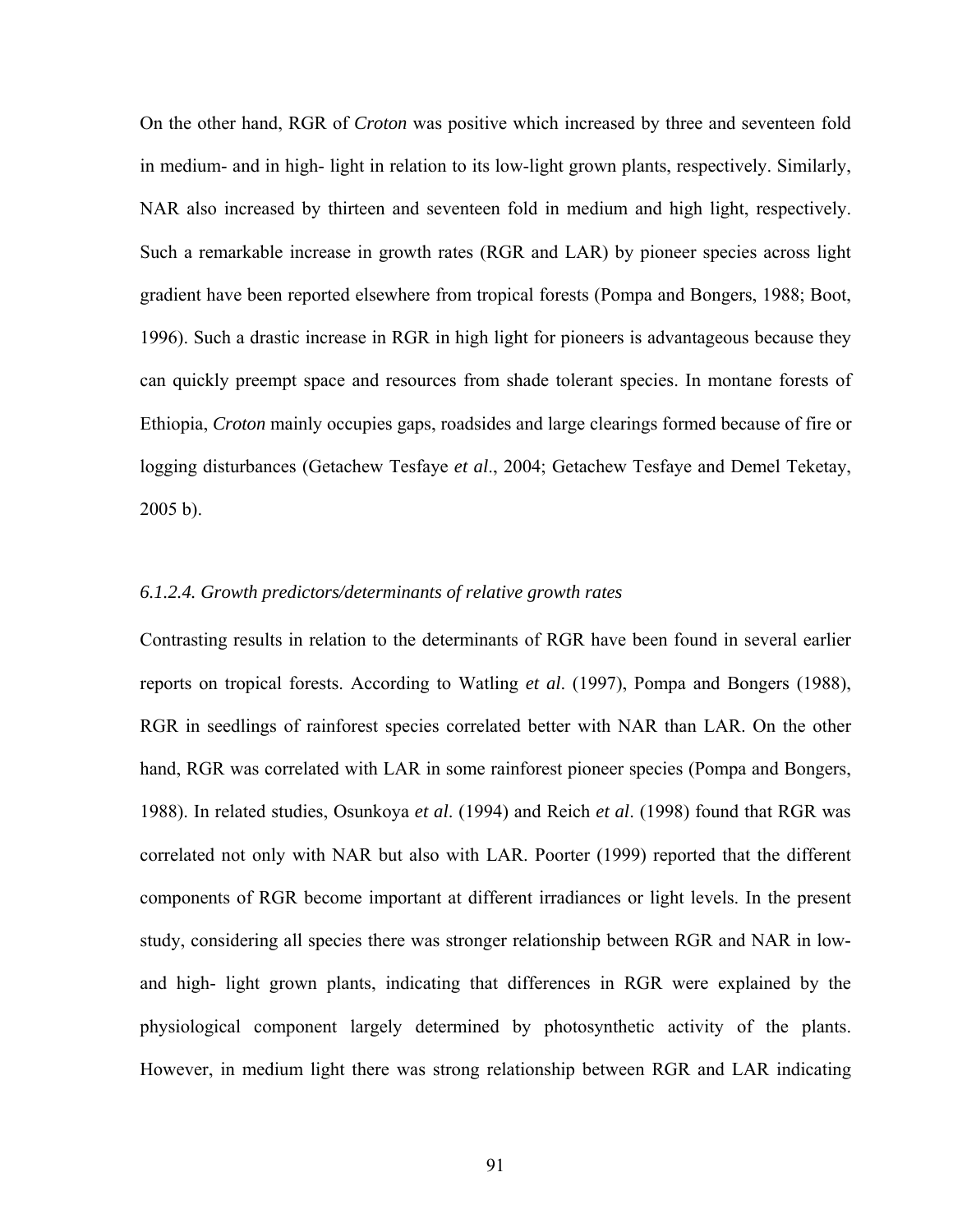that differences in RGR was better explained by the morphological plant trait. This positive correlation (in the latter case) was mainly due to leaf mass ratio, the fraction of plant biomass allocated to leaves and the specific leaf area, the ratio between leaf area and leaf weight. Nevertheless, in all light conditions NAR was strongly related to SLA as well as LMR indicating that both leaf morphology and leaf weight were important factors in determining growth. Similarly, Souza and Valio (2003) in their study of seedling growth of 15 Brazilian tropical tree species, reported that RGR was significantly related to NAR for plants grown in low light (natural shade) and in high light (full sun). So, based on our results it can be concluded that seedling RGR in tropical forest understorey is determined by NAR in low- and high- light environments and by LAR in medium light level.

The present study results suggest that species with highest growth rate in high light environment are also adapted higher plastic traits to grow fastest in low light. This was mainly due to the high plasticity responses in leaf morphology (LAR and SLA). While species that accumulate seedling bank in the understorey had traits to grow fastest in an intermediate light environment (small gap) due to its high plasticity in NAR. Further studies are needed to document the role of resource heterogeneity including soil moisture and nutrients in determining the observed patterns of seedling regeneration of these and other species. This study was limited to less than five months growth period of seedlings under natural conditions in degraded montane forest of Ethiopia. Further, long-term field data on tree seedling survival and growth could provide further insights into species regeneration responses during secondary succession and options for sustainable forest management.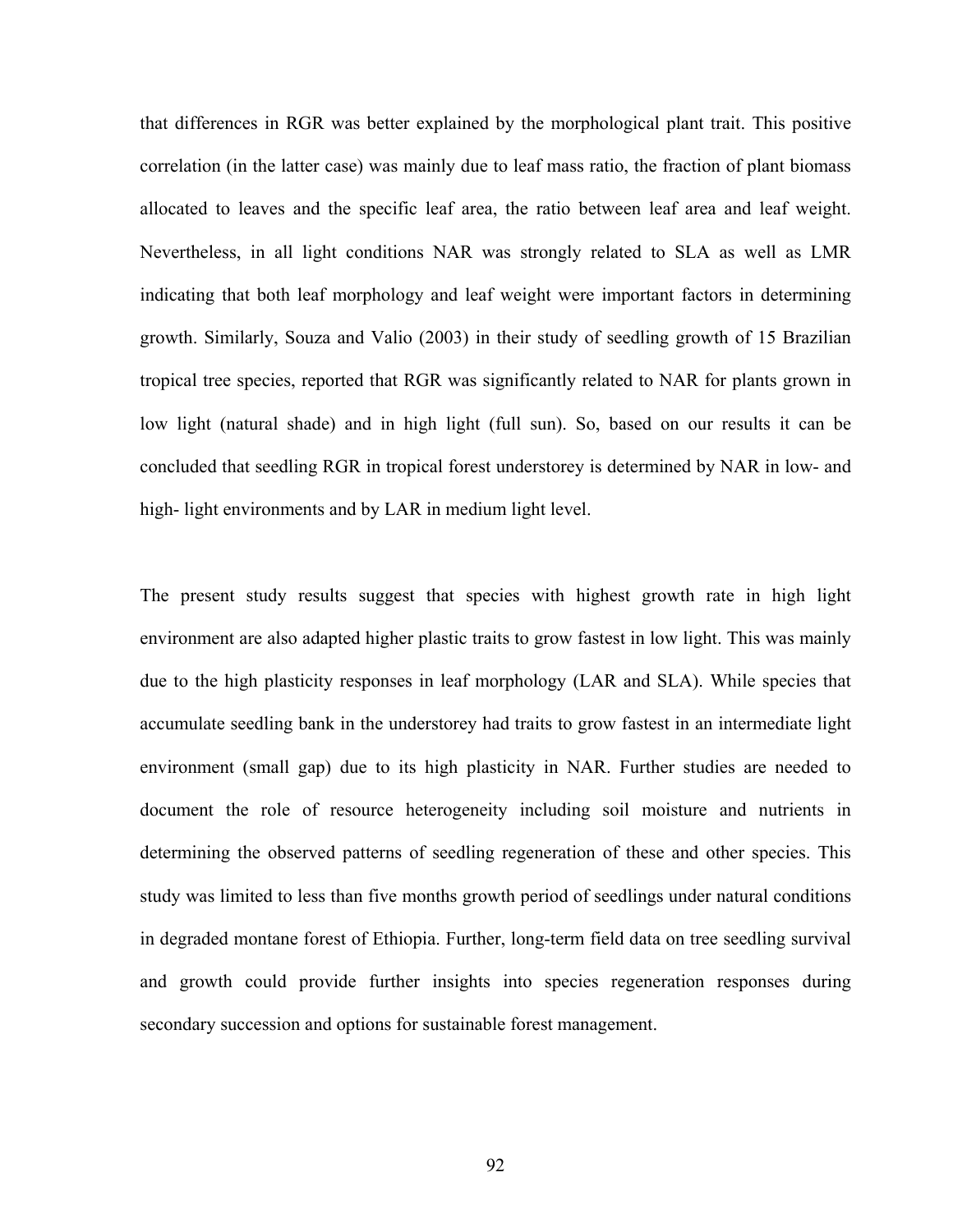# **6.2. Survival and Herbivory Damage on Naturally Regenerated Seedlings in Munessa-Shashemene Forest**

## *6.2.1. Seedling Survival (or Mortality)*

(1983), seedling mortality in tropical forests can range between 16 and 19 percent per year. In Seedlings of the study species showed pronounced variation in their survival rates. In other words, seedling mortality ranged between 11 and 67 percent per year. According to Becker Hawaiian rain forest seedling mortality through physical disturbance accounted 11 to 31 percent per year (Drake and Pratt, 2001). In a related study, Swaine (1996) reported that seedling mortality in tropical forests generally vary between 3 and 96 %. Similarly, Getachew Tesfaye *et al*. (2002) reported that seedling mortality in Harenna Forest from Ethiopia ranged between 11 and 50 %. The results of the present study are, therefore, comparable to what has been reported earlier from montane forest in Ethiopia and elsewhere in tropical forests.

The cause of seedling mortality was not investigated independently for every species as it was found difficult to differentiate the factor responsible for the death of every seedling. Seedling mortality was attributed to drought/soil moisture stress, low light/shade, and physical disturbances (such as tree/branch falls, trampling, and animal digging). Seedling mortality was higher during the dry season than in wet season, and this was attributed largely to drought (or soil water availability). Seedlings are more sensitive to drought, because they are shallow rooted and thus do not have access to lower soil layers with higher water potentials. In the study site, solar radiation was high during the dry season as a result plants were exposed to considerable soil moisture stress and vapor pressure deficit (Fritzsche *et al*.*,* 2006). Soil water stress in dry season was also indicated by low leaf water potentials in trees (Fetene and Beck, 2004; Fritzsche *et al*., 2006). The insufficient soil moisture coupled with increased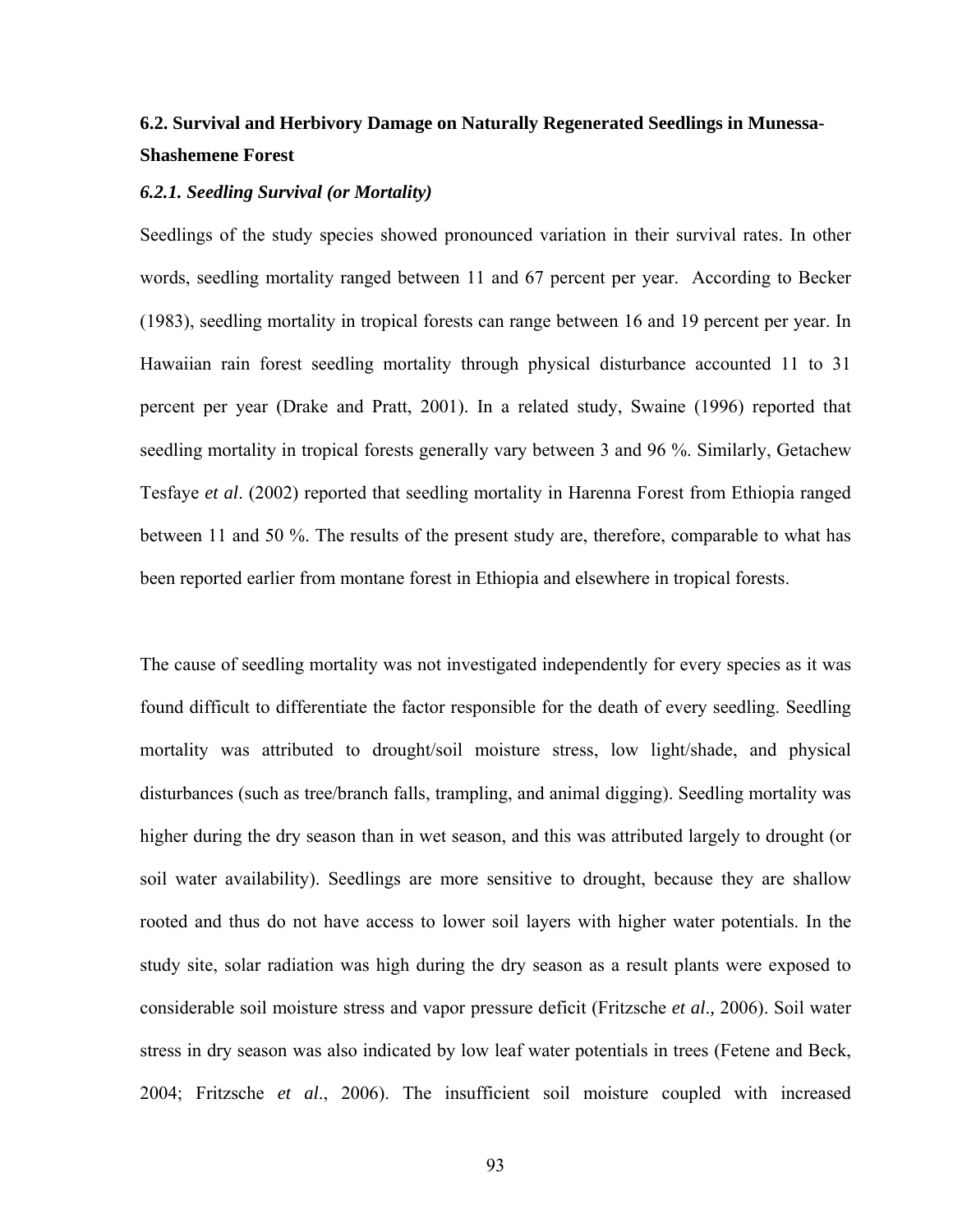transpiration due to high leaf area could result in the death of seedlings during the dry seas on since several dead, dri ed otherwise intact or normally rooted seedlings were observed. From other field studies, it is known that seedling mortality rates peak during the dry season in dry, moist and even wet tropical forests (Howe, 1990; Turner, 1990; Poorter and Hayashida-Oliver, 2000). Furthermore, seedling death during dry season can occur both as a direct result of drought stress, or because drought can exacerbate the effects of non-drought factors such as pathogens, herbivores, or competitors (e.g. Turner, 1990; Veenendaal *et al.,* 1995; Condit *et al.,* 1995).

In addition, the importance of drought (or soil water stress) in seedling survival was further supported by the experiment with transplanted seedlings at the study site, which showed consistently higher seedling mortality in high light environment than in low light condition. Accordingly, seedling mortality of the study species increased with increasing light environment (where there is high radiation load and soil moisture stress) except for *Croton*. Other factors such as seedling density and age are likely to magnify the impact of drought on seedlings (Poorter and Oliver, 2000). In the present study, however, seedling mortality rates were not correlated to their densities within the forest.

Tree species exhibit differential characters in response to soil moisture variation in tropical forests and this can be explained by species-habitat associations (e.g. ridge, slope, river banks, and altitude) (Webb and Peart, 2000). In the forest understorey, *Syzygium* showed the highest mortality that accounted for 67 percent of its seedling population. In a related study, Getachew Tesfaye *et al*. (2002) in their study of 14 tree species in a montane forest from Ethiopia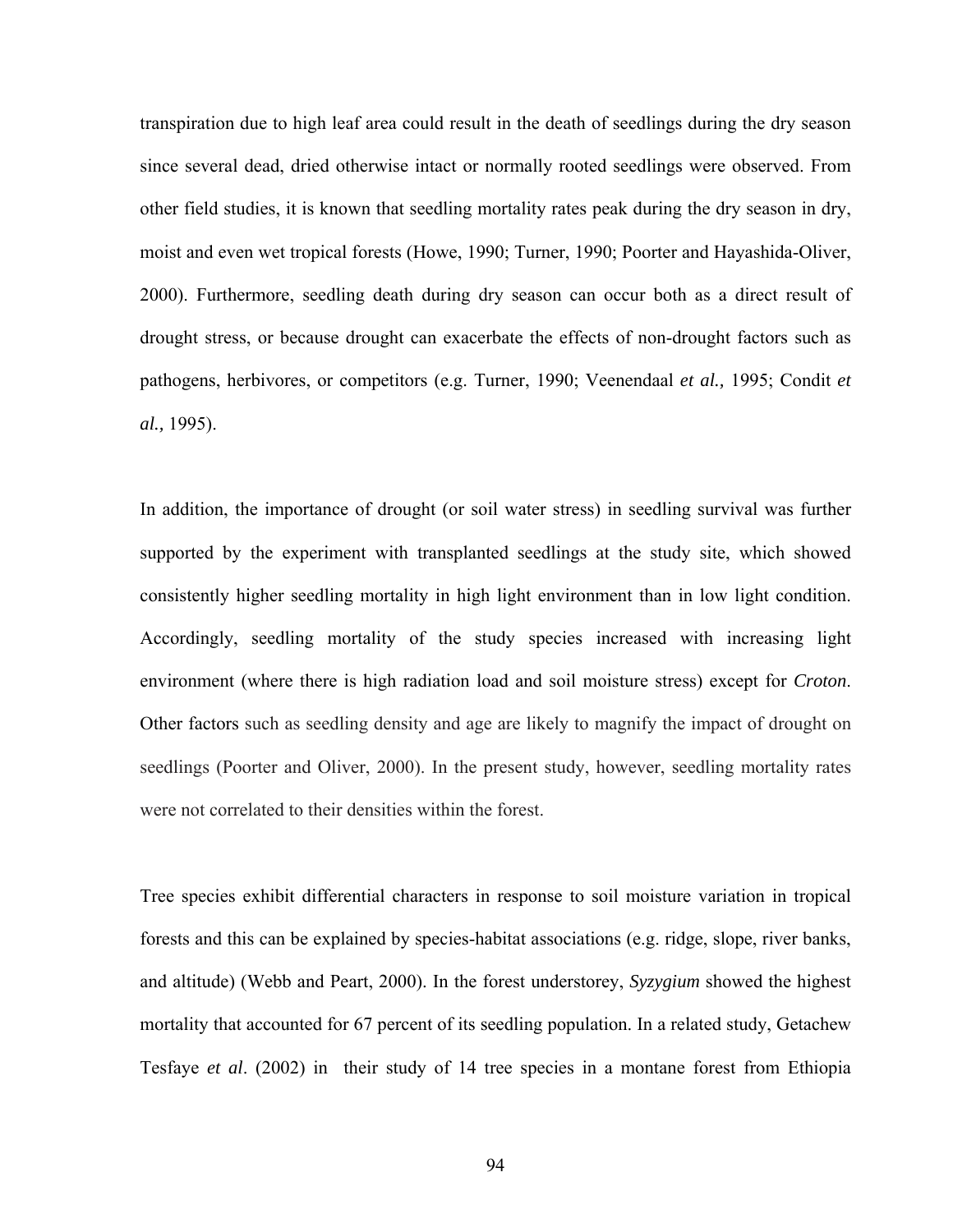reported that the same species accounted the highest seedling mortality rate (50 % of its population). The high seedling mortality in *Syzygium* could be accounted to its high moisture loving character (or low drought tolerance) since the mother trees are naturally associated to riverbanks where the soil moisture is relatively high. In addition, the low-light grown seedlings of *Syzygium* showed the highest survival and the converse is true. Some authors (e.g. Friis, 1992) recognized *Syzygium* as riverine species of the montane forests of Ethiopia. On the other hand, low seedling mortality in *Podocarpus* may be explained with its capacity to withstand dry conditions. This may include, reducing sap flow in the stem and transpiration during the dry season through low stomatal conductance and shifting water uptake to deeper soils layer at times of drought (Fetene and Beck, 2004; Fritzsche *et al.,* 2006).

eight months whereas in the following year it lasted only for five months (monthly rainfall  $\leq$ 5 mm). In general, drought (soil water availability), physical disturbance, and understorey 2 Seedling mortality can also be affected by inter-annual fluctuation of rainfall in tropical montane forests (Garwood, 1983). In the present study, seedling mortality varied significantly between the years and, mortality was higher during the first year than in the second year. The total annual rainfalls at the study site were about 900 mm and 1000 mm during the first and the second years, respectively. More importantly, in the earlier year the dry season lasted for about light environments were found to be the major factors responsible for the death of tree seedlings in the forest understorey.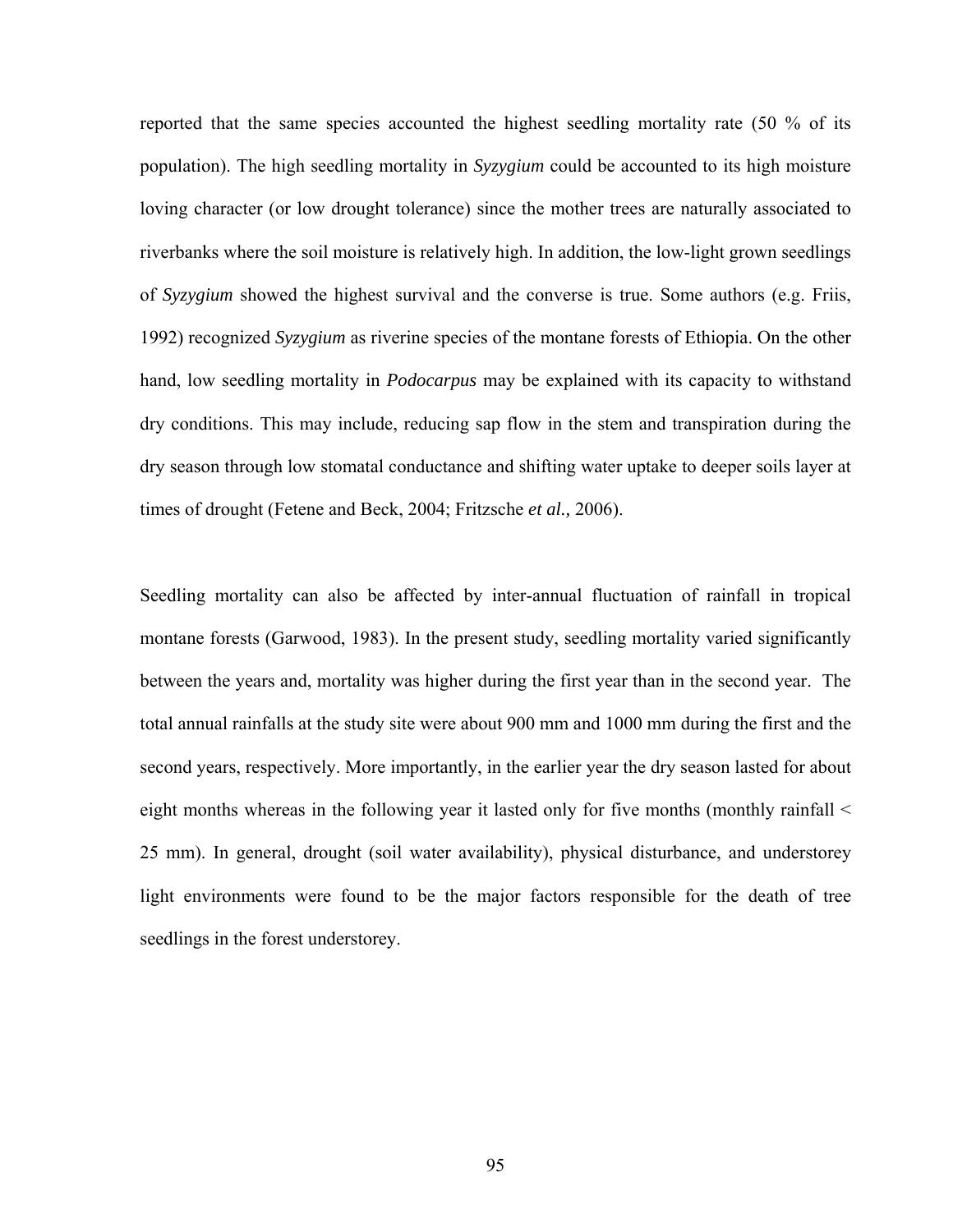# *6.2.2. Seedling Herbivory*

Herbivory plays an important role in seedling dynamics and its impacts have become an issue of concern in many places (Crawley, 1997). In some instances, like the Harenna forest in southeastern Ethiopia, livestock grazing have been regarded as a major factor affecting tree seedling population (Getachew Tesfaye *et al.*, 2002). Mammalian herbivory can reduce or even eliminate woody plant seedling regeneration through removal of leaf and stem tissue. Herbivory involves browsing and trampling which both cause leaf losses that can lower growth and increase mortality of seedlings (Hendrix, 1988). Primary herbivore damages weaken an individual, increase its susceptibility to drought, insects, or pathogens, and decrease its competitive abilities.

In the present study, stumps of all tagged seedlings were examined and those individuals that had shown partial or complete defoliation were considered as damage by herbivores. Most of the species investigated were found to be prune to herbivory. In most cases browsed/grazed seedlings recovered from herbivore damage, others were repeatedly browsed and several others were unable to recover. In addition to defoliation of the individual plants in most cases, the growing tips of the seedlings were consumed/removed together with their leaves. Majority of the defoliated individuals that survived decreased in size. Seedlings of *Celtis, Pouteria*, *Prunus* and *Syzygium* species exhibited some kind of re-growth behavior after herbivory damage. The extent of re-growth following herbivory are usually proportional to the amount of tissue lost, and for many species there is a threshold level below which re-growth can be adversely hampered (Hendrix, 1988). The re-growth behavior suggests that the plants have developed the ability to compensate to the selection pressure. However, opinion varies about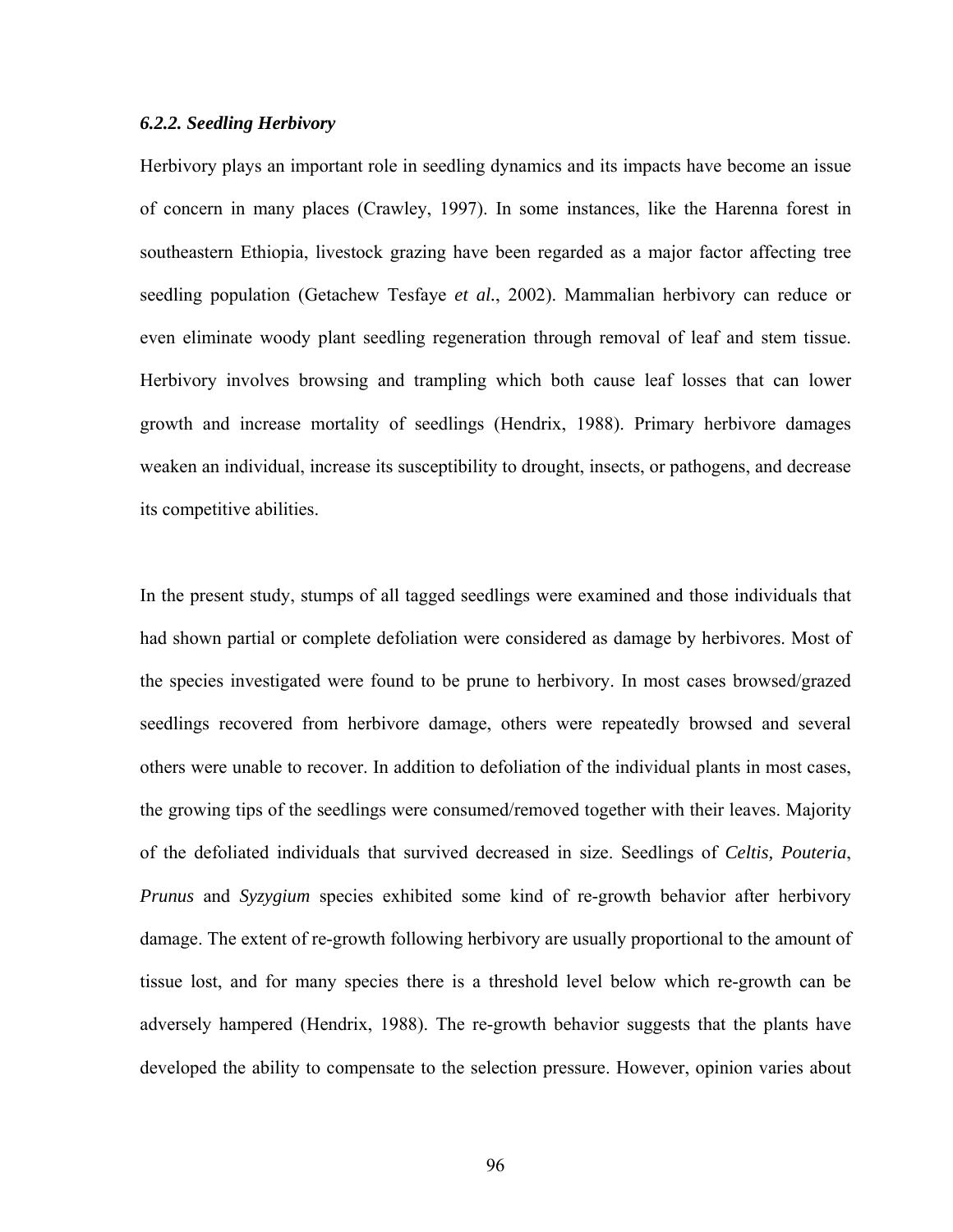the degree to which plants can compensate for or tolerate loss of vegetative tissue, and therefore about the impact of herbivory on plant performance (Hendrix, 1988; Horvitz and Schemske, 2002). The effect is strong for individuals from which all leaves are removed, and after repeated leaf removals.

the population can be lost to herbivory while in others the effect may seem unimportant (Crawley, 1997). According to Pietrzykowski et al. (2003), many factors affect the extent to Herbivory rate varied pronouncedly among species and ranged from 0 to 56 % at the Munessa-Shashemene Forest. Similarly, Getachew Tesfaye *et al.* (2002) have reported herbivory rates between 0 and 83 % from the Harenna Forest. The rate of herbivory in tropical forests can be highly variable and in some season and places, the whole cohorts or a significant proportion of which seedlings are eaten that include structure, morphology, primary and secondary metabolites, all of which influence whether a plant is a potential food item and the probability of it being visited. Seedlings of *Podocarpus* and *Croton* remained unaffected by herbivory and this can be accounted to their characteristic tough leaves that deter animals from browsing.

In the present study, herbivory was significantly higher in the dry season than in the wet season. The high herbivory rate in the dry season can be accounted to the huge grazing activities by livestock. The local people graze their livestock deep into the forest during the dry season when palatable grasses become highly scarce from the surrounding. In wet season as the people are engaged in crop farming activities, livestock are often kept around homestead and in peripheral areas. Currently more than 25,000 livestock are grazing through the portion of the Munessa-Shashemene Forest where the study was conducted (MoARD, Personal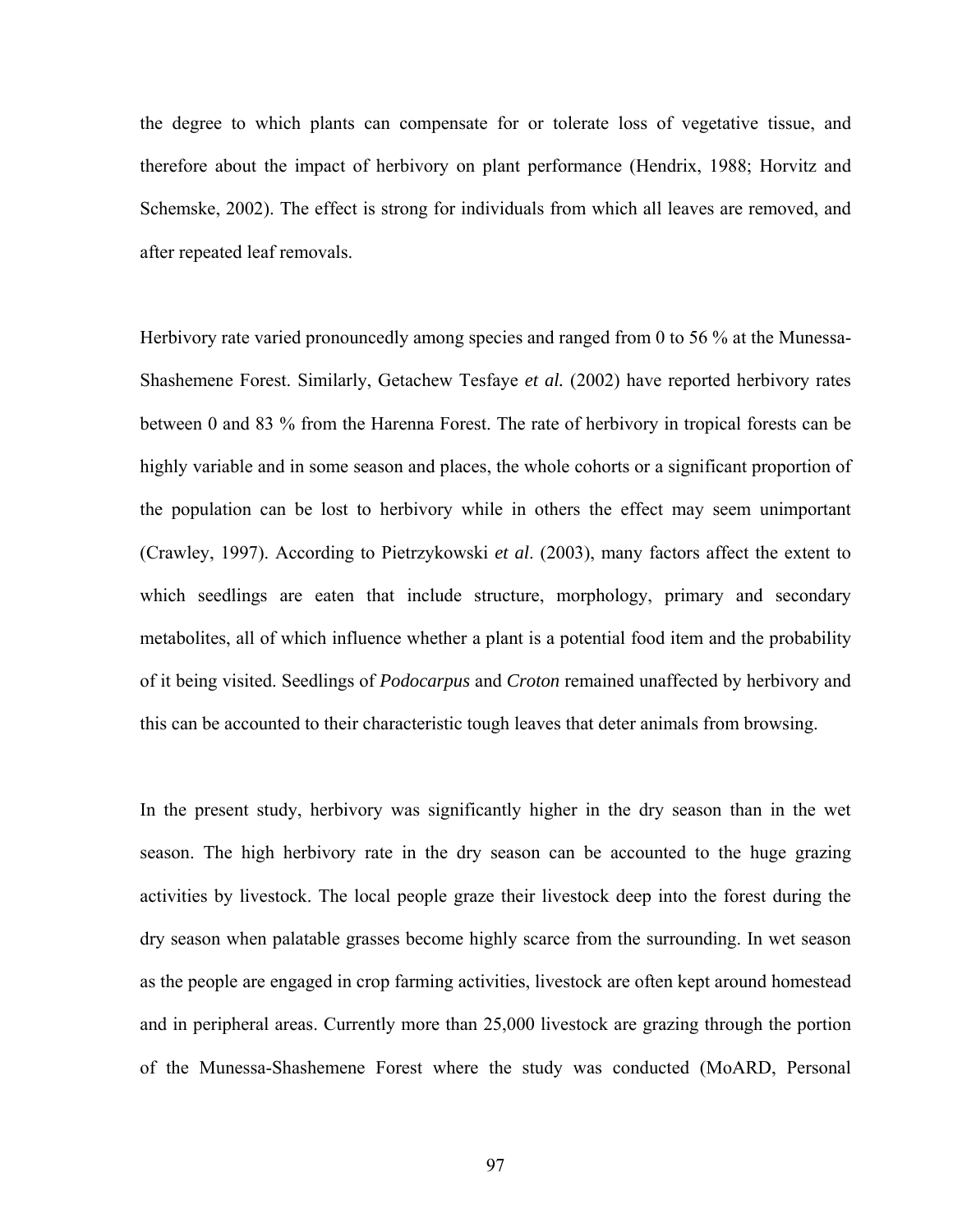communication). Wet season herbivory in the forest was attributed to both wild animals (e.g. Gazelle, Bushbuck and Mountain Nyala) and insect herbivores (personal observation). Massive infestation of *Celtis* trees by insect herbivores during rainy season was noted in several occasions within the forest. All infected trees became leafless soon after the invasion.

Among studied species, *Celtis* had shown the highest seedling herbivory damage, which accounted nearly 55 percent of its populations. *Prunus* and *Syzygium* had also considerably high proportion of seedling damage accounting 49 and 42 percent, respectively. Similarly, these species had shown comparable herbivory rate from the Harenna Forest (Getachew Tesfaye *et al*., 2002). The study result supported that herbivory can influence seedling survival directly or indirectly as 38 to 50 percent of the browsed/grazed seedlings died after initial exposure. Herbivory may directly increase mortality by providing entry for pathogens (Pietrzykowski *et al*., 2003)

In conclusion, herbivory was a major factor affecting seedling population dynamics in the study forest. The species exhibited either an adaptive defense mechanism or compensatory regrowth to herbivory damage. The species ability to develop defense mechanism or response to herbivory damage could influence the population dynamics and ultimately the composition and structure of the forest through differential attrition in seedling populations.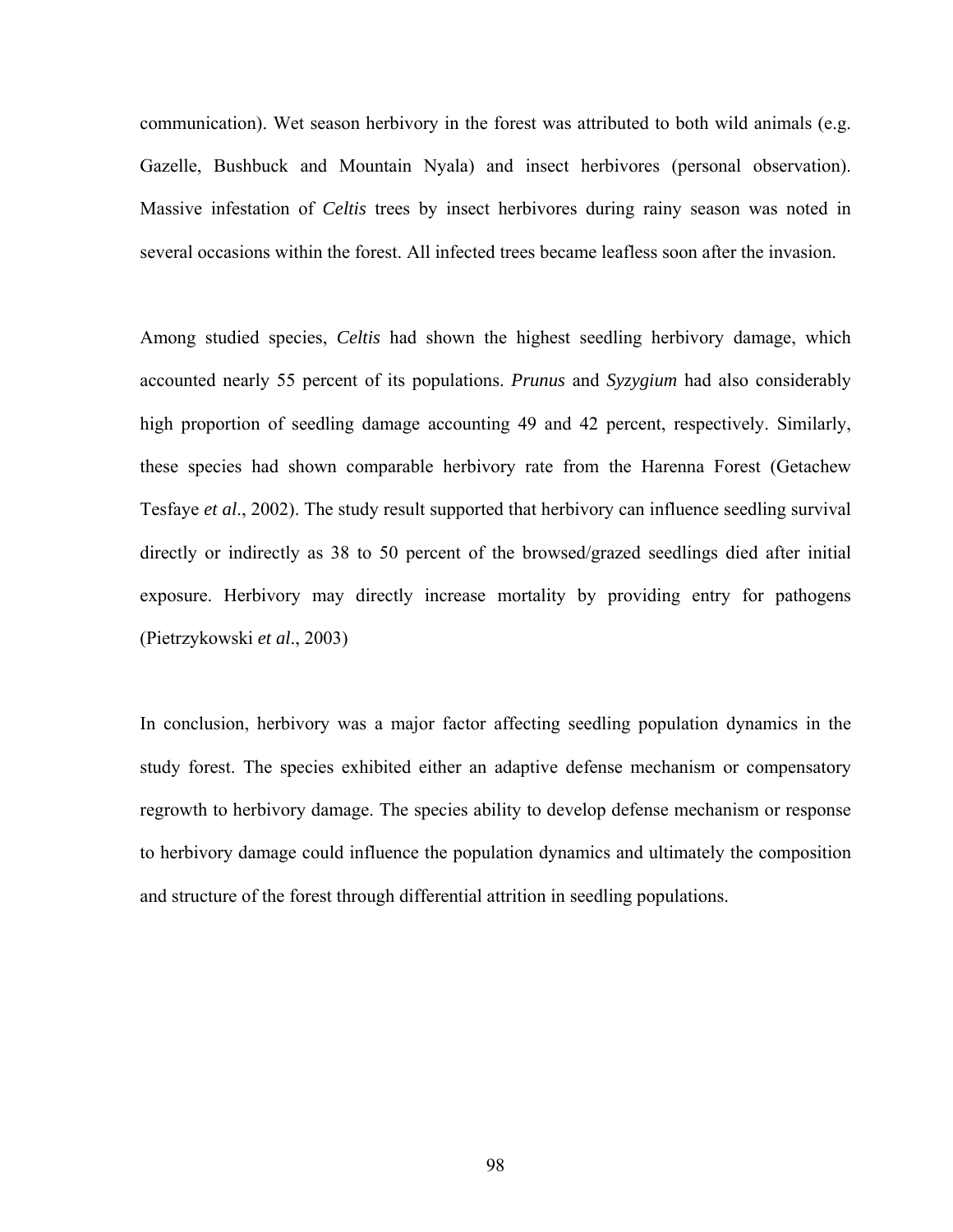#### **6.3. Density, Distribution and Population Structure of the Study Species**

# *6.3.1. Seedling Density and Distribution Along the Altitudinal Gradient*

The investigated tree species had numerous seedlings in the Munessa-Shashemene Forest except for *Polyscias*. The lack of any seedling of *Polyscias* may partially attributed to limitation of environment conducive for the seeds to germinate such as severe disturbance of species (Demel Teketay, 1997). In the present study, large numbers of seedlings were bserved for the climax species (*Prunus* and *Pouteria*) in the shaded forest canopy suggesting o species of afromontane forests in Ethiopia (e.g. *Ocotea, Filicium, Olea capensis, Pouteria ltissima, Teclea*) follow seedling bank regeneration pathway for canopy replacement *a* (Getachew Tesfaye *et al*., 2002; Kumelachew Yeshitela and Taye Bekele, 2003). the canopy together with the forest soil. *Polyscias* was among eleven tree species that regenerated on disturbed soils of logged fields at the Harenna Forest (Getachew Tesfaye and Demel Teketay, 2005b). In the present study, seedling densities varied significantly among species. The presence of abundant seedlings on the forest floor is in consistence with previous reports from other afromontane forests in Ethiopia (Demel Teketay, 1997; Getachew Tesfaye *et al*., 2002) and tropical rain forests (Swaine, 1996; Whitmore, 1996). The accumulation of seedling bank under forest canopy is known to be the major regeneration route of climax tree that seedling bank accumulation is the major regeneration strategy. The ripe seeds of most climax species germinate shortly after dispersal and thereafter show slow growth rates in the forest understorey. According to Demel Teketay and Granstorm (1995), these species lack the reserves for longevity as seeds in the soils (soil seed banks). Similarly, several other tree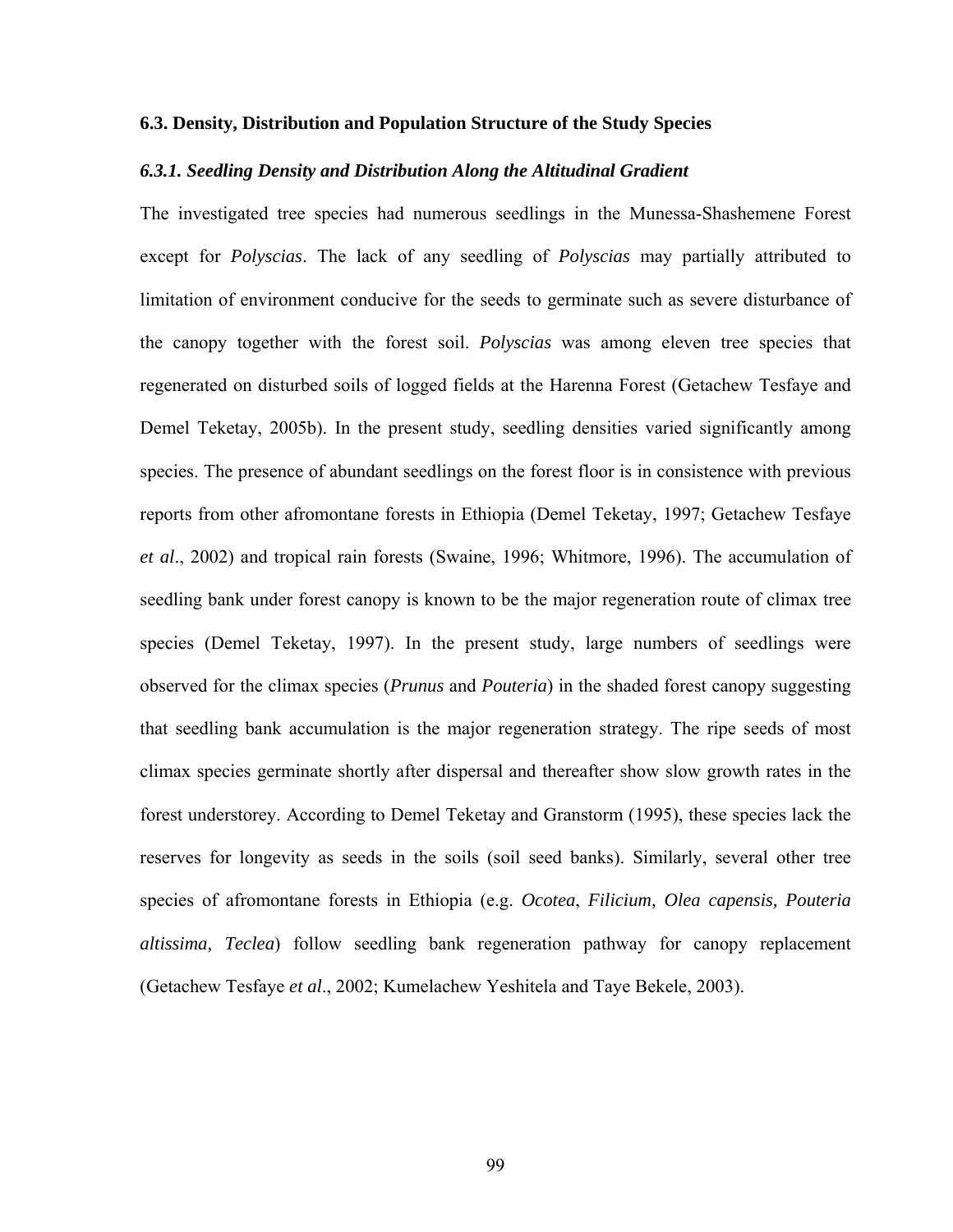According to Swaine and Whitmore (1988), pioneer/light demanding species accumulate their seeds in the soil to germinate and establish only after gap formation within the canopy. The two pioneers, *Celtis* and *Croton* having seed bank densities of 28 - 31 seeds/m<sup>2</sup> (data not shown) in the Munessa-Shashemene Forest regenerated in gaps. At lower elevation of the forest canopy gaps were more frequent with quite a number of patchy successional development due to selective tree felling for the purposes of timber and construction.

highest seedling survival rates (88 % per year) and its characteristic defenses to herbivory. Seedling density was highest for *Prunus* and *Celtis* due to the high reproductive potential of the mother trees. However, about 42- 61 % of the seedling population of these species were lost on annual basis because of drought or soil moisture stress, disturbance and herbivory damage. *Syzygium* had shown the lowest seedling density, which could be accounted to the low survival rate in the forest understorey (only 33  $%$  year<sup>-1</sup>). The low seedling density in *Podocarpus* can be attributed to its seed dormancy and reserve seed accumulation in the soils (Demel Teketay and Granstorm, 1995). According to Legesse Negash (1995), the hard seed coat in *Podocarpus* prevents high seed germination. In the present study, *Podcarpus* seeds were found highly dormant where only 2 % germination rate (data not shown) was achieved over two years period. Unlike the many other shade-tolerant species that lacks seed reserves in forest soils, *Podocarpus* was found as one of the major seed bank forming species with a density of 355 seeds/ $m^2$  (data not shown) in the Munessa-Shashemene Forest. The relatively low seedling density of *Podocarpus* in the Munessa-Shashemene Forest is compensated by its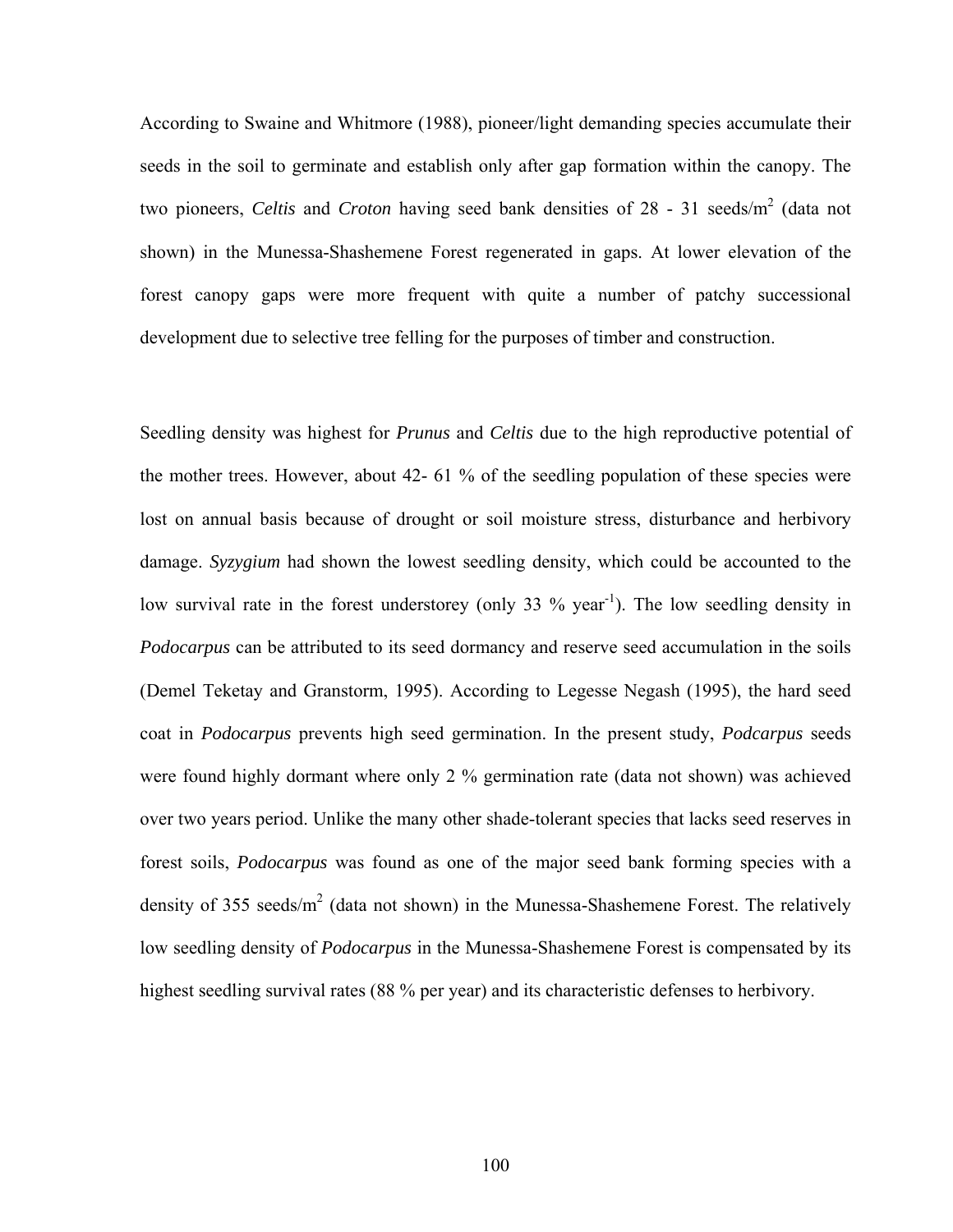The distribution of seedlings along the altitudinal gradient showed marked variations among species. *Podocarpus* and *Prunus* showed wider distribution and occurred along the entire altitudinal range within the forest. On the other hand, *Pouteria*, *Celtis* and *Syzygium* had narrow distribution and occurred in lower elevation of the forest. At the upper altitudes of the Munessa-Shashemene Forest humid climate conditions (low temperature, rainfall and high humidity) prevails which may restrict the distribution of some of these species.

#### *6.3.2. Tree and Sapling Density, and Their Distribution Along the Altitudnal Gradient*

Tree and sapling densities varied significantly among species. *Podocarpus* showed the highest tree and sapling density, followed by *Croton*. *Podocarpus* is the dominant tree species of the dry afromontane forests in Ethiopia (Friis, 1992). Although most of the standing trees are buttressed and over matured ones, *Podocarpus* constituted the largest proportion of trees in the Munessa-Shashemene Forest across the entire range of altitude. *Podocarpus* has comparable tree densities in forests of Munessa-Shashemene, Harenna (Getachew Tesfaye and Demel Teketay, 2005a) and Dindin (Simon Shibru and Girma Balcha, 2004), but lower than forests of Wof-Washa and Chilimo (Tamrat Bekele, 1994). In the present study, *Polyscias* and *Pouteria* showed the lowest tree densities. Spatial distances between the mother trees on average were 63 m and 60 m (data not shown) for *Polyscias* and *Pouteria*, respectively, implying high fragmentation among the reproductive individuals. *Polyscias* had also low tree density in forests of Wof-Washa (Tamrat Bekele, 1994) and Dindin (Simon Shibru and Girma Balcha, 20004). *Prunus* had a higher tree density in the Munessa-Shashemene than in forests of Menagesha, Chilimo and Jibat (Tamrat Bekele, 1994), and Dindin (Simon Shibru and Girma Balcha, 2004). On the other hand, *Syzygium* had shown low tree density in Munessa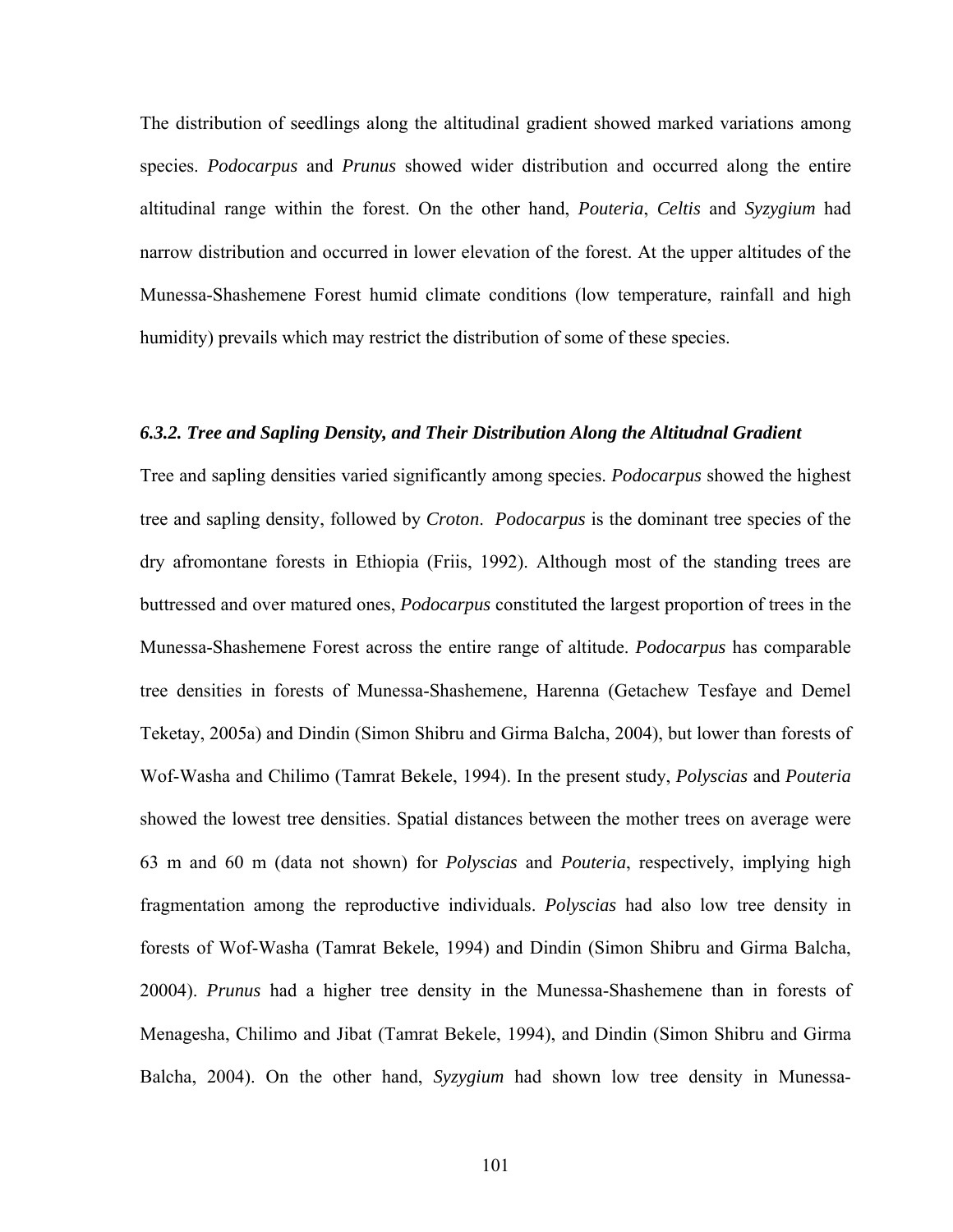Shashemene than the Jibat forest (Tamrat Bekele, 1994). *Celtis* had comparable tree density in forests of Munessa-Shashemene and Dindin (Simon Shibru and Girma Balcha, 2004). *Croton* had higher tree density in Munessa-Shashemene than Dindin forest (Simon Shibru and Girma Balcha, 2004). The variation in species densities among the dry afromontane forests of Ethiopia indicates the level of utilization of the species, nature of disturbance and ecology. In general, the tree densities reported in the present study are within the broad range reported from the other dry afromontane forests of Ethiopia.

## *6.3.3. Population Structure of the Seven Tree Species*

The pattern of size-class distribution of seedlings, saplings and mature individuals can provide good indication about the overall regeneration status of a species and the level of disturbance in the forest. Tree species examined showed considerable variations in their size-class distributions. Plant population structure of *Celtis* had shown highest proportion of individuals at the lowest height class and missing of individuals in the middle height classes at Gara-Ades Forest (Demel Teketay, 1997). On the other hand, *Celtis* exhibited highest proportion of individuals at the lowest height class and a gradual decrease towards the upper height classes in the Munessa-Shashemene Forest. The good representation of individuals in all size classes coupled with its high seedling density and growth rate would enable *Celtis* to be another potential expanding species in the Munessa-Shashemene Forest. However, possible problems in regeneration of *Celtis* may come from excessive browsing/grazing of the understorey seedlings. The fruits from trees of *Celtis* were also important food sources for at least 13 bird species in the Munessa-Shashemene Forest (Getachew Tesfaye, unpublished data). All the thirteen bird species picked the fruits and swallowed the pulp with the seeds inside. The role of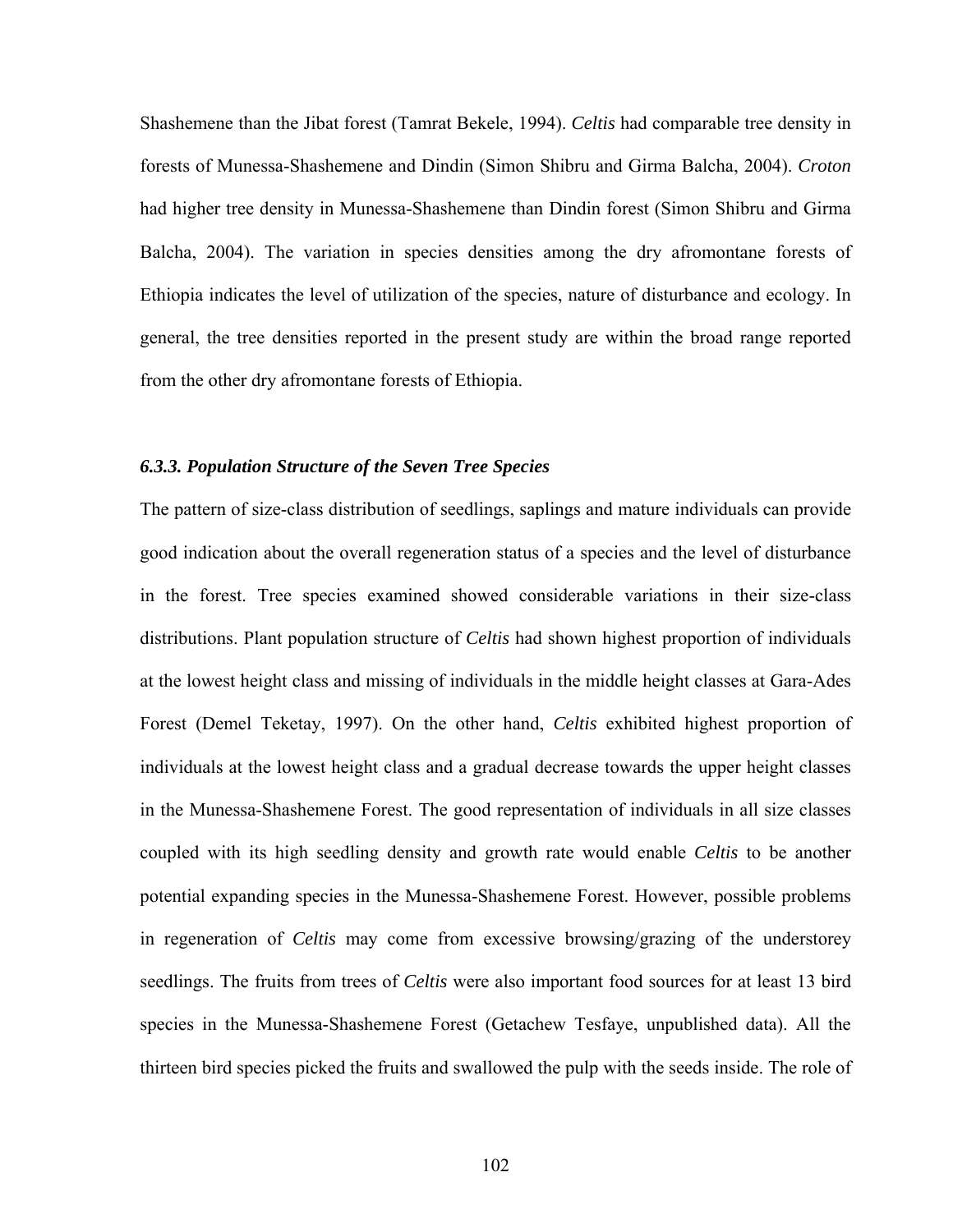fruigivore animals to seed germination and regeneration of the species need further investigation.

Plant population structure of *Croton* had higher proportion of individuals in the lower height classes and missing of individuals in the middle and towards upper height classes in forests of Gara-Ades and Harenna (Demel Teketay, 1997; Getachew Tesfaye *et al*., 2002). On the other hand, *Croton* showed continuous representation of individuals in all height classes at Munessa-Shashemene Forest. Such good regeneration of the pioneer species may suggest that the forest has been severely disturbed in the past due to past logging activities (Lundgren, 1971). *Croton* seems to be one of the most expanding species as evidenced from its seedling and tree densities, and the population structure.

*Podocarpus* exhibited continuous size-class distribution and an inverted J-shaped curve in several montane forests (Geldenhyus, 1993; Demel Teketay 1997; Feyera Senbeta and Demel Teketay, 2003; Feyera Senbeta, 2006). Similarly, *Podocarpus* showed highest proportion of individuals in the lowest height class and a gradual decrease towards the larger size classes in the Munessa-Shashemene Forest. *Podocarpus* therefore generally displays a healthy regeneration in afromontane forests in Ethiopia, though individual trees of middle and upper height classes are still under pressure from selective cutting and logging (Getachew Tesfaye *et al*., 2002). The low seedling density coupled with its low seed germination rate (data not shown) of *Podocarpus* in the Munessa-Shashemene Forest probably indicates that it may not be able to maintain the current tree population level sufficiently in the future. However, detailed evaluation of the population projection matrix is necessary before arriving to concrete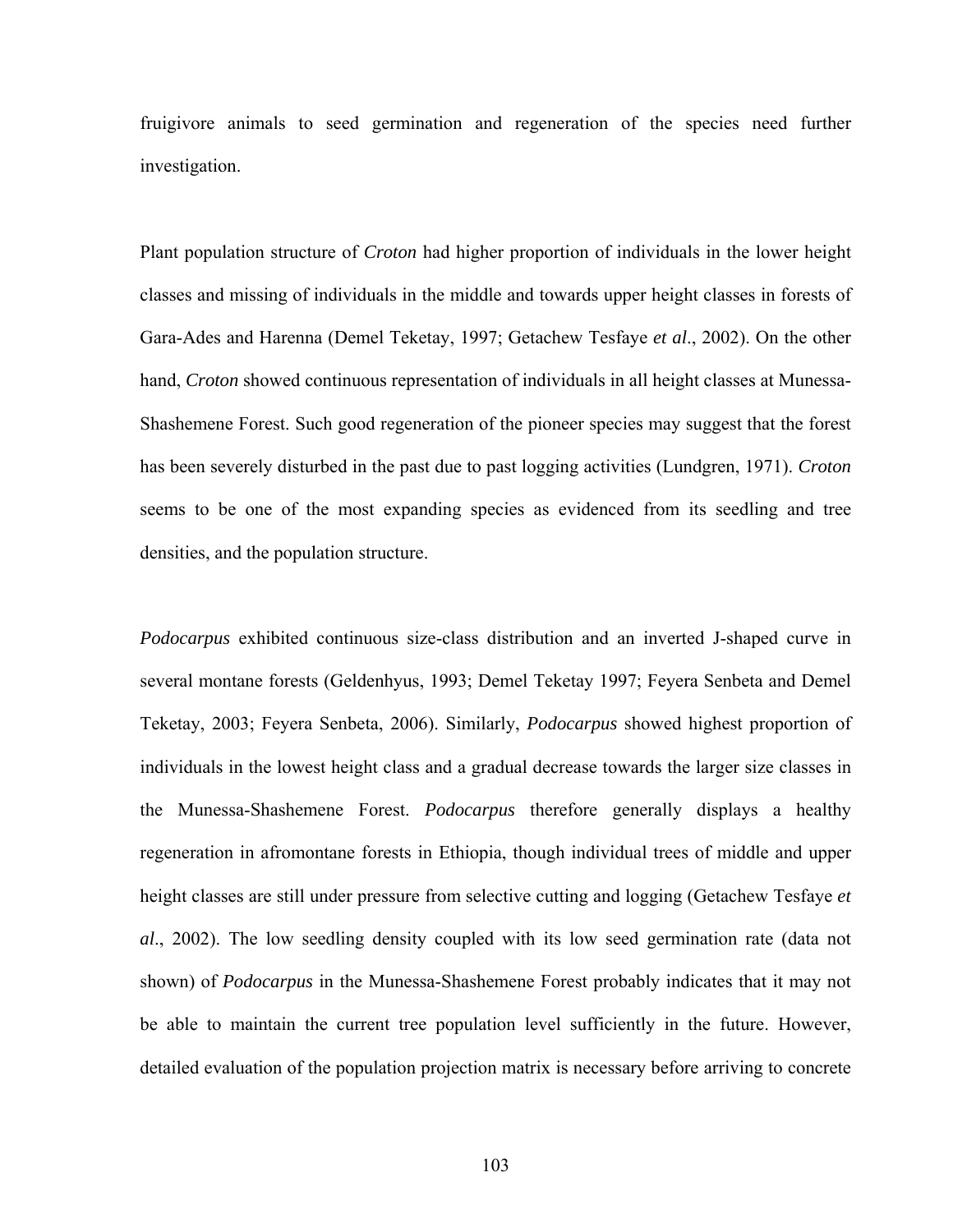conclusion. In any case, tree population in *Podocarpus* is likely to decrease in the future, as it is the only remaining target species hunted by illegal loggers (after *Pouteria*). Nevertheless, the longer tail to the right in its size-class distribution suggests the presence of good proportion of reproductive individuals that can actively supply seeds for regeneration of the species.

low tree density would probably aggravate the local extermination of *Polyscias* from the forest interior, if not from the forest margins. In addition, the absence of any germinated seeds of According to Getachew Tesfaye *et al*. (2002), the population structure of *Polyscias* had the highest proportion of individuals at the lowest height class and missing of individuals at one of the intermediate height class at Harenna Forest. On the other hand, *Polyscias* lacks representation of individuals at the lowest and intermediate height classes in the Munessa-Shashemene Forest. The lack of seedlings and young individuals in the forest coupled with the *Polyscias* from soil seed banks of the Munessa-Shashemene Forest provoked the question whether the reproductive individuals are producing viable seeds or not. Unfortunately, the attempts to collect ripe/mature seeds directly from the trees were unsuccessful and ended up in removal of unripe fruits/seeds.

Plant population structure of *Pouteria* had highest proportion of individuals at the lowest height class and missing of individuals in the middle height classes at Harenna forest (Getachew Tesfaye *et al*., 2002). Similarly, *Pouteria* showed highest proportion of individuals at the lowest height class and missing of individuals at several intermediate classes in the Munessa-Shashemene Forest. Regeneration of the species appears to be hampered (obstructed) as there was no sapling or young trees (between 14- 30 m height) encountered in the forest.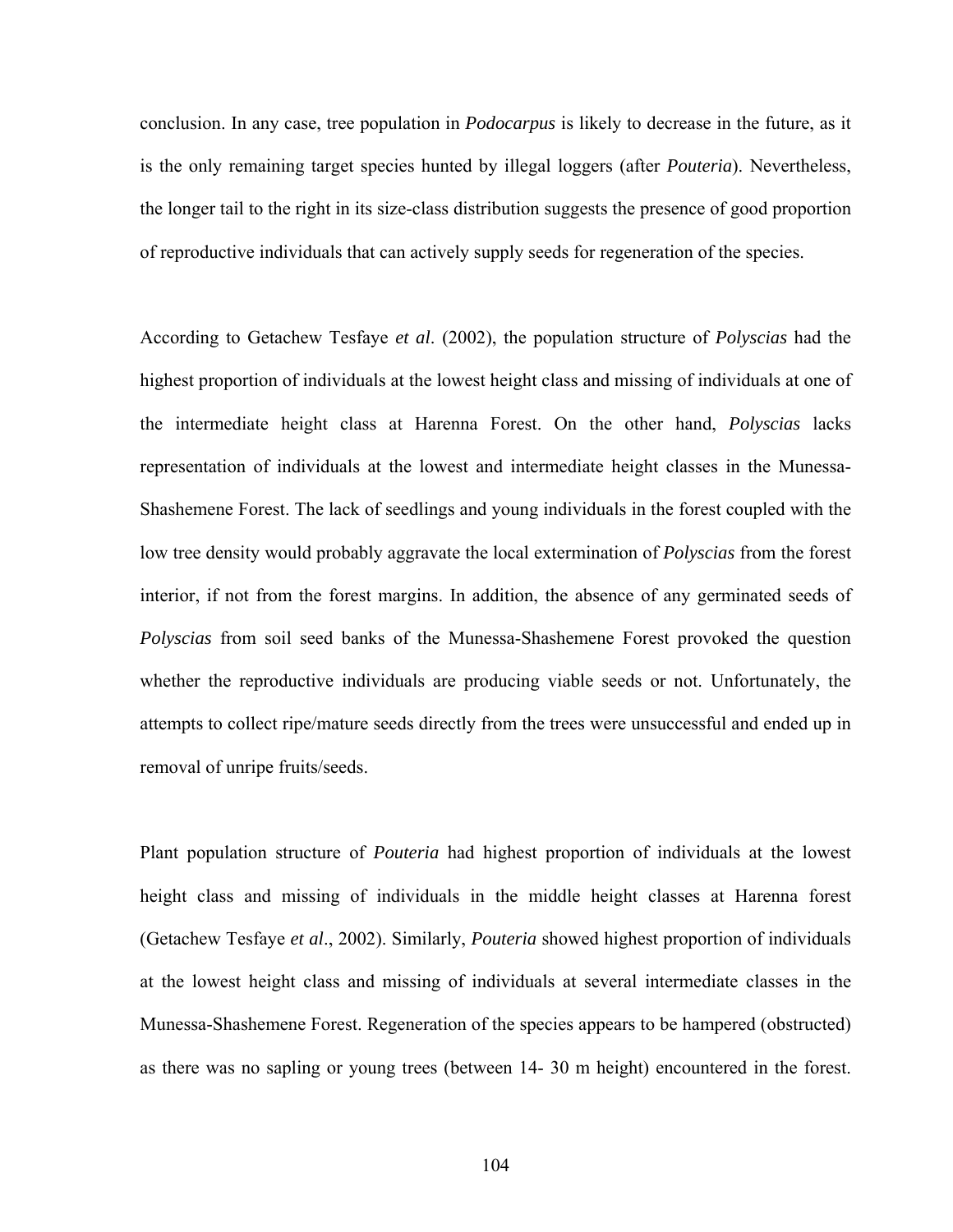This was attributed to the excessive selective hunting of trees for commercial timber. The few remaining trees of *Pouteria* in the Munessa-Shashemene Forest were left standing there only because they are extremely buttressed, difficult to cut manually and to saw them through the dark, thus making it impossible to smuggle or escape the attention of the forest guards. *Pouteria* stands as the number one (priority) timber species and the second most harvested in the country only surpassed by *Podocarpus* (Breitenbach, 1963; Legesse Negash, 1995; Getachew Tesfaye and Demel Teketay, 2005b). The overall regeneration status of *Pouteria* is alarming because those few old and over-mature trees are standing on highly fragile land, fragmented and with narrow altitudinal range. The seedling density in the understorey was relatively low due to high mortality and grazing effect. In addition, seedlings of *Pouteria* showed the lowest relative growth rate and plasticity response to changing light environment. If the current pressure from illegal loggers on *Pouteria* in the Munessa-Shashemene Forest continues unabated, coupled with problems mentioned above, the species will disappear locally from the forest in near future. It is highly important, therefore, to protect those few remaining mature individuals of the species as a potential seed sources for any conservation effort deemed in the future.

Plant population structure of *Prunus* had highest proportion of individuals in the lowest height class and no individuals in the subsequent middle and upper height classes in forests of Menagesha and Harenna (Demel Teketay, 1997; Getachew Tesfaye *et al*., 2002). On the other hand, *Prunus* showed highest proportion of individuals at the lowest height class and a gradual decrease towards the upper height classes in the Munessa-Shashemene Forest. The level of utilization of this species in the Munessa-Shashemene Forest may be attributed to the good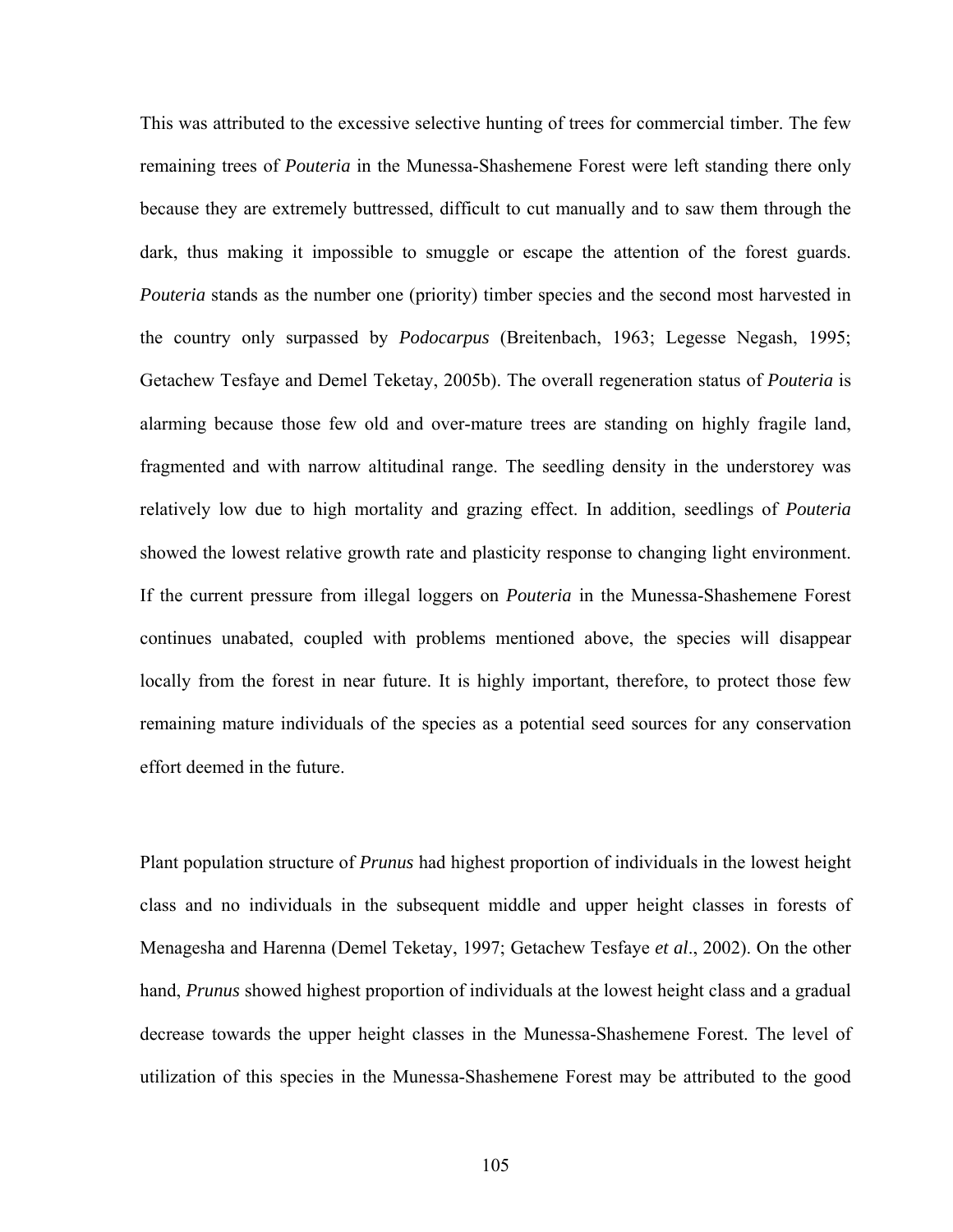regeneration status exhibited by *Prunus* to the fact that it was not (at least so far) the favorite species of illegal loggers. Unlike many other localities, the bark or any usable part from this species has not been extracted for commercial purposes.

According to Getachew Tesfaye *et al*. (2002) population structure of *Syzygium* had the highest proportion of individuals at the lowest height class and missing of individuals at several intermediate and upper height classes at Harenna forest. A similar population structure was recorded for *Syzygium* in the study site. This was attributed to tree cutting for timber, construction and other household activities. In addition, *Syzygium* was recognized as having major problems of regeneration in the Munessa-Shashemene Forest as evidenced by its low seedling density, high seedling mortality and herbivory damage, and low number of seedlings per mature tree.

The population structure of tropical forest tree species have been found variable depending on the level of utilization and history of the forest (Saxena *et al*., 1984). The inverse J-shape curve observed in *Podocarpus*, *Prunus*, *Celtis* and *Croton* in the Munessa-Shashemene Forest indicates that there exists healthy regeneration. Such population structure is typically characteristics of many tropical forest tree species (Cesar, 1992: Poorter *et al*., 1996). In contrast, the patterns of population structure exhibited by *Pouteria*, *Syzygium* and *Polyscias* indicated a discontinuos or hampered regeneration. Bongers *et al*. (1988) have also described a similar size-class distribution pattern from tropical rain forests.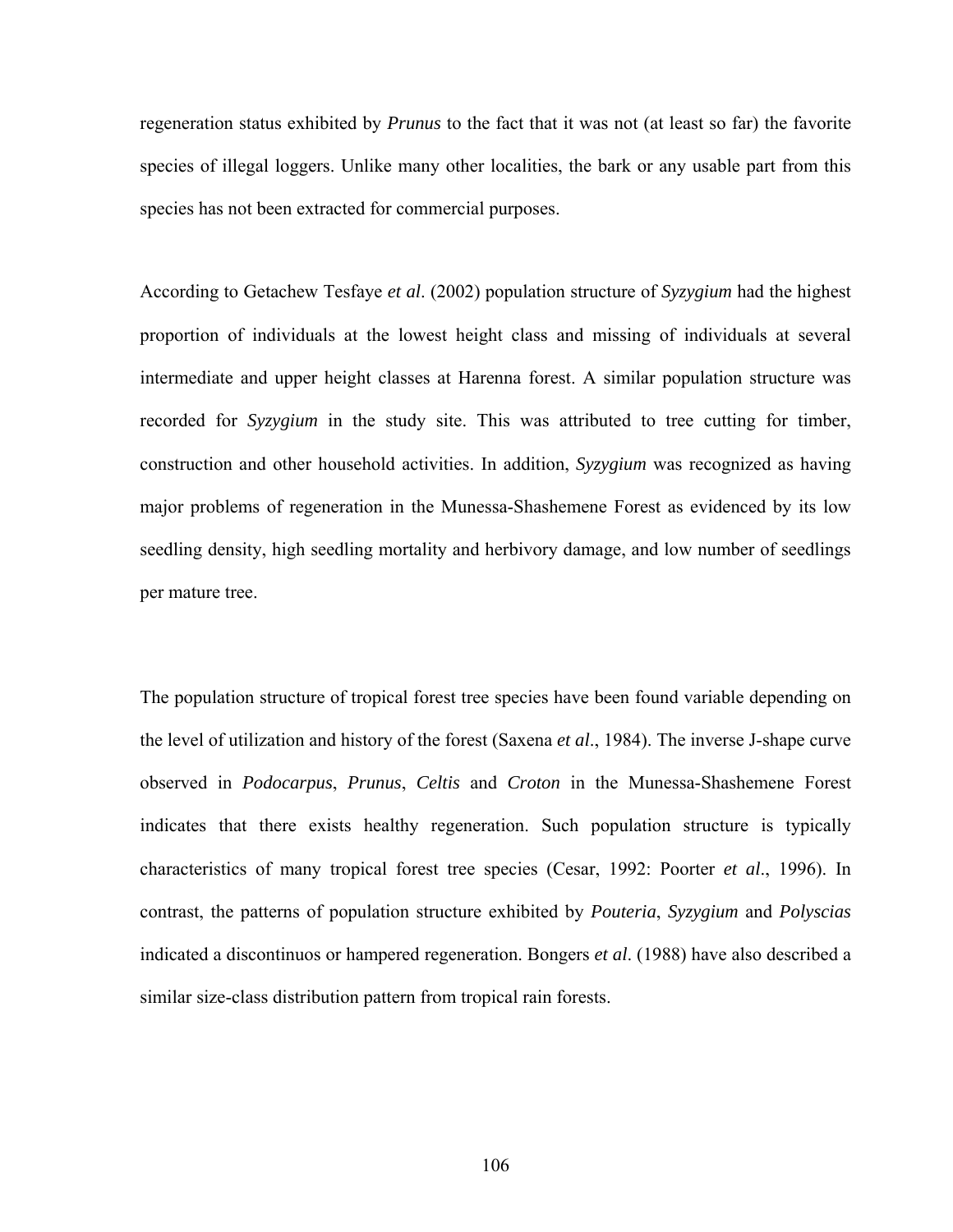In parts of the Munessa-Shashemene Forest where natural gaps comprise a small proportion and disturbance was limited, such as the middle elevation, tree species exhibited strong negative correlation to size-class distribution thus successfully regenerating. On the other hand, at the lower elevation due to past and current human disturbance effect (past logging took place about 50-60 years ago) (Lundgren, 1971), tree populations exhibited weak negative correlations to size-class distributions indicating poor regeneration. Thus, human influence in this region goes to an extent that regeneration of major canopy tree species have been substantially altered, and the legacy of this continues today. The lower elevation part of the forest zone has mainly given way from primary forest to secondary type.

# and Three Other Afromontane Forests of Ethiopia *6.3.4. Comparison of Seedling Densities and Distributions between Munessa-Shashemene*

Table 14 shows the mean seedling densities of the investigated species in four dry afromontane forests in Ethiopia. The direct comparison of seedling densities *per se* in the different forests would be difficult, as the minimum size of seedlings recorded was not reported by the different sources. In the present study, seedling investigation was carried out to plant size above 5 cm in height. Seedling densities of *Celtis*, *Croton* and *Prunus* were relatively higher in munessa-shashemene than the three other forests. The presence of higher seedling densities of *Celtis* and *Croton* is an indicative of the magnitude of disturbance in the munessa-shashemene. As the forest is located very close to high way road for market outlets, illegal tree cutting and logging which in turn resulted in large canopy disturbance have been the norm.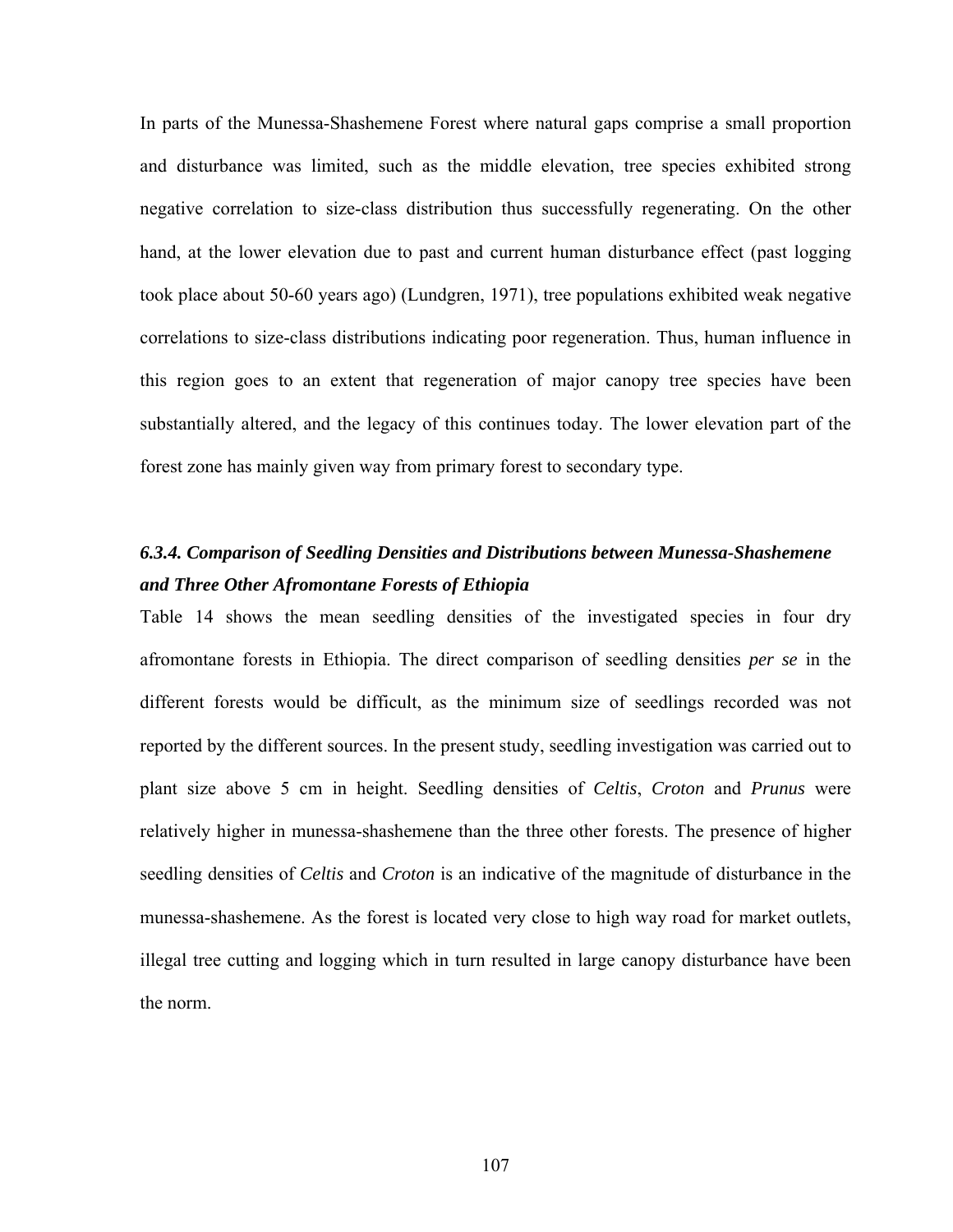Table 14: Comparison of mean seedling densities in Munessa-Shashemene and three other afromontane forests of Ethiopia

| Species    | Menagesha | Gara-Ades      | Harenna | Munessa-   |
|------------|-----------|----------------|---------|------------|
|            |           |                |         | Shashemene |
| Croton     | 100       | $\overline{2}$ | 496     | 3412       |
| Podocarpus | 874       | 616            | 1065    | 171        |
| Prunus     |           | 627            | 373     | 5333       |
| Celtis     |           | 122            |         | 7660       |
| Pouteria   |           |                | 284     | 766        |

(Source: Demel Teketay, 1997; Getachew Tesfaye *et al*., 2002)

Table 15 shows the distribution of seedlings along an altitudinal gradient in forests of Menagesha, Gara-Ades, Harenna and Munessa-Shashemene. Seedlings of *Pouteria* and *Syzygium* showed more or less similar altitudinal distributions in forests of Harenna and Munessa-Shashemene. Seedlings of *Croton* showed a wider range of altitudinal distribution in the Harenna than in the other three Forests and this is attributed to the broad variation in altitudinal elevation between the sites. Seedlings of *Celtis* occupied slightly higher altitudes in Gara-Ades than in Munessa-Shashemene Forest and this can be attributed to the variations in rainfall between the sites. Seedlings of *Podocarpus* occupied lower elevations in the Harenna Forest than in the Munessa-Shashemene Forest and this can be attributed to the relatively moist or humid environment prevailing in the upper portion of the Harenna Forest (Lisanework Nigatu and Mesfin Tadesse, 1989).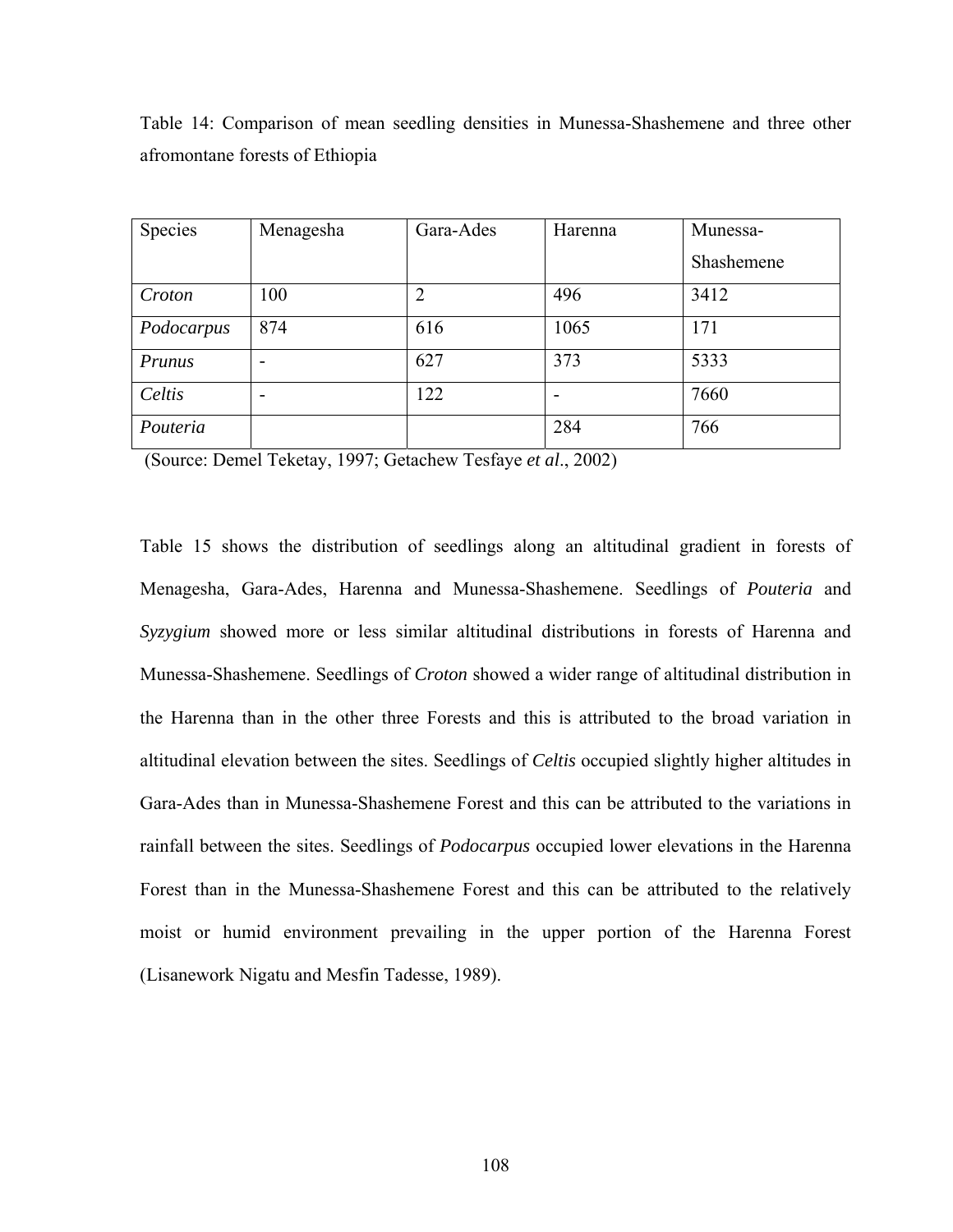|  | Table 15: Comparison of seedling distributions along altitudes in Munessa-Shashemene and |  |  |  |  |
|--|------------------------------------------------------------------------------------------|--|--|--|--|
|  | Three Other Afromontane Forests of Ethiopia.                                             |  |  |  |  |

| <b>Species</b> | Gara-Ades   | Menagesha   | Harenna     | Munessa-    |
|----------------|-------------|-------------|-------------|-------------|
|                |             |             |             | Shashemene  |
| Celtis         | 2250-2450 m |             |             | 2100-2300 m |
| Croton         | 2250-2500 m |             | 1500-2300 m | 2100-2400 m |
| Podocarpus     | 2250-2500 m | 2350-2750 m | 1500-2100 m | 2100-2700 m |
| Pouteria       |             |             | 2100-2300 m | 2100-2300 m |
| Prunus         |             | 2400-2750 m | 2000-2400 m | 2100-2700 m |
| Syzygium       |             |             | 2000-2200 m | 2100-2300 m |

(source: Demel Teketay, 1997; Getachew Tesfaye *et al*., 2002; the figures indicated are altitudinal range).

# **6.4. Phenology of the Study Species**

## *6.4.1. Leaf Phenology*

and Giuseppe, 2005). Leaf fall and leaf flush of the (facultative) deciduous species are annual and strictly seasonal, and leaf fall peaks during the long dry season when the temperature is high. The mean dates of leaf fall and leaf flush did not vary significantly between the deciduous tree species. Annual pattern and strong seasonality in leaf fall accords with leaf fall Trees of the Munessa-Shashemene Forest belong to two life-forms: evergreen and deciduous. Such a mixture of evergreen and deciduous species is also known from other tropical forests e.g. the Malagasy littoral forest. The latter though dominated by evergreen trees, had few deciduous species with annual patterns and marked seasonality in their leaf phenology (Bollen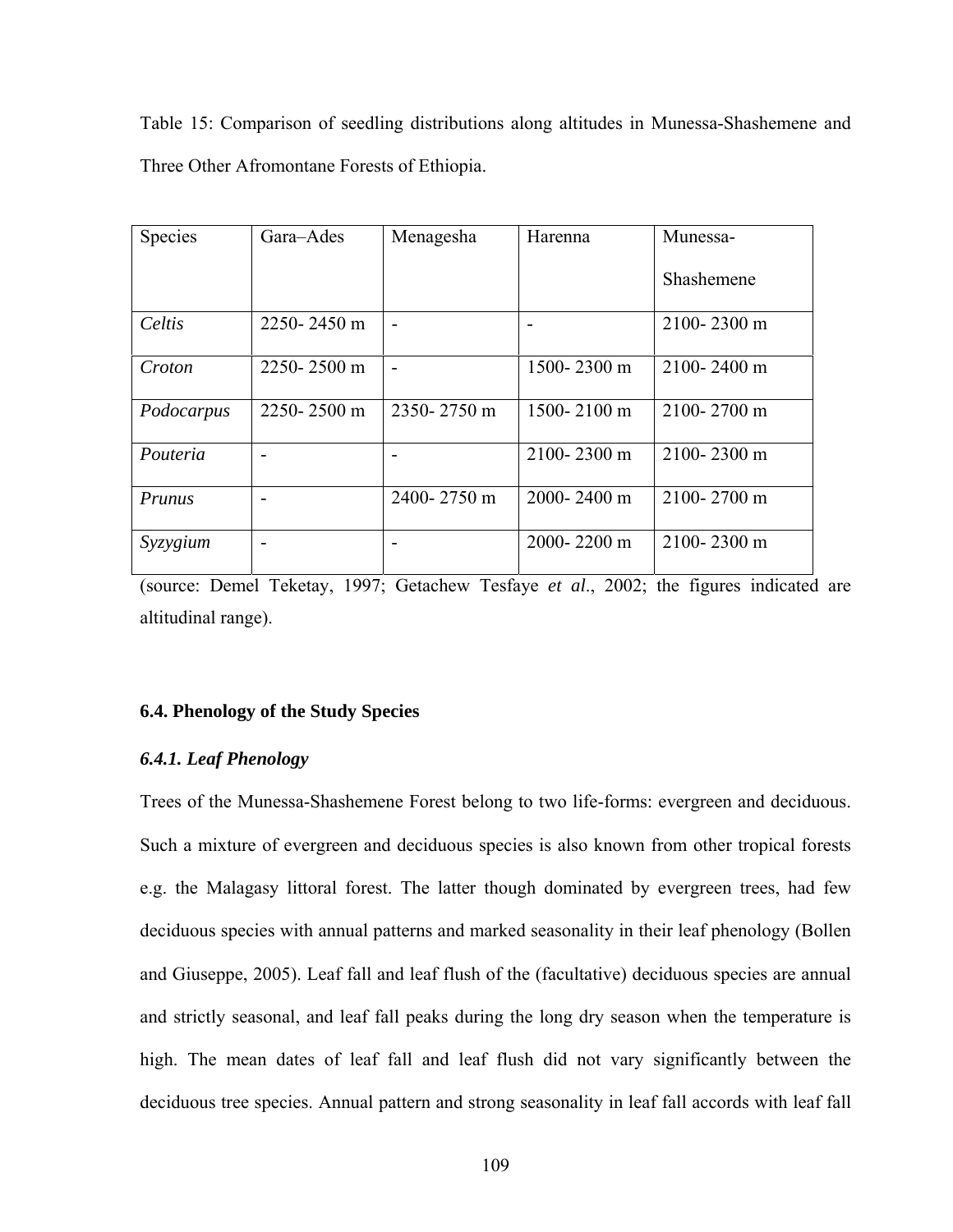phenology of deciduous trees from tropical forests in Bolivia (Justiniano and Fredericksen, 2000) and cloud forest in Hawaii (Berlin *et al*., 2000). Leaf fall of deciduous species in a Bolivian dry forest began at the beginning of the dry season and continued until the beginning of the rainy season. The significant correlation between leaf fall and mean monthly temperature at the Munessa-Shashemene Forest suggests that leaf fall is an adaptation to reduce the effect of water stress in the dry season. The seasonality pattern of peak leaf fall also agrees with reports from the Atlantic Rain Forest Trees *(Morellato et al., 2000)* where leaf fall consistently peaked during dry seasons when there was high water stress (Anderson et al., 2005). Borchert (1984) argued that the timing of leaf fall is controlled by the water status of the plant.

small rains. A similar leaf flush pattern was observed in a forest from Tai National Park, Cote de Ivorie (Anderson *et al*., 2005). Leaf flush during the end of dry season, when water stress is still high, was interpreted as a strategy to minimize herbivory of young vulnerable leaves (Aide, 1993; Coley and Baroney, 1996; Anderson *et al.*, 2005). During the long rainy season Leaf flush peaked in April towards the end of the long dry season and the beginning of the of 2004 massive attack of mature leaves in trees of *Celtis* by herbivore insects and subsequent complete shedding of all leaves by the infested plants were noted. Others have also reported that herbivorous insect biomass and therefore plant leaf damage were greatest in the wet season (Aide, 1993; Murah and Sukumar, 1993).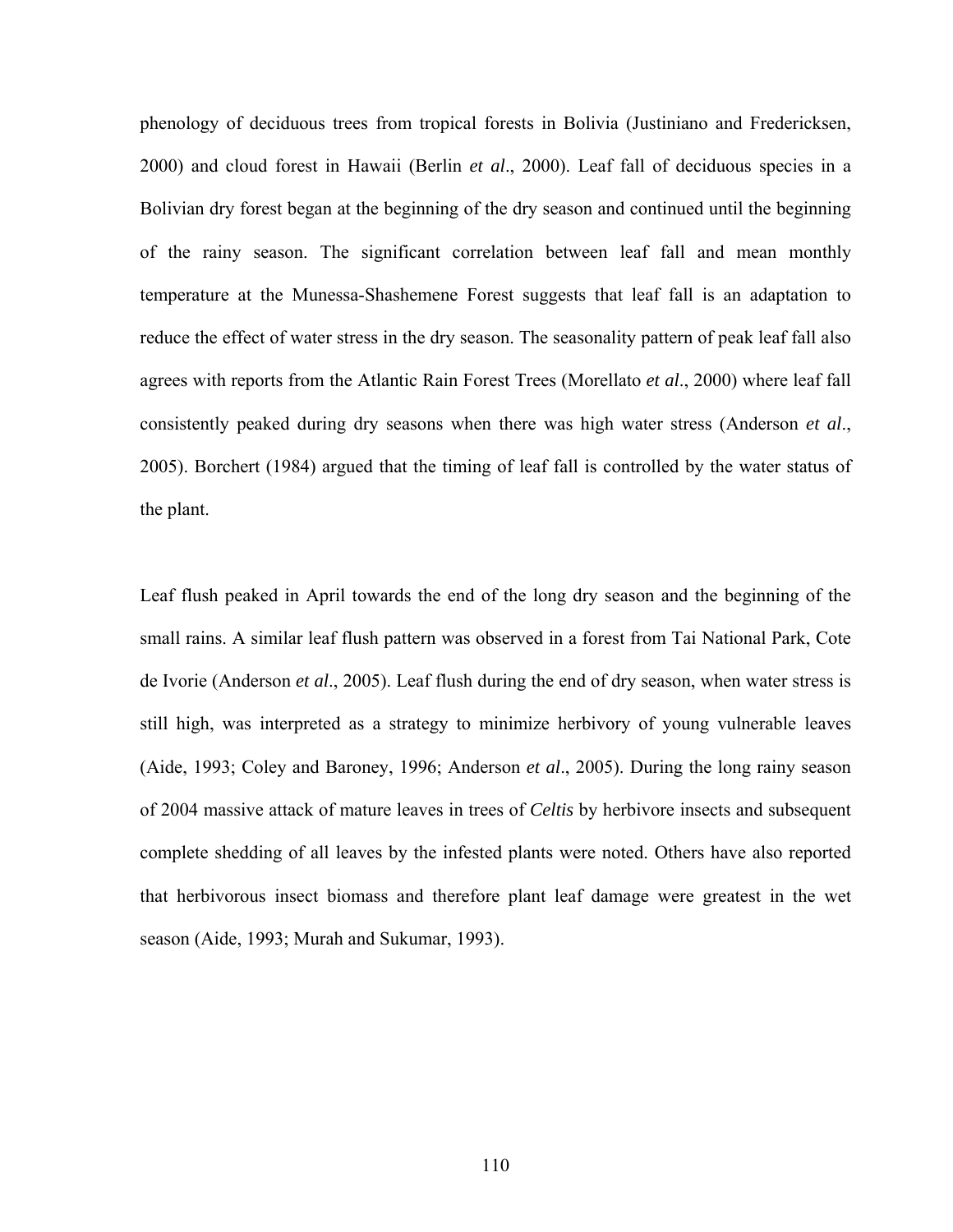## *6.4.2. Flowering*

Flowering patterns at the Munessa-Shashemene Forest were predominately annual, unimodal and seasonal in all examined species except in *Polyscias* which showed continuous, bimodal and non-seasonal flowering. Such strong seasonality and annual flowering pattern was reported for trees in other dry tropical forests (Justiniano and Fredericksen, 2000). According to Berlin *et al*., (2000) annual flowering is predominant in a tropical Cloud Forest of the Hawaii and also in a humid tropical mountain forest of southern Ecuador (Bendix *et al*., 2006). Frankie *et al*. (1974) reported a similar flowering phenology in dry tropical forest trees at La Selva, Costa Rica.

Continuous flowering is very rare in tropical forests and constituted less than 12 % of the pattern as continual flowering at the population/species level and sub-annual flowering at the individual/tree level (according to the level of the information analyses). species (Frankie *et al*., 1974; Berlin *et al*., 2000). In the Malayan forest sub-canopy species displayed continuous flowering (Appanah, 1990). Continuous flowering by sub- canopy species would increase seed production and distribution all year round thus taking the advantage of colonization of new gaps in the forest (Appanah, 1990). *Polyscias*, which contributes to the sub canopy at Munessa-Shashemene Forest, showed continuous flowering (at least at the population/species level) with two major peaks in one year. Each peak was recognized as one complete flowering cycle also at the individual tree level thus classifying *Polyscias* as a sub-annual type. One species can therefore behave differentially in its flowering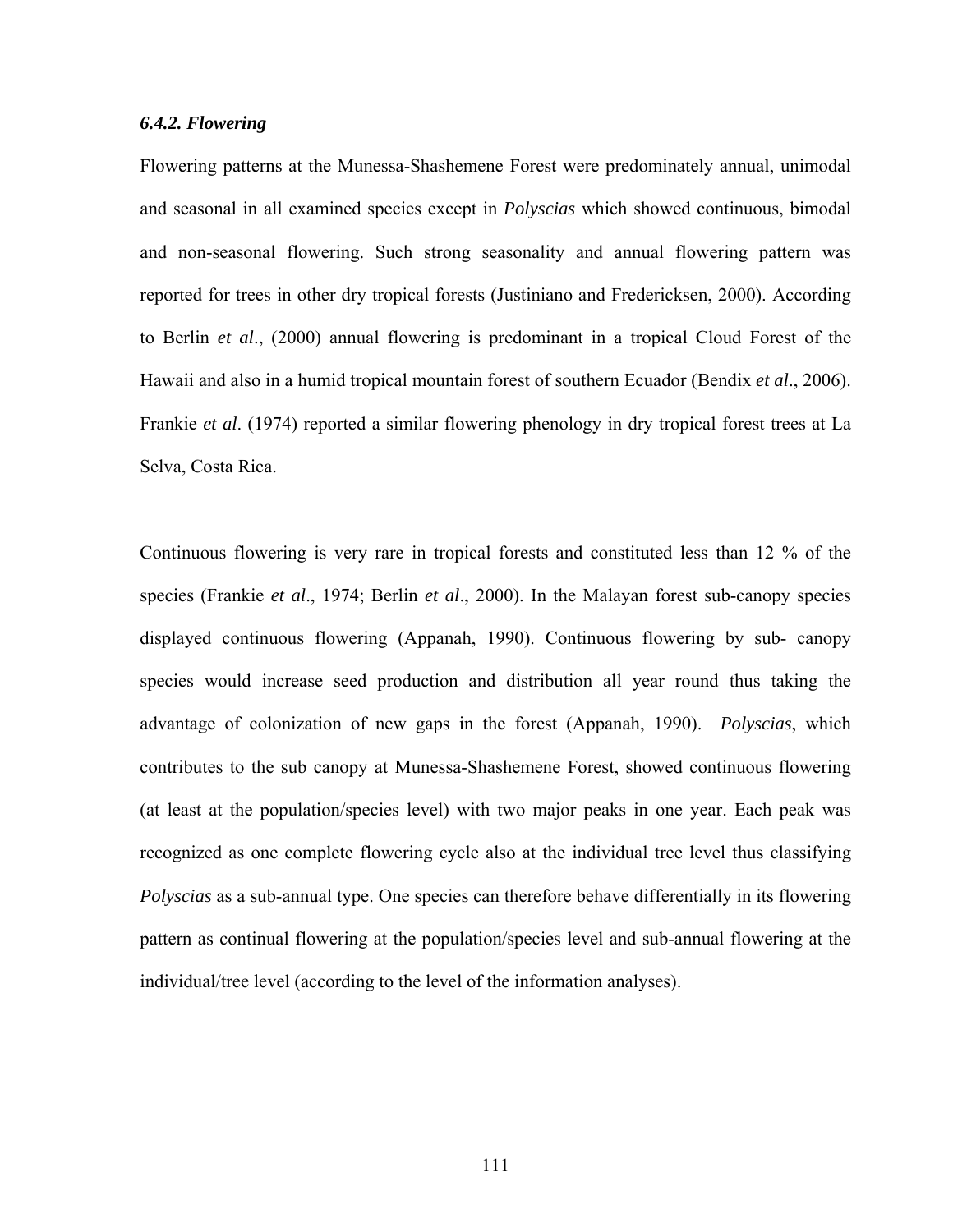Several studies in other semi-arid tropical forests reported that flower peaks were concentrated induction and onset of flowering. On the other hand, a significant negative relationship of flowering and temperature in the dry season with a time lag of four months was found for the increase in the proportion of individuals flowering five months later. On the other hand, there was a significant positive correlation between rainfall and flowering with a time lag of two months for *Prunus*. Similarly, another significant one observed with a lag time of six months in the dry season (Frankie *et al*., 1974; Fredericksen and Justiniano, 2000; Berlin *et al*., 2000). Most of the study species had flower peaks during the long dry season. Dry season flowering in tropical forests may be enhanced by the higher radiation as there was a significant positive correlation with mean monthly temperatures. Flowering in most species examined was significantly correlated to mean monthly temperature. In the examples reported here, a significant positive relationship between flowering and the increase of air temperature in the dry season was noted for *Pouteria* allowing for a time lag of two months, between flower proportion of flowering individuals of *Syzygium*. A significant negative correlation between temperature and flowering with lag time of one month was observed for *Celtis*, which corresponded with the long rainy season. The significant decrease in temperature in the rainy season was followed by significant increase in the flowering individuals one month later. On the other hand, flowering phenology of tropical tree species can also be triggered by the humidity (Augspurger, 1981; van Schaik *et al*., 1993; Sakai, 2001; Anderson *et al*., 2005) which has also been noticed for *Croton* and *Polyscias* in the Munessa-Shashemene Forest. For example, there was significant negative correlation between rainfall and flowering with lag time of five months for *Croton*, which corresponded with the end of the long rainy season. The significant decrease in rainfall at the end of the rainy season was followed by a significant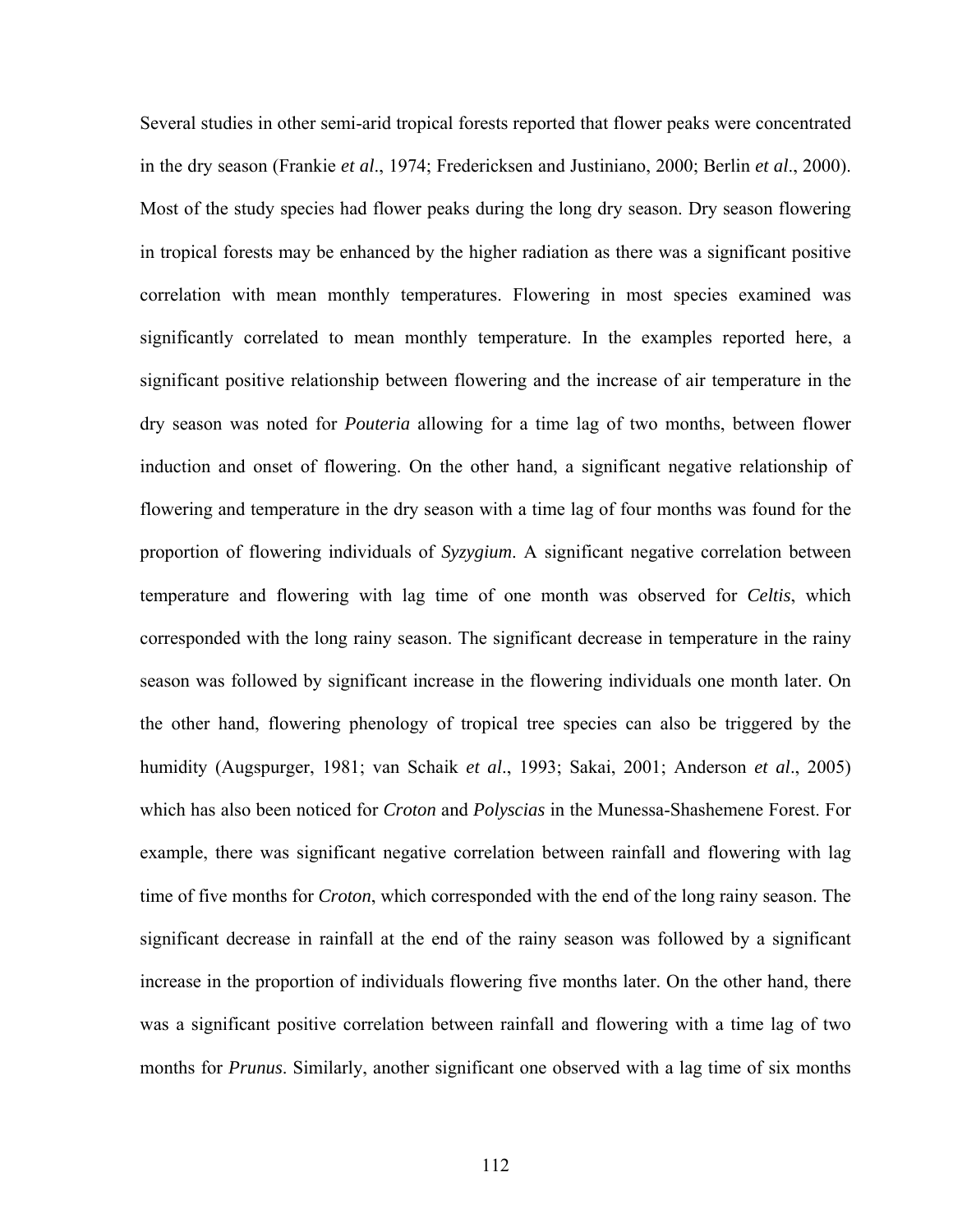with *Polyscias*, which corresponded to the long rainy season. The significant increase in rainfall in the rainy season was followed by significant increase in the proportion of individuals flowering six months later. Such strong correlations show the importance of climate factors in regulating flowering of trees in Munessa-Shashemene Forest.

According to Frankie *et al*. (1974) wet season flowering in tropical dry forests (e.g. at La Selva, Costa Rica) is rather low. It was also reported for *Shorea affins* in the tropical wet forests of south Asia (Dayanandan, 1990). As an exception in the present study, *Celtis* flowered profusely during the rainy season after the development of new foliage.

Several tree species in tropical forests that share pollinators exhibit sequential flowering (Appanah, 1985; Ashton, 1992). Such temporal segregation in flowering is an adaptation of plant species that share common pollinators to minimize interspecific overlapping in flowering times and thus ineffective pollination or competition for pollinators (Appanah, 1985; Ashton *et al*., 1988; Sakai, 2001). The mean dates of flowering in the Munessa-Shashemene Forest varied markedly among the study species and these differences segregated flowering temporally.

Flowering is generally highly synchronized within populations and frequently of short duration in tropical forests (Bawa and Ng, 1990). Such large flowering display by strict synchronization within and among individuals is important to attract pollinators through increase resource density (Sakai, 2002), escaping from predators and spreading the risk of uncertain pollinators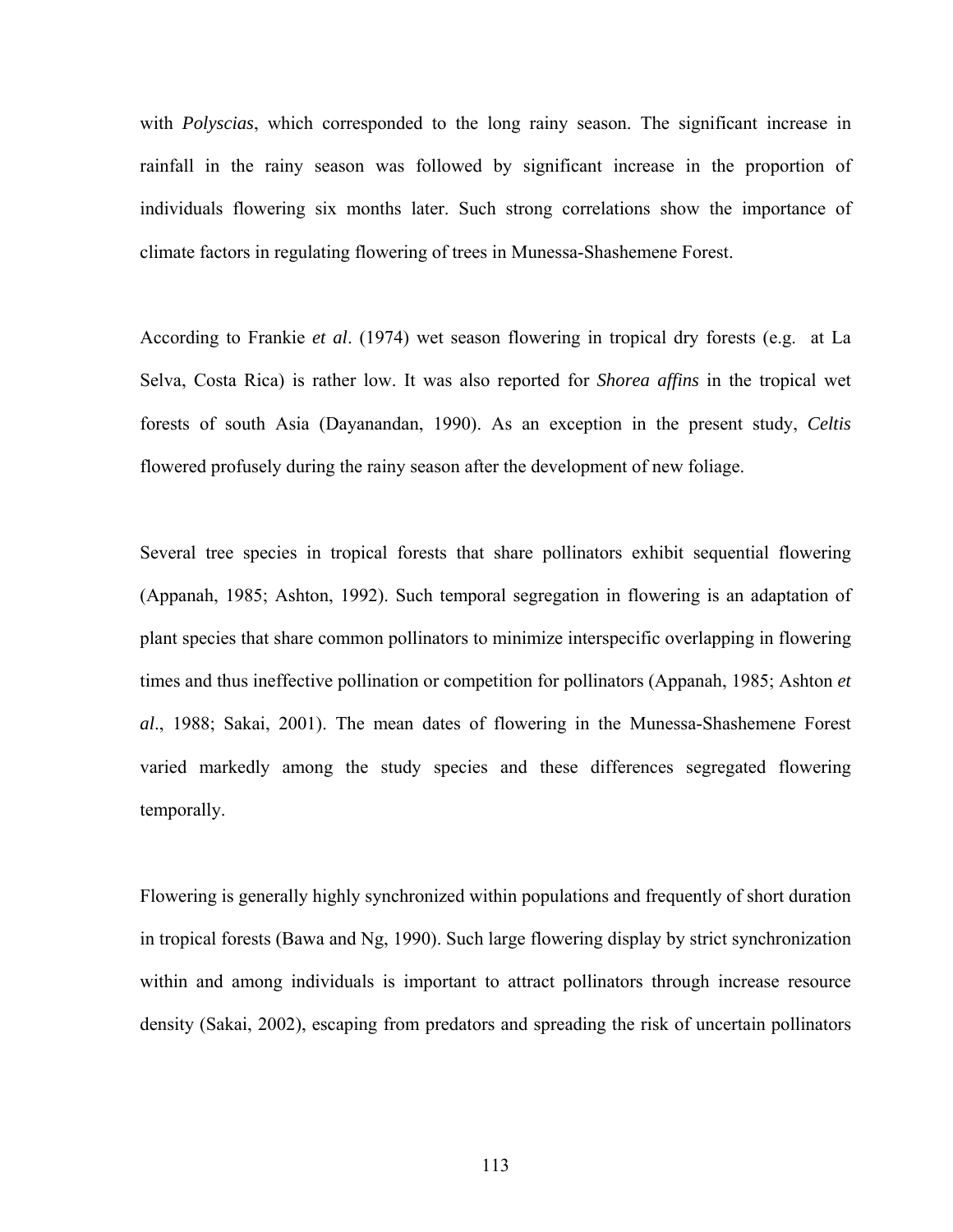(Augspurger, 1981). Flowering was synchronized (up to 100 %) within and among the populations of *Pouteria*, *Celtis*, *Prunus*, and *Syzygium*.

# *6.4.3. Fruiting*

Phenological patterns of tropical forest trees are diverse and complex (Bawa and Ng, 1990). fruits year round (Frankie et al., 1974; Berlin et al., 2000). Individuals within a population that produce mature fruits asynchronously cause extended fruiting (Bawa and Ng, 1990). Extended season, thereby enhancing competitive ability (Frankie *et al.*, 1974; van Schaik *et al.*, 1993). Fruit production at the Munessa-Shashemene Forest was predominantly annual except for *Polyscias* that exhibited sub-annual fruiting. Most annual fruiting species of tropical forest exhibit non-seasonal fruiting i.e. extended fruiting over several months of the year or produce fruiting patterns over several months show the availability of fruit resources for frugivore animals in tropical forests for most parts of the year (Justiniano and Fredericksen, 2000). Nevertheless, in tropical dry forests, fruit production remains low during the major rainy season (Justiniano and Fredericksen, 2000). Similarly, few tree species fruited during the rainy season at the Munessa-Shashemene Forest. Plant reproduction in the dry season would facilitate pollination and seed dispersal and free resources for vegetative growth in the wet

disperse seeds when soil moisture conditions are favorable for seed germination, seedling Although fruiting period extended over several months, fruiting peaked for most species during the mid to late dry season. Such pronounced dry season fruiting peaks have been reported from dry tropical forest in Costa Rica (Frankie *et al*., 1974), and Cote d`Ivoire (Anderson *et al*., 2005). Fruiting in the dry season in tropical forests may have evolved to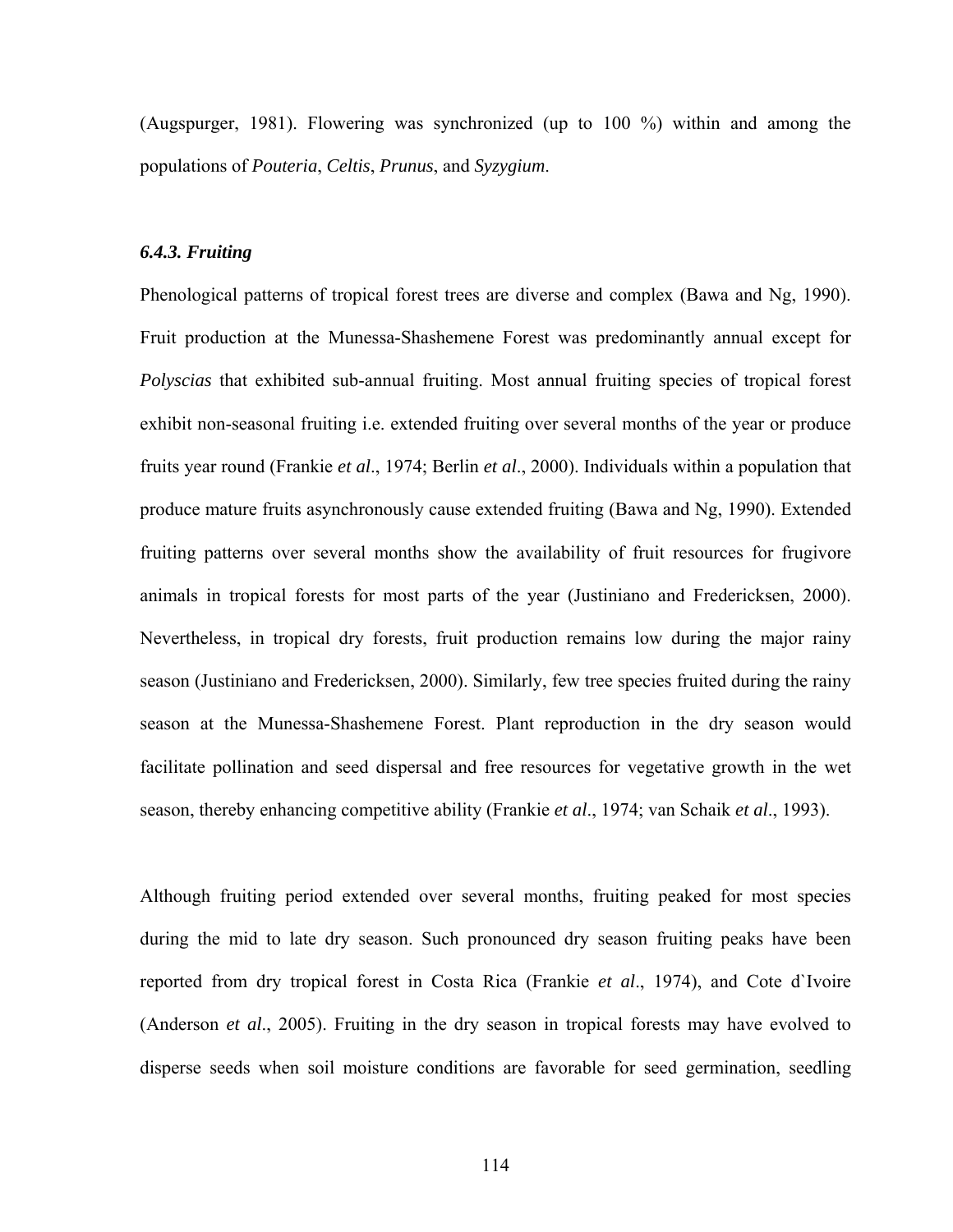growth and survival (van Schaik *et al*., 1993). Seedling recruitment (of *Pouteria*, *Celtis*, *Croton, Prunus* and *Syzygium*) during the major rainy season of 2005 and 2006 in Munessahashemene Forest was 21 fold higher than during the dry seasons (data not shown). S Moreover, the survival and growth of the seedlings were largely affected by severe drought and animal herbivory in the dry season (87 % mortality). These observations strongly support (with the exception of *Podocarpus*) the idea that fruiting phenology in tropical dry forests have evolved in relation to rainfall seasonality, the timing of favorable conditions for seed germination and survival, and hence reproductive success of the plant.

in the proportion of individuals fruiting five months latter. A significant positive correlation between fruiting and the increase in rainfall in the rainy season with a time lag of eight months The timing of fruiting in tropical trees is highly correlated to temperature and rainfall (Muhanguzi *et al*., 2003; Anderson *et al*., 2005). In the present study, for example, a significant positive correlation between fruiting and increase in monthly mean temperature in the dry season was recorded for *Prunus* allowing for a time lag of one month between fruit induction and fruiting. On the other hand, a significant positive correlation between fruiting and the increase of rainfall in the rainy season was recorded for *Celtis* with lag time of five months. The significant rise in rainfall in the rainy season was followed by significant increase was recorded for the proportion of fruiting individuals of *Syzygium*. A significant negative correlation between fruiting and the decrease in the monthly rainfall in the dry season was recorded for *Pouteria* with no time lag between induction and fruiting*.* Fruiting of trees in the Munessa-Shashemene Forest, therefore, can be said to be regulated by climate factors.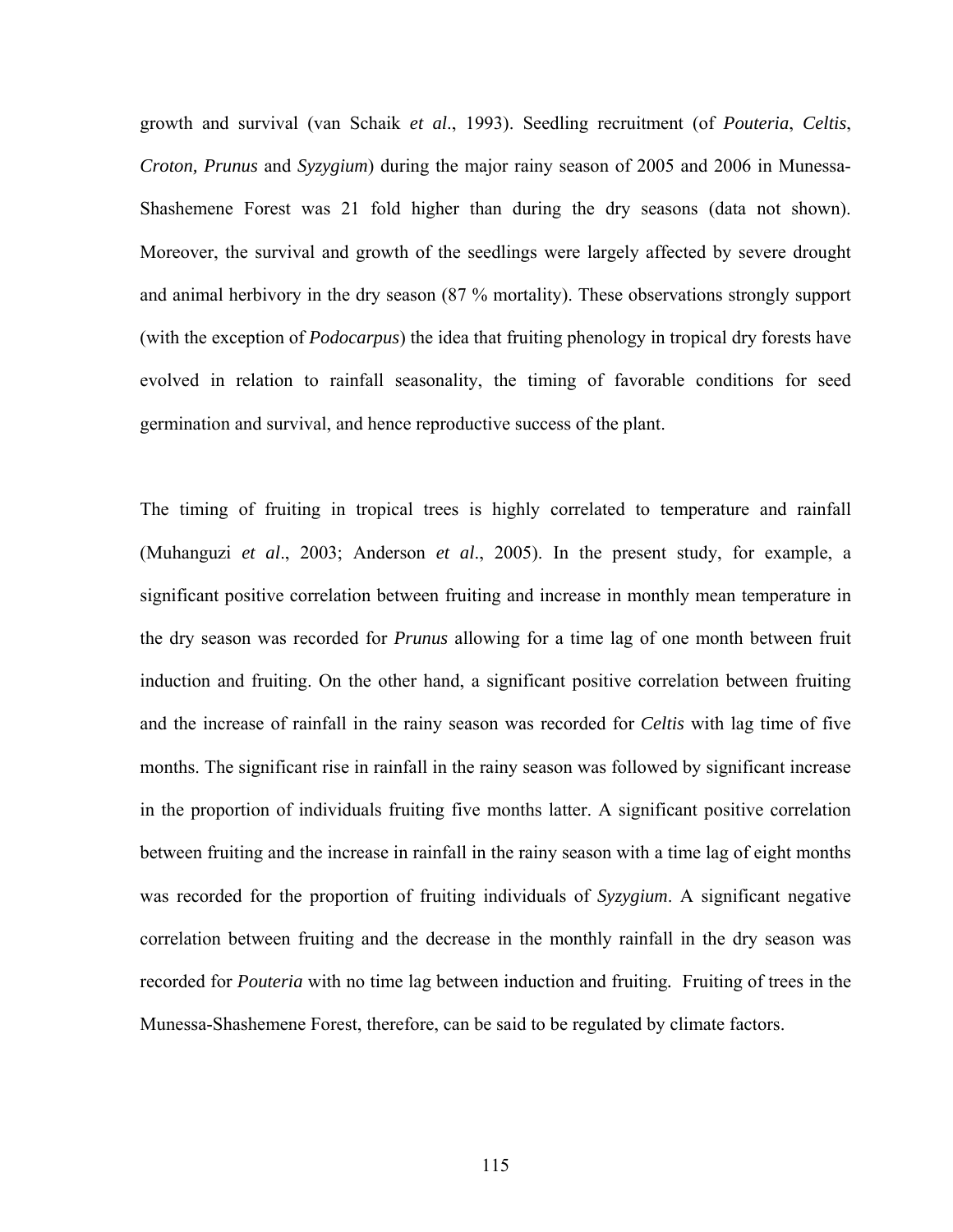Pioneer species in tropical forests start reproduction early in life, fruit abundantly and frequently, and have small seeds that can effectively dispersed by wind (Whitmore, 1993). *Polyscias*, having seeds dispersed by wind, is one of the three pioneer species examined that displayed sub-annual fruiting pattern. Although *Polyscias* flowered and fruited frequently and abundantly, it was noted for lacking good regeneration in the Munessa-Shashemene Forest. The other two pioneer species, *Celtis* and *Croton* displayed a similar fruiting phenology with that of the climax species. Large proportions of gaps within the Munessa-Shashemene Forest were colonized by these two pioneer species (Gemedo Dalle and Masresha Fetene, 2006).

A reproductive cycle of the genus *Podocarpus* lasts about 18 months from cone initiation to seed maturity (Wilson and Owens, 1999). In Munessa-Shashemene Forest the female *Podocarpus* trees (56 % of the population) flowered between November-December 2004 and the same individuals required a period of 12 months (from June 2005 -May 2006) to complete the fruiting period, i.e. the development of green (unripe) fruit to mature (yellow) fruit and finally fruit dispersal. The complete reproductive cycle in *Podocarpus* i.e. from female tree flowering to the development of ripe fruit and then dispersal took about 18 months, which is similar to the report of Wilson and Owens (1999) from New Zealand. *Podocarpus* fruits year round and may serve as the only available food source at times of food scarcity to frugivore animals in the forest.

flowering and fruiting was species-specific. All the studied species at the Munessa-Shashemene Forest flowered and produced fruits, which may not be always the case in other Fruiting followed flowering in all the study species although the time elapsed between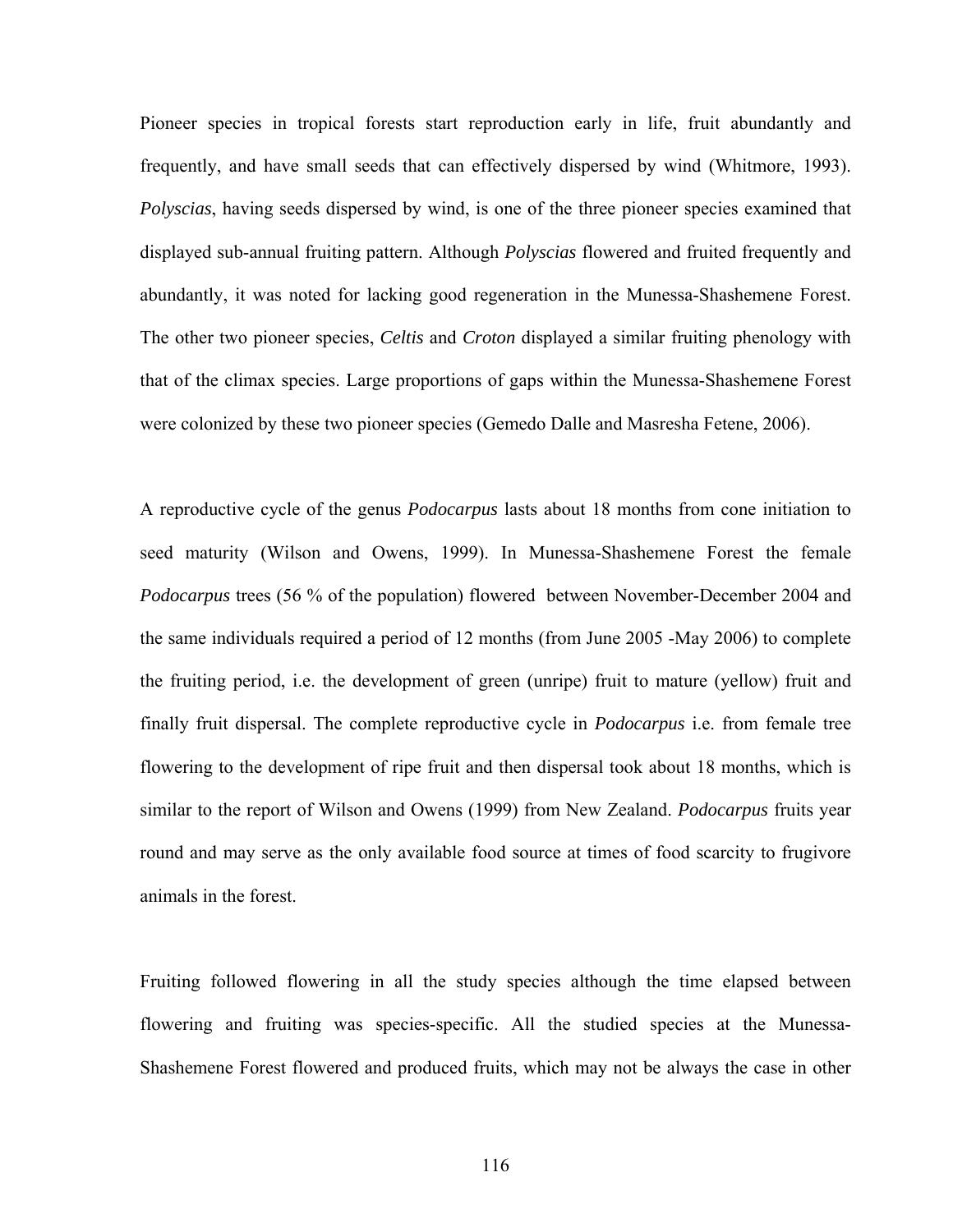tropical forests (Yap and Chan, 1990). Similarly, more than 97 % of the individuals/populations that flowered in the Munessa-Shashemene Forest produced fruits although the intensity may vary from species to species. Such significant proportions of fruit production by the studied species imply that fruit production due to limitations by pollinators might be less significant in the Munessa-Shashemene Forest. However, in *Pouteria* significant number of immature aborted fruits (unripe fruits) had been observed in most branches and under the crowns of the trees (Personal observation), which indicates reduced reproductive success in this species. *Polyscias* also exhibited similar reproductive problem. This may partially attributed to fragmentation of the reproductive trees, which could limit out-crossing among the different individuals of the same species. Abortion of immature fruits or non-viable seed set due to selfing (self-pollination) among out-crossing populations have been reported in several tropical tree species (Sakai *et al*., 1999).

implies the importance of these animals in seed/fruit dispersal. Regenerated young seedlings on the forest floor within the Munessa-Shashemene Forest were located far away from the Fleshy fruits predominate in tropical and subtropical forests and are adaptations for dispersal by birds and mammals (van der Pijl, 1982). Most of the examined species in the present study had fleshy fruits that are dispersed by animals or gravity. More than 25 fruit eating animal species were recorded (Getachew Tesfaye, unpublished data) in the Munessa-Shashemene Forest in 2006. The existence of relatively large number of frugivore species in the forest crown of the mother trees (average distance was about 10 - 15 m from the crown and some up to 50 m). Fruiting phenology and reproductive success of trees in the Munessa-Shashemene Forest, therefore, influenced by both abiotic (climate) and biotic (dispersal) factors.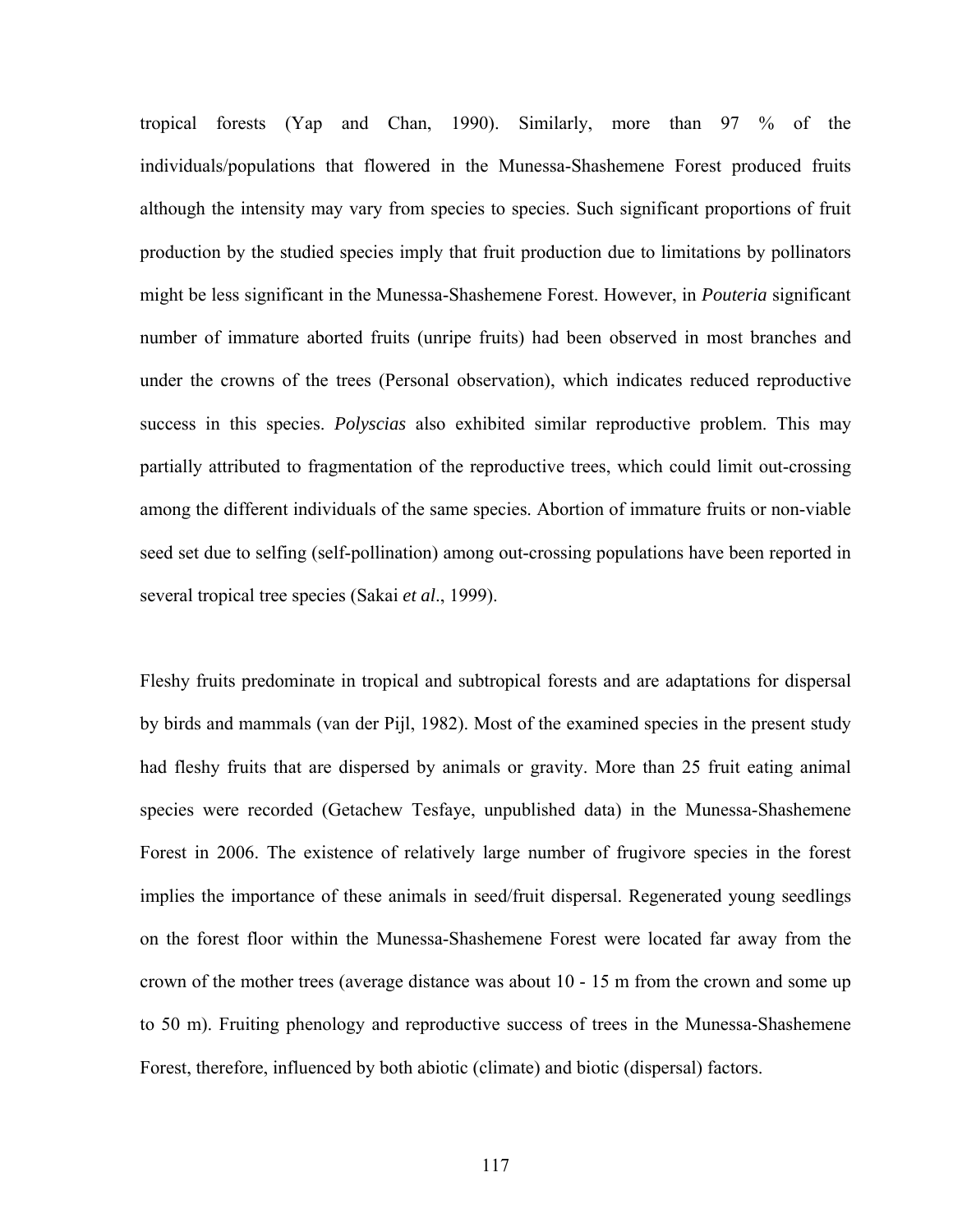In conclusion, flowering phenology of the study species at the Munessa-Shashemene Forest can be categorized as annual flowering where most species flower during the dry season, and still few species flower in the rainy season; or continuous where few species flower year round with brief sporadic break. Moreover, fruiting phenology can be categorized as annual fruiting where most species fruit during the long dry season and, still few species fruit in the rainy season; or continuous fruiting where few species fruit all year round; or sub-annual fruiting where still few species fruit two times a year. The fact that in most species both flowering and fruiting were significantly correlated with temperature and rainfall shows that climate factors could control the reproductive phenology of trees sometimes concurrently or at different times of the year. However, leaf phenology was influenced by temperature.

#### **7. SYNTHESIS AND RECOMMENDATIONS**

The present study results showed that natural regeneration of tree species at the Munessa-Shashemene Forest are under the strong influence of various ecological factors. The findings in Section 5.1 had shown that there occur significant intra- and inter-specific variations in survival, growth and biomass allocations of seedlings under different light conditions. All seedlings showed higher growth rates in high light than in low light conditions, which implies light is the limiting factor for growth in the shaded understorey of the forest. Seedlings of *Celtis*, which showed highest growth rate in high light, adapted also higher plastic traits to grow fastest in low light. This was mainly due to its high plasticity in leaf morphology (LAR and SLA). While in medium light, fastest growth was shown by *Syzygium* due to the higher plasticity response in its physiological component (NAR). This finding revealed that natural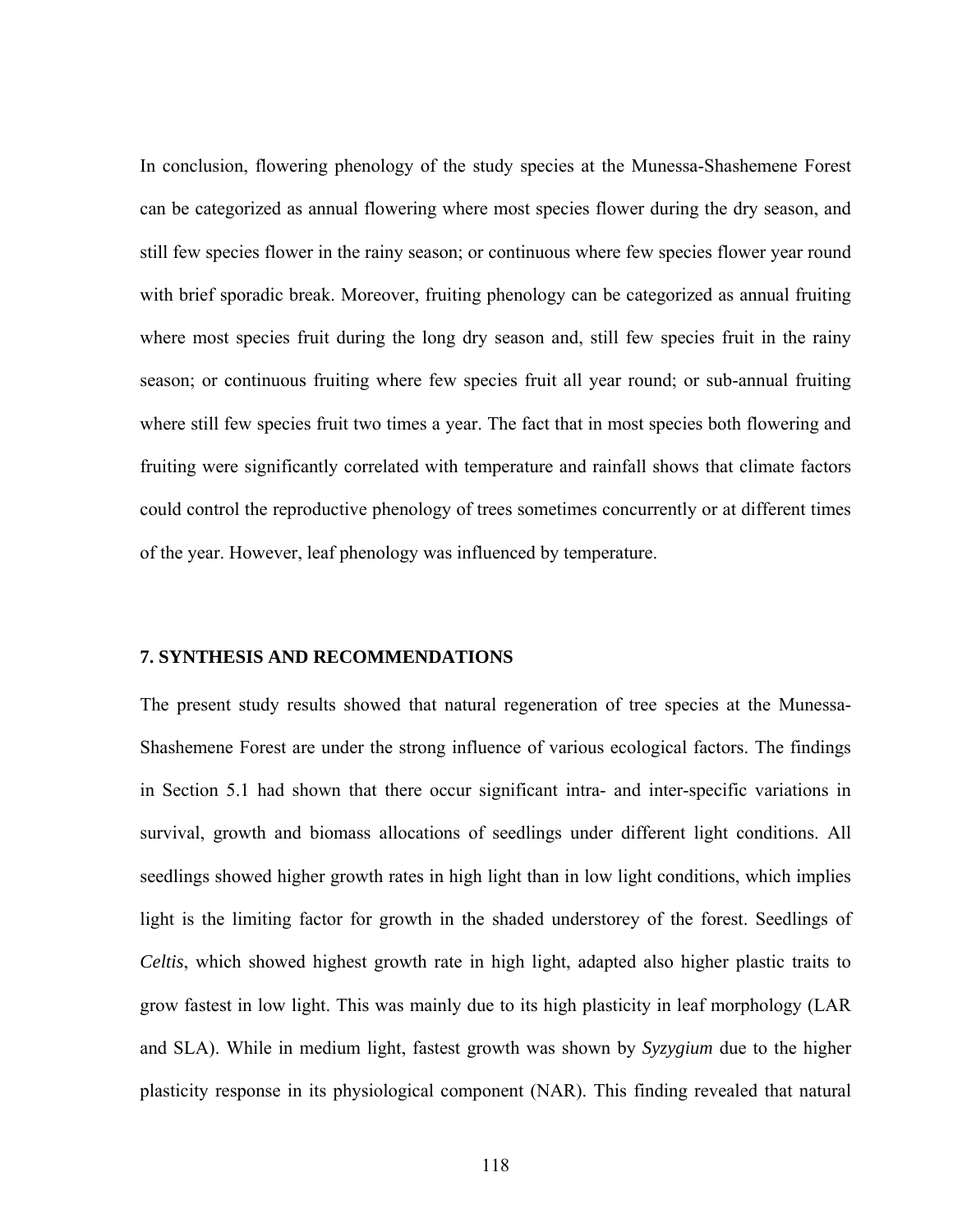regeneration (forest regrowth) in relatively small and large gaps or forest clearings in the Munessa-Shashemene Forest would follow different successional pathways and species replacement pattern. However, seedling growths in the forest were generally determined by NAR both in high and low light environments, and by LAR in medium light level.

afforestation of forest edges/clearings may preferably be planted with seedlings of Celtis, *roton* and *Prunus*, whereas small gaps should be planted with seedlings of *Syzygium, Celtis C* and *Prunus*. Forest understories should preferably be planted with seedlings of *Podocarpus, Pouteria* and *Syzygium*. Other than seedlings of *Croton* and *Podocarpus*, the rest of the species need protection from livestock grazing after planting. The restoration of degraded forest sites through enrichment plantation of indigenous plants needs the careful selection of the appropriate species for planting in the understorey shadegap-edge environments within the forest. This requires knowledge of the seedling ecology such as seedling survival and growth together with the habitat preferences of the desired tree species. Based on the study results, enrichment plantations within big canopy gaps or

The findings in Section 5.2 revealed that other than the light environment, both drought (soil moisture stress) and livestock browsing (herbivory damage) affected strongly seedling population dynamics in the forest understorey. Understorey seedling mortality and herbivory rates were higher in dry than in wet season. The findings in Section 5.3 revealed that plant population densities varied among species, along gradients of altitude and disturbance. *Prunus* and *Celtis* had highest seedling densities due to the high reproductive performances by the mother trees. *Podocarpus* and *Croton*, the two species whose seedlings developed defense to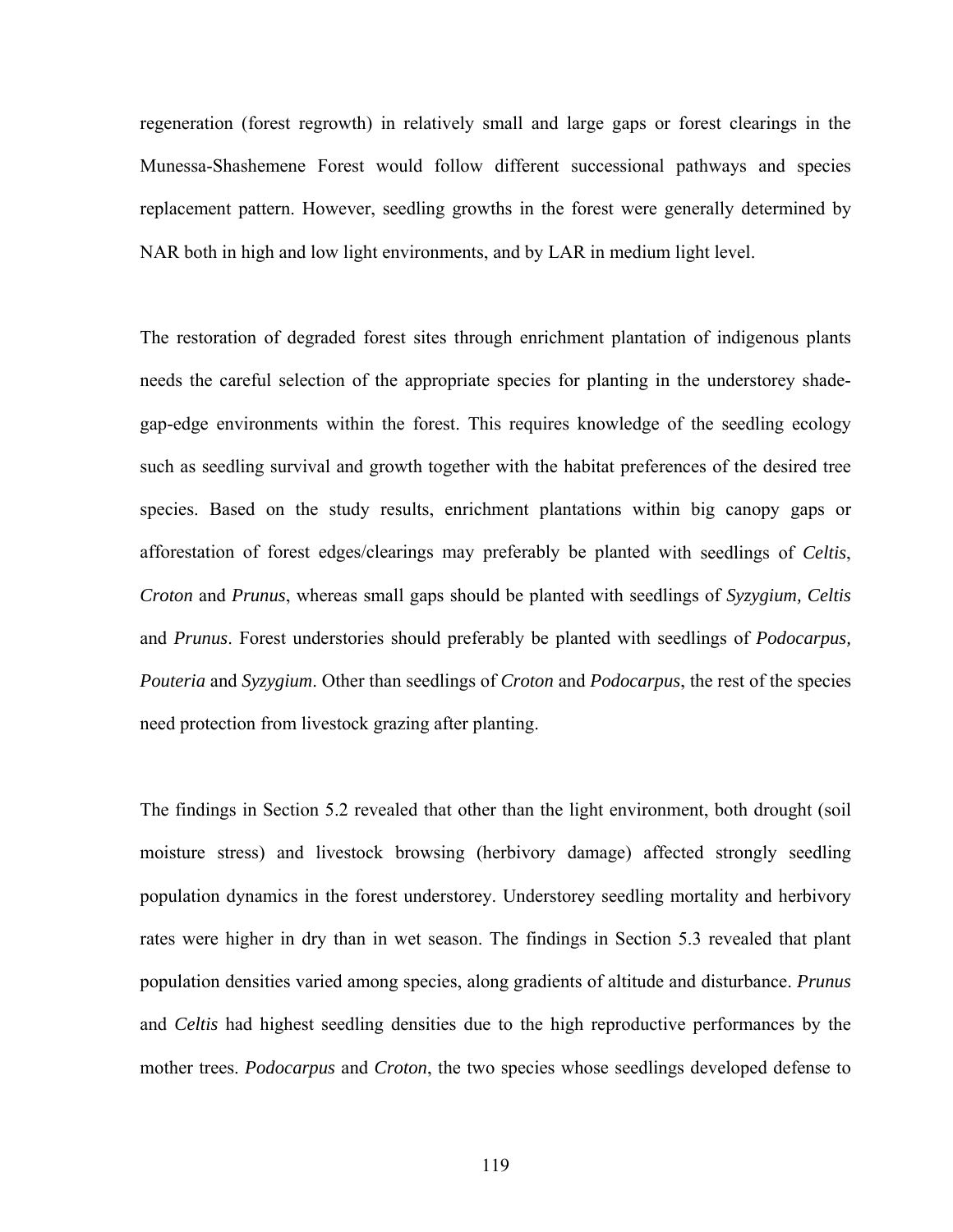herbivores, exhibited the highest tree densities. Reproductive problems (unripe fruit/seed set) were observed in *Pouteria* and *Polyscias,* the two species that exhibited the least tree densities and the greatest spatial distance between the reproductive individuals. The studied species showed variable size-class distributions or regeneration status. The inverse J-shape population structure shown by *Podocarpus*, *Prunus*, *Celtis* and *Croton* revealed healthy regeneration in among species in their adaptations or responses to the different ecological factors play an important role in the dynamics of species regeneration and ultimately the composition and these species. Thus, high reproductive performances and/or adaptive defences to herbivory were common attributes of healthy regenerating species at the Munessa-Shashemene Forest. On the other hand, the patterns of size-class distributions exhibited by species of *Pouteria*, *Syzygium* and *Polyscias* indicated discontinuous or hampered regeneration. Human disturbances such as illegal logging and tree removal (that involves mature and pole-sized individuals) for construction and other household purposes have contributed much to the regeneration problems. The removal of mature trees coupled with high seedling mortality and herbivory effects in the forest would further complicate regeneration of the species in the future since the reproductive individuals may not be replenished. In general, differences structure of the forest.

The findings in Section 5.4 revealed that the study tree species flowered and fruited regularly and abundantly, which shows the study site to be ideal for collection of gene bank seeds. Both rainfall and temperature were found to be strongly affecting the reproductive phenology, whereas temperature affected the leaf phenology of the study species. This implies climate is the environmental factors that triggered the plant phenological cycles. Leaf fall coincides to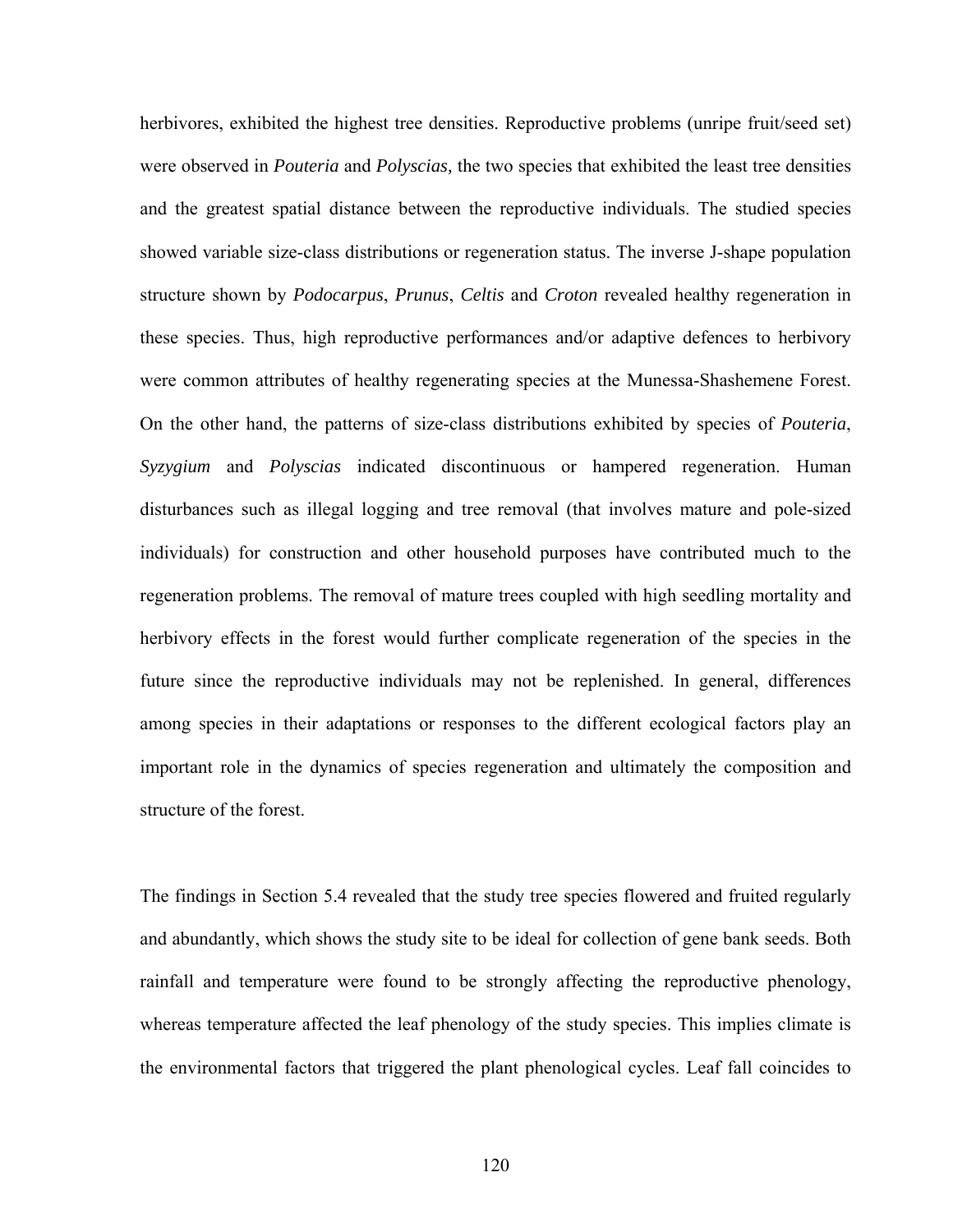the period of peak in temperature while leaf flush coincides to the beginning of the small rains. Flowering phenology of the species was either annual or continous, while fruiting phenology is rather diverse as continous, annual, or sub-annual. Flowering mainly occurs during the long dry season. In most species, peak fruiting period was concentrated around mid to late of the long dry season. Reproduction in the dry season enhanced seed germination, seedling establishment, survival and growth during the long rainy season, thereby enhancing competitiveness of the individual and over all regeneration of the species.

The study results showed clear pictures about the over all regeneration status of the species and areas of future management interventions. Thus, species of *Pouteria* and *Polyscias* needs high conservation activities in the immediate future, while species of *Celtis*, *Croton* and *Prunus* are encouraged for sustainable utilization options. The findings have also demonstrated major ecological factors and bottlenecks that involved in shaping the regeneration status of the species at the different growth stages. In conclusion, the understorey light environment, drought or soil water stress, grazing/herbivory damage, reproduction and human disturbance are the major ecological factors governing regeneration of tree species at the Munessa-Shashemene Forest. In the case of *Polyscias* problems of regeneration may partially attributed to the fragmentation of the tree population, which might have reduced its reproductive success/fitness. In addition, lack of suitable habitat for seeds to germinate or seed predation could be the possible sources of regeneration failure in this species.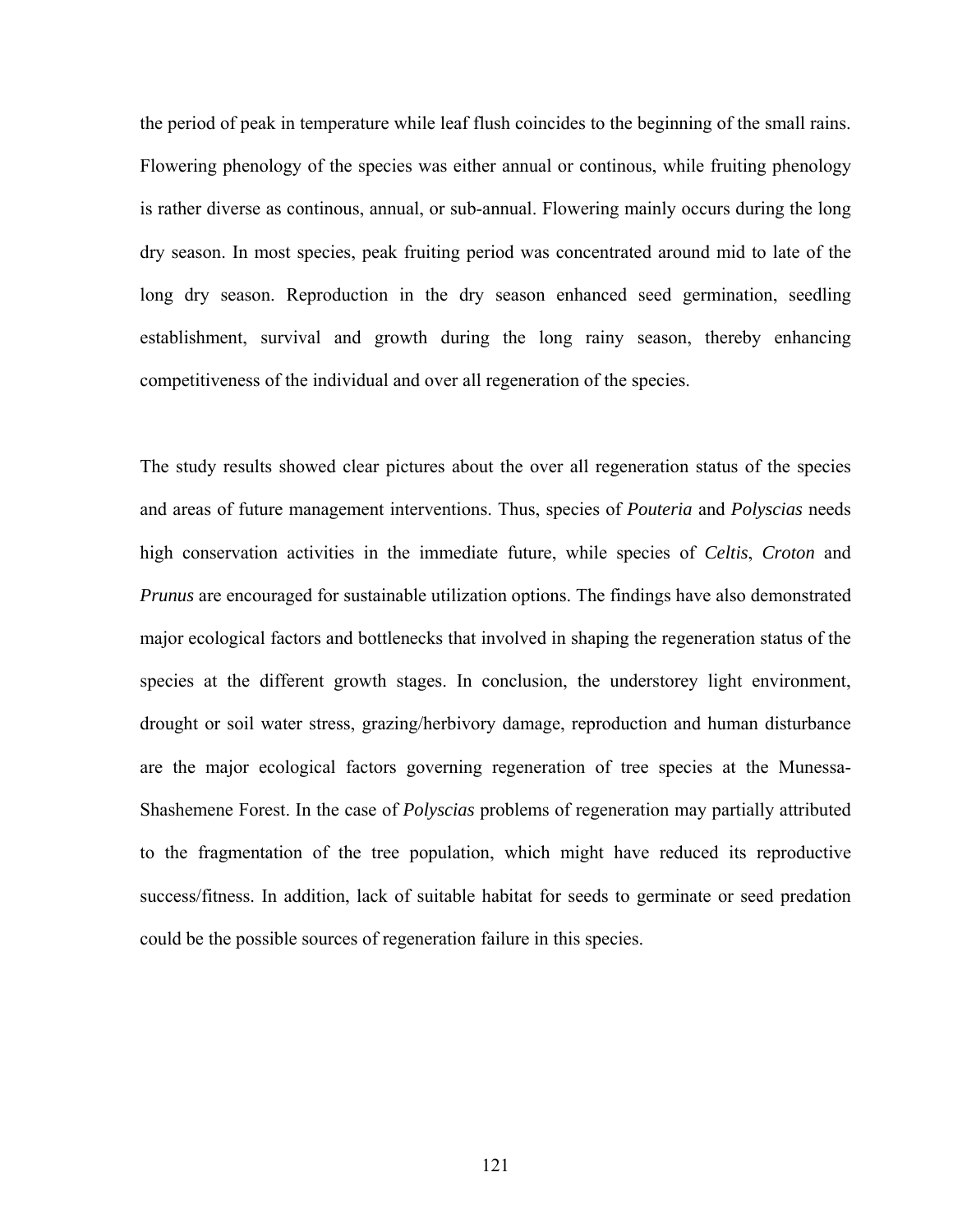Based on the study results the following recommendations are forwarded as options for sustainable management, conservation, and research.

I. Recommended options for sustainable management, restoration and conservation of the Munessa-Shashemene Forest in general and the studied tree species in particular are:-

- 1. Initiate enrichment plantation program of those species, which have already shown regeneration problems within the forest (e.g. *Pouteria*, *Syzygium* and *Polyscias*) through nursery-grown seedlings.
- 2. Reduce the intensity of livestock grazing during the dry season and establish protected area in the central portion of the forest to minimize human disturbance.
- 3. Strict protection/conservation of cutting trees of *Pouteria* and *Polyscias* remaining in the forest and carry on in-situ conservation for these two species.
- 4. Promote the sustainable utilization of trees of *Prunus*, *Croton* and *Celtis* for local consumptions by the inhabitants and other commercial purposes that may be envisaged in the future from the natural forest.
- 5. The Munessa-Shashemene Forest can be an ideal site for collection of tree seeds (of indigenous species) for gene banks as the mature trees produce fruits regularly and abundantly.

II. Research priority needs for better understanding of the regeneration dynamics:-

1. Further investigations on seedling growth and survival under wide range light environment (with the inclusion of other species) and soil moisture stress. The interactive effects of light and soil moisture stress should also be investigated.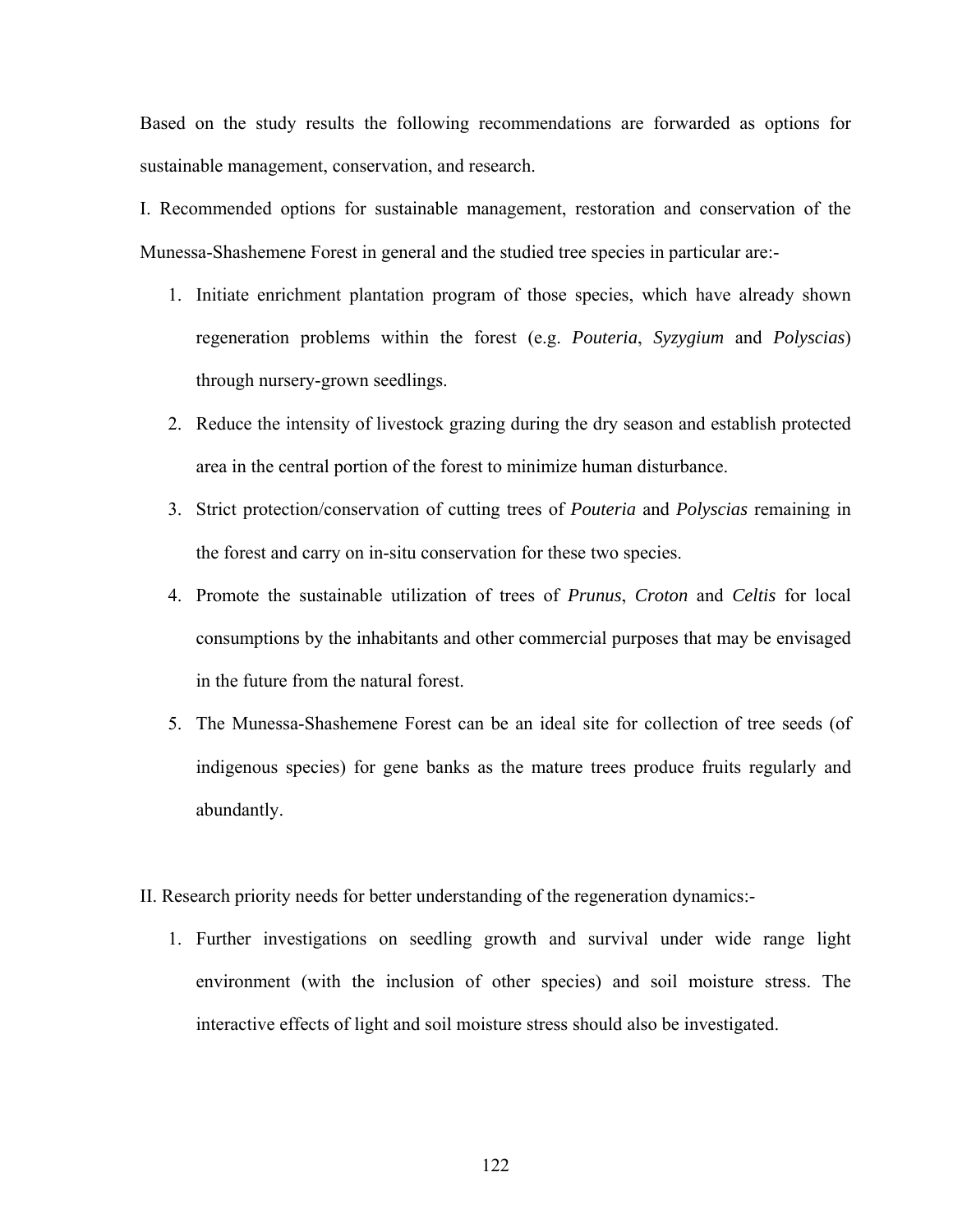- 2. Study on reproductive ecology of the species including pollination, seed production, dispersal and germination.
- 3. Modeling population growth (projection matrix analysis) for species of *Podocarpus*, *Prunus*, *Celtis* and *Croton* to support knowledge based decisions for sustainable forest management including tree harvest for timber, non-timber forest products and local consumptions.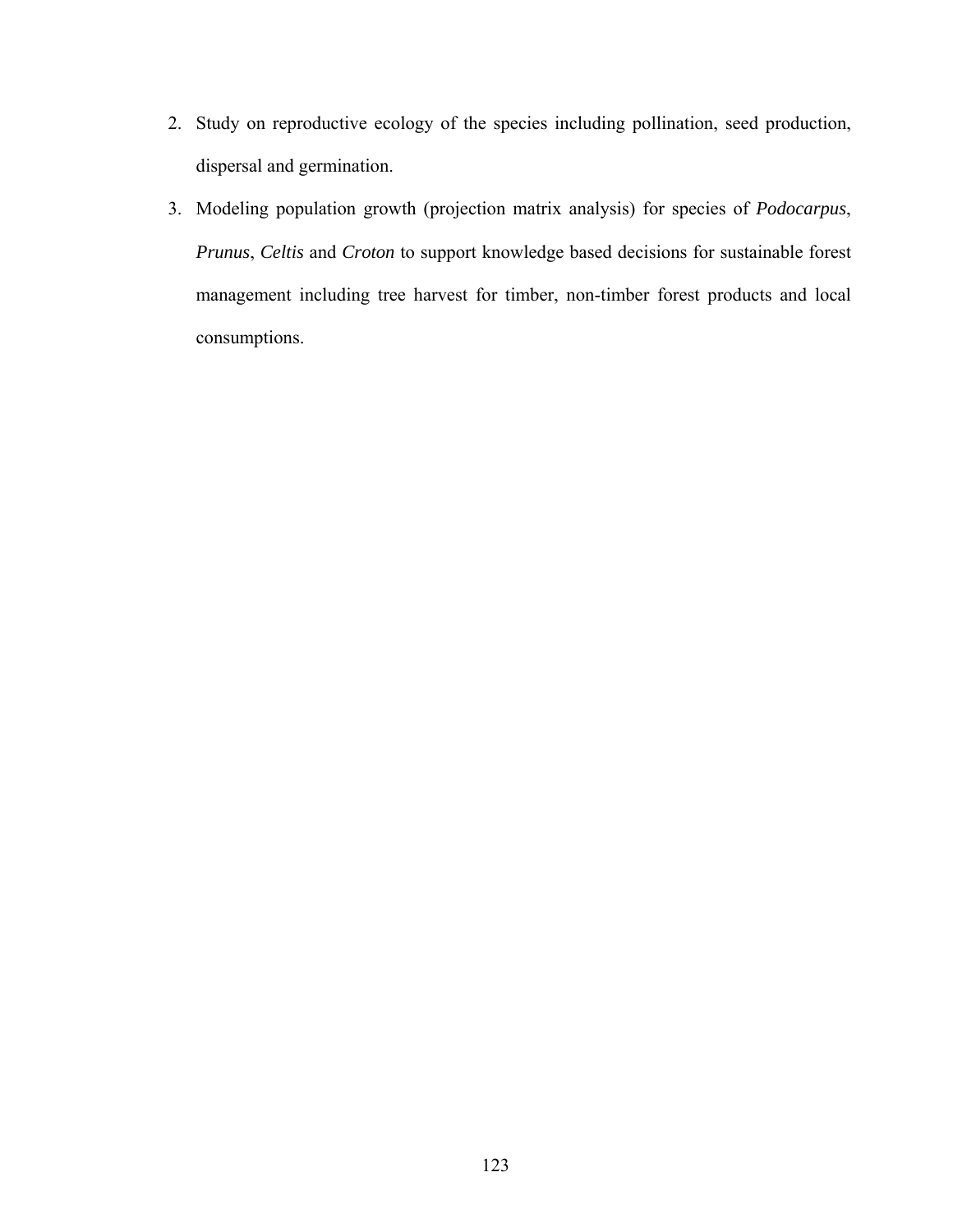#### **8. REFERENCES**

- Agyeman, K., Swaine M. and Thompson, J. (1999). Responses of tropical forest tree seedlings to irradiance and the derivation of a light response index. *Journal of Ecology* **87**: 815- 827.
- *logy* **74**: 455-466. community. *Eco* Aide, M. (1993). Patterns of leaf development and herbivory in a tropical understorey
- Anderson, D., Nordheim, V., Moermond, C., Gone Bl, B. Z. and Boesch, C. (2005). Factors influencing tee phenology in Tai National Park, Cote d´Ivoire. *Biotropica* **37(4)**: 631- 641.
- Anonymous (1988). National Atlas of Ethiopia. Ethiopian Mapping Authority, Addis Ababa.
- Appanah, S. (1985). General flowering in the climax rainforests of Southeast Asia. *Journal of Tropical Ecology* **1**: 225- 240.
- Appanah, S. (1990). Plant -pollinator interactions in Malaysian rain forests. In: Bawa, K. and Hadley, M. (eds.), Reproductive ecology of tropical forest plants. Parthenon Publishers, Unesco, Paris. Pp. 85-102.
- Asferachew Abate (2004). Biomass and Nutrient Studies of Selected Tree Species of Natural and Plantation Forests: Implications for a Sustainable Management of the Munessa-Shashemene Forest, Ethiopia. Ph. D. thesis, University of Bayreuth, Bayreuth, Germany.
- Ashton, P. (1992). Some measurements of the microclimate within a Sri Lankan tropical rain forest. *Agriculture and Forest Meteorology* **59**: 217.235.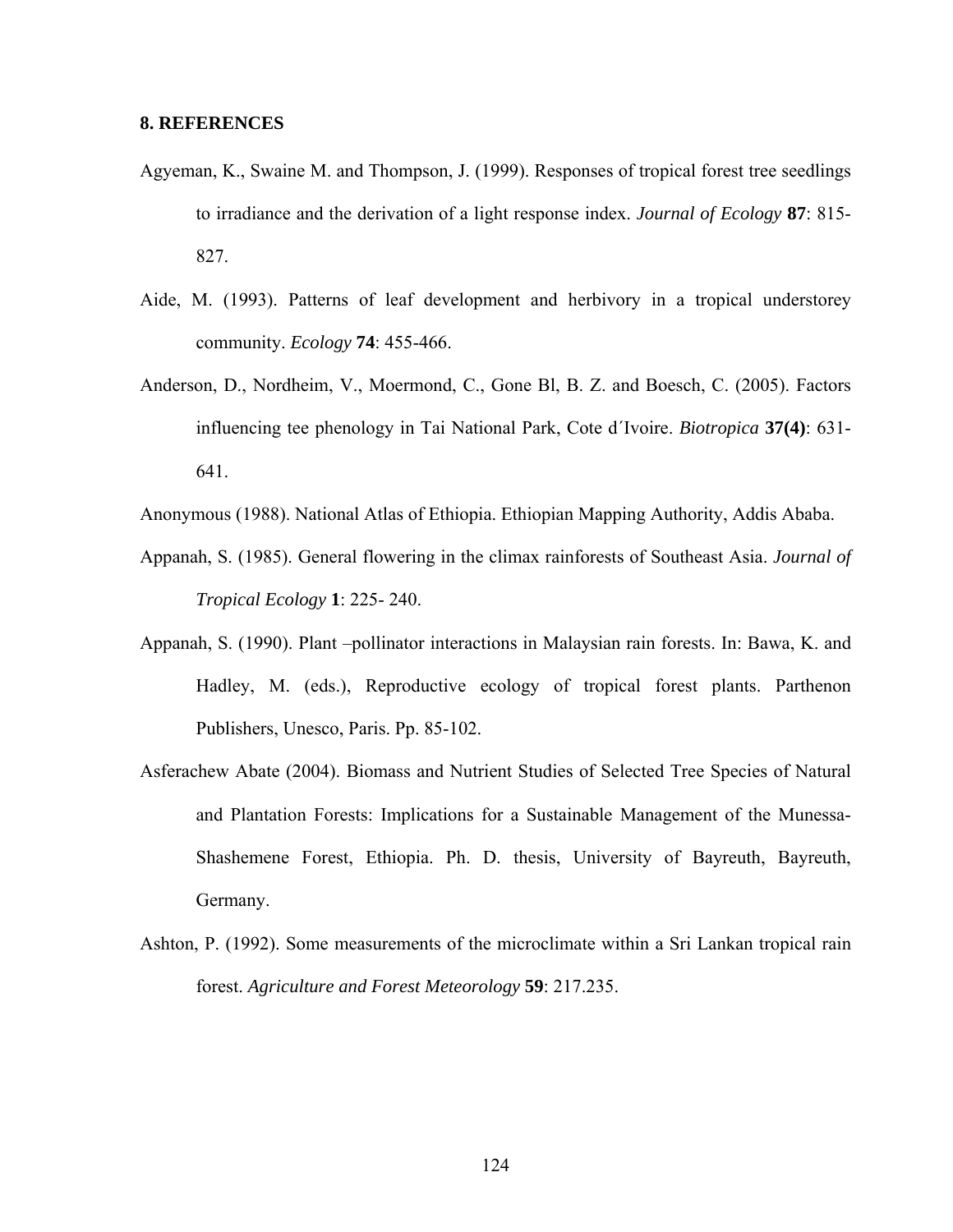- Ashton, P., Givnish, J. and Appanah, S. (1988). Staggered flowering in the Dipterocarpaceae: New insights into floral induction and the evolution of mast fruiting in the seasonal tropics. *American Naturalist* **132**: 44-66.
- Augspurger, C. (1981). Reproductive synchrony of a tropical shrub: experimental studies on effects of pollinator and seed predators on *Hybanthus pruniformis* (Vioraceae). *Ecology* **62**: 775- 788.
- 95. 383-3 Balderrama, S. and Chazdon, R. (2005). Light-dependent seedling survival and growth of four tree species in Costa Rican second-growth rain forests. *Journal of Tropical Ecology* **21**:
- . Bamps, P. (1989). *Araliaceae*. In: Hedberg, I. and Edwrds, S. (eds.), Flora of Ethiopia, Vol. 3 Addis Ababa University, Addis Ababa and Uppsala University, Uppsala. Pp. 537-543.
- Bawa, K. and Ng, S. (1990). Phenology- commentary. In: Bawa, K.S. and Hadley, M. (eds.), Reproductive ecology of tropical forest plants. Parthenon Publishers, Unesco, Paris. Pp. 17-20.
- Bazzaz, F. (1991). Regeneration of tropical forests: physiological responses of pioneer and secondary species. In: Gomez-pompa, A., Whitmore, T and Hadley, M. (eds.), Rainforest regeneration and management. Parthenon Publishers, Unesco, Paris. Pp. 91- 118.
- Becker, P. (1983). Effects of insect herbivory and artificial defoliation on survival of *Shorea* Rainforest Ecology and Management. Blackwell, Oxford. Pp. 241-52. seedlings. In: Sutton, S.L., Whitmore, T.C. and Chadwick, A.C. (eds.), Tropical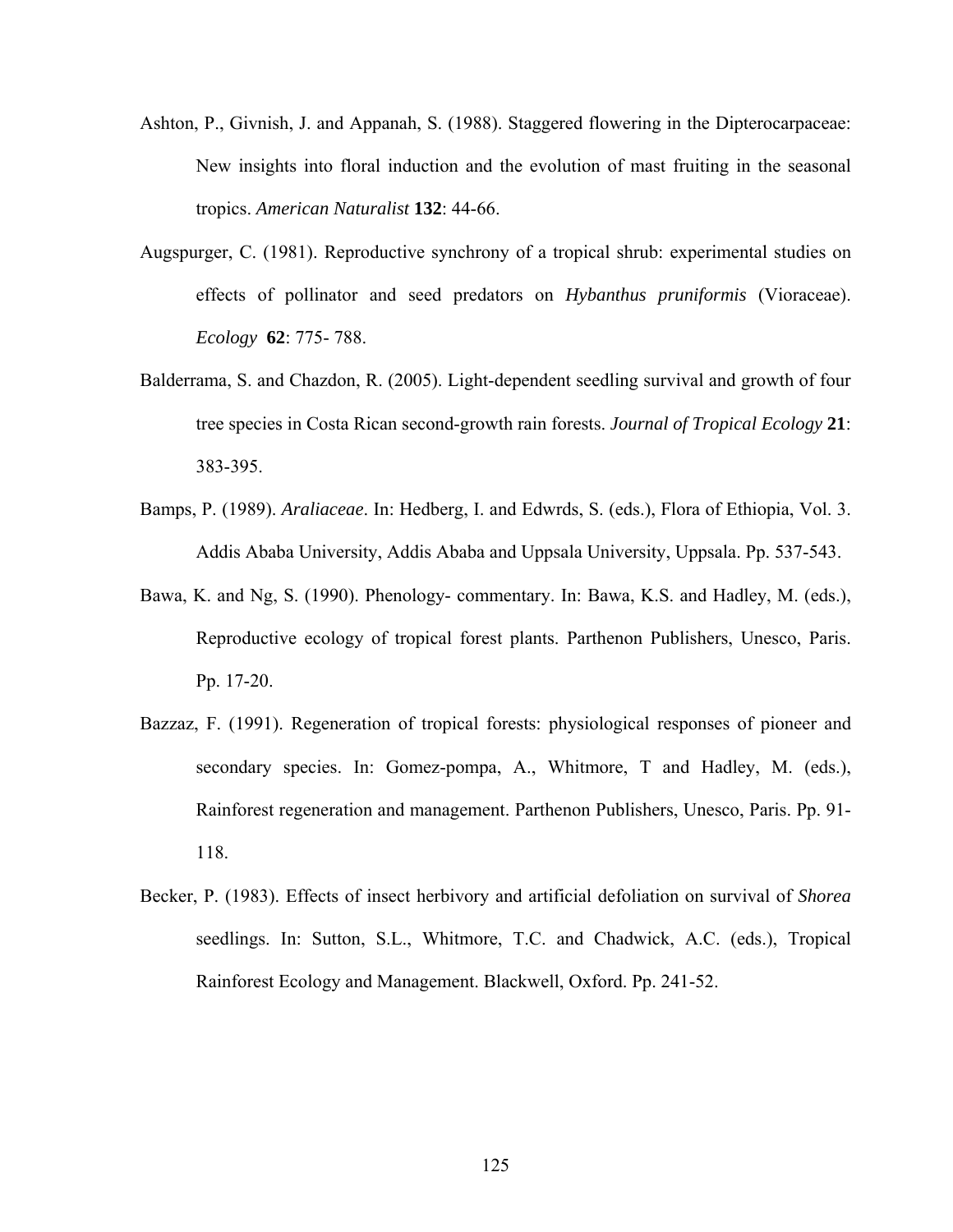- Bendix, J., Homeier, J., Ortiz, C., Emck, P., Breckle, S. and Beck, E. (2006). Seasonality of weather and tree phenology in a tropical evergreen mountain rainforest. *Int. J. Biometeorol*. **50**: 370- 384.
- Berlin, E., Pratt, K., Simon, C. and Kowalsky, J. (2000). Plant phenology in a Cloud Forests on the Island of Maui, Hawaii. *Biotropica* **32(1)**: 90-99.
- Bloom, A., Chapin, F. and Mooney, H. (1985). Resource limitation in plants-an economic analogy. *Annual Review of Ecology and Systematics* **16**: 363-392.
- Bollen, A. and Giuseppe, D. (2005). Phenology of Littoral Forest of Sainte Luce, Southeastern Madagascar. Biotropica 37(1): 32-43.
- Bongers, F., Pompa, J., Meave del Castillo, J. and Carabias, J. (1988). Structure and floristic composition of the low land rain forests of Los Tuxtals, Mexico. *Vegetatio* **74**: 55-88.
- *urnal of Vegetation Science* **10**: 371–382. gradient. *Jo* Bongers, F., Poorter, L., Van Rompaey, R. and Parren, E. (1999). Distribution of twelve moist forest canopy tree species in Liberia and Cote d'Ivoire: response curves to a climatic
- Boot, A. (1996). The significance of seedling size and growth rate of tropical rainforest tree seedlings for regeneration in canopy openings. In: Swaine, M. (ed.), The ecology of tropical forest tree seedlings. Parthenon Publishers, Unesco, Paris. Pp. 267-283.
- Borchert, R. (1984). Soil and stem water storage determine phenology and distribution of tropical dry forest trees. *Ecology* **75**: 1437-1449.
- Burslem , D. (1996). Differential responses to nutrients, shade and drought among tree seedlings of lowland tropical forest in Singapore. In: Swaine M. D. (ed.), The ecology of tropical tree seedlings. Parthenon Publishers, Unesco, Paris. Pp. 211-244.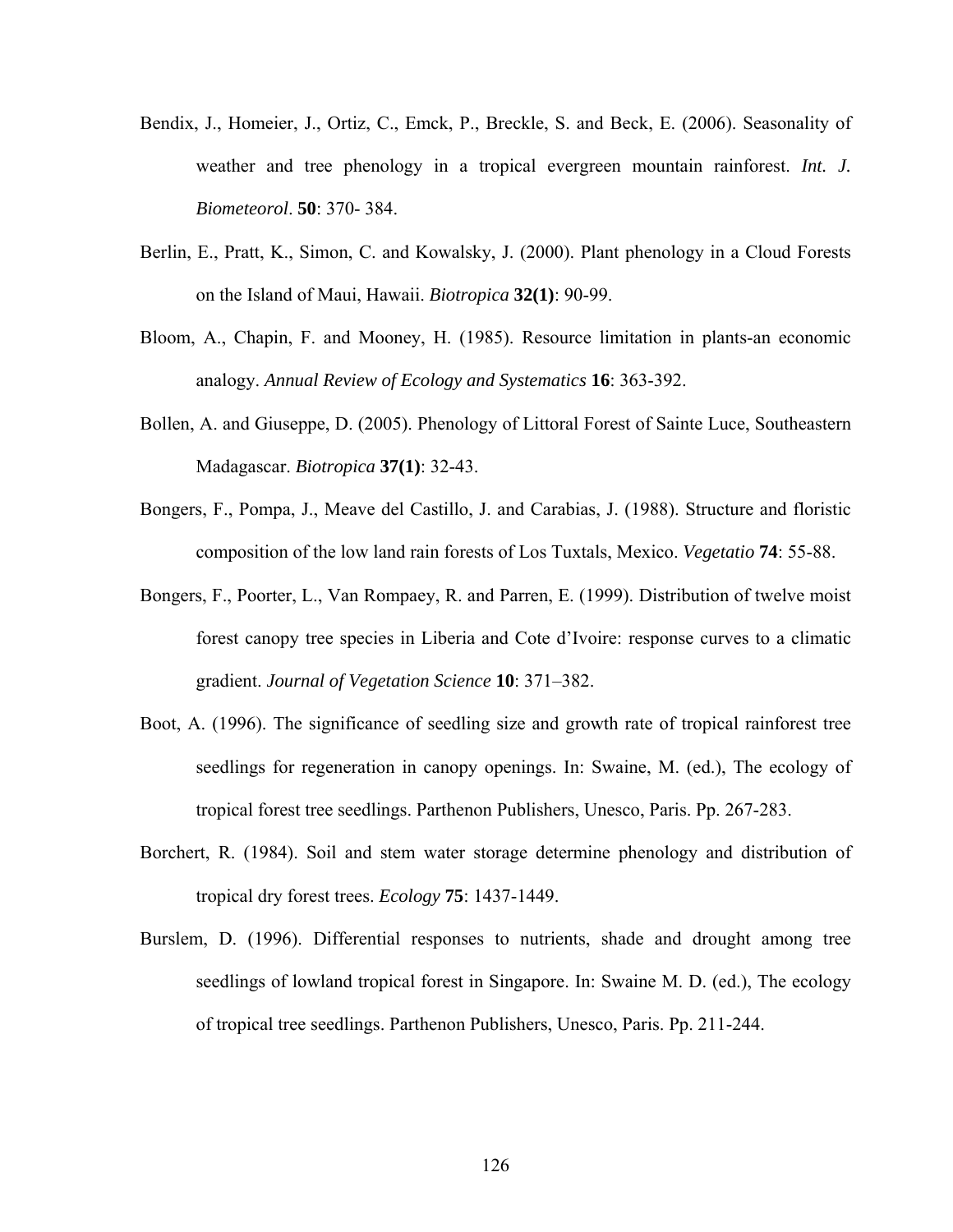- Canham, C., Berkowitz, A. and Kelly, V. (1996). Biomass allocation and multiple resource limitation in tree seedlings. *Can. J. For. Res*. **26**: 1521-1530.
- Cesar, S. (1992). Regeneration of tropical dry forests in Central America, with examples from Nicaragua. *Journal of Vegetation Science* **3**: 407- 416.
- Chaffey , D. R. (1979). Southwest Ethiopia forest inventory project: a reconnaissance inventory of forest in southwest Ethiopia. Ministry of Oversea Development, Land Resources Development Centre, Project Report 31: 1-316.
- differing successional status in a humid tropical forest of Kerala, India. *Journal of* Chandrashekara, U. and Ramakrishnan, P. (1993). Gap phase regeneration of tree species of *Biosciences* **18**: 279-290.
- Chapm an, A., Wrabgham, R., Chapman, L., Kennard, D. and Zanne, A. (1991). Fruit and flower phenology at two sites in Kibale National Park, Uganda. *Journal of Tropical Ecology* **15**: 189- 211.
- Chazdon, R., Pearcy, R., Lee, D. and Fetcher, N. (1996). Photosynthetic responses of tropical forest plants to contrasting light environments. In: Mulkey, S., Chazdon, R., and Smith, A. (eds.), Tropical forest plant ecophysiology. Chapman and Hall, NY. Pp. 5-55.
- Chiariello, N., Field C. and Mooney, H. (1987). Midday wilting in a tropical pioneer tree. *Functional Ecology* **1**: 3-11.
- Coley, P. and Barone, A. (1996). Herbivory and plant defenses in tropical forests. *Annual Review of Ecology and Systematics* **27**: 305-315.
- Condit, R., Hubbell, S. and Foster, R. (1995). Mortality rates of 205 neotropical tree and shrub species and the impact of severe drought. *Ecol. Monogr.* **65**: 419–439.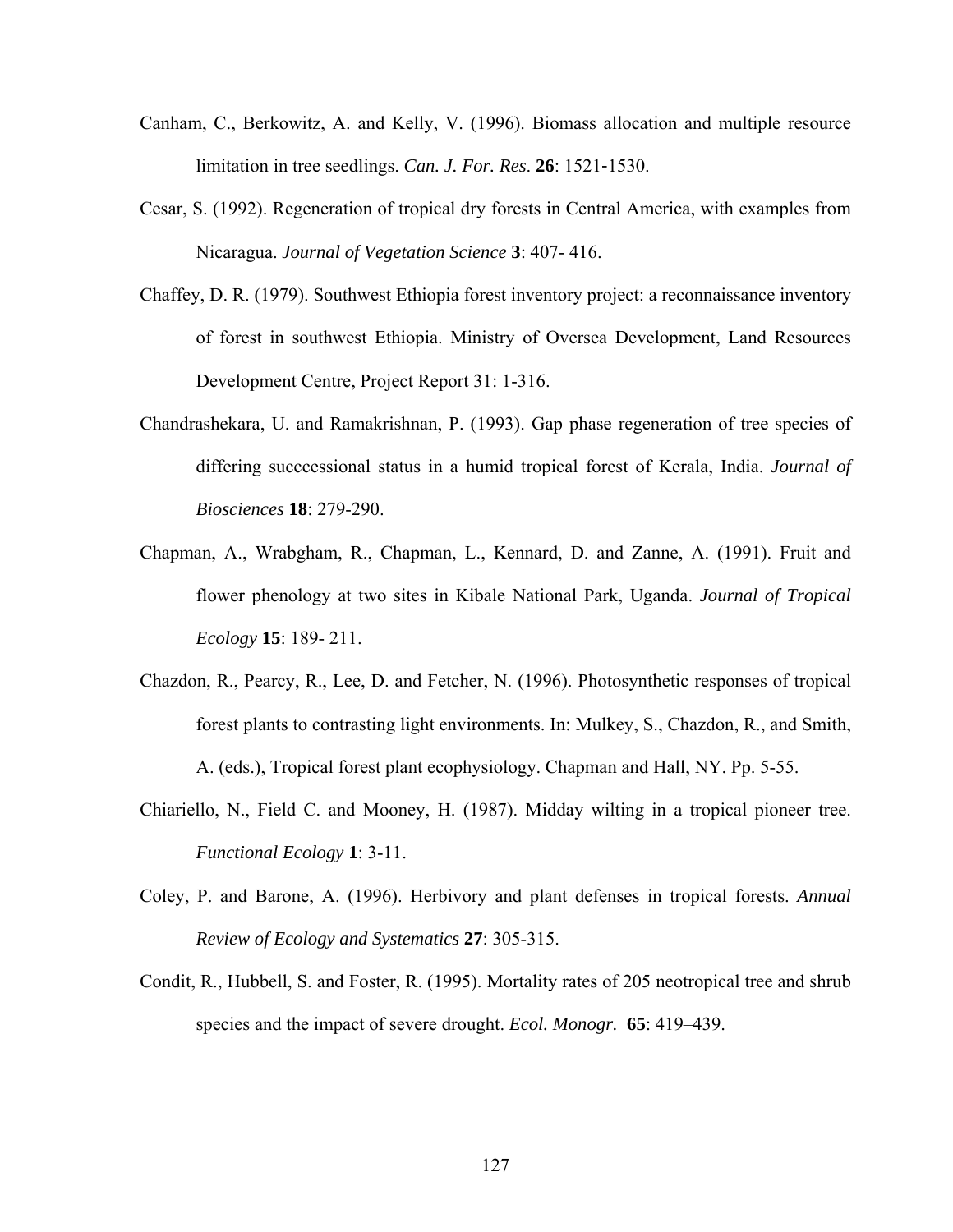- Condit, R., Sukumar, R., Hubbell, S. and Foster, R. (1989). Predicting population trends from size distributions: A direct test in a tropical tree community. *American Naturalist* **152**: 495 - 509.
- Crawley, M. (1997). Plant-herbivore dynamics. In: Crawley, M. (ed.), Plant ecology. Blackwell Science, Oxford, UK. Pp. 401- 475.
- Daniel L., Vieira, D. and Scariot, A. (2006). Principles of Natural Regeneration of Tropical : **14**: 11–20. Dry Forests for Restoration. *Restoration Ecology*
- Daniel Gemechu (1988). Some patterns of altitudinal variation of climatic elements in the mountainous regions of Ethiopia. *Mountain Research and Developmet* **8**: 65-78.
- Dayanandan, D., Attygalla, D., Abeygunasekera, W., Gunatilleke, A. and Gunatilleke, V. forest plants. Parthenon Publishers, Unesco, Paris. Pp.103-134. (1990). Phenology and floral morphology in relation to pollination of some Sri Lankan Dipterocarps. In: Bawa, K. and Hadley, M. (eds.), Reproductive ecology of tropical
- Demel Teketay and Granstrom, A. (1995). Soil seed banks in dry Afromontane forests of Ethiopia. *Journal of Vegetation Science* **6**: 777- 786.
- Demel Teketay (1997). Seedling populations and regeneration of woody species in dry Afromontane forest of Ethiopia. *Forest Ecology and Management* **98**: 149 - 165.
- Demel Teketay and Granstorm, A. (1997). Seed viability of Afromontane tree species in forest soils. *Journal of Tropical Ecology* **13**: 81-95.
- Denslow, S. (1987). Tropical tree fall gaps. *Annual Review of Ecology and Systematics* 17: 430- 441.
- Drake, D. and Pratt, L. (2001). Seedling mortality in Hawaiian rain forest. *Biotropica* 33: 319-323.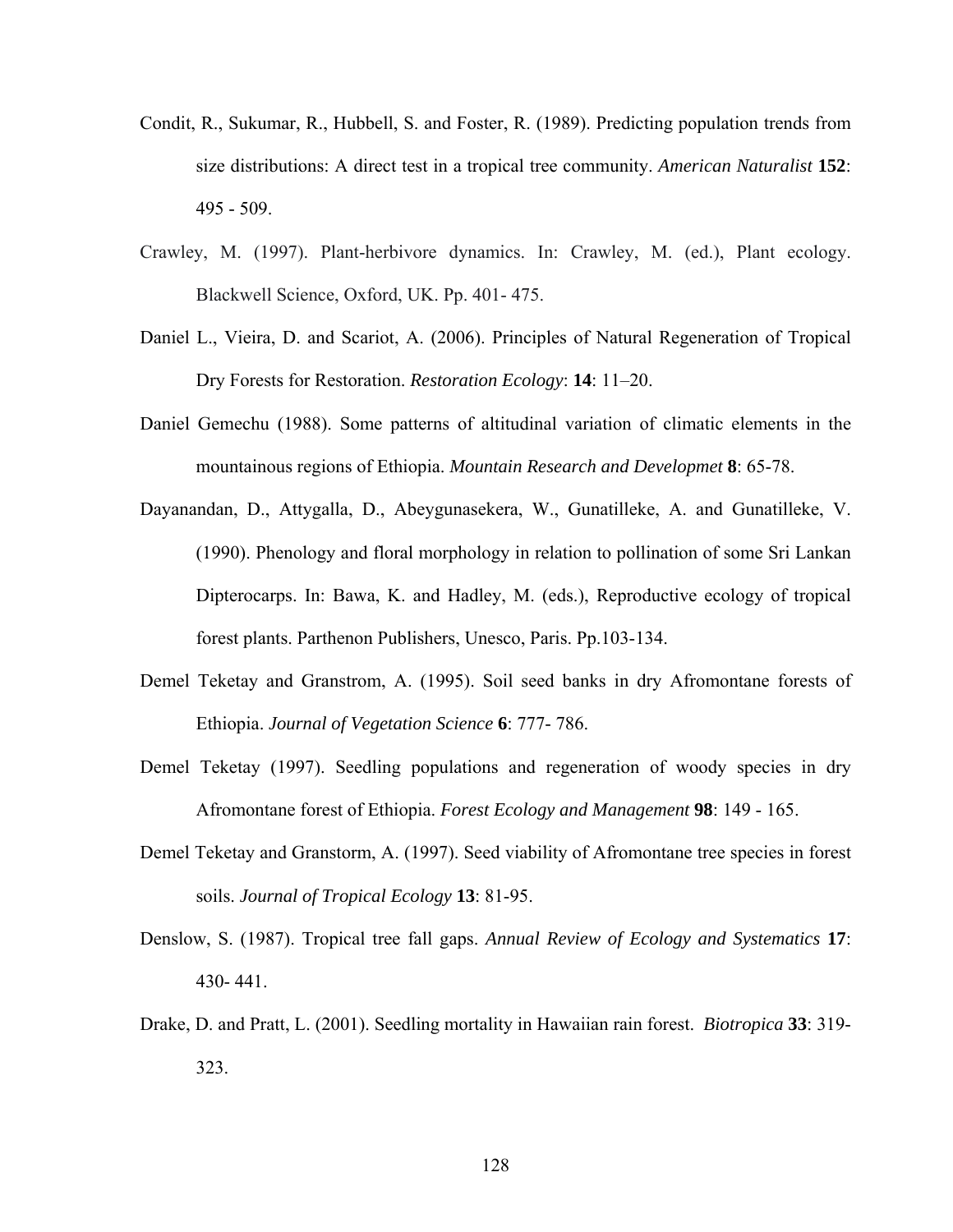- EFAP (1994). The challenge for development. Volume II. Ministry of Natural Resources Development and Environmental Protection, Addis Ababa, Ethiopia.
- EMA (2006). Meterological report of ten years 1986-1996 (mimeographed). Ethiopian Meterological Agency, Addis Ababa.
- FAO (1998). World Reference Base for Soil Resources. World Soil Resurces Reports 84. Food and Agricultural Organization of the United Nations, Rome, Italy.
- Fetene, M. and Beck, E. (2004). Water relations of indigenous versus exotic tree species, growing at the same site in a tropical montane forest in southern Ethiopia. *Trees-Structure and Function* **18**: 428-435.
- Feyera Senbeta and Demel Teketay (2003). Diversity, community types and population structure of woody plants in Kimphee forest. *Ethiopian Journal of Biological Sciences* **2(2)**: 169-187.
- Feyera Senbeta (2006). Biodiversity and ecology of afromontane rain forests with wild *Coffee arabica* L. populations in Ethiopia. Ecology and Development Series, Cuvillier Verlag, Gottingen.
- Fleming, T. (1979). Do tropical frugivores compete for food? *American Zoology* **19**: 1157- 1172.
- tropical wet and dry forests in the lowlands of Costa Rica. *Journal of Ecology* 62: 881-Frankie, W., Baker, G. and Opler, A. (1974). Comparative phenological studies of trees in 919.

Friis, I. (1992). Forests and Forest Trees of Northeast Tropical Africa. Kew Bulletin, London.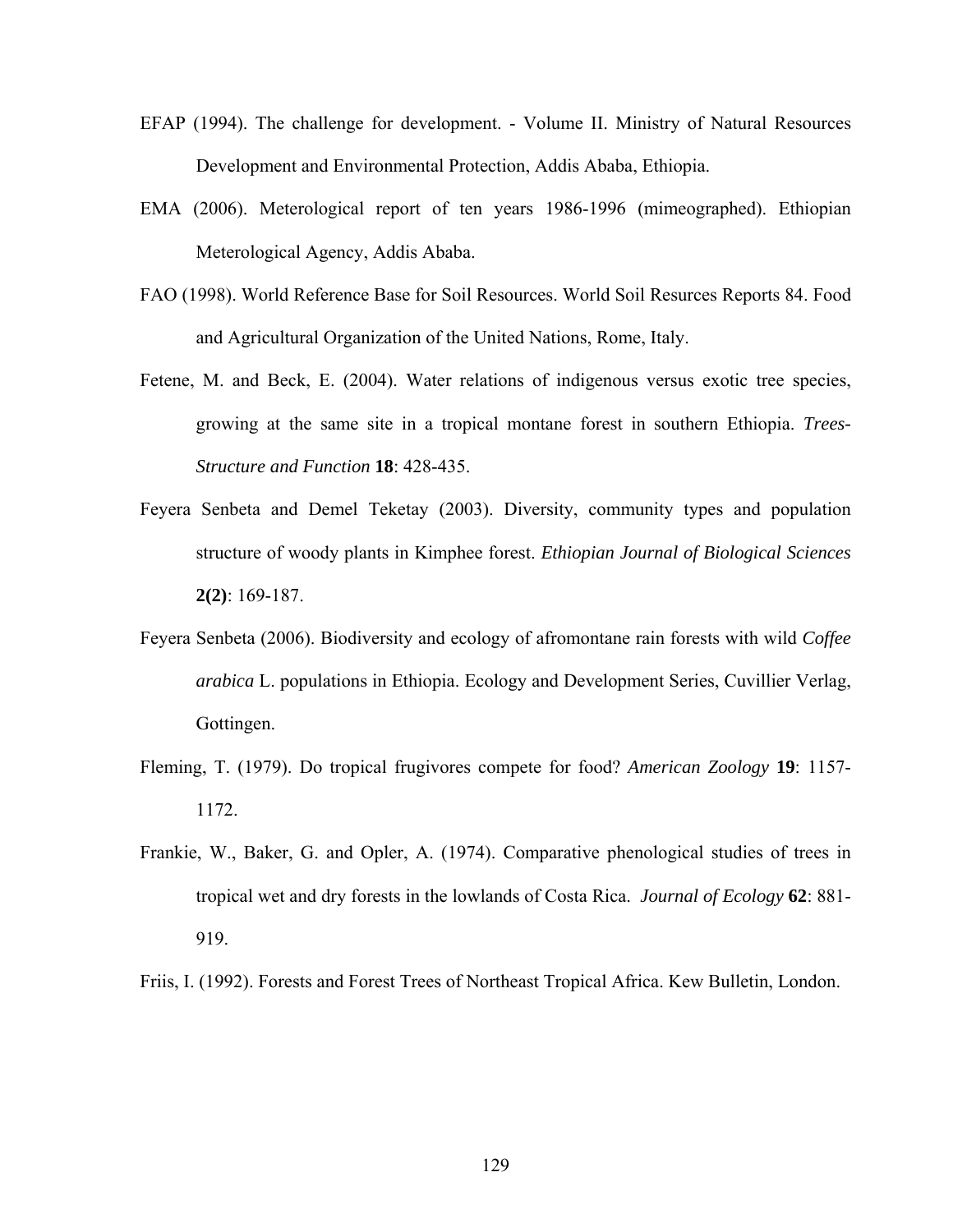- Friis, I. (1995). *Myrtaceae*. In: Edwards, S., Mesfin Tadesse and Hedberg, I. (eds.), Flora of Ethiopia and Eritrea, Vol. 2 (2). The National Herbarium, Addis Ababa University, Addis Ababa and Uppsala University, Uppsala. Pp. 71-106.
- Friis, I. (2003). *Sapotaceae*. In: Hedberg, I., Edwards, S. and Sileshi Nemomissa (eds.), Flora of Ethiopia and Eritrea, Vol. 4 (1). The National Herbarium, Addis Ababa University, Addis Ababa and Uppsala University, Uppsala. Pp. 54-63.
- Fritzsche, F., Abate, A., Fetene, M., Beck, E., Weise, S. and Guggenberger, G. (2006). Soilplant hydrology of indigenous and exotic trees in an Ethiopian montane forest. *Tree Physiology* **26**: 1043-1054.
- Garwood, N. (1983). Seed germination in a seasonal tropical forest in Panama: a community study. *Ecol. Monogr.* **53**: 159- 181.
- Geldenhuys, C. (1993). Reproductive biology and population structures of Podiocarpus falcatus and P. latifolius in southern Cape forests. *Botanical Journal of the Linnean Society* **112**: 59-74.
- Gemedo Dalle and Masresha Fetene (2004). Gap-fillers in Munessa-Shashemene Forest. *Ethiopian Journal of Biological Sciences* **3**:1-14.
- Getachew Tesfaye and Demel Teketay (2005a). Distribution of *Podocarpus* falcatus along environmental gradients and its regeneration status in Harenna forest, Southeastern Ethiopia. *Ethiopian Journal of Natural Resources* **7(1)**: 111-129.
- Getachew Tesfaye and Demel Teketay (2005b). The influence of logging on natural *of Biological Sciences* **4(1)**: 59-73. regeneration of woody species in Harenne montane forest, Ethiopia. *Ethiopian Journal*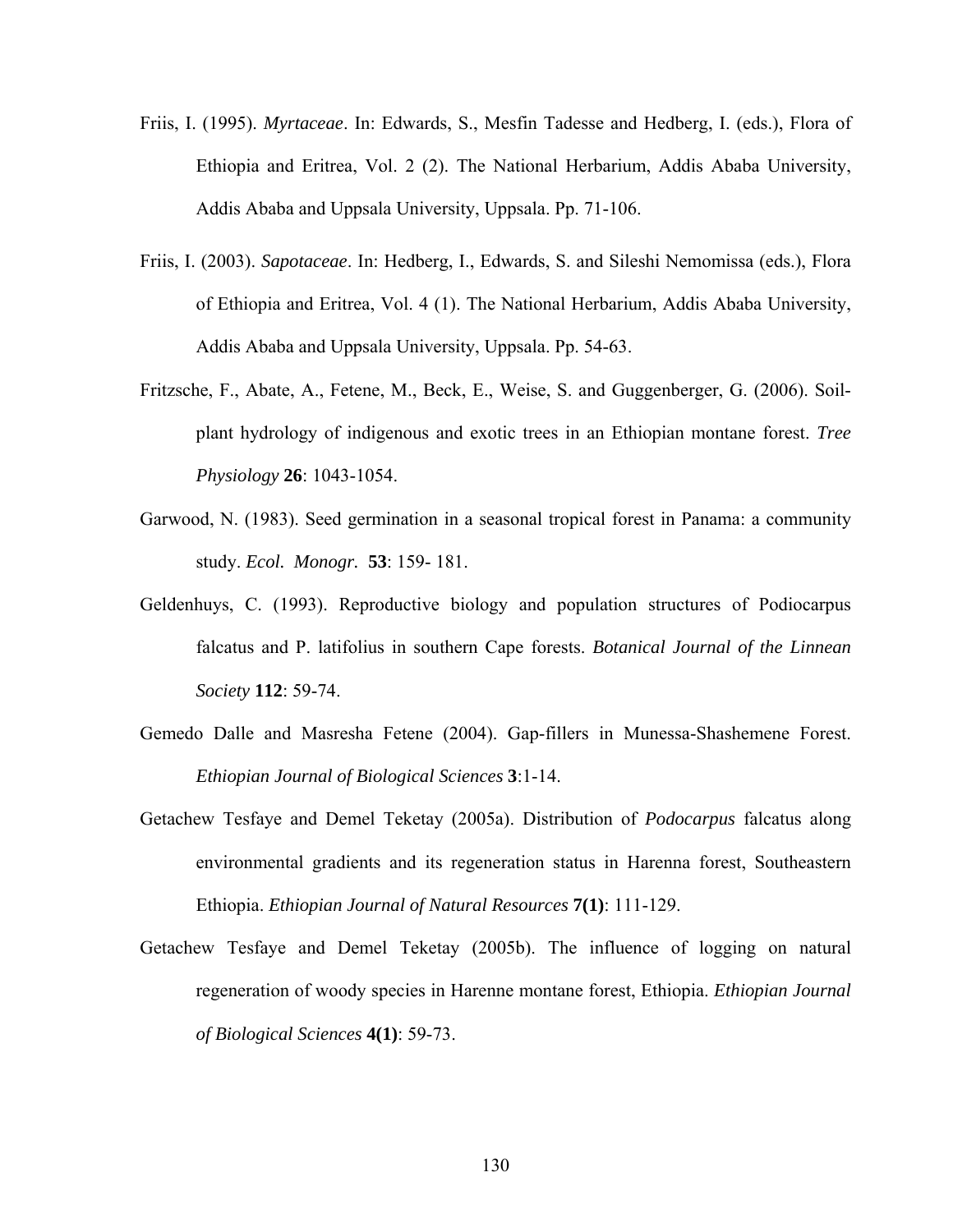- Getachew Tesfaye, Demel Teketay and Masresha Fetene (2002). Regeneration of 14 tree species in Harenna forest, southeast Ethiopia. *Flora* **197**: 461- 474.
- Getachew Tesfaye, Demel Teketay, Yoseph Assefa and Masresha Fetene (2004). The influence of fire on soil seed bank composition and density and regeneration in a humid tropical forest, southeast Ethiopia. *Mount. Res. Dev.* **24**: 354-361.
- Gilbert, M. (1995). *Euphorbiaceae*. In: Edwards, S., Mesfin Tadesse and Hedberg, I. (eds.), Flora of Ethiopia and Eritrea, Vol. 2 (2). The National Herbarium, Addis Ababa University, Addis Ababa and Uppsala University, Uppsala. Pp. 265-380.
- Girma Balch and Blyth, J. (2000). The use of tetrazolium chloride test to determine the Ethiopian Journal of Natural Resources 2(1): 79-92. viability of Afrocarpus gracilior seeds kept at different storage environments.

Grime, J. (1979). Plant strategies and vegetation processes. Wiley, Chichester.

- Grime, J. (1994). The role of plasticity in exploiting environmental heterogeneity. In: Cladwell, M. and Pearcy, W. (eds.), Exploitation of environmental heterogeneity by plants. Academic Press, NY. Pp. 2-16.
- Harper, J. (1977). Population Biology of Plants. Academic Press, London.
- Hedberg, O. (1989). *Rosaceae*. In: Hedberg, I. and Edwards, S. (eds.), Flora of Ethiopia, Vol. 3. The National Herbarium, Addis Ababa University, Addis Ababa and Uppsala University, Uppsala. Pp. 31-44.
- Hendrix, S. (1988). Herbivory and its impact on plant reproduction. In: Lovet L. and Lesly, D. (eds.), Plant reproductive ecology patterns and strategies. Oxford University Press, New York.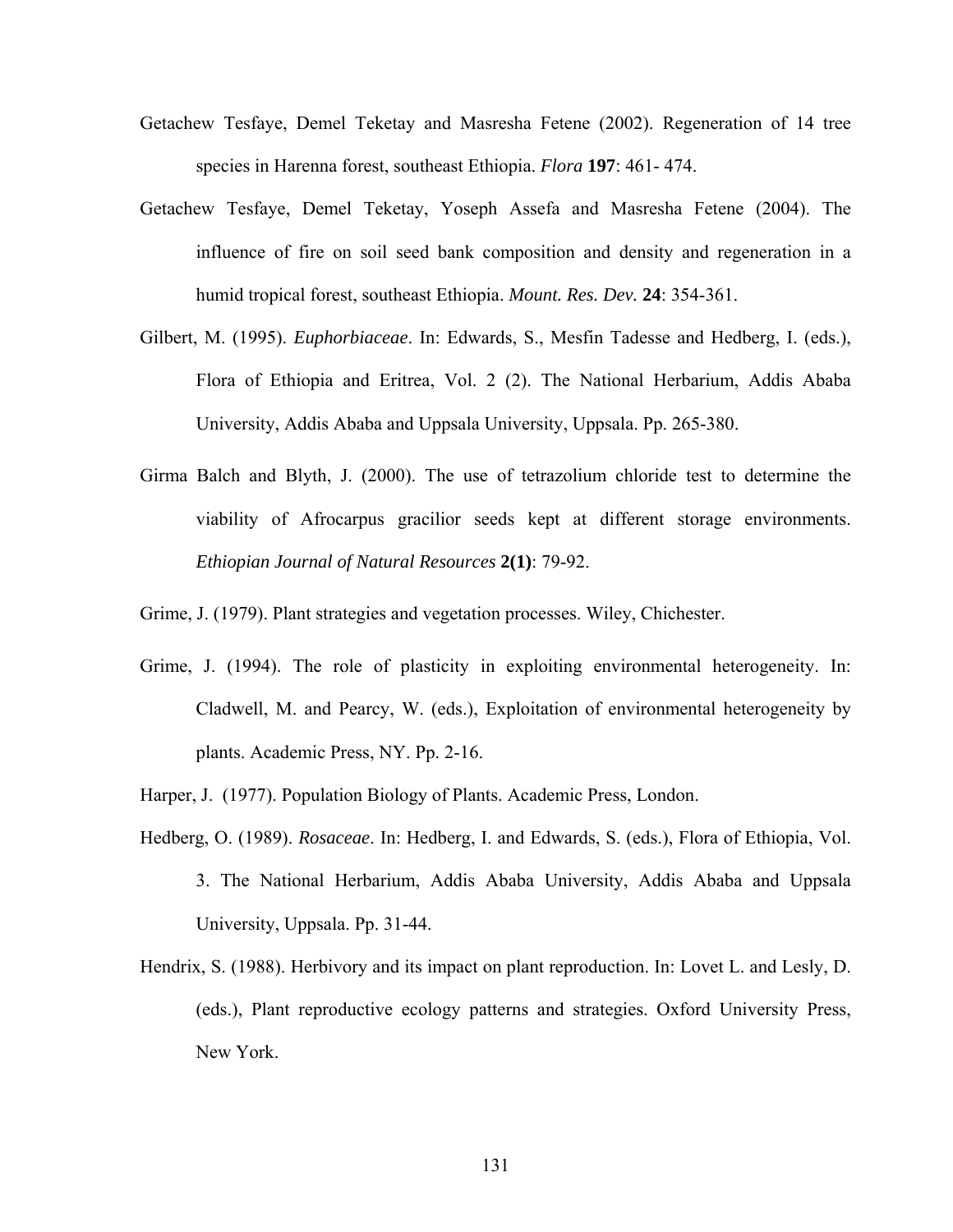- Henriques, R. and Girnos de Sousa, E. (1989). Population structure, dispersion and microhabitat regeneration of *Carpa guianensis* in Northeast Brazil. *Biotropica* **21**: 204  $-209.$
- Horvitz , C. and Schemske, W. (2002). Effects of plant size, leaf herbivory, local competition and fruit production on survival, growth and future reproduction of a neotropical herb. *Journal of Ecology* **90**: 279–290.
- Howe, H.F. (1990) Survival and growth of juvenile *Virola surinamensis* in Panama: effects of herbivory and canopy closure. *Journal of Tropical Ecology* **6**: 259–280.
- Hubbel, P. and Foster, B. (1986). Biology, chance and history and the structure of tropical rainforest communities. In: Diamond, J. and Case, J. (eds.), Community ecology. Harper and Row, New York. Pp. 314- 329.
- Hunt, R. (1982). Plant Growth Curves. The Functional Approach to Growth Analysis. Edward Arnold, London.
- Janzen, D. H. (1988). Tropical dry forests, the most endangerous major tropical ecosystem. In: Wilson, E.O. (ed.), Biodiversity. National Academy Press, Washington D.C. Pp. 130- 137
- Justiniano, M. and Fredericksen, T. (2000). Phenology of tree species in Bolivian dry forests. *Biotropica* **32(2)**: 276-28
- King, D. (1994). Influence of light level on th e growth and morphology of saplings in a **81:** 948-957. Panamanian forest. *American Journal of Botany*
- Kitajima, K. (1994). Relative importance of photosynthetic traits and allocation patterns as correlates of seedling shade tolerance of 13 tropical trees. *Oecologia* **98**: 419-428.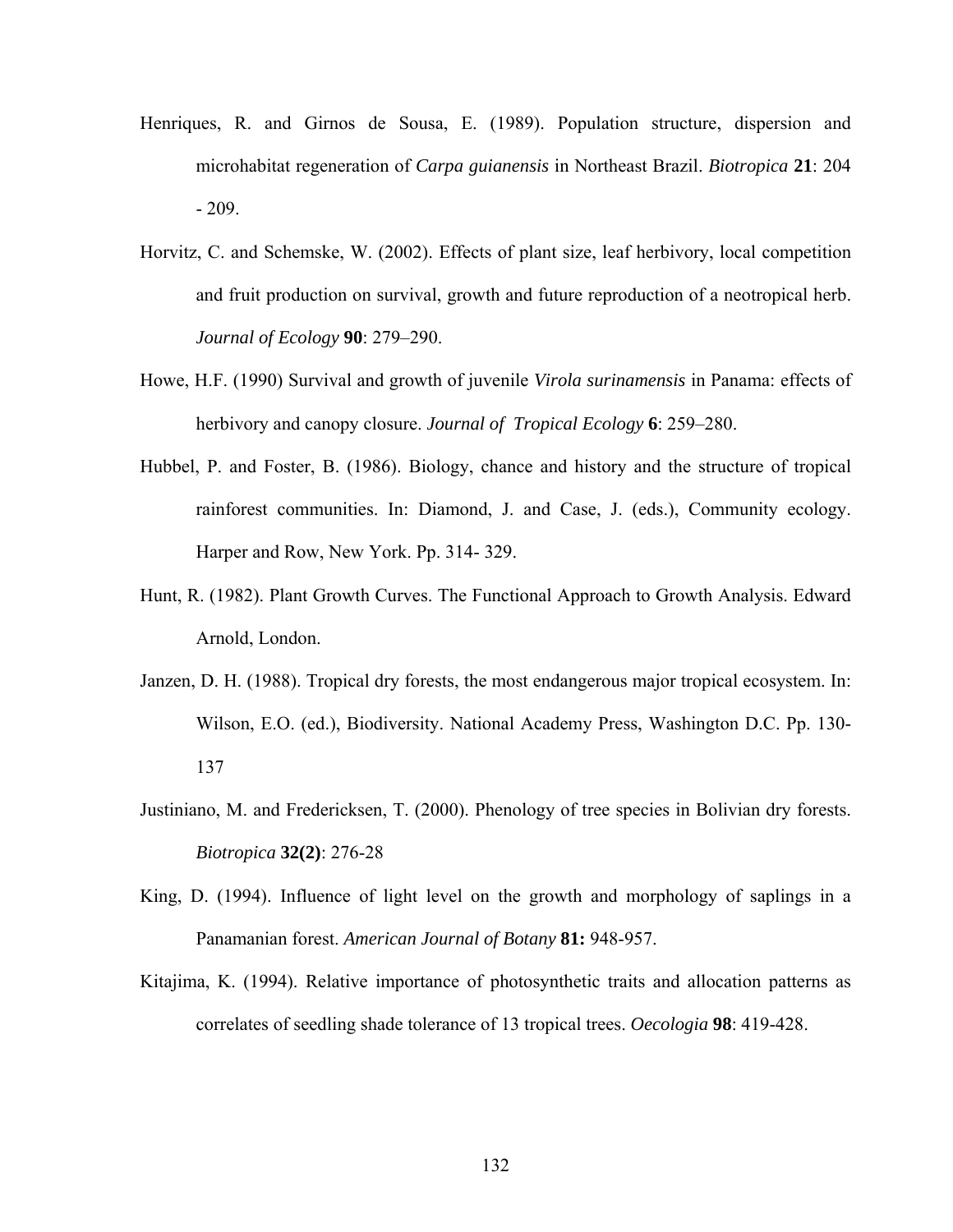- Kitajima, K. and Bolker, B. (2003). Testing performance rank reversals among coexisting species: crossover point irradiance analysis by Sack and Grubb (2001) and alternatives. *Functional Ecology* **17**: 276287.
- Kumelachew Yeshitela and Taye Bekele (2003). The woody species composition and structure of Masha-Anderacha forest, southwesten Ethiopia. *Ethiopian Journal of Biological Sciences* **2**: 31-48.
- Kyereth, B., Swaine, D. and Thompson, J. (1999). Effect of light on the germination of forest trees in Ghana. *Journal of Ecology* **83**: 772-783.
- Lambers, H. and Poorter, H. (1992). Inherent variation in growth rate between higher plants: a search for physiological and ecological consequences. *Advances in Ecological Research* **23**: 187-261.
- techniques. Addis Ababa University, Addis Ababa, Ethiopia. Legesse Negash (1995). Indigenous trees of Ethiopia. Biology, uses and propagation
- Lieberman, D. and Lieberman, M. (1984). The causes and consequences of synchronous flushing in a dry tropical forest. *Biotropica* **16**: 193-201.
- Lisanework Nigatu and Mesfin Tadesse (1989). An ecological study of the vegetation of the Harenna forest, Bale, Ethiopia. *SINET: Ethiop. J. Sci*. **12**: 63-93
- Lobo, J., Quesada, M., Stoner, K., Fuchs, E., Herrerias-Diego, Y., Rojas, J. and Saborio, G. forests in Costa Rica and Mexico. American Journal of Botany 90: 1054-1063. (2003). Factors affecting phenological patterns of Bombaceaous trees in seasonal
- competitive interactions. In: Grace, J. and Tilman, D. (eds.), Perspectives on plant competition. Academic Press, California. Pp. 413–444. Louda, S., Keeler, K. and Holt, R. (1990). Herbivore influences on plant performance and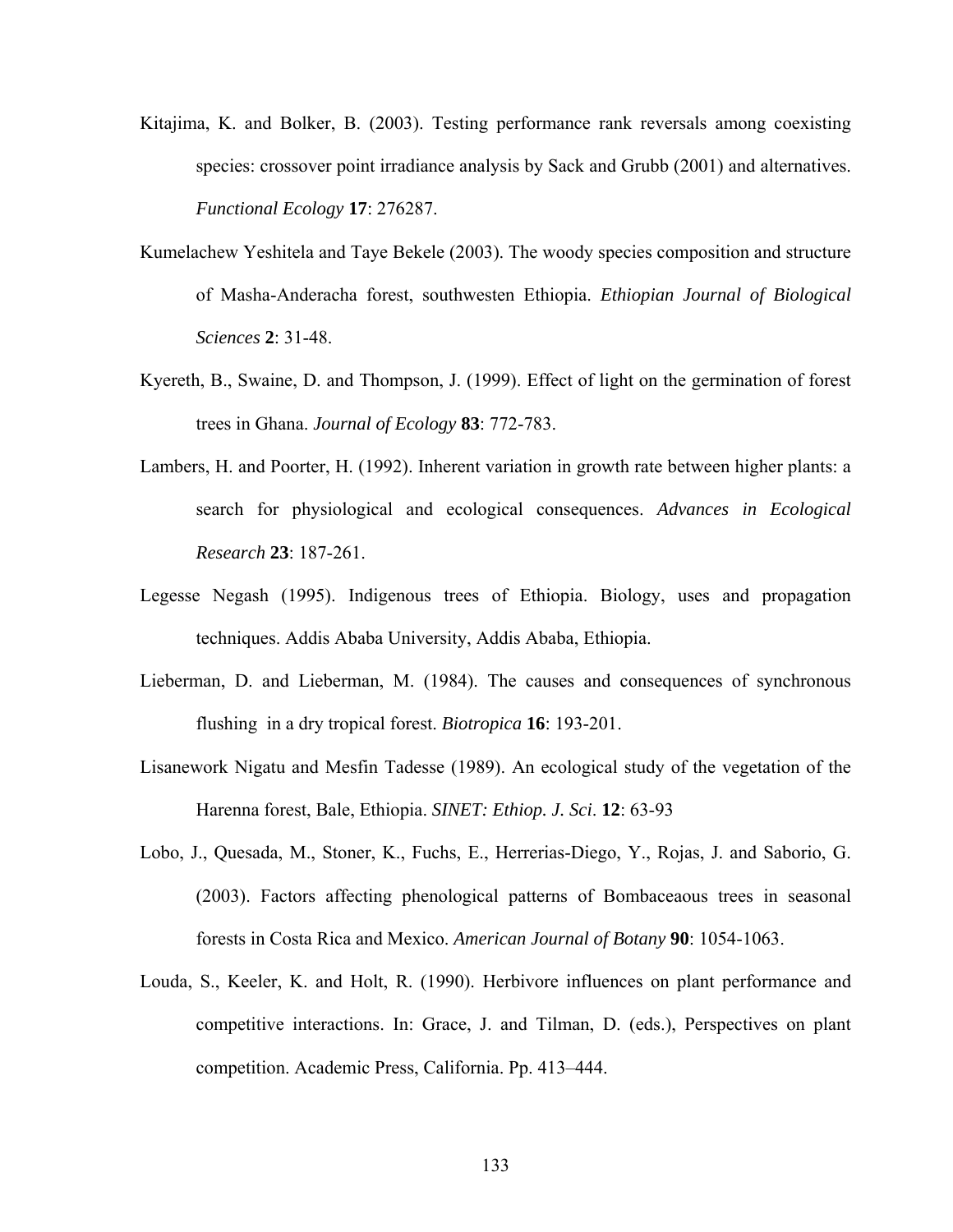- Lundgren, B. (1971). Soil studies in a montane forest in Ethiopia. Royal College of Forestry, Department of Forest Ecology and Forest Soils, Research Notes No. 11, Stockholm.
- Magurran, A. (1988). Ecological diversity and its measurement. Princeton University, New Jersey.
- Marqui s, J. (1988). Phenological variation in the neotropical understorey shrub Piper arieianum: causes and consequences. *Ecology* **69**: 1552-1565.
- tree species from a dry tropical afromontane forest. Journal of Tropical Ecology 17: Masresha Fetene and Yonas Feleke (2001). Growth and photosynthesis of seedlings of four 269-2834.
- Mayau x, P., Bartholome, E., Fritz, S. and Belward, A. (2004). A new land-cover map of Africa for the year 2000. Journal of Biogeography 31: 861-877.
- McLaren, K. and McDonald, M. (2005). Seasonal patterns of flowering and fruiting of a dry tropical forest in Jamaica. *Biotropica* **37**: 584-590.
- Phenology of Atlantic rain forest trees. *Biotropica* 32: 811-823. Morellato, P., Talora, D., Takahasi A., Bencke, C., Romera, E., and Zipparro, B. (2000).
- Muhanguzi, D., Obua, J., Oryem-Origa, H. and Vetaas, R. (2003). Tree fruiting phenology in Kalinzu forest, Uganda. *African Journal of Ecology* **41**: 171-178.
- Muller-Dombois, D. and Ellenberg, H. (1974). Aims and Methods of Vegetation Ecology. Wiley, New York.
- Murah, K. and Sukumar, R. (1993). Leaf flushing phenology and herbivory in a tropical dry deciduous forest, Southern India. *Oecologia* **94**: 114-119.
- Murphy , P. and Lugo, A. (1986). Ecology of tropical dry forest. *Annual Review of Ecology and Systematics* **17**: 67–88.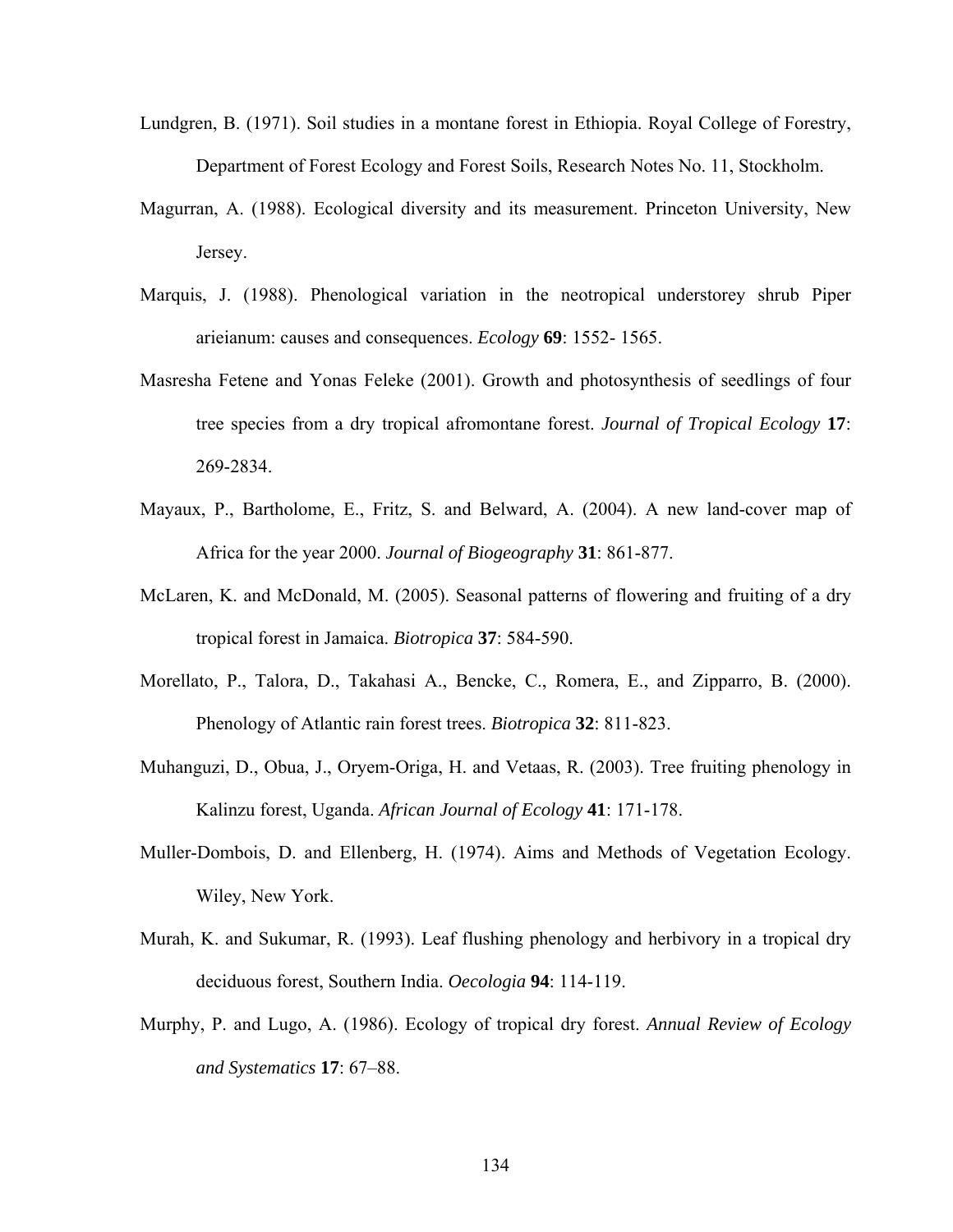- Newstrom, L.E., Frankie, G.W. and Baker, H.G. (1994). A new classification for plant phenology based on flowering patterns in lowland tropical rain forest at La Selva, Costa Rica. *Biotropica* **26**, 141-159.
- Opler, A., Frankie G. and Baker, H. (1976). Rainfall as a factor in the release, timing, and synchronization of anthesis by tropical trees and shrubs. *Journal of Biogeography* **3**: 231-236.
- . *Journal of Ecology* **82**: 149-163. Queensland Osunkoya, O., Ash, J., Hokins, M. and Graham, A. (1994). Influence of seed size and seedling ecological attributes on shade-tolerance of rain-forest tree species in Northern
- characteristics on browsing of tree seedlings by mammalian herbivores. Journal of Pietrzykowski, E., McArthur, C., Fitzgerald, H. and Goodwin, A. (2003). Influence of patch *Applied Ecology* **40**: 458–469.
- Polhill, R. M. (1989). *Ulmaceae*. In: Hedberg, I. and Edwards, S. (eds.), Flora of Ethiopia, Vol. 3. Addis Ababa University, Addis Ababa and Uppsala University, Uppsala. Pp. 266-269.
- Pompa, J. and Bongers, F. (1988). The effect of canopy gaps on growth and morphology of seedlings of rainforest species. *Oecologia* **75**: 625-632.
- understorey seedlings in a Bolivian moist forest. *Journal of Tropical Ecology* 16:481-Poorter, L. and Hayashida-Oliver, Y. (2000). Effects of seasonal drought on gap and 498.
- Poorter L., Bongers, F., van Rompaey, A. and De Klerk, M. (1996). Regeneration of canopy tree species at five sites in West African moist forest. *Forest Ecology and Management*  **84**: 61-69.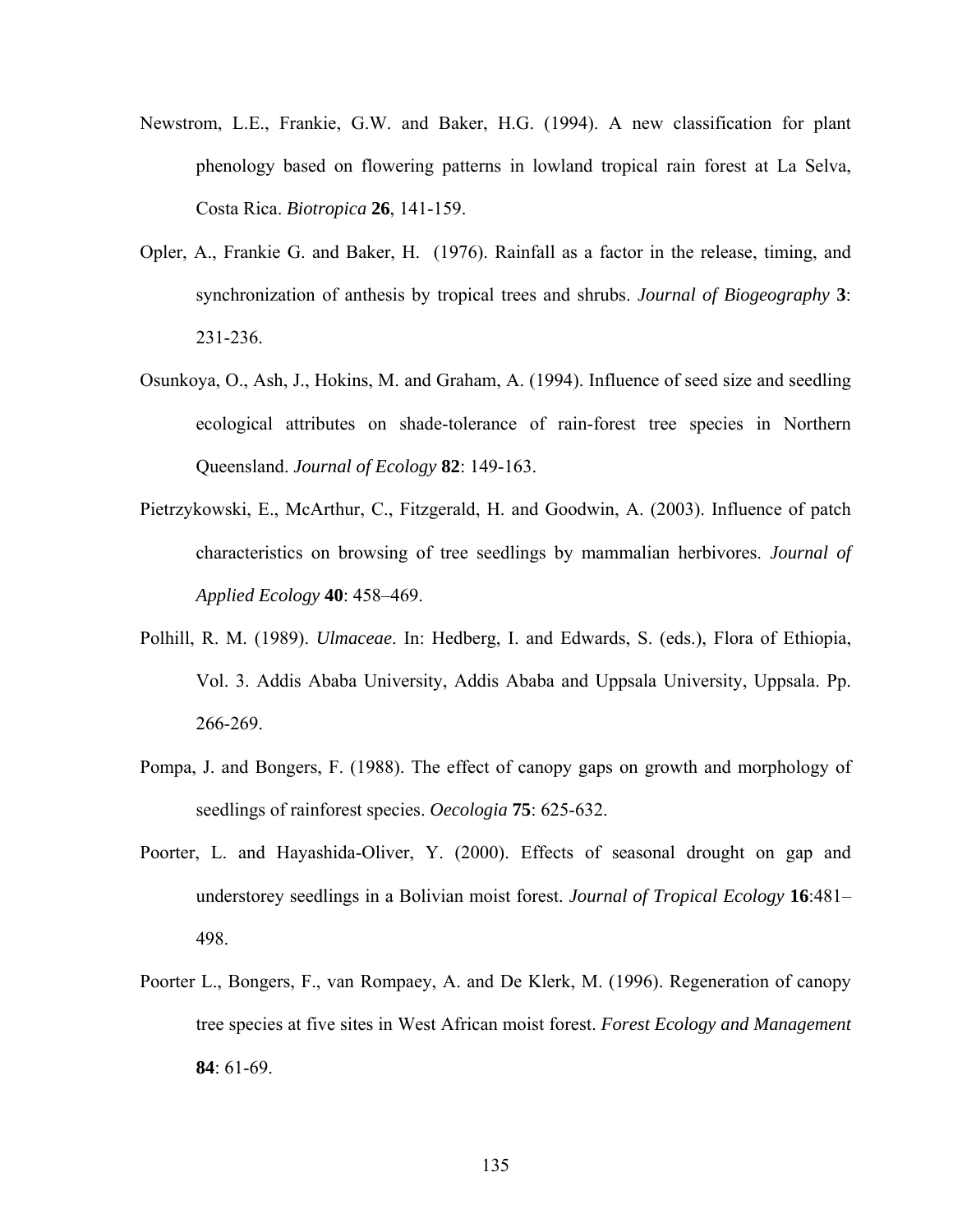- Poorter, H. (1990). Interspecific variation in relative growth rate: an ecological causes and physiological consequences. In: Lambers, H., Cambridge, M., Konigs, H., and Pons, T. (eds.), Causes and consequences of variation in growth rate and productivity of higher plants. SPB Academic Publishing, The Hague. Pp. 45-68.
- Poorter , H. and Remkes, C. (1990). Leaf area ratio and net assimilation rate of 24 wild species differing in relative growth rate. *Oecologia* **75**: 625-632.
- Poorter, L. (1999). Growth responses of 15 rain forest tree species to a light gradient: the relative importance morphological and physiological plant traits. *Functional Ecology*  **13**: 396- 410.
- Poorter, L. and Oberbauer, S. (1993). Photosynthetic induction responses of two rainforest tree species in relation to light environment. *Oecologia* **96**: 193-199.
- Reich, P., Tjoelker, M., Walters, M., Vanderlein, D. and Buschena, C. (1998). Close 8. **12**: 327-33 association of RGR, leaf and root morphology, seed mass and shade tolerance in seedlings of nine boreal tree species grown in high and low light. *Functional Ecology*
- and function among 23 Amazonian tree species. *Oecologia* 86: 16-24. Reich, P., Uhl, C. and Ellsworth, D. (1991). Leaf life-span as a determinant of leaf structure
- Rice, S. and Bazzaz, F. (1989). Growth consequences of plasticity of plant traits in response to light conditions. *Oecologia* **78**: 508-512.
- Riddock, I., Grace, J., Fasehun, F., Riddoch, B. and Ladipo, D. (1991). Photosynthesis and successional status of seedlings in a tropical semi-deciduous rainforest in Nigeria. *Journal of Ecology* **79**: 491-503.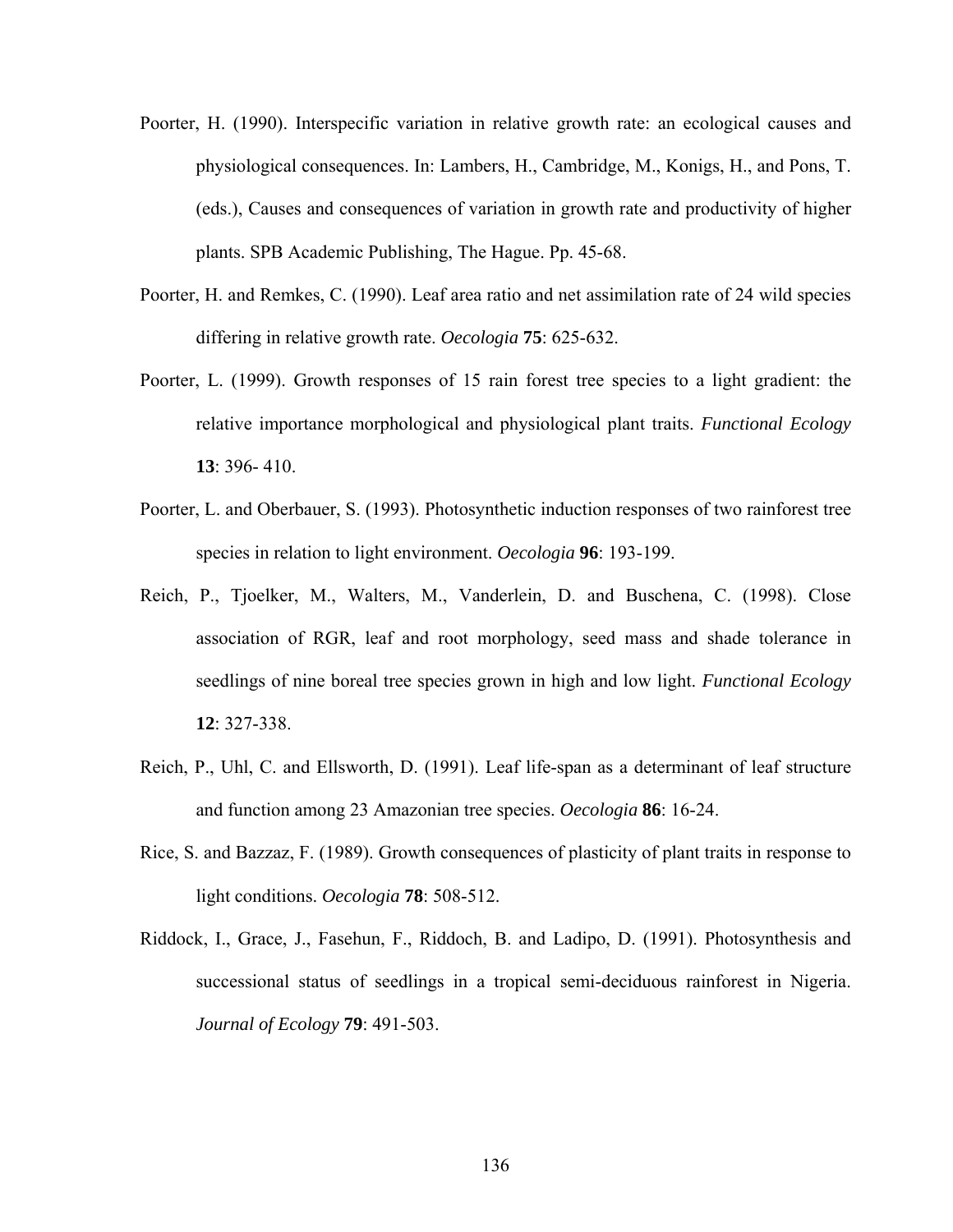- Robertson, C. (1985). The philosophy of flower seasons, and the phenological relations of the entomophilous flors and the anthophilous insect fauna. *American Naturalist* **29**: 97- 117.
- Sack, L. and Grubb, P. (2001). Why do species of woody seedlings change rank in relative growth rate between low and high irradiance? *Functional Ecology* **15**: 145- 154.
- Sack, L. and Grubb, P. (2002). The combined impacts of deep shade and drought on the growth and biomass allocation of shade-tolerant woody seedlings. *Oecologia* **131**: 175- /185.
- Sakai, S. (2001). Phenological diversity in tropical forests. *Population Ecology* **43**: 77-86.
- Sakai, S. (2002). General flowering in lowland mixed dipterocarp forests of South-east Asia. 2002. *Biological Journal of the Linnean Society* **75**: 233-247.
- *rnal of Botany* **86**: 1414-1436. *American Jou* Sakai, S., Momose, K., Yumoto, T., Nagamitsu, T., Nagamasu, H., Hamid, A. and Nakashizuka, T. (1999). Plant reproductive phenology over four years including an episodeof general flowering in a lowland dipterocarp forest, Sarawak, Malaysia.
- Rodriguez, J. (2005). Need for integrated research for a sustainable future in tropical Sanchez-Azofeifa, G., Kalacska, M., Quesada, M., Calvo-Alvarado, C., Nassar, J. and dry forests. *Conservation Biology* **19**: 285–286.
- Saxena, A., Singh, S. and Singh, J. (1984). Population structure of forests of Kuman Himalaya. Implications for management. *Journal of Environmental Management* **19**: 307-324.

Schulze , D., Beck, E. and Muller-Hohenstein, K. (2002). Plant Ecology. Springer, Berlin.

Silvertown, J. (1982). Introduction to plant population ecology. Longman Group, NY.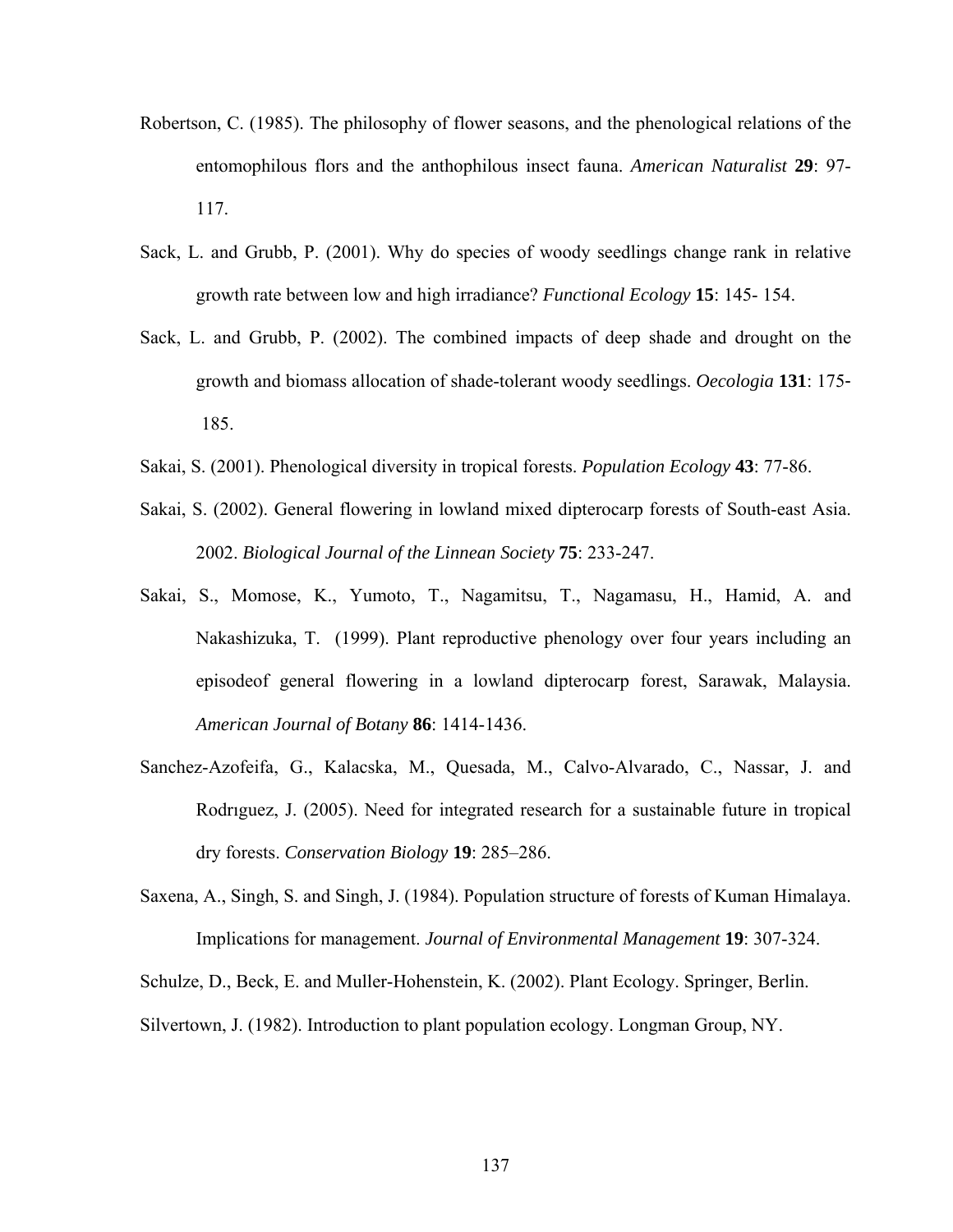- Simon Shibru and Girma Balcha (2004). Composition, structure and regeneration status of woody species in Dindin natural forest. *Ethiopian Journal Biological Sciences* **3(1)**: 15-35.
- Smith, T. and Huston, M. (1989). A theory of the spatial and temporal dynamics of plant communities. *Vegetatio* **83**: 49- 69.
- Snow, W. (1965). A possible selective factor in the evolution of fruiting seasons in tropical forest. *Oikos* **15**: 274-281.
- Souza, R. and Valio, I. (2003). Seedling growth of fifteen Brazilian tropical tree species differing in successional status. *Revista Brasil. Bot*. **26**: 35-47.

Soil Survey Staff (1999). Keys to Soil Taxonomy. 8<sup>th</sup> ed. Pocahontas Press, Blacksburg, VA.

- Sun, C., Kaplin, B., Kristensen, K., Munyaligoga, V., Mvukiyumwami, J., Kajondo, K. and Moermond, T. (1996). Tree phenology in a tropical montane forest in Rwanda. *Biotropica* **28**: 668-681.
- Swaine , M. and Whitmore, T.C. (1988). On the definition of ecological species groups in tropical rain forests. *Vegetatio* **75**: 81-86.
- Swaine, M. (1996). The Ecology of Tropical Forest Tree Seedlings. Parthenon Publishiers, Unesco, Paris.
- Tamrat Bekele (1994). Studies on remnant Afromontane forests on central plateau of Shewa, Ethiopia, Ph.D. thesis. Uppsala University, Uppsala, Sweden.
- Ter Braak, F. (1995). Ordination. In: Jongman, G., Ter Braak, F. and Van Tongeren, R. (eds.), Data analysis in community and landscape ecology. Cambridge University Press, Cambridge. Pp. 91-173.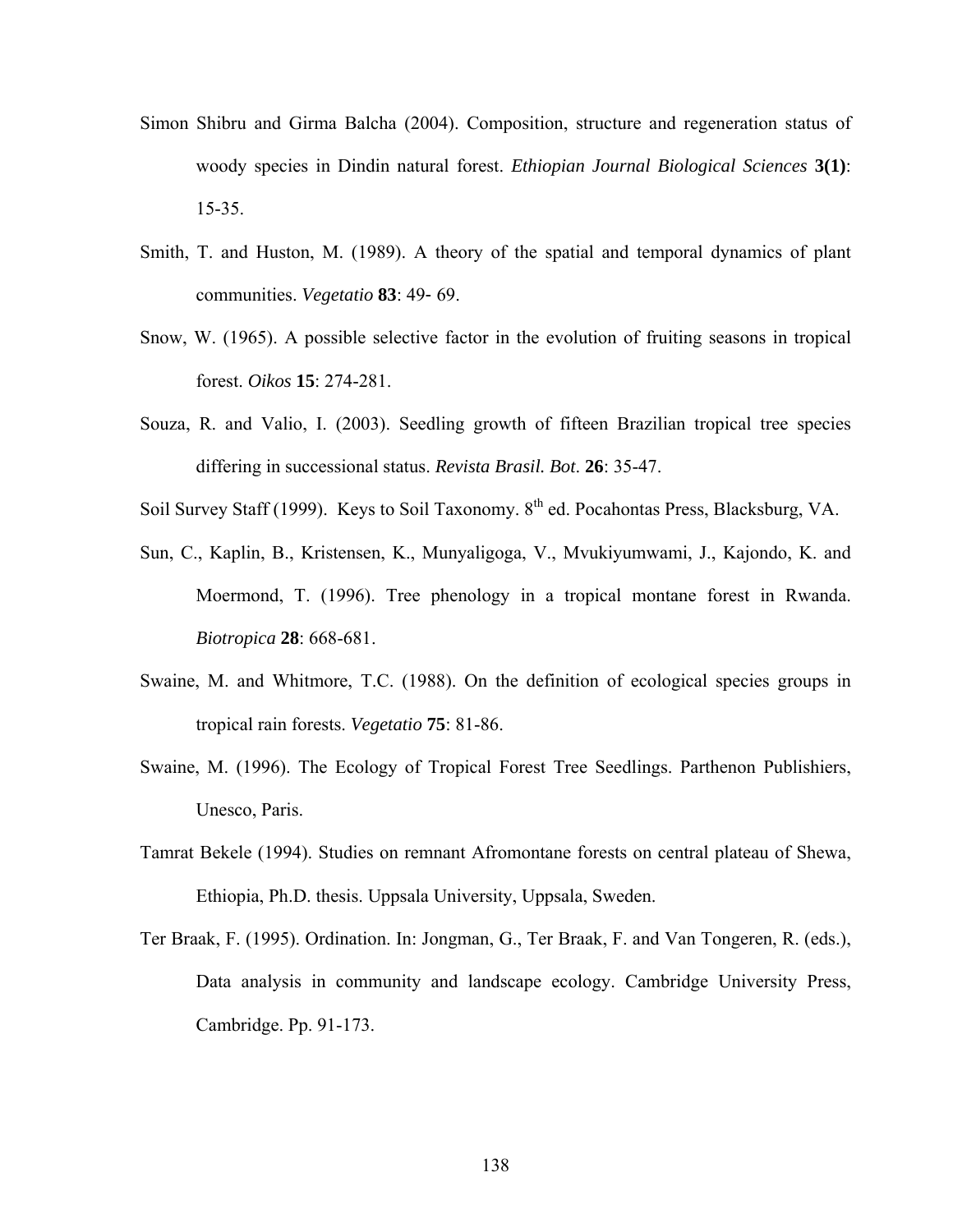- Turner, I. (1990). The seedling survivorship and growth of three *Shorea* species in a Malaysian tropical rain forest. *Journal of Tropical Ecology* **6**: 469–478.
- Tyler, G. (2001). Relationships between climate and flowering of eight herbs in a Swedish deciduous forest. *Annals of Botany* **87**: 623-630.
- Valladares, F. and Pearcy, R. (2002). Drought can be more critical in the shade than in the sun: *on.* **25**: 749-759. Nino year. *Plant Cell Envir* a field study of carbon gain and photo-inhibition in a Californian shrub during a dry El

Van der Pijl, L. (1982). Principles of dispersal in higher plants. Springler-Verlag, Berlin.

- Van Schaik, C. (1986). Phenological changes in a Sumatran rainforest. Journal of Tropical *Ecology* **2**: 327-347.
- : 353-377. *Ecology and Systematics* **24** Van Schaik, C., Terborgh, W. and Wright, J. (1993). The phenology of tropical forests: adaptive significance and consequences for primary consumers. *Annual Review of*
- Differences in plant and soil water relations in and around a forest gap in West Africa *Ecology* **83**: 83–90. Veenendaal, E. Swaine, M., Agyeman, V., Blay, D., Abebrese, I. and Mullins, C. (1995). during the dry season may influence seedling establishment and survival. *Journal*
- in contrasting light environments. In: Lambers H., Poorter H. and van Vuuren M. Veneklaas, E. and Poorter, L. (1998). Growth and carbon partitioning of tropical tree seedlings (eds.), Inherent variation in plant growth. Backhuys Publishers, Leiden. Pp. 337-361.
- Von Breitenbach, F. (1963). The Indigenous Trees of Ethiopia. 2<sup>nd</sup> ed. Ethiopian Forestry Association, Addis Ababa.